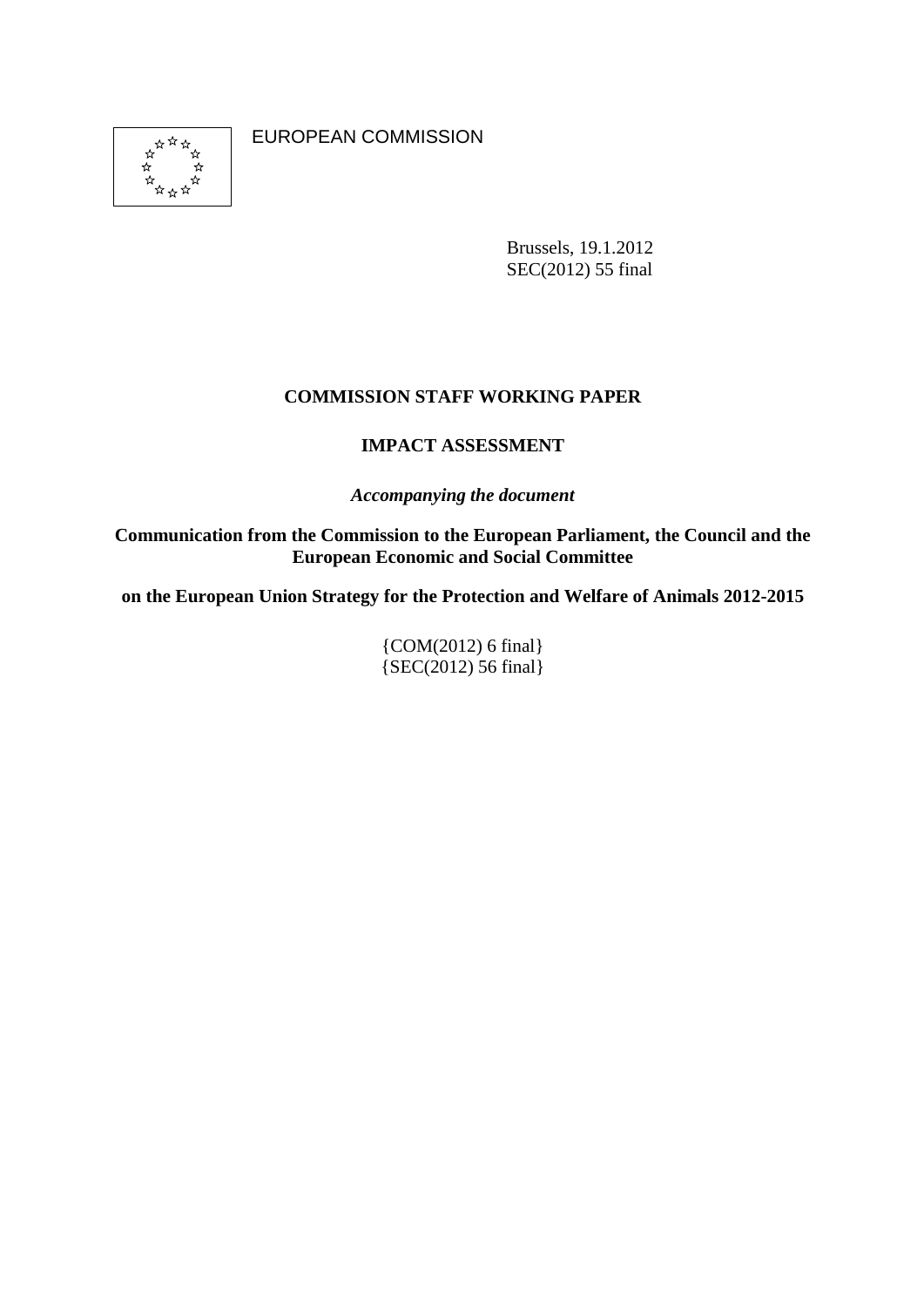# **TABLE OF CONTENTS**

| 1.     |                                                                                       |
|--------|---------------------------------------------------------------------------------------|
| 1.1.   |                                                                                       |
| 1.2.   |                                                                                       |
| 1.3.   |                                                                                       |
| 1.4.   |                                                                                       |
| 2.     |                                                                                       |
| 2.1.   |                                                                                       |
| 2.2.   |                                                                                       |
| 2.2.1. |                                                                                       |
| 2.2.1. |                                                                                       |
| 2.2.2. |                                                                                       |
| 2.2.3. |                                                                                       |
| 2.3.   |                                                                                       |
| 2.3.1. |                                                                                       |
| 2.3.1. |                                                                                       |
| 2.3.2. |                                                                                       |
| 2.4.   |                                                                                       |
| 2.4.1. |                                                                                       |
| 2.4.2. |                                                                                       |
| 2.5.   |                                                                                       |
| 3.     |                                                                                       |
| 3.1.   |                                                                                       |
| 3.2.   |                                                                                       |
| 4.     |                                                                                       |
| 4.1.   | Option 1: Strengthening Member States' compliance (EU level non-legislative tools) 33 |
| 4.2.   | Option 2: Benchmarking voluntary schemes (EU support to sector self-regulation) 34    |
| 4.3.   | Option 3: Establishing a European network of reference centres (Specific EU           |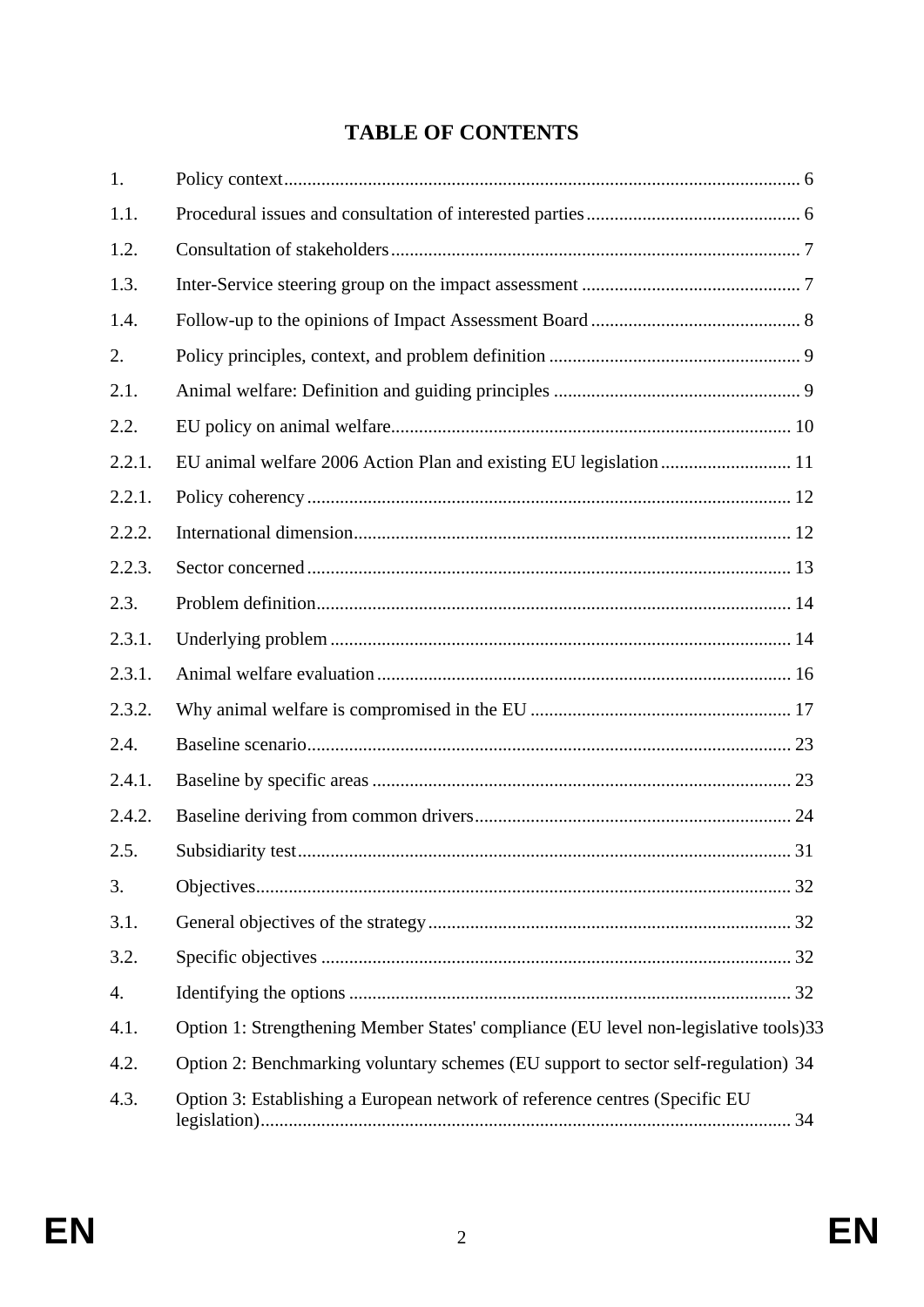| 4.4.   | Option 4: Streamlining requirements for competence and using animal welfare     |  |
|--------|---------------------------------------------------------------------------------|--|
| 4.5.   | Option 4+: Investigating the possibility of extending the scope of Option 4 (EU |  |
| 5.     |                                                                                 |  |
| 5.1.   |                                                                                 |  |
| 5.2.   |                                                                                 |  |
| 5.2.1. |                                                                                 |  |
| 5.2.2. |                                                                                 |  |
| 5.2.3. |                                                                                 |  |
| 5.2.4. | Impacts on objective 4- to improve coherence across animal species 40           |  |
| 5.2.5. |                                                                                 |  |
| 5.2.6. |                                                                                 |  |
| 5.3.   |                                                                                 |  |
| 5.3.1. |                                                                                 |  |
| 5.3.1. |                                                                                 |  |
| 5.3.2. |                                                                                 |  |
| 5.3.3. | Impacts on objective 4- to improve coherence across animal species 44           |  |
| 5.3.4. |                                                                                 |  |
| 5.3.5. |                                                                                 |  |
| 5.4.   | Impacts of Option 3: Establishing of a European network of reference centres 46 |  |
| 5.4.1. |                                                                                 |  |
| 5.4.1. |                                                                                 |  |
| 5.4.2. |                                                                                 |  |
| 5.4.3. | Impacts on objective 4- to improve coherence across animal species 48           |  |
| 5.4.4. |                                                                                 |  |
| 5.4.5. |                                                                                 |  |
| 5.5.   | Impacts of Option 4: Streamlining requirements for competence and using animal  |  |
| 5.5.1. |                                                                                 |  |
| 5.5.2. |                                                                                 |  |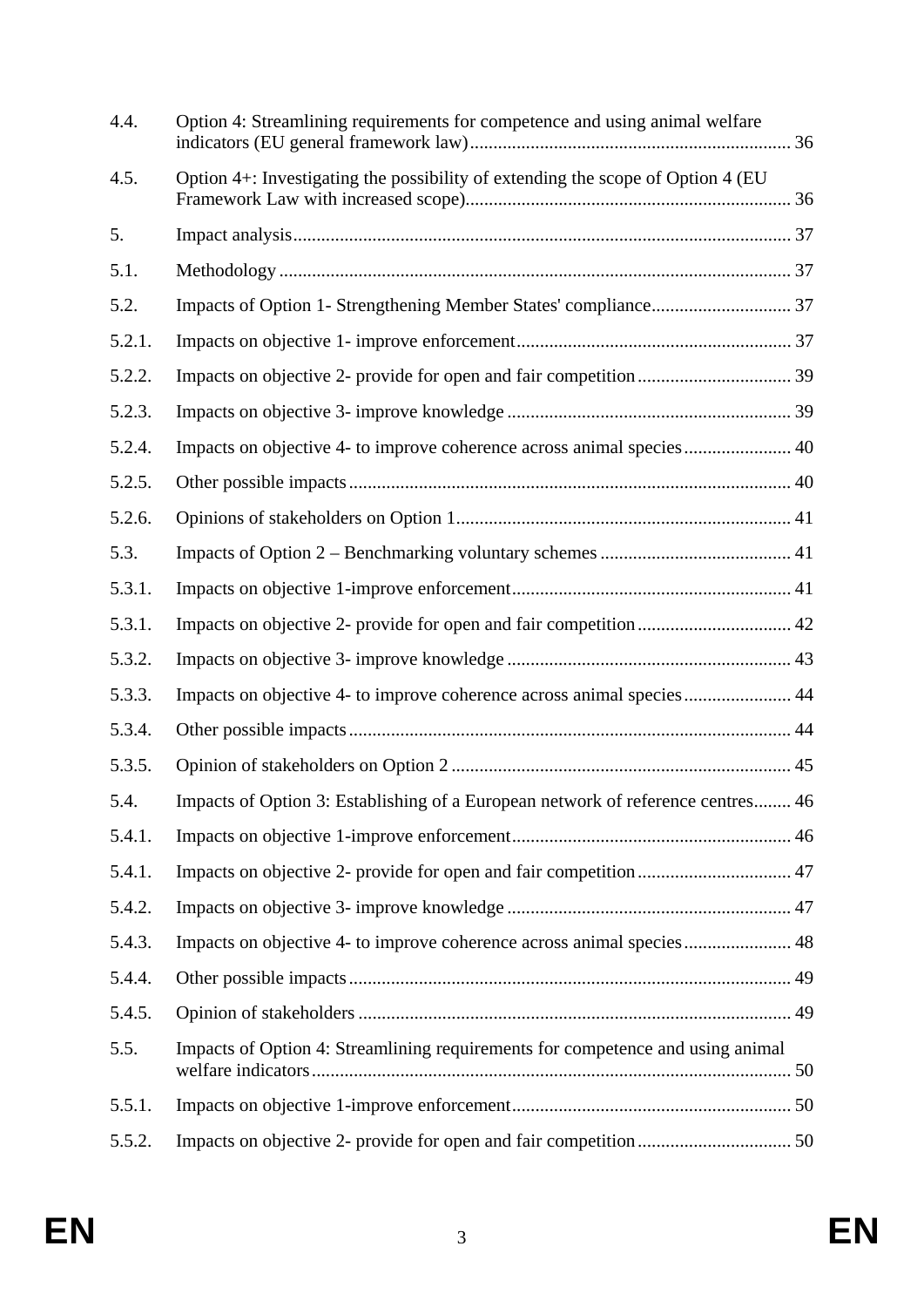| 5.5.3.                                                                                      |                                                                                   |  |  |  |  |
|---------------------------------------------------------------------------------------------|-----------------------------------------------------------------------------------|--|--|--|--|
| 5.5.4.                                                                                      |                                                                                   |  |  |  |  |
| 5.5.5.                                                                                      |                                                                                   |  |  |  |  |
| 5.5.6.                                                                                      |                                                                                   |  |  |  |  |
| 5.6.                                                                                        | Option 4+: Investigating the possibility of extending of the scope of Option 4 54 |  |  |  |  |
| 6.                                                                                          |                                                                                   |  |  |  |  |
|                                                                                             |                                                                                   |  |  |  |  |
| 6.1.                                                                                        |                                                                                   |  |  |  |  |
| 6.2.                                                                                        |                                                                                   |  |  |  |  |
| 6.3.                                                                                        |                                                                                   |  |  |  |  |
| 7.                                                                                          |                                                                                   |  |  |  |  |
|                                                                                             |                                                                                   |  |  |  |  |
|                                                                                             |                                                                                   |  |  |  |  |
|                                                                                             |                                                                                   |  |  |  |  |
|                                                                                             |                                                                                   |  |  |  |  |
| 2C - List of the recommendations of the European convention on the protection of animals    |                                                                                   |  |  |  |  |
| 2 D - Five areas of actions of the Community Action Plan on the Protection and Welfare of   |                                                                                   |  |  |  |  |
| 2E - The European Parliament resolution on evaluation and assessment of the Animal          |                                                                                   |  |  |  |  |
|                                                                                             |                                                                                   |  |  |  |  |
|                                                                                             |                                                                                   |  |  |  |  |
| 2 H – Summary of the discussion of the Commission report on Animal welfare labelling at the |                                                                                   |  |  |  |  |
|                                                                                             |                                                                                   |  |  |  |  |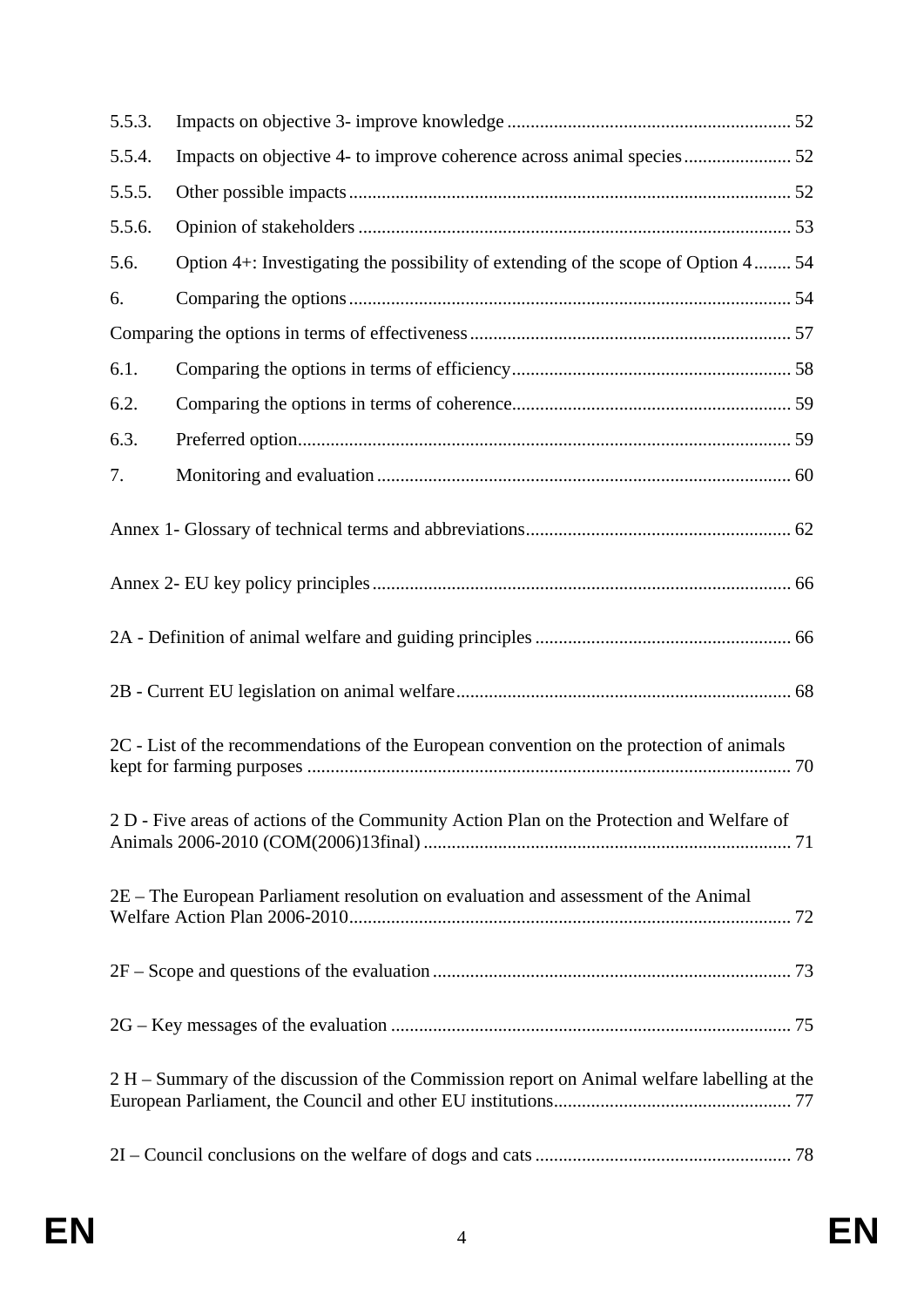| $2K$ – List of international standards and of EU international bilateral initiatives where animal |  |
|---------------------------------------------------------------------------------------------------|--|
|                                                                                                   |  |
|                                                                                                   |  |
|                                                                                                   |  |
|                                                                                                   |  |
| 4A - Legal provisions, animal welfare impacts, problem drivers and no change scenario 94          |  |
| 4B - Level of EU resources dedicated to animal welfare at EU level (baseline)  101                |  |
|                                                                                                   |  |
|                                                                                                   |  |
|                                                                                                   |  |
|                                                                                                   |  |
| 5D - Option 2: Why not an EU compulsory system for animal welfare labelling? 109                  |  |
| 5E - Option 3: Establishing a European network of reference centres  110                          |  |
| 5F - Option 4: Streamlining requirements for competence and using animal welfare indicators114    |  |
|                                                                                                   |  |
|                                                                                                   |  |
| 6A -Data submitted by Member States on inspection activities in 2008 pursuant to                  |  |
| 6B – Examples of Corporate Social Responsibility including animal welfare 125                     |  |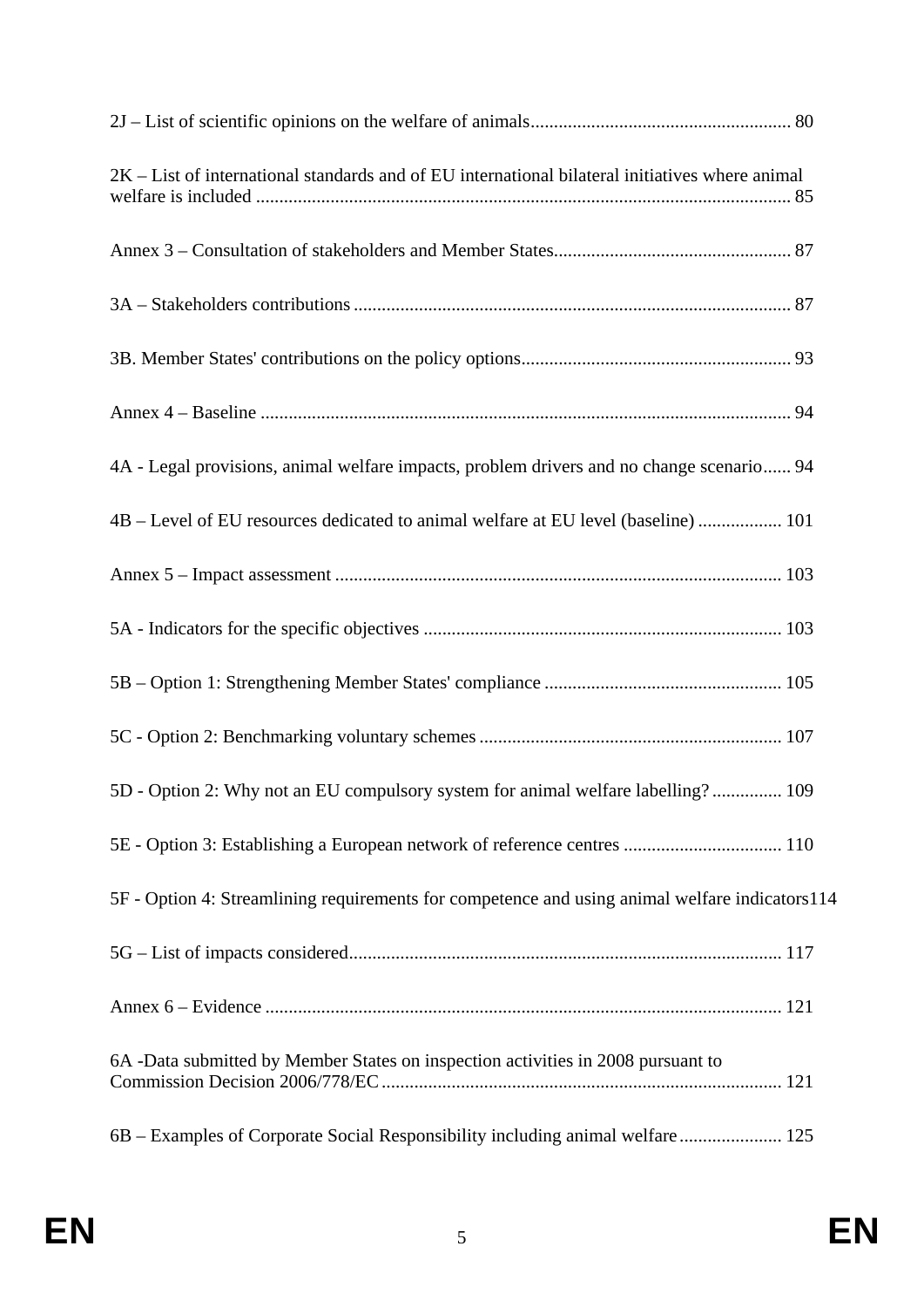# <span id="page-5-0"></span>**1. POLICY CONTEXT**

# <span id="page-5-1"></span><sup>1.1.</sup> Procedural issues and consultation of interested parties<sup>1</sup>

Over the past 30 years the European Union has adopted a series of laws on protecting animals (Annex 2B). Most of this legislation concerns food-producing animals (farm animals) and animals used for experimental purposes. Animal welfare is not in itself an objective of the EU Treaties, and the first motive for legislating in this area was to prevent distortion of competition between activities involving animal use<sup>2</sup>.

In 2006, the Commission adopted a Community Action Plan on the Protection and Welfare of Animals  $2006-2010$  (the "2006 Action Plan")<sup>3</sup>, setting out strategic guidelines and describing future action<sup>4</sup>. The 2006 Action Plan was the first document to bring together in a single text the various aspects of EU policy on animal welfare. It is the "First Animal welfare Strategy" to which this initiative aims to provide the follow-up for the next five years period.

On 5 May 2010, the European Parliament adopted a resolution<sup>5</sup> expressing its opinion on the results of the 2006 Action Plan and on the prospects for a new strategy on animal welfare<sup>6</sup>. This impact assessment will consider, in particular, options suggested by the European Parliament.

In December 2009, the Commission asked external experts to evaluate the EU's policy on animal welfare. The detailed terms of reference of this evaluation ("the evaluation") have been published on a website<sup>7</sup>. The evaluation investigates eleven questions (see Annex 2F). One of its objectives was to indicate possible directions for the future of EU animal welfare policy. Much of the material collected during the evaluation has been used for the purposes of this impact assessment.

Concerning the welfare in farmed fish a more specific evaluation is foreseen according to the EU Aquaculture Strategy<sup>8</sup>. Past experience indicated that general welfare provisions which were made for terrestrial animals are inadequate for fish. Moreover, problems and difficulties may be different than those presented in this document as well as the approach to solve them.

Key conclusions of the evaluation are set out in Annex 2G.

<sup>1</sup> All abbreviations are explained in a glossary in Annex 1.

<sup>2</sup> EU initiatives on animal welfare are detailed in the annex of the Terms of Reference of the evaluation which can be consulted at  $\underline{\text{www.eupaw.eu}}$ .<br>3

COM(2006)13 final.

<sup>4</sup> See Annex 5 for a description of the areas of action identified in the 2006 Action Plan.

<sup>5</sup> P7\_TA(2010)0130.

<sup>6</sup> See summary of the European Parliament's resolution in Annex 6.

<sup>7</sup>  $\frac{www.eupaw.eu.}{8}$ 

See the 2009 Commission Communication " Building a sustainable future for aquaculture- A new impetus for the Strategy for the Sustainable Development of European Aquaculture"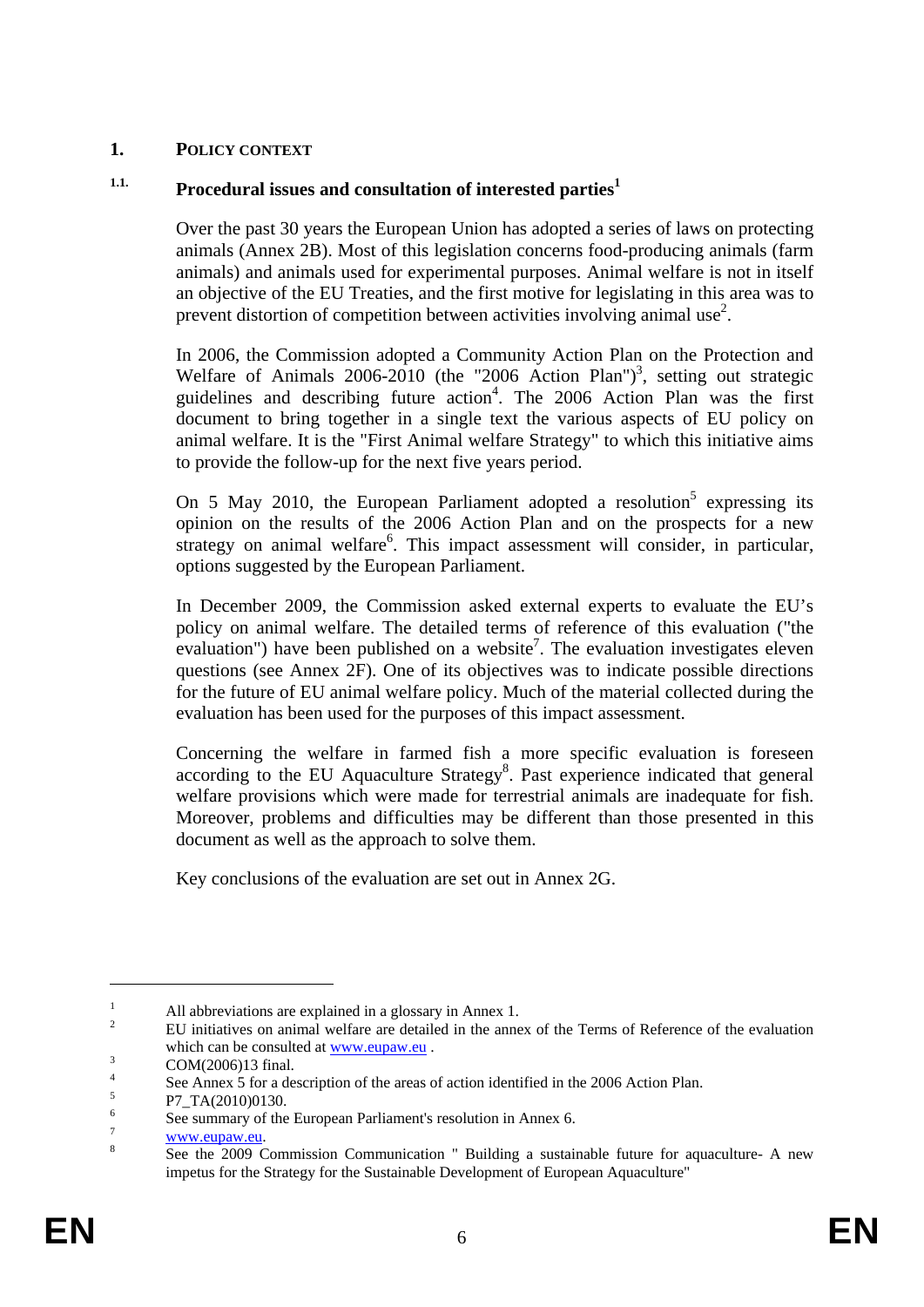# <span id="page-6-0"></span>**1.2. Consultation of stakeholders**

During the evaluation, the experts consulted a wide range of stakeholders, including animal welfare organisations, scientists working on animal welfare, and businesses and industries that use animals (farmers except fish farmers, slaughterhouses, pharmaceutical industries, cosmetic industries, the food processing industry, the feed industry, organisations of pet breeders, pet shops, veterinarians, etc.).

The evaluation also included an eight-weeks-long public web consultation aimed at gathering the views of citizens and organisations that had not been consulted face-toface or via telephone interviews<sup>9</sup>.

Stakeholders were also consulted on the future of the EU policy at a specific meeting held to discuss the outcomes of the evaluation and the policy options set out below<sup>10</sup>. They were also consulted within the framework of regular consultative committees such as the Animal Health Advisory Committee<sup>11</sup> and specific agricultural committees. The stakeholders' contributions have been published<sup>12</sup> on the Commission's website.

Member States were consulted during the evaluation, and the evaluator collected a large amount of information in twelve Member States that represent at least 90% of the farmed and experimental animals in the EU. The competent authorities of these Member States were consulted via specific face-to-face interviews and a detailed written questionnaire.

The results of the evaluation and the policy options were presented to the Member States in a specific working group on 17 January 2011. In addition, the Commission presented the options for the strategy to the Council Working Party of Chief Veterinary Officers<sup>13</sup>. The evaluation report was presented to the farm ministers at the Agricultural Council meeting on 17 March 2011.

A report on stakeholders meeting as well as stakeholders and Member States contribution are given in Annex 3.

### <span id="page-6-1"></span>**1.3. Inter-Service steering group on the impact assessment**

Commission inter-service steering groups took place as early as December 2008 to prepare the various stages of the evaluation (terms of reference, kick-off meeting, inception report, progress report, final report) and to draw up the strategy<sup>14</sup>. The following directorates-general as well as  $EFSA<sup>15</sup>$  actively contributed to the steering group: DG AGRI, DG ENV, DG TRADE, DG MARE, DG RTD, SG and LS. DG MARKT and ENTR provided occasional contributions.

<sup>9</sup> 9086 responses were collected through the web consultation between 3 June and 31 August 2010.

<sup>&</sup>lt;sup>10</sup> All main stakeholders including fish farmers were invited to a one-day meeting on  $31/1/2011$ .

<sup>&</sup>lt;sup>11</sup> http://ec.europa.eu/food/animal/diseases/strategy/animal\_health\_advisory\_committee\_en.htm.<br>Only contributions from stakeholders who have agreed to have their comments published.

<sup>&</sup>lt;sup>13</sup> Held in Brussels on  $\frac{18}{2}$  14

<sup>&</sup>lt;sup>14</sup> The inter-service steering group was consulted consulted five times, at different stages of the process.<br><sup>15</sup> European Food Safety Authority.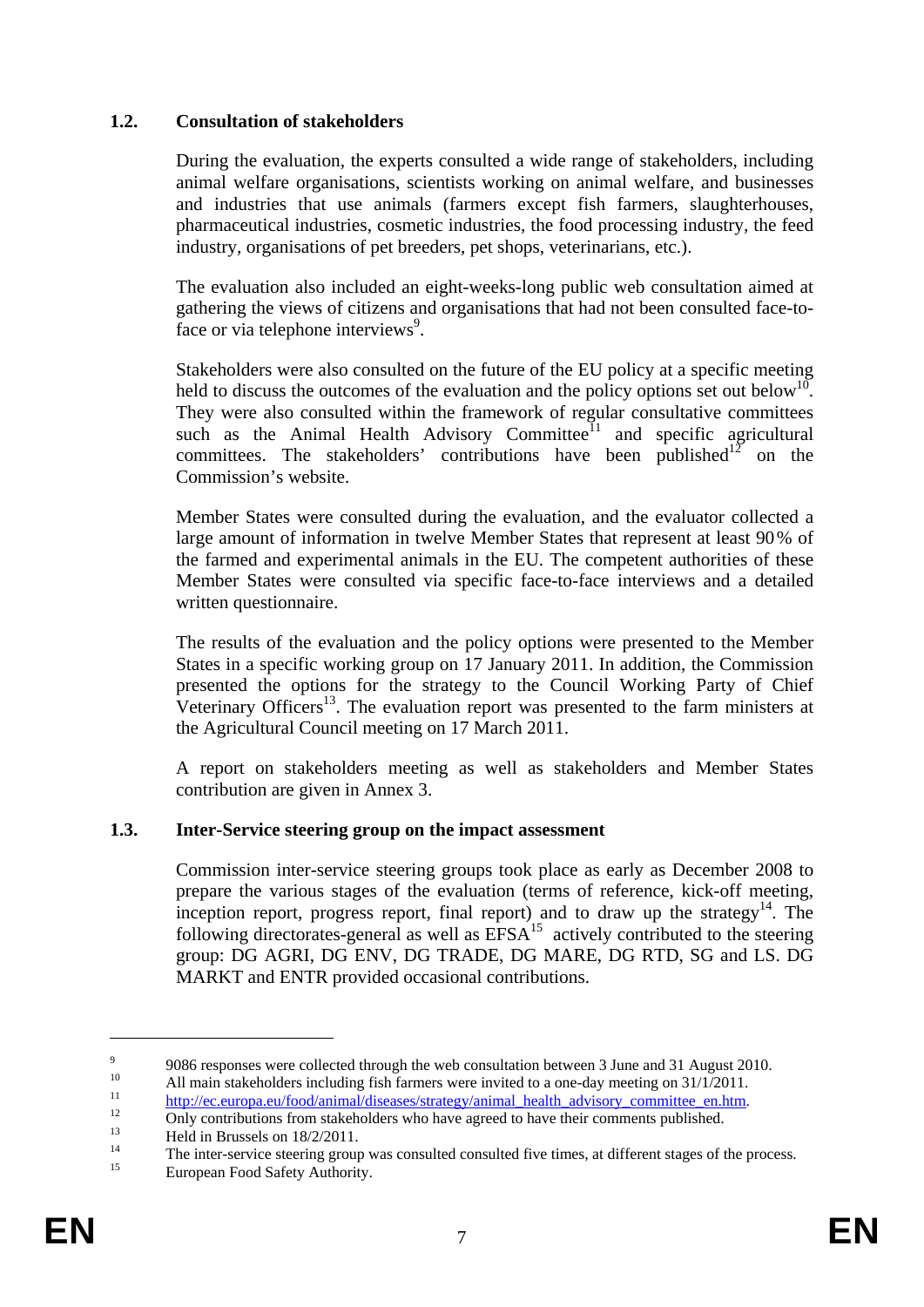# <span id="page-7-0"></span>**1.4. Follow-up to the opinions of Impact Assessment Board**

The impact assessment has been amended to reply to the comments of the Impact Assessment Board as follows:

1. Better define the problem and problem drivers and develop a full baseline scenario:

The problem definition section has been fully revised to start from a detailed description of the welfare problems encountered in the EU by species. For each case, there is an identification of the main underlying drivers. In addition the problem definition has been further expanded as to provide more concrete examples of the underlying specific problems encountered and their scale. In particular this part details the problem related to lack of dissemination and coordination of research that justifies Option 3. From those examples, the present document identifies several common drivers. The section also describes the current instruments of the EU policy on animal welfare and the expected results, by species as well as on the common drivers. A baseline scenario has also been further developed as to illustrate through specific examples the success and the limitations of the current policy on animal welfare.

2. Better demonstrate the need for, and EU value added of, a horizontal animal welfare strategy.

The problem definition has also been revised for the part concerning the EU added value (subsidiarity test). It explains why the EU has taken initiatives for protecting animals and why it is important that the EU continue to have a strategy in this field. It also presents the reasons for a horizontal approach compared to a sector-specific approach. This section identifies, when the data is available, the respective role of the Member States and the EU on animal welfare. It in particular shows how the strategy can provide outcomes that Member States are not likely to deliver individually. It also specifies the possible legal base for future initiative.

3. Present a clear intervention logic by better explaining the choice and content of options.

The present version of the impact assessment contains a new list of specific objectives which correspond to the main drivers identified. The number of options have been expanded and redesigned to correspond to the specific objectives. The intervention logic should therefore appear clearer to the reader than the previous version. The definition of the options has also been revised to make it clear what the implications are for the existing range of legislative measures.

In the presentation of the options, explanations have been provided on the reason to exclude a non EU action Option as well as to not consider a sector-based approach (vs. a holistic approach defended here). The scope and the aim of Option  $\overline{4+}$  are further explained.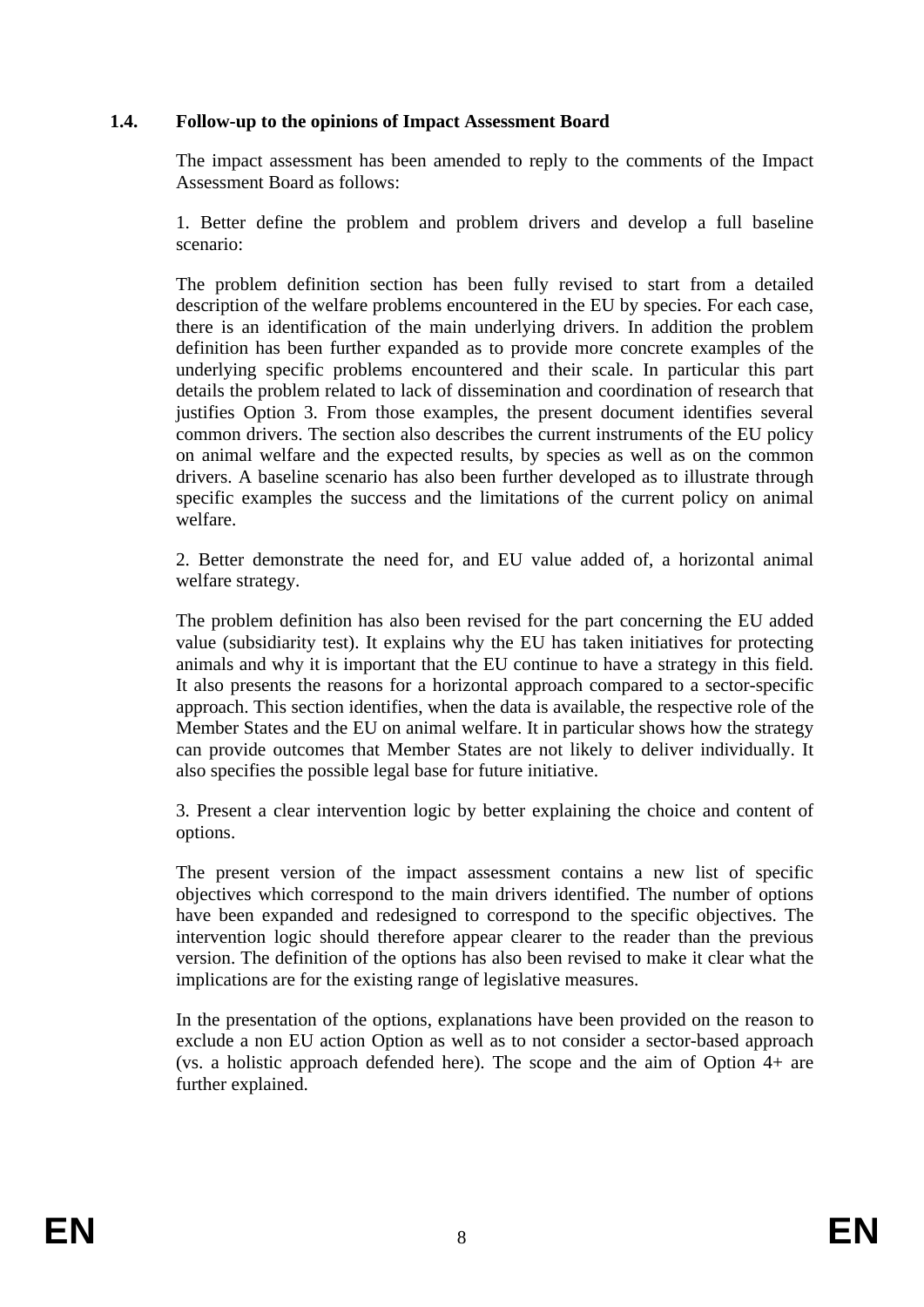4. Improve the assessment of impacts

The impact analysis has also been redrafted to take into account the previous changes. However, the methodology for assessing the impacts remains similar to the previous version, assessing first the impacts on the objectives and then on possible other impacts. A new section has been added to present the opinion of the stakeholders for each option.

Indicators for Option 4 are proposed in Annex 5A. A summary of table of the costs and benefits of each option has been added. The report also indicates that any subsequent legislative proposals arising from this initiative will be supported by a separate impact assessment.

Furthermore, a glossary has been added in Annex 1.

#### <span id="page-8-1"></span><span id="page-8-0"></span>**2. POLICY PRINCIPLES, CONTEXT, AND PROBLEM DEFINITION**

#### **2.1. Animal welfare: Definition and guiding principles**

The term "animal welfare" is defined by the World Organisation for Animal Health  $(OIE)^{16}$ . The EU played a central part in the work leading to the OIE definition, which has now been recognised by more than 170 countries.

*"Animal welfare means how an animal is coping with the conditions in which it lives. An animal is in a good state of welfare if (as indicated by scientific evidence) it is healthy, comfortable, well nourished, safe, able to express innate behaviour, and if it is not suffering from unpleasant states such as pain, fear and distress*."17

Guiding principles have been developed through the OIE, in which there are references, in particular, to the internationally recognised concepts of the "Five Freedoms" and the "3Rs", and to the overarching principle that animal welfare initiatives shall be based on scientific evidence.

The concept of five freedoms was developed as to define the essential elements of ensuring proper welfare to the animals as follows:

- 1. Freedom from hunger, thirst and malnutrition,
- 2. Freedom from fear and distress,
- 3. Freedom from physical and thermal discomfort,
- 4. Freedom from pain, injury and disease,
- 5. Freedom to express normal patterns of behaviour.

<sup>&</sup>lt;sup>16</sup> See the International Terrestrial Animal Health Code of the World Organisation for Animal Health (OIE), Chapter 7.1.<br><sup>17</sup> See Annex 2A for the full text of the definition and references.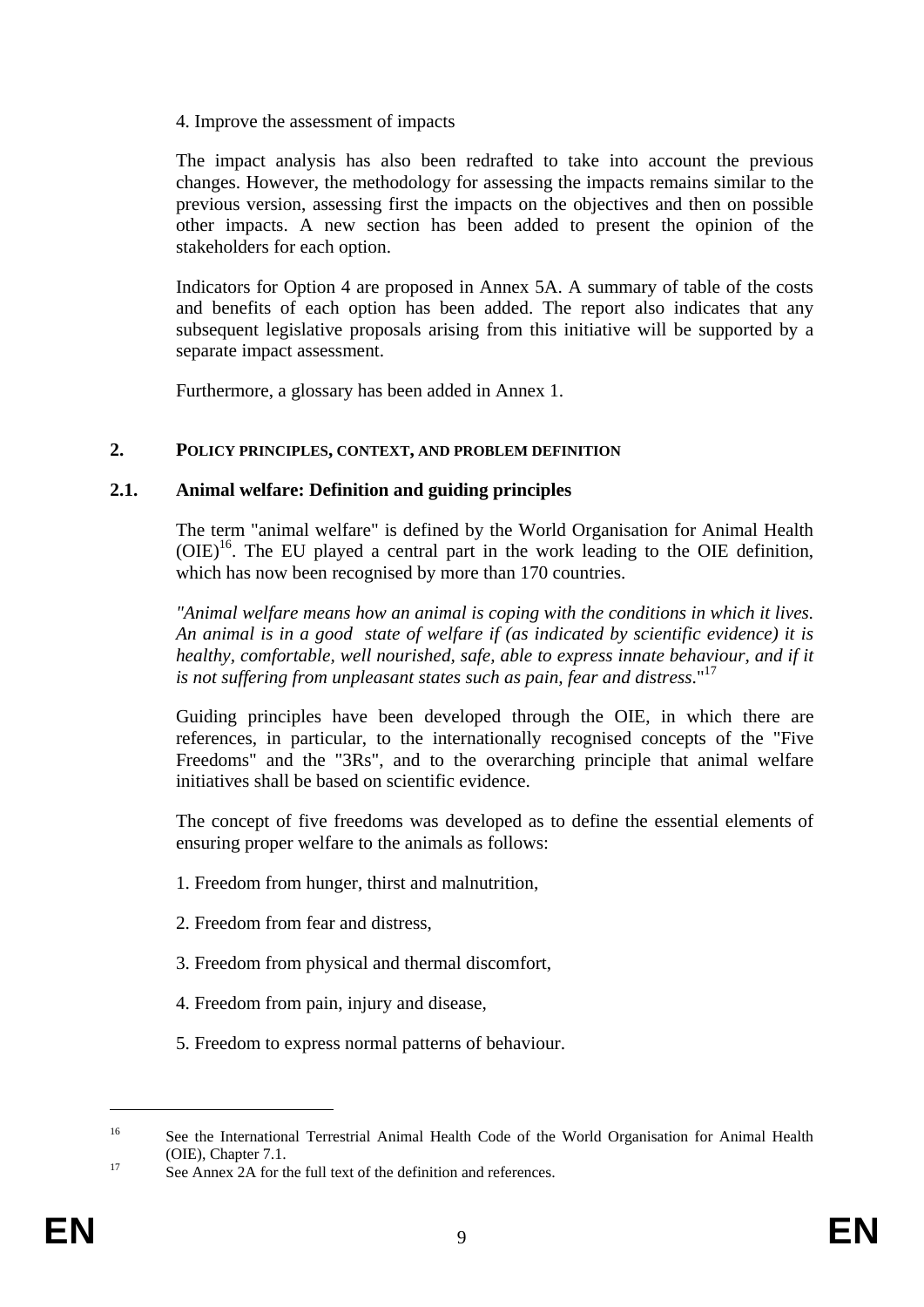The "three Rs" concept has been developed for animals used for experimental purposes aiming at the Replacement of animals with non-animals techniques, Reduction in number of animals used and Refinement of experimental methods..

Notably, the OIE guiding principles recognise that "*the use of animals (…) makes a major contribution to the wellbeing of people*" and that "*the use of animals carries with it an ethical responsibility to ensure the welfare of such animals to the greatest extent practicable"*.

# <span id="page-9-0"></span>**2.2. EU policy on animal welfare**

The aims, principles and scope of the EU animal welfare policy derive from Article 13 of the Treaty of the Functioning of the European Union (the Treaty) which states that:

*"In formulating and implementing the Union's agriculture, fisheries, transport, internal market, research and technological development and space policies, the Union and the Member States shall, since animals are sentient beings, pay full regard to the welfare requirements of animals, while respecting the legislative or administrative provisions and customs of the Member States relating in particular to religious rites, cultural traditions and regional heritage."*

Article 13 does not provide a specific legal basis for protecting animals in the EU. However, it recognises animals as sentient beings; hence all animals scientifically known to be able to feel pain are included in the scope of EU animal welfare policy imposing an obligation to ensure that their welfare needs are considered within the framework of EU policies.

Nevertheless, currently, the EU policy on animal welfare is restricted to a few specific EU policies, limiting the scope to animals:

- under direct human control (mainly domestic animals but also wild animals in captivity);

- used in the context of an economic activity having an effect at EU level (like farming, pharmaceuticals, cosmetics, etc.).

Thus, the following animals and activities are not included in the scope of EU animal welfare policy:

- Wild animals in the wild (but not wild animals in zoos)
- Fishing for commercial purposes (capture fisheries)
- Hunting or fishing for recreational purposes (private activity)
- The keeping of animals as private companion (private activity) including stray animals.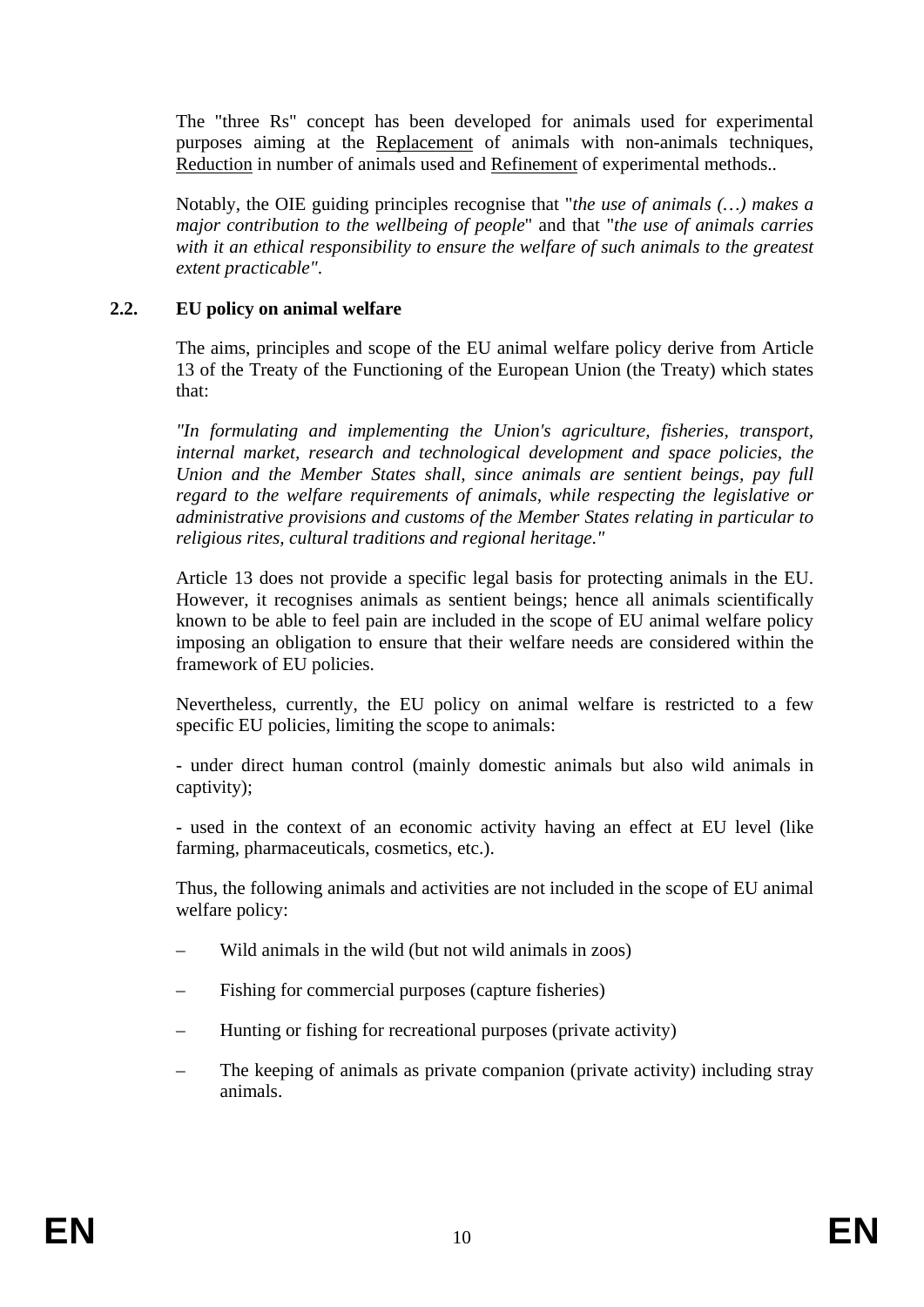### <span id="page-10-0"></span>*2.2.1. EU animal welfare 2006 Action Plan and existing EU legislation*

The 2006 Action plan proposed five strategic actions:

- (1) Upgrading existing minimum standards in line with scientific evidence and socio-economic assessments;
- (2) Giving a high priority to promoting policy-orientated future research on animal protection and welfare;
- (3) Introducing standardised animal welfare indicators: to classify the hierarchy of welfare standards applied (from minimum to higher standards) in order to assist the development of improved animal welfare production;
- (4) Ensuring that animal keepers/ handlers as well as the general public are more involved and informed on current standards of animal protection and welfare;
- (5) Continue to support and initiate further international initiatives to raise awareness and create a greater consensus on animal welfare.

The legal framework is based on Directive  $98/58/EC^{18}$  which applies to all farmed animals, providing them with protection through general principles<sup>19</sup>. In addition there are four specific directives on the keeping of certain species (calves, pigs, laying hens and broilers covering in total 48% of the EU farmed mammals and 80% of the birds).

Furthermore, there is a directive on the protection of animals at the time of  $\text{killing}^{20}$ , and a regulation on animal transport<sup>21</sup> in the context of an economic activity.

There is also a directive covering the welfare of animals used for experimental and scientific purposes<sup>22</sup>, a directive on zoos<sup>23</sup> (the main purpose of the directive is conservation of wild species but contains animal welfare requirements), a regulation on trade in seal products<sup>24</sup> and a regulation on the use of leg hold traps<sup>25</sup>.

<u>.</u>

<sup>&</sup>lt;sup>18</sup> Council Directive 98/58/EC of 20 July 1998 concerning the protection of animals kept for farming purposes.

<sup>&</sup>lt;sup>19</sup> This directive transposes in EU law the principles of the European Convention for the Protection of Animals kept for Farming purposes (See Annex 2C for the specific recommendations deriving from this

<sup>20</sup> Convention).<br>20 Council Directive 93/119/EC on the protection of animals at the time of slaughter or killing.<br>21 Council Regulation (EC) No 1/2005 on the protection of animals during transport and related operations

and amending Directives 64/432/EEC and 93/119/EC and Regulation (EC) No 1255/97.<br>Council Directive 86/609/EEC on the approximation of laws, regulations and adminstrative provisions

of the Member States regarding the protection of animals used for experimental and other scientific purposes. Detailed data is given in the impact assessment relating to this legislation: SEC(2008)2411

and SEC(2008)2410.<br>
Directive 1992/22/EC relating to the keeping of wild animals in zoos.<br>
Properly CONTA 1007/2000 of the France properly properly of the film

<sup>&</sup>lt;sup>24</sup> Regulation (EC) No 1007/2009 of the European Parliament and of the Council on trade in seal products.

<sup>25</sup> Council Regulation (EEC) No 3254/91 prohibiting the use of leghold traps in the Community and the introduction into the Community of pelts and manufactured goods of certain wild animal species originating in countries which do not meet international humane trapping standards.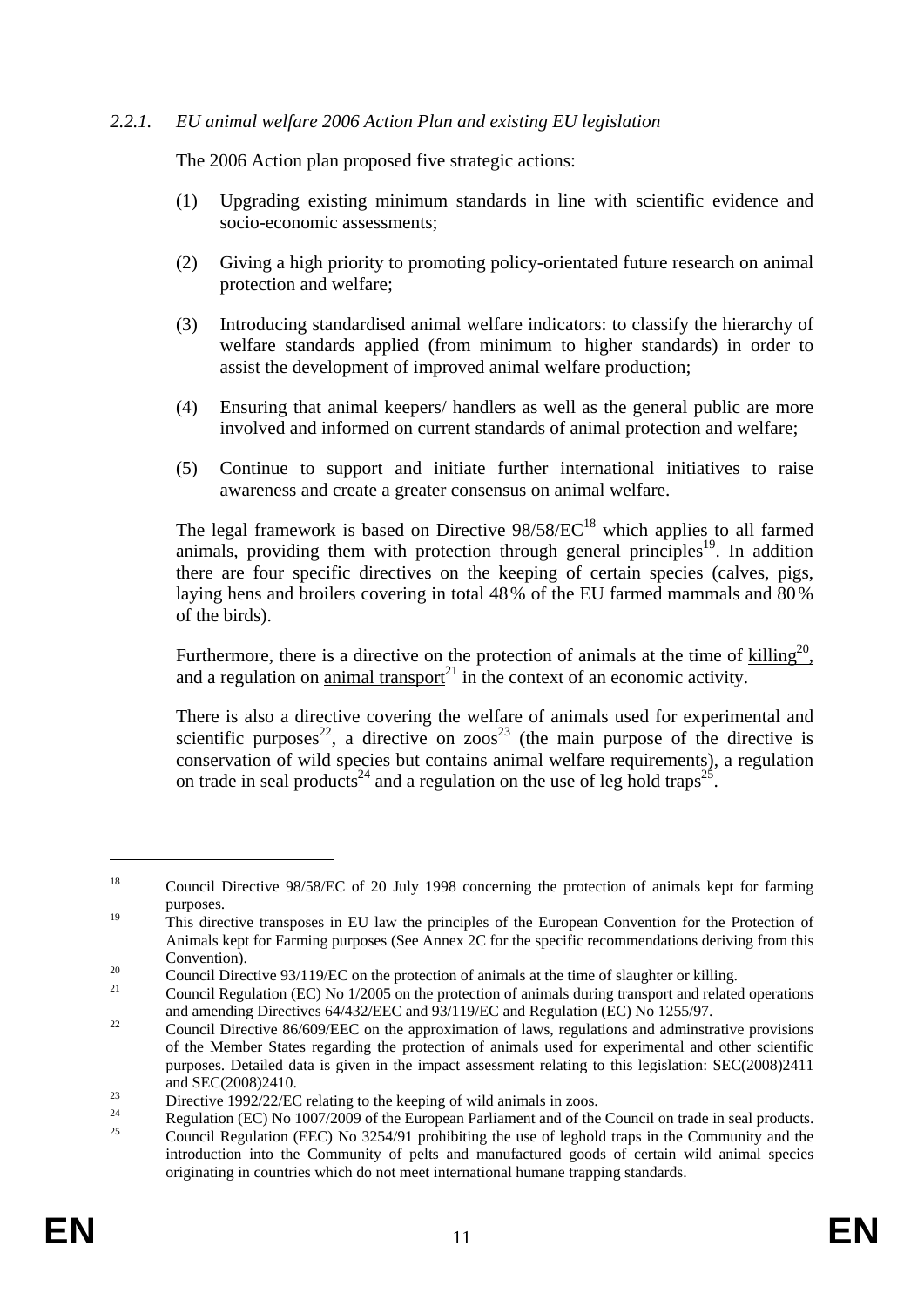As regards pets, there is a regulation banning the trade of cat and dog fur<sup>26</sup>, but there is no legislation that directly concerns the welfare of living dogs and cats.

# <span id="page-11-0"></span>*2.2.1. Policy coherency*

The current EU policy on animal welfare links to other EU policies including the following:

Communication activities through events such as conferences, and a dedicated EU website ("Farmland"<sup>27</sup>) are intended to inform citizens and consumers of animal welfare issues and of the EU's role in improving the welfare of animals.

Training activities are performed within the EU framework of "Better Training for Safer Food"<sup>28</sup>. They ensure that officials responsible for controls of animal welfare legislation in the Member States and officials from third countries understand and are able to disseminate information about the legislation.

Within the framework of the CAP, the European Agricultural Fund for Rural Development (EAFRD) offers to Member States possibilities to co-finance animal welfare measures within their rural development programmes. According to the evaluation, an average of 50 million euros is distributed through this fund every year to compensate farmers for implementing higher animal welfare standards<sup>29</sup>. This mechanism constitutes the most important source of financial funding for animal welfare activities in the EU (72% of the overall EU spending on animal welfare).

The CAP funding from the single payment scheme<sup>30</sup> depends on the compliance by farmers of certain statutory management requirements including, from 2007, some on animal welfare.

With an average of 15 million euro per year, EU funding for research through FP6 and FP7 is important to develop knowledge as a basis for future policy measures (e.g. alternative testing to reduce the number of animals used in experiments).

### <span id="page-11-1"></span>*2.2.2. International dimension*

International activities aim at ensuring a level playing field between operators in the EU and in third countries and at contributing to higher animal welfare standards throughout the world (see Annex 2K on the list of international standards and EU bilateral initiatives).

A first approach has been to promote the adoption of internationally recognised animal welfare standards. The EU has been successful in supporting the World

<sup>&</sup>lt;sup>26</sup> Regulation (EC) No 1523/2007 of the European Parliament and the Council banning the placing on the market and the import to, or export from, the Community of cat and dog fur, and products containing

such fur.<br>
http://www.farmland-thegame.eu/<br>
<sup>28</sup>

 $\frac{28}{29}$  http://ec.europa.eu/food/training\_strategy/index\_en.htm

<sup>&</sup>lt;sup>29</sup> See the evaluation, page 78.

See evaluation report page 83 for more details on the benefits of cross-compliance on animal welfare.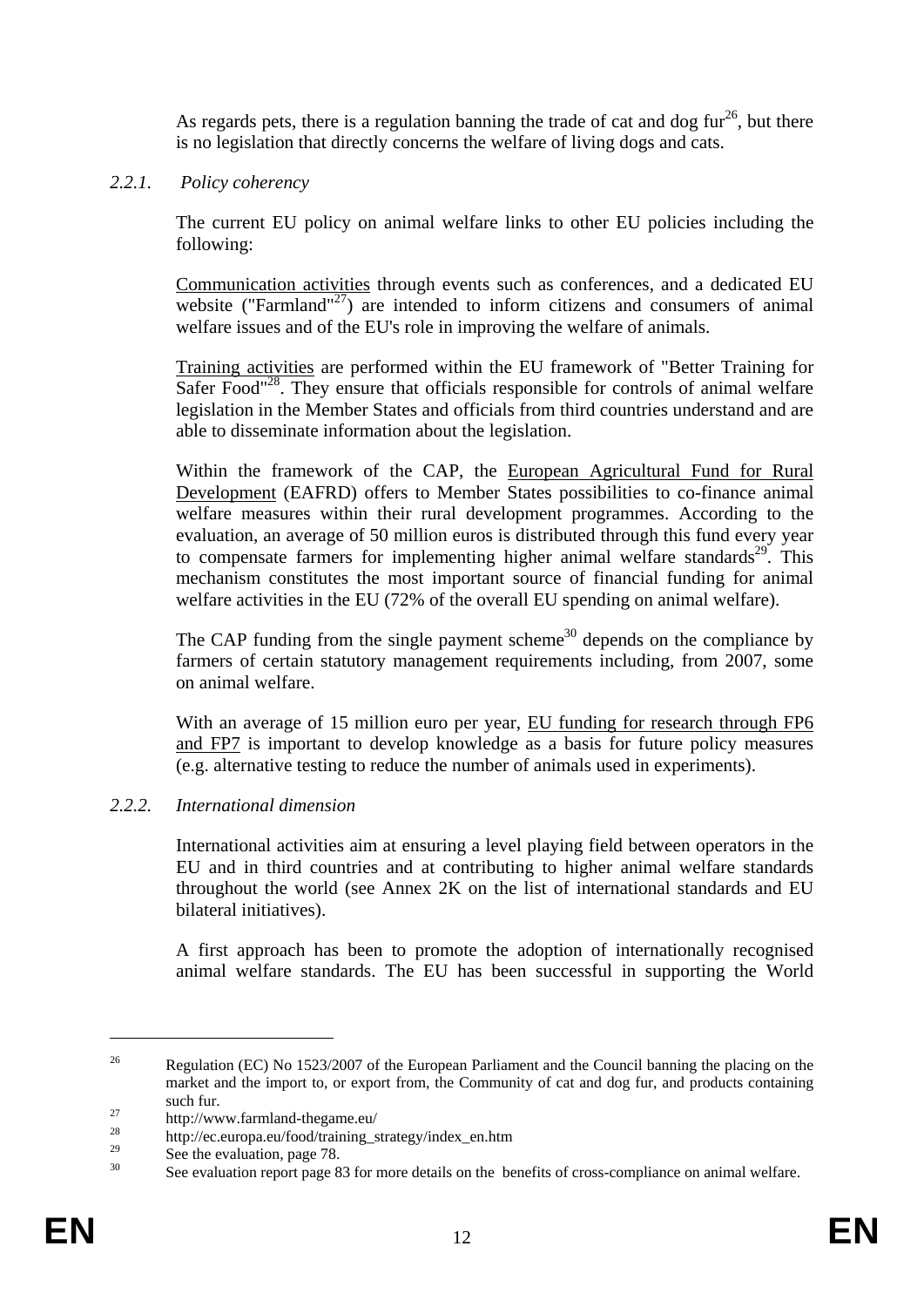Organisation for Animal Health (OIE) with the adoption of a series of guidelines on animal welfare for farmed (transport and killing) and experimental animals $^{31}$ .

Another approach has been to work on a bilateral basis with certain third countries through specific trade agreements or cooperation forums. Today there are several ongoing bilateral cooperation activities which contribute to establishing equivalent animal welfare standards in third countries to those in the EU.

# <span id="page-12-0"></span>*2.2.3. Sector concerned*

Live animals are used for economic purposes by various industries and businesses.

In terms of numbers of animals, the farming sector is the largest user, with at least 2 billion birds (chickens, laying hens, turkeys<sup>32</sup>, etc.) and 334 million mammals (pigs, sheep, goats, cattle, fur animals $^{33}$ ). The EU produces around 630 000 tonnes of farmed fish every year<sup>34</sup>. Pets are the second largest category of animals in Europe, with around 120 million dogs and cats and possibly 35 million birds. There is no data on the actual proportion used for economic purposes, but some 10% of the dog population is sold each year<sup>35</sup>. An estimated  $12$  million animals per year (mainly rodents) are used for experimentation in the pharmaceutical and chemical industries, and by other public and private research bodies. No data is available regarding zoos, but it is estimated that they house around 800000 wild animals. No reliable data could be obtained for circuses or other activities such as animals used in sports, shows, etc.

In economic terms<sup>36</sup>, livestock farming in the EU is worth  $\epsilon$ 149 billion<sup>37</sup> every year. Of this, pigs and poultry (subject to specific EU provisions) represent 38% (i.e. € 57.6 billion). Animal output value represents 41% of the overall agricultural output (€363 billion in 2008). Farmed fish in the EU are worth €2 billion<sup>38</sup>. There is no EU data on the value of trade in dogs and cats, but data collected in France<sup>39</sup> suggests that sales of dogs alone could be worth around  $\epsilon$ 3 billion<sup>40</sup>.

<sup>&</sup>lt;sup>31</sup> See http://www.oie.int/en/animal-welfare/animal-welfare-key-themes/<br><sup>32</sup> See evaluation report for different figures about the number of animals in Annexes A1-7 and A1-8.

There are around 4 million horses but not all are used for economic purposes.<br>Eurostat data on aquaculture production for 2007.

<sup>35</sup> A study made in France (Rapport d'information sur la filière canine No 1514 à l'Assemblée Nationale du 12 mars 2009) estimates that 75% of newly-born puppies are sold outside a 'controlled framework'. The report estimates that 850 000 to 900 000 dogs are born every year in France, each with an average commercial value of  $\epsilon$ 950.<br>36 Details on the economic significance of the the sectors concerned are provided in the evaluation report

under section 2.6 as well as evaluation question 6 (external trade).<br>Data 2008 from the evaluation report.

 $\frac{38}{39}$  Eurostat data on aquaculture production for 2006.

<sup>&</sup>lt;sup>39</sup> 10% of newly-born puppies are sold each year for an average price of  $\epsilon$ 950 euros.<br><sup>40</sup> In France alone the trade is estimated to be worth  $\epsilon$ 400 million for a population of 8 million dogs. An extrapolation to the estimated EU dog population of 60 million would lead us to estimate the value of the dog trade in the EU as at least  $\epsilon$ 3 billion.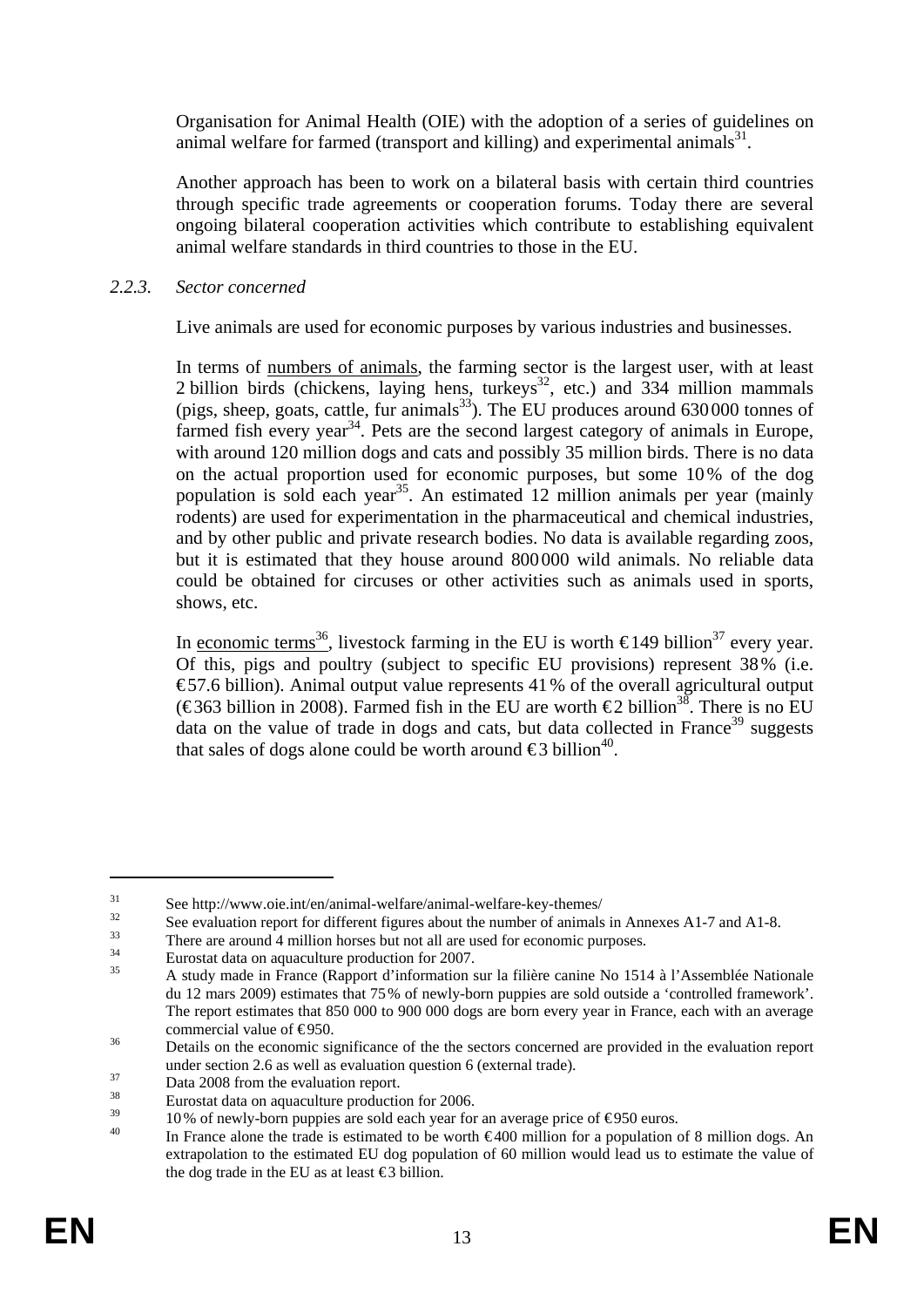In terms of employment, it is estimated that some 4 million people, most of them farmers, handle animals in the course of their business activity<sup>41</sup> while 16.4 million people work regularly on 7.3 million agricultural holdings (9 million Annual Work Units in  $2007^{42}$ . Work related to animals should include around 3.7 million people.

In addition to the farming sector, there are around 200.000 people working with animals in slaughterhouses<sup>43</sup>. Aquaculture activities provide around  $65.000$  jobs in coastal and rural areas. The number of persons handling experimental animals or animals in zoos is unknown*<sup>44</sup>*.

# <span id="page-13-0"></span>**2.3. Problem definition**

# <span id="page-13-1"></span>*2.3.1. Underlying problem*

Animal welfare is still at risk across EU Member States. The evidence for this persisting underlying problem stems from the findings of the Commission services (Food and Veterinary Office45 of the Directorate General for Health and Consumers) as well as scientific opinions of the European Food Safety Authority<sup>46</sup>. The Commission also received data from the Member States<sup>47</sup> as well as from animal welfare organisations<sup> $48$ </sup>.

Main areas at risk are:

# Housing and management of farmed animals

Piglets (young pigs) from one week of age often have their tails cut off (tail docking) without anaesthesia and their teeth clipped. Most EU producers do this as a routine practice. Pigs tend to bite at each other's tails when they are placed within a limited space and if they do not have the possibility to dig in the ground with their snouts (rooting). Tail docking and lack of manipulable materials are widespread in the EU and are both non compliances to the EU legislation. In addition, 80% of male piglets are in the EU castrated without anaesthesia. Female pigs (sows) used for breeding will often be kept for almost all their life in individual stalls where they do not have the freedom to move. Because of lack of exercise, old breeding sows will have

<sup>&</sup>lt;sup>41</sup> This represents less than 2% of the EU working population, estimated at around 215 million people (on the basis of EUROSTAT data on population. The overall population is 495 million, of which 67.1%

were aged 15 to 64 in 2009, and the average employment rate is 65%).<br>Agricultural statistics, main results 2008-2009, EUROSTAT pocketbooks (ISSN 1830-463X).

Impact assessment accompanying the proposal for a Council Regulation on the protection of animals at the time of killing SEC(2008)2425.<br>Detailed data is given in the impact assessment relating to this legislation: SEC(2008)2411 and

 $SEC(2008)2410.$ <br>
http://ec.europa.eu/food/fvo/index\_en.cfm

http://www.efsa.europa.eu/, full list of scientific opinions available on animal welfare are laid down in Annex 2J.<br>Member States reports on the implementation of Directive 98/58/EC as well as of Regulation (EC) No

<sup>1/2005.</sup> In addition Member States have provided replies to questionnaires performed on specific animal welfare issues such as the welfare of dogs and cats (performed by the Belgian Presidency) or on

the use of the derogation from stunning animals in slaughterhouses (performed by the Commission).<br><sup>48</sup> Several animal welfare organisations have provided evidence of non compliances in different fields of the EU legislation and notably Animals' Angels on animal transport, Compassion in World Farming on farmed animals or the Born Free Fondation on zoo animals.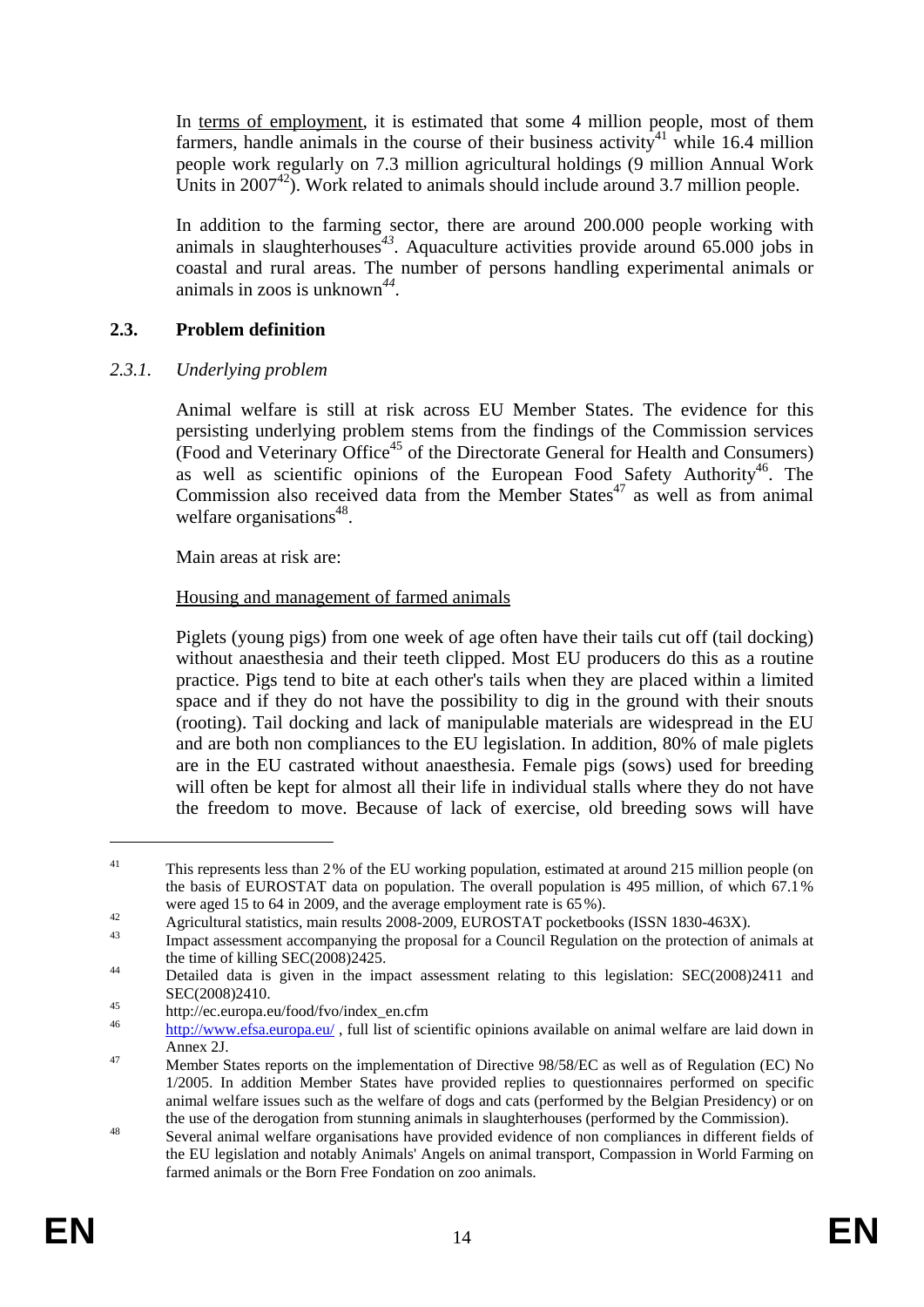difficulties to move in the trucks that transport them to slaughter. They will be sometimes dragged before slaughtered.

During their one year of productive life, laying hens are often kept in cages that are too small to allow them space to behave normally (battery cages). Scientists have found that, as a normal behaviour, hens need a nest for laying eggs, a perch to rest and they also need to scratch the ground. Even though these basic needs can not be fulfilled in small cages, these cages are in widespread<sup>49</sup> use in the EU. In addition the lack of space and a bare environment often leads hens to peck at each other and possibly cannibalism. For this reason, parts of the beak are routinely removed without anaesthesia (beak trimming). This has been documented to be painful for the hens both during and after the trimming.

Chickens bred for the production of meat (broilers) present lameness because of excessive development of their muscles and lack of space to move at the end of the fattening period. Genetic selection has been developed to increase growth rate (an industrial chicken can be slaughtered at 40 days against 85 days for traditional breeds). They are submitted to constant feed restriction to avoid becoming excessively overweight. Parent flocks (i.e. animals used for genetic selection and multiplication to obtain fattening animals) are constantly restricted in feed to prevent reproductive problems. These animals therefore suffer from constant hunger.

# Transport

Most production cycles involve more than one production site. Therefore the majority of animals will be transported at one time or another. While most of this transport takes place within national boundaries, there is also important trade between Member States. These journeys often last for several days. Animals have little space to move. When drivers stop to rest and sleep, animals will often stay in the truck without the ability to rest. Animals that do not know each other are placed together and this can result in conflicts. Access to water is limited, due to lack of space. Feed is rarely provided to animals during transport. Furthermore, the trucks seldom have straw or other bedding to absorb faeces and urine. Transport of animals is taking place on a large scale, sometimes over large distances. Young pigs from the Netherlands and Denmark are routinely traded to Germany and Spain, cattle and calves from Ireland to Spain and Italy, sheep from Spain to Greece and horses from Romania and Poland to Italy. Trade of cattle transported between Member States and with third countries in 2009 has been estimated at 4 million heads. The equivalent number for pigs has been estimated at nearly 28 million heads.

### Slaughter and killing

Killing animals is necessary in order to obtain meat. It can be performed in ways that limit suffering of animals, in particular by making them unconscious prior to slaughter. According to EU legislation, animals shall be stunned before they are slaughtered<sup>50</sup>. However, there is a possibility to derogate from this requirement

<sup>&</sup>lt;sup>49</sup> According to recent reports from the Member States pursuant to Directive 1999/74 and Commission Decision 2006/778/EC approximately 40% of laying hens population in the EU is kept in battery cages.<br>Council Directive 93/119/EC on the protection of animals at the time of slaughter or killing.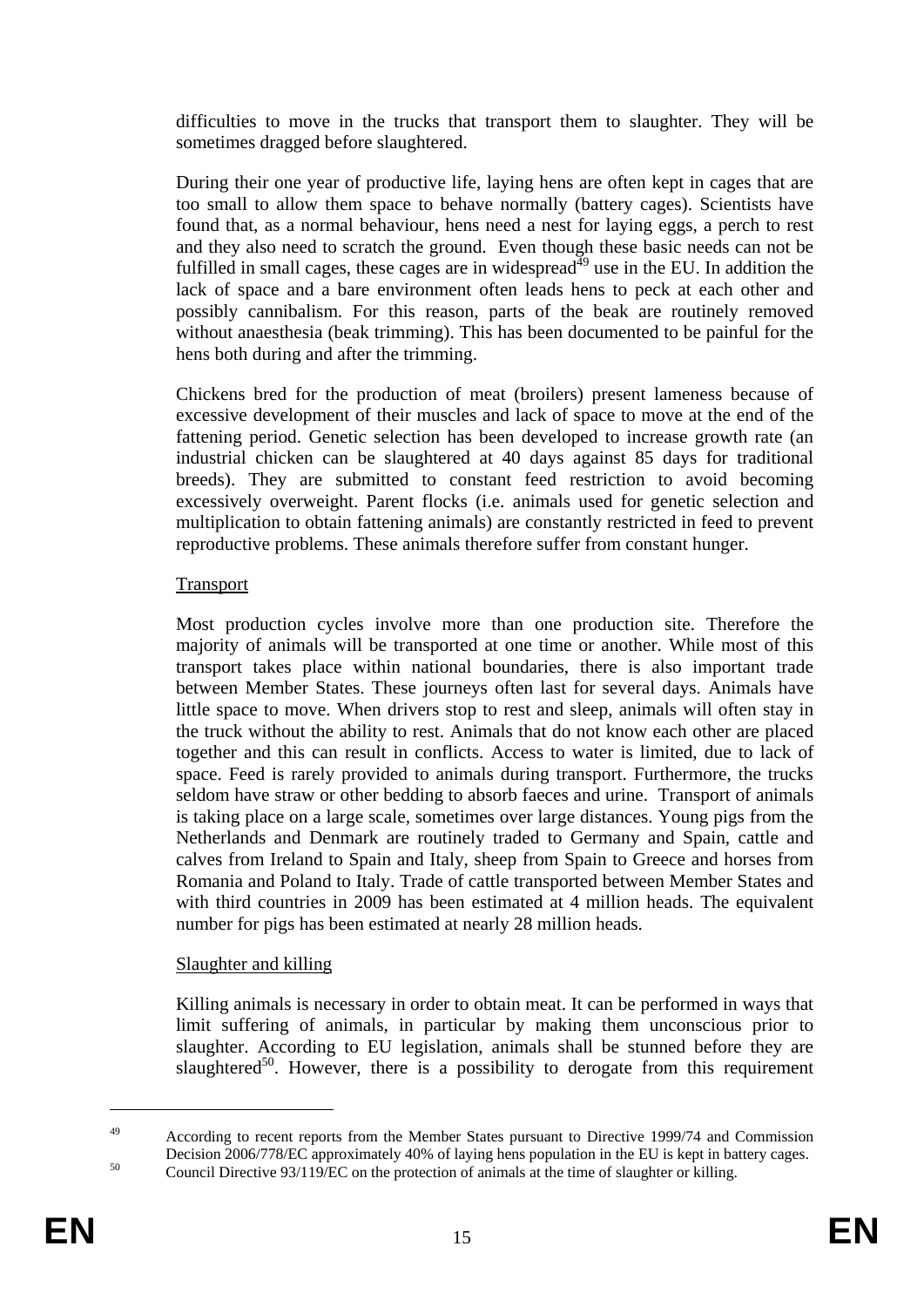where animals are subjected to methods of slaughter required by certain religious rites. The Commission has received evidence that certain slaughterhouse operators excessively use the derogation from stunning to streamline their production process.

# Keeping of other animals

Many dairy cows also suffer during their productive lives. Many are kept in areas with cement flooring which may often lead to lameness. Intensification of milk production has led to regular mastitis and metabolic problems for the animals which also involves pain. To avoid competition for feed, cows are commonly dehorned with different techniques, some of which are very painful, in particular as no anaesthesia or analgesics are used.

Scientists have recognised fish as sentient beings. Killing processes for certain species of farmed fish are pointed out to be particularly inhumane. Killing farmed fish by taking them out of the water takes a long time before fish die and it is frightening and painful to the fish. The situation of wild animals kept in captivity varies between Member States, they are many examples where wild animals are kept within very limited space and a bare environment far from their natural conditions. Sanitary conditions are also often questionable (source:  $NGO$  reports  $<sup>51</sup>$ ).</sup>

The Commission receive evidence of bad treatments where dog breeders use females, producing puppies without proper welfare and hygienic conditions. These puppies are then separated from their mothers at a very early stage (less than two months of age) to attract buyers and exported to be sold via the internet or specific traders. Puppies raised under such conditions often develop serious behavioural and sanitary problems.

# <span id="page-15-0"></span>*2.3.1. Animal welfare evaluation*

An evaluation of the EU policy on animal welfare was performed in 2010 involving a wide consultation of stakeholders and Member States. In addition to an online consultation of stakeholders with more than 9000 responses, the evaluator contacted stakeholders and decision makers at EU and national level. Twelve Member States were visited and interviews were carried out with governments and key stakeholders.

Key conclusions of the evaluation are set out in Annex 2G and the following points can be highlighted:

- More enforcement is needed to improve the welfare of animals and reduce distortion of competition in certain areas. There are widespread calls for more consistent enforcement but less appetite for a new wave of standards.
- EU welfare standards have imposed additional costs on the livestock and experimental sectors, estimated at around 2% of the overall value of these sectors. There is no evidence that this has so far threatened their economic sustainability.

<sup>51</sup> <http://www.bornfree.org.uk/>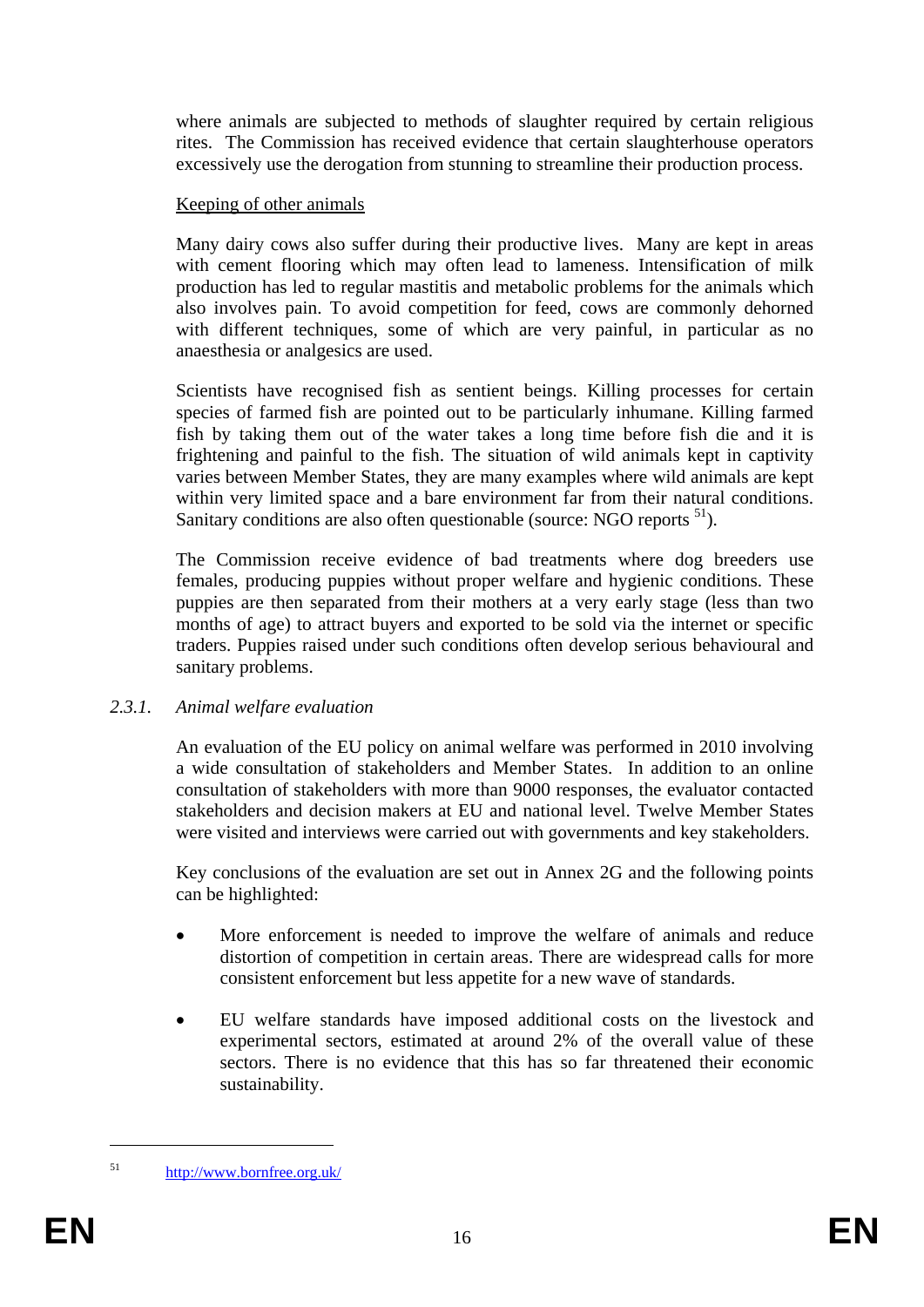- The Commission has been working in the long term to establish equivalent market conditions between EU businesses and those from third countries. However there is much yet to done to raise awareness and create a shared international understanding of animal welfare issues and standards with our trading partners.
- The extent to which EU communication actions have raised stakeholder and public awareness and responsibility towards animal welfare is unclear. To maximise the impact of the limited resources available, a clear communication strategy and stronger monitoring and evaluation are needed.

# <span id="page-16-0"></span>*2.3.2. Why animal welfare is compromised in the EU*

There are a number of reasons behind the various animal welfare problems in the EU.

# Housing and management of farmed animals

Regarding pigs, the EU legislation<sup>52</sup> bans certain bad practices. There is, e.g., a requirement to provide pigs with access to material that will enable them to root ("manipulable materials", such as straw). Sow stalls will also be banned to all holdings in 2013.

However, in spite of this legislation, animal welfare problems remain widespread. A main reason for this is that Member States often do not take appropriate measures to enforce the legislation. Many Member States also do not provide adequate resources for research, communication and training activities, which would often be necessary to inform farmers on the rules. (Main driver: lack of enforcement)

The design of pig housing systems is also an important problem driver. Most pigs are raised on fully slatted floors that are designed to facilitate the handling of manure and are not easily compatible with straw or other rooting materials. Sow stalls were originally designed to save space and avoid competition between sows. Those housing systems were conceived at a time when animal welfare was not yet an intrinsic part of the considerations related to animal husbandry and animals' needs were largely ignored. Even though consumers later have become interested in animal welfare and scientists now know more about the issue, the market place still does not encourage producers to change their housing systems, as this would imply new investments and sometimes additional production costs. Another reason for this could be that there is little information to consumers on how pigs are treated during production processes. Many farmers also lack information about alternative systems and often do not see any advantage in changing their processes into more animal friendly housing systems. (Main driver: lack of knowledge)

Pig castration is permitted in the EU and widely used by farmers. When male pigs reach a weight above 70-80 kg (the slaughter weight is usually around 100 kg) their meat will start to acquire a distinct odour and taste ("board taint"). Most consumers do not like the board taint. Consequently, producers have interest in maintaining the

<sup>&</sup>lt;sup>52</sup> Council Directive 2008/120/EC laying down minimum standards for the protection of pigs.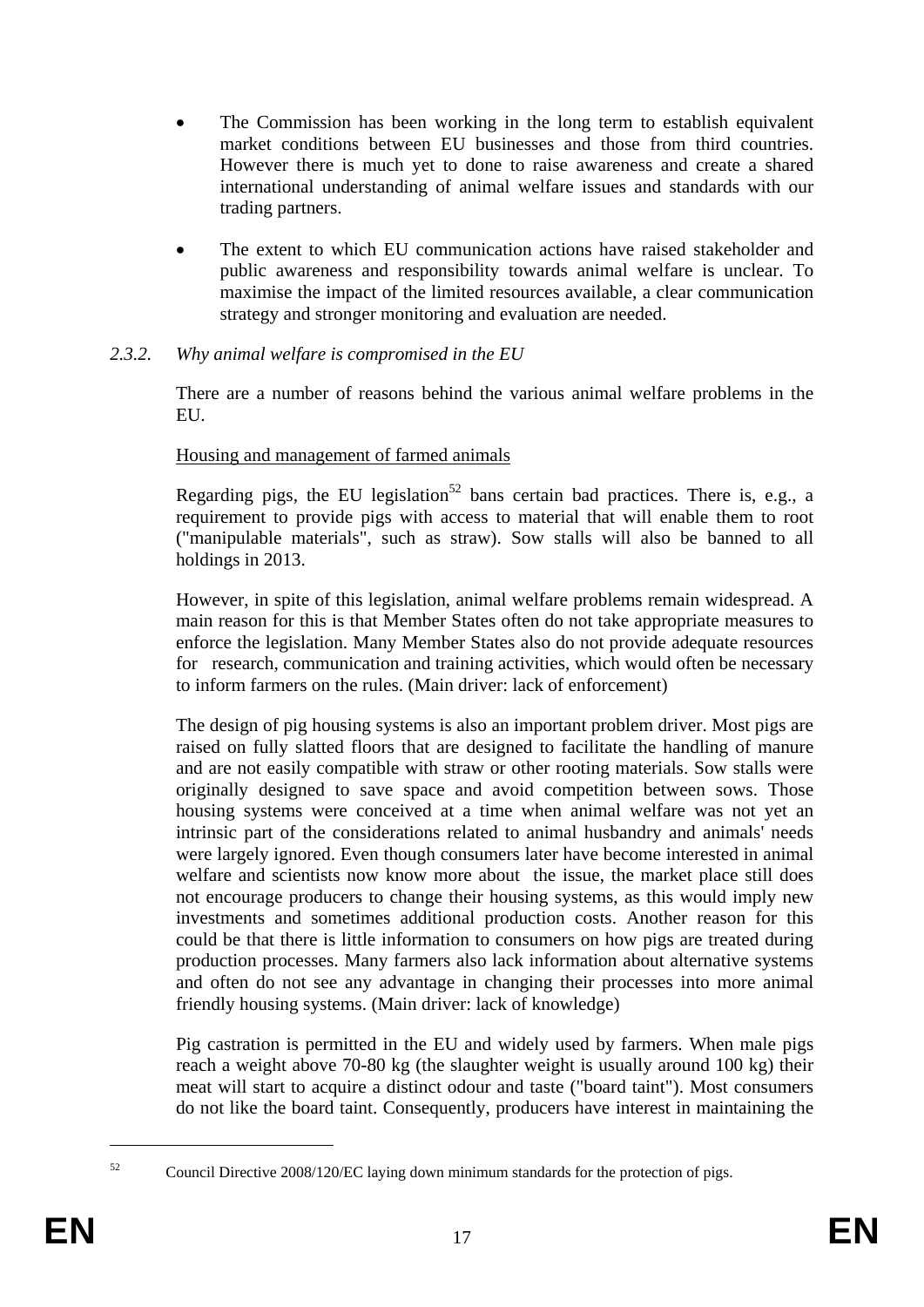practice of castration. However, there are alternatives that could reduce the number of animals being castrated (lower slaughter weight, better detection method of the board taint, breeding and feeding techniques). Thus, lack of proper research and dissemination of results of research can largely explain why the practice of male piglet castration is still widespread. (Main driver: Lack of knowledge)

As concerns laying hens, the EU legislation<sup>53</sup> banning the use of battery cages will enter into force on 1 January 2012. For this ban lack of enforcement has already become a major issue. An important problem is that, as in the example concerning pigs, the use of modern, more animal welfare friendly systems of production often conflicts with economic pressure on operators to reduce costs. The change from battery cages to other cages involves investment costs that many producers are reluctant to make, even though the EU legislation provided for a transitional period of more than 12 years. (Main driver: Lack of enforcement)

Beak trimming is allowed in the EU if it is performed on chicks younger than 10 days-old. However, beak trimming is as painful for young chicken as for older ones. The entry into force of the ban on battery cages could theoretically make it possible to stop the practice of beak trimming. This is because beak trimming would not be necessary if battery cages are not used (hens that get more space will be less likely to peck at each other). However, since the practice is still permitted, it is unlikely that it will end if there is no programme to inform and educate farmers of alternative practices. (Main driver: Lack of knowledge)

Animal welfare problems related to broilers (chickens for meat) are essentially related to economic pressure in reducing production costs. Genetic selection has been developed as to reach as quickly as possible a slaughter weight and increase the feed conversion ratio. Animals are confined in limited space as to limit costs. The EU legislation will provide certain limits in space allowances. (Main driver: lack of economic incentives).

# Transport

There is legislation protecting animals during transport<sup>54</sup>. However, Member States do not take sufficient measures to enforce the EU legislation and there is an economic pressure on operators not to comply with the rules. Requirements on space allowances are not respected in order to increase the number of animals in trucks, so that costs is reduced. Drivers often do not stop for watering, feeding and resting animals in order to save time and money. There are few economic incentives to comply with the Regulation as there are few official controls and a very low likelihood of being fined for infringements. Also, economic losses due to immediate or later mortality after transport are usually not borne by the transporter or are covered by insurances. Further, animals sometimes have limited individual economic value, especially animals at the end of their productive lives. (Main drivers: Lack of enforcement/Lack of economic incentives).

 $^{53}$  Council Directive 1999/74/EC laying down minimum standards for the protection of laying hens.<br> $^{54}$ 

<sup>54</sup> Council Regulation (EC) No 1/2005 on the protection of animals during transport and related operations and amending Directives 64/432/EEC and 93/119/EC and Regulation (EC) No 1255/97.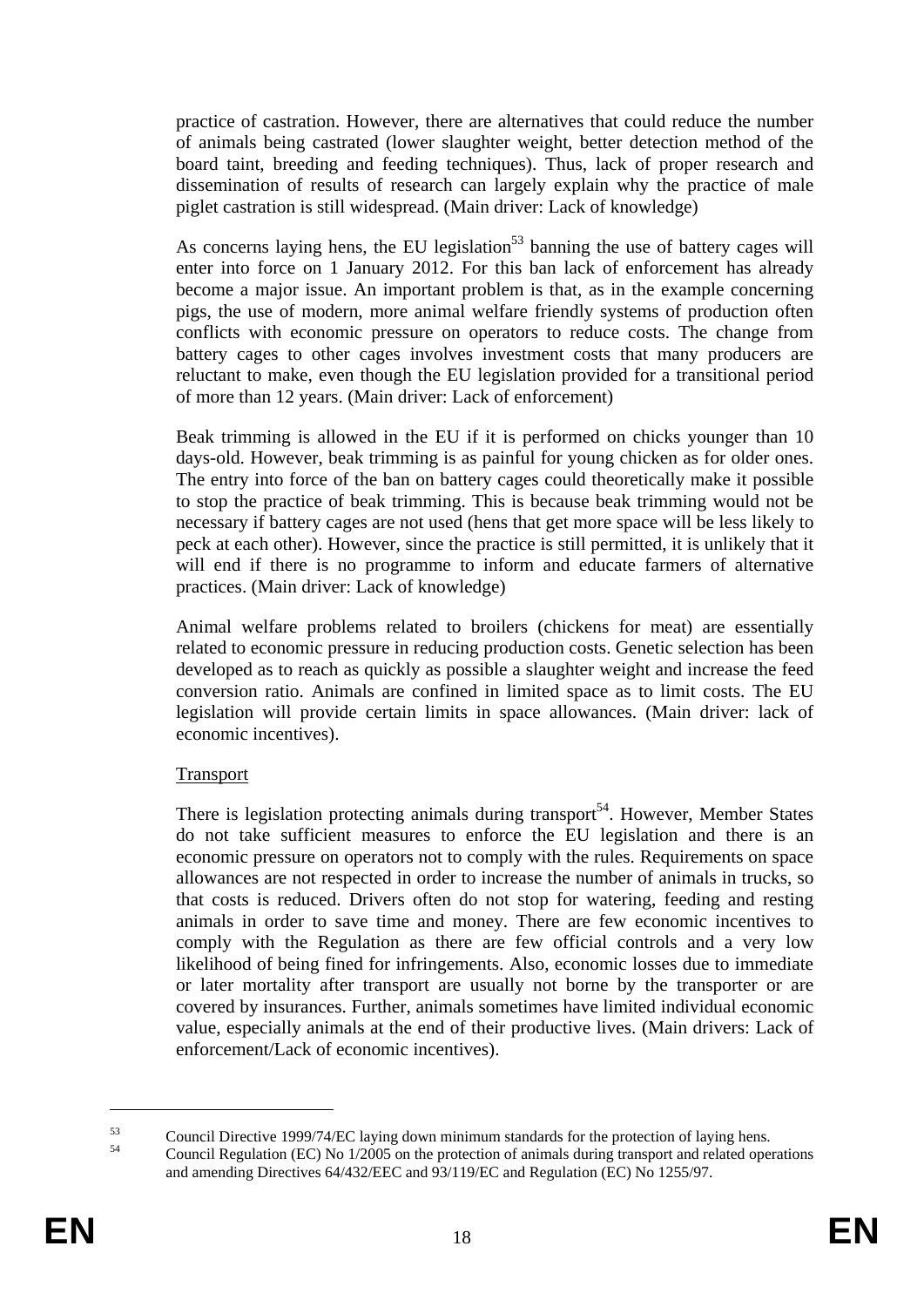There are also some gaps in the current EU legislation. For example, there are no rules on space allowance for pigs. Some parts of the EU legislation are not in line with up to date scientific knowledge (in particular on space and travelling times<sup>55</sup>).

Furthermore, fish as vertebrates are under the scope of the Regulation but the provisions of the Regulation have been designed for the transport of terrestrial animals and do not in all cases fit well for the transport of fish. At many occasions the aquaculture sector has complained on the uncertainties encountered in the implementation of the Regulation. It is therefore necessary to address this problem which has already been identified under the Aquaculture Strategy.

# Slaughter and killing

The excessive use of the derogation from stunning animals before slaughter<sup>56</sup> is also mainly driven by economic interests. Even if some EU consumers want meat from animals slaughtered without stunning for legitimate reasons related to the respect of the freedom of religion, some Member States have granted derogation going beyond the scope of the derogation for ritual slaughtering. Hence, some slaughterhouse operators have extended the practice of not stunning animals in order to simplify their production process and to avoid possible shortage of meat from unstunned animals. This means that Member States not taking appropriate measures to enforce the legislation is also an important driver for this problem, even though it is initially created by the economic interests of certain slaughterhouse operators. (Main drivers: Lack of enforcement/Lack of economic incentives).

# Keeping of other animals

There is a directive<sup>57</sup> which applies to all farmed animals, providing them with legal protection through general principles. This directive should address animal welfare problems of dairy cows and farmed fish. However, the evaluation has clearly indicated that these animals are not adequately covered by this legislation. This is partly because the requirements are too general<sup>58</sup>. Another explanation is that, as shown in previous examples, production systems focus on costs reduction and high productivity rather than on animal welfare. The absence of knowledge for farmers on animal welfare issues, lack of research and dissemination of research in certain species (like farmed fish) also contribute to animal welfare problems. (Main drivers: Lack of specific guidance/Lack of economic incentives)

The EU directive<sup>59</sup> on zoos aims at protecting wild fauna and biodiversity. It contains some animal welfare elements but no detailed requirements. Many Member States seem not to make much effort to provide guidance to operators. In addition, official inspectors often have little experience and training on the specific needs of wild

<u>.</u>

<sup>&</sup>lt;sup>55</sup> The current requirements for space and travelling times are based on a scientific opinion of 1992 despite a Commission proposal made in 2003 based on more recent data. See COM(2003)425 final.<br>Council Directive 93/119/EC on the protection of animals at the time of slaughter or killing.<br>Council Directive 98/58/EC of 20 J

purposes.<br>The evaluation found that targeted legislation is more effective than general provisions when it comes

to improving animal welfare.

<sup>&</sup>lt;sup>59</sup> Directive 1992/22/EC relating to the keeping of wild animals in zoos.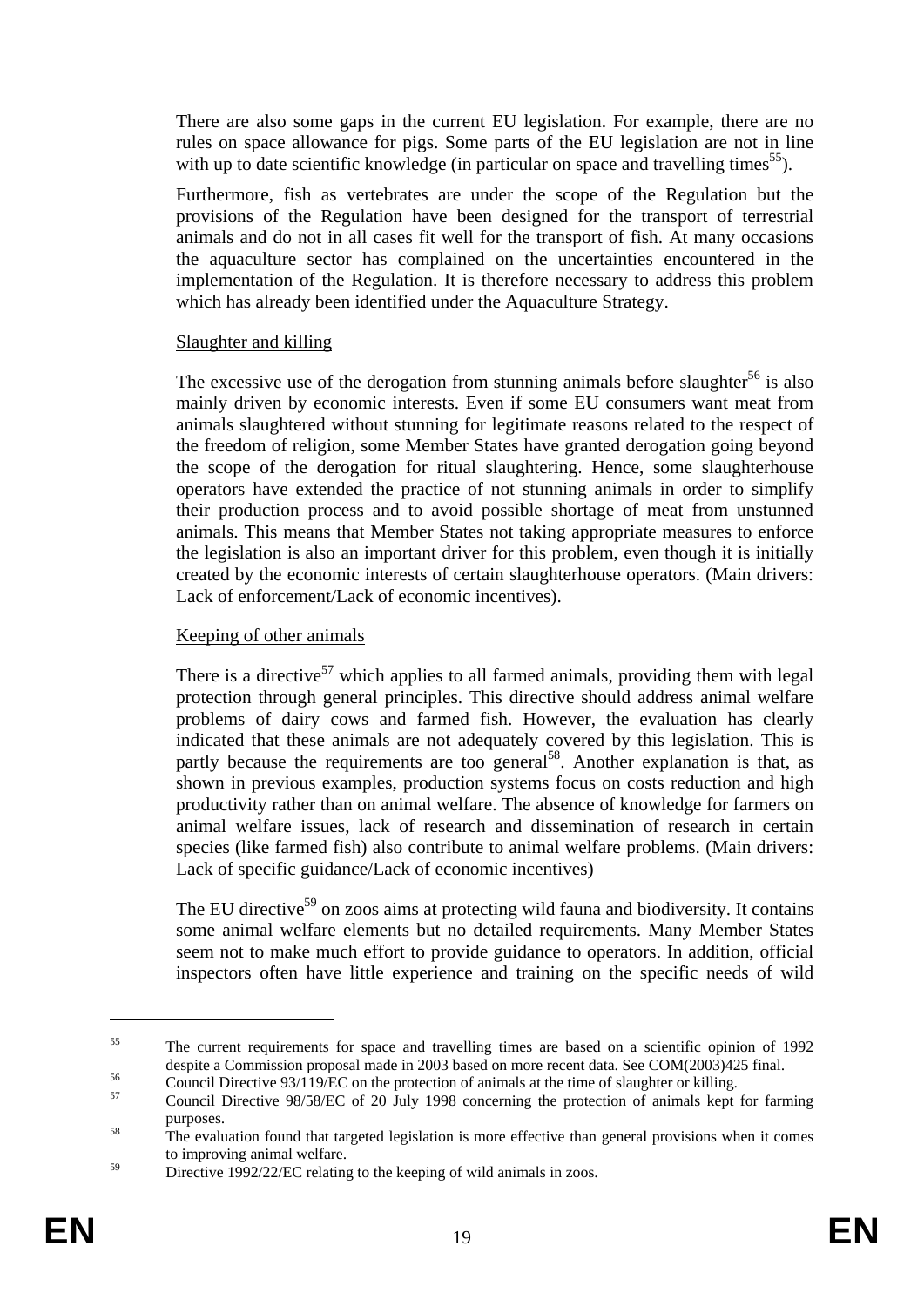animals in captivity. Usually, zoo personnel do not seem to have a sound knowledge of keeping such animals. The absence of EU research in defining the particular animal welfare needs of wild animals in captivity has also been pointed out as problematic by the evaluation. (Main driver: Lack of specific guidance/Lack of knowledge).

As regards the welfare of dogs and cats, there is no EU legislation. Requirements in the different Member States vary a lot and the level of enforcement is usually limited. Breeders from Member States with little legislation on the welfare of dogs sell puppies at a low price to traders in other Member States with stricter rules. With almost no border controls, those breeders have a market advantage especially as most final buyers of dogs have limited knowledge in dogs. (Main driver: Lack of specific rules/Lack of economic incentives).

### Towards common drivers

During the consultation process, there was broad agreement on the problem definition as presented by the Commission<sup>60</sup>. Farmers' organisations insisted on including the costs and the risks of importing animals from outside the EU. Animal welfare organisations stressed the need to widen the scope of EU policy and to give the public and stakeholders more education and information on animal welfare issues. NGOs also highlighted the Common Agriculture Policy (CAP) reform and the need to develop animal welfare in this context. All parties supported the need for better enforcement and further scientific research. In particular, the aquaculture sector stressed the need for more research an investigation in order to clarify each fish species needs based on scientific results.

### 1. Lack of enforcement

Driver: the EU legislation is not coherently implemented across Member states;

Problem: Member States non-enforcement of EU legislation undermines the effectiveness of EU policy on animal welfare;

Examples: There is evidence (directive on pigs, on animal transport, implementation of the ban on battery cages, directive on zoos) that some Member States do not take sufficient measures to inform stakeholders, train official inspectors, perform checks, and apply sanctions in relation to the EU animal welfare legislation.

For this reason, important parts of EU legislation have not had the intended effects on the welfare of animals<sup>61</sup>. Difficulties in compliance is sometimes related to a very prescriptive approach of the EU legislation making requirements difficult to apply in all circumstances even if the welfare of animals is not necessarily compromised.

 $60$  The Commission presented the main findings of the evaluation, in which the following problems related to the EU policy on animal welfare were identified: insufficient enforcement, competitiveness of farmers, lack of communication to consumers and stakeholders, need for more research and extending the EU scope for animal welfare policies.

 $\frac{61}{100}$  For examples of lack of enforcement, see the evaluation report p. 36 to 40.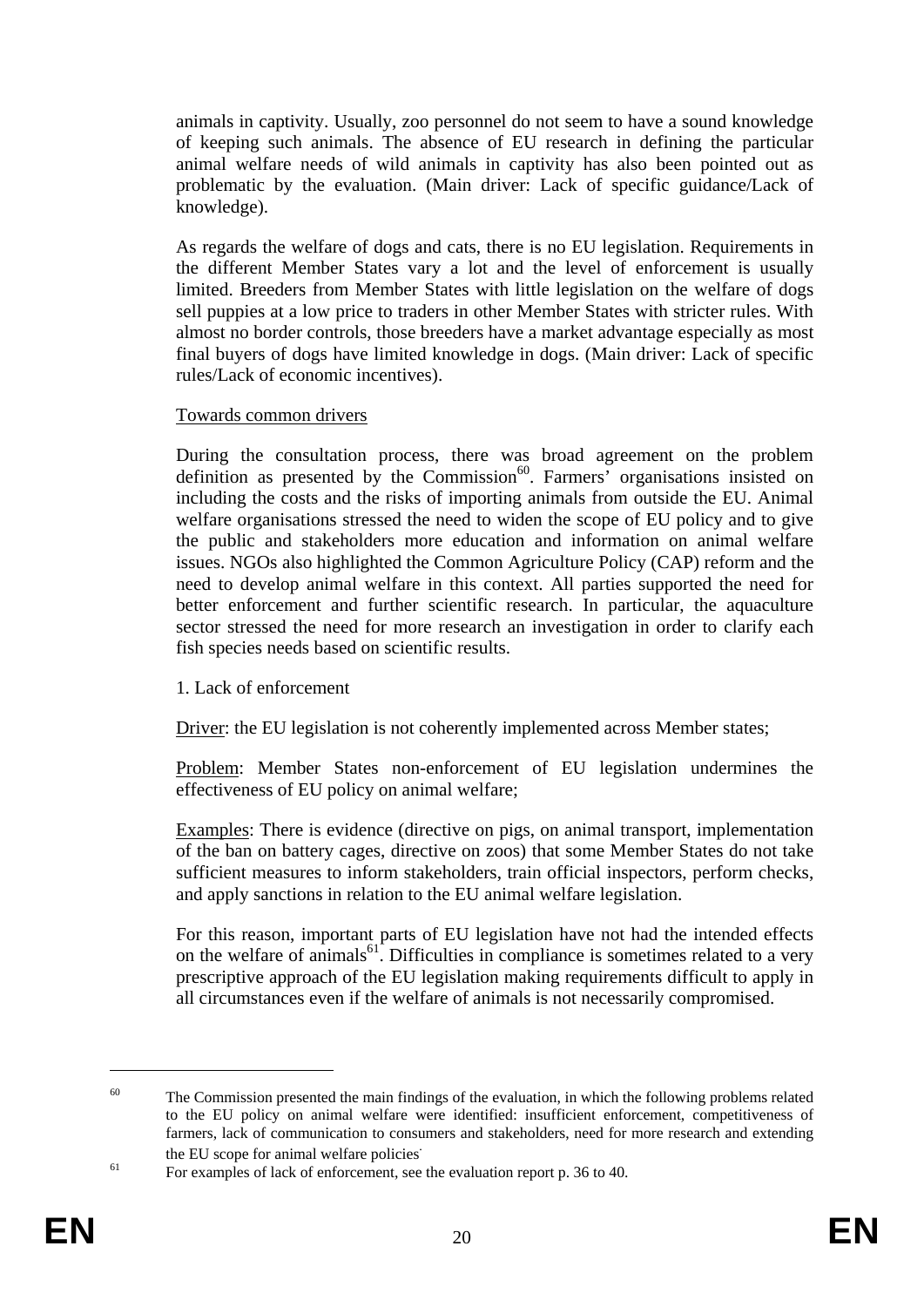Source: Reports from the Food and Veterinary Office (Commission services), the evaluation report.

2. Consumers' lack of appropriate information on animal welfare

Driver: There is no EU wide system for consumers to be properly informed on the relevance of animal welfare attributes of products.

# Problem:

EU-wide Eurobarometer survey shows that animal welfare is a worry for 64% of the population. On the other hand, animal-welfare-friendly products usually have a low share of the market $62$ . There is a clear gap between consumer views and market shares in this regard $^{63}$ . This gap may be interpreted in different ways that are not necessarily exclusive<sup>64</sup>. Studies show that concern for animal welfare is only one of the factors affecting the consumer's choice of a product. They may rely on authorities or particular brand names, assuming that high animal welfare standards are part of the product's attributes<sup>65</sup>. Low availability of products, higher prices and limited information on specific attributes may also explain the gap<sup>66</sup>.

Except in the case of eggs (obligatory<sup>67</sup>), organic products (voluntary regulation not specifically aimed at animal welfare issues but with animal welfare attributes $^{68}$ ) and poultry meat (voluntary production method labelling), there are no specific EU rules on how to inform the consumer about animal welfare. Moreover, there are few voluntary certification schemes focusing on animal welfare<sup>69 70</sup> and their market share is relatively limited in most EU Member States. The Commission adopted a communication on animal welfare labelling in 2009 but debates in the Council did not point out a single direction for future EU policy, most Member States being opposed to establishing a new compulsory labelling system as it exists for eggs(see Annex 2H).

<u>.</u>

 $62$  See the Feasibility study on animal welfare labelling and establishing a Community Reference Centre for Animal Protection and Welfare *Part 1: Animal Welfare Labelling (available at:* 

*[http://ec.europa.eu/food/ani](http://ec.europa.eu/food/animal/welfare/farm/aw_labelling_report_part1.pdf)mal/welfare/farm/aw\_labelling\_report\_part1.pdf, page 8).* PDO/PGI schemes often emphasise more traditional and less intensive production methods. They focus on non-welfare aspects but have positive side-effects on animal welfare (PDO = Protected Designation of Origin and PGI = Protected Geographical Indication).<br>
See for example 'Are labels the answer? Barriers to buying higher animal welfare products. A report for

Defra' (September 2010). .<br>
M. Miele, 2010, Expert report Task 1.3, European Animal Welfare Platform *Report concerning* 

*consumer perceptions and attitudes toward farm animal welfare.*<br>
On consumers' concerns vs citizens' concerns and free-riding behaviour see also: Societal concerns — Domestic policy choice and international competitiveness — Report 2011/2 — Anna Andersson —

Agrifood economics centre (www.agrifood.se).<br>Each table egg marketed in the EU to be marked with a code identifying the farming method as defined in the legislation (0 for organic, 1 for barn, 2 for free range and 3 for cage system).

<sup>68</sup> OJ L189/1 20.7.2007 - Council Regulation (EC) No 834/2007 of 28 June 2007 on organic production

and labelling of organic products and repealing Regulation (EEC) No 2092/91<br>On those schemes and animal welfare labelling see COM(2009)584final.<br>The strategy came labelling sebenes tensiting animal welfare are appropriate

<sup>70</sup> However, some labelling schemes targeting animal welfare are operated in the private sector, particularly in those parts of the EU where this is an important issue for consumers (e.g. Neuland in DE; Freedom Food in UK).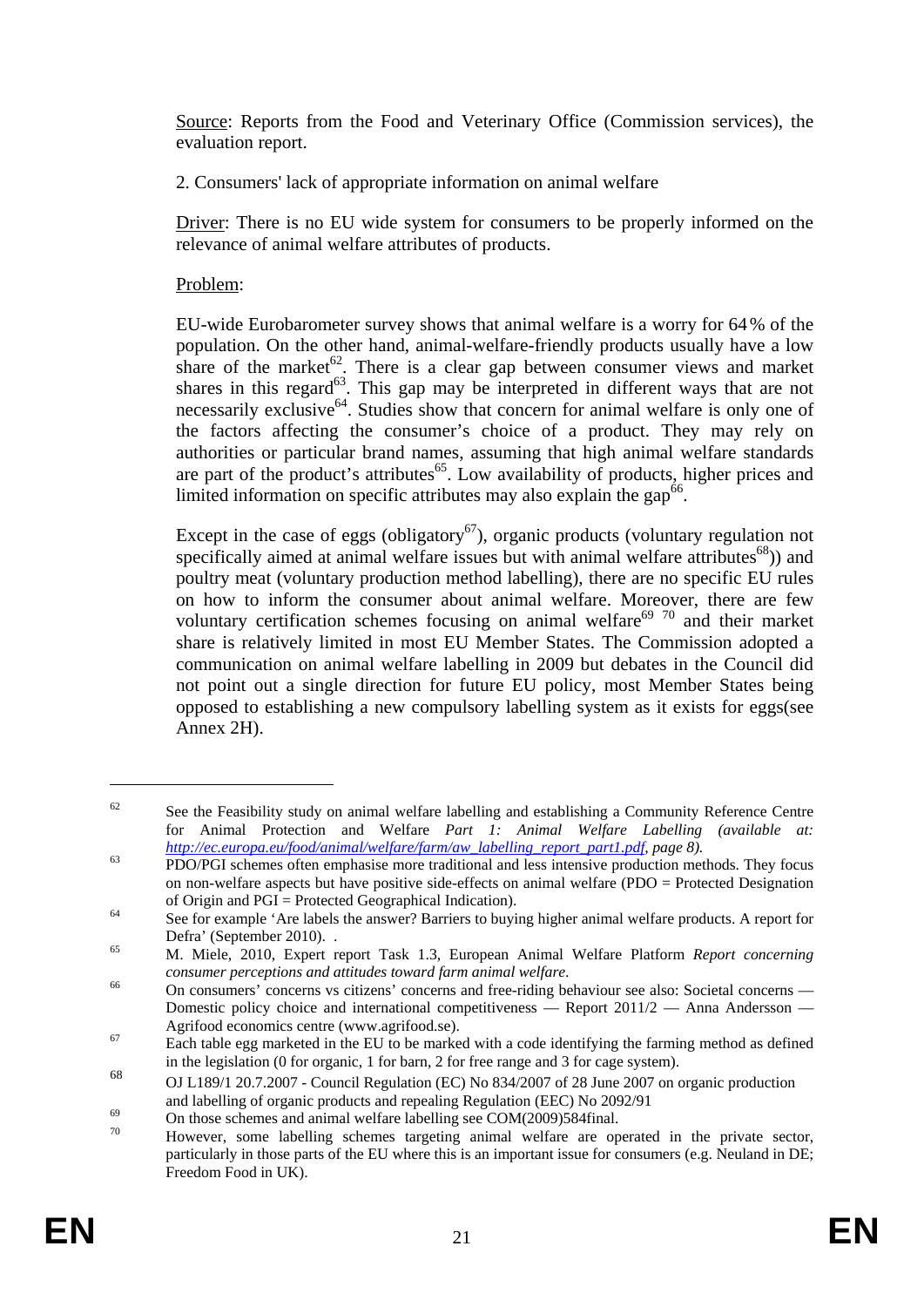Source: the evaluation report.

3. Low level of knowledge of stakeholders/business operators

Driver: Animal welfare is a relatively recent science and has not been part of the curriculum of many professionals dealing with animals.

Problem: Stakeholders are not aware of animal welfare and its implications.

Example: Low level of knowledge has had an effect on the conception of most modern production methods. Many of them have been designed at a time where animals' needs were ignored. The changes necessary to bring production systems in line with modern science and consumer concern about animal welfare imply investments and increased production costs but also knowledge among today's operators and public officials about alternative practices and better management.

The way animals perceive pain, suffering or comfort can be objectively measured through scientific investigation. But because the subject also encompasses ethical dimensions it is controversial. It is therefore important that measures be based on scientific data. Since its creation,  $EFSA<sup>71</sup>$  has played an important role in assessing risks to animal welfare. While EFSA does not in itself carry out scientific research into animal welfare, it has provided important reviews of the current scientific knowledge in this field (Annex 2J).

The evaluation revealed that 80% of EU funding for research on animal welfare<sup>72</sup> is spent on experimental animals (of which there are 12 million), while only 20% goes to farmed animals including farmed fish and poultry, of which there are several billion. The evaluation also stressed that research funding is also needed for wild animals kept in captivity. At present, hardly any EU funding is used for that purpose and relatively little research is carried out in this field.

In addition, the evaluation has indicated that, beyond additional funding for research on animal welfare at Member States and EU level, there is a need for further coherence and coordination between Member States as well as further dissemination of research results to stakeholders as to transform findings into practical innovations.

Source: the evaluation report, EFSA reports.

4. Inconsistency for different animal species

Driver: Limited scope of EU rules, regulations and guidance, difference between national rules

Problem: Some categories of animals are not subject to adequate welfare conditions.

The European Food Safety Authority: http://www.efsa.europa.eu/en/panels/ahaw.htm.<br>
The total average annual budget for EU research on animal welfare is around €15 million — €135

million from 2000-2008 with €108 million for experimental animals, €24 million for farm animals and  $\epsilon$ 3 million for aquaculture (from the evaluation report, p. 41).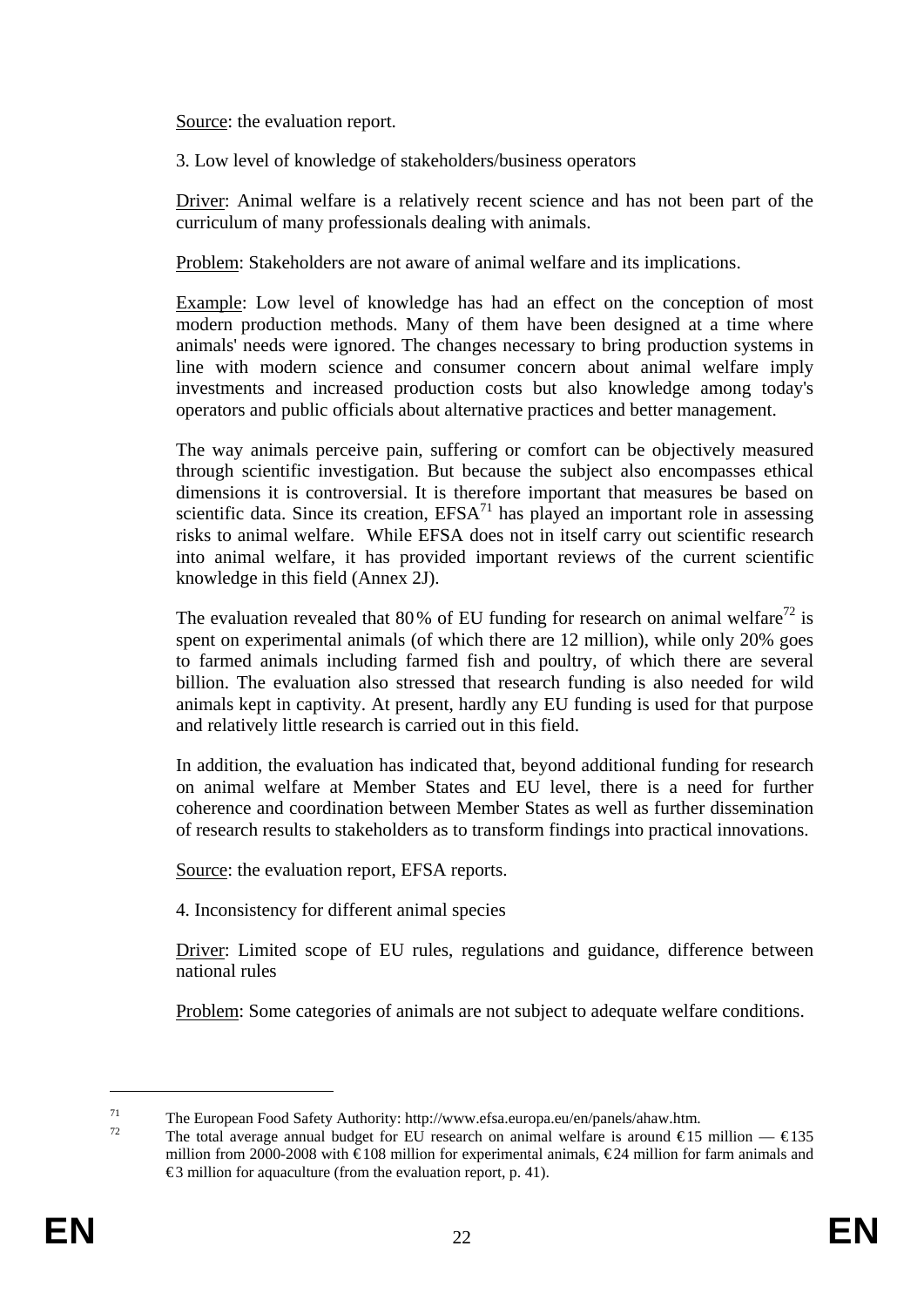Example: There is no EU legislation on the welfare of dogs and cats. The evaluation has revealed that the general directive on the protection of farm animals and the directive on zoo animals contain provisions that are too general to have a practical effect. They would need to be completed by more specific guidance or rules. Only a few Member States have developed more specific rules on animal welfare for farmed animals (UK, NL, DE and SE).

Source: the evaluation report, EconWelfare project, Member States (for dogs and cats).

# <span id="page-22-0"></span>**2.4. Baseline scenario**

The baseline scenario is defined by the continuation of the current policy, mainly in form of the existing legislative framework. This is set out in detail in Annex 4, with a description of all relevant legal acts, their main provisions, and impacts on animal welfare, problem drivers and an assessment of the evolution without any new or additional EU initiatives.

# <span id="page-22-1"></span>*2.4.1. Baseline by specific areas*

# Housing and management of farmed animals

For pigs, a positive evolution is expected by the implementation of the grouping of sows from 1.1.2013 but difficulties are however likely in certain Member States. The Commission is presently working with the Member States to evaluate the level of readiness of pig producers. A positive evolution is also expected for the phasing out of the castration of piglets through the implementation of a private public partnership initiated in 2011.

However, no positive change are expected for tail docking and tooth clipping as well as the implementation of manipulable materials. Those practices are entrenched among pig farmers and linked to the use of fully slatted floors. Alternatives exist but are often unknown by farmers.

For laying hens, a positive evolution is expected through the implementation of the ban on battery cages that will apply to all holdings from 1.1.2012. This evolution has required and will continue to draw Commission resources since the level of implementation has been unequal between Member States. However, the decreasing of beak trimming seems unlikely without more resources to educate farmers on alternatives.

For broilers, positive evolution is expected since new EU legislation has been adopted in those areas. However, the legislation on broilers will not address all problems, in particular feed restriction (animals are sometimes fed every two days). The new directive will not address the problems related to parent flocks but a report is foreseen in the future.

### **Transport**

The transport of unfit animals is likely to remain a real problem except may be for adult cattle where private initiative has been taken. Lack of space, water and feed and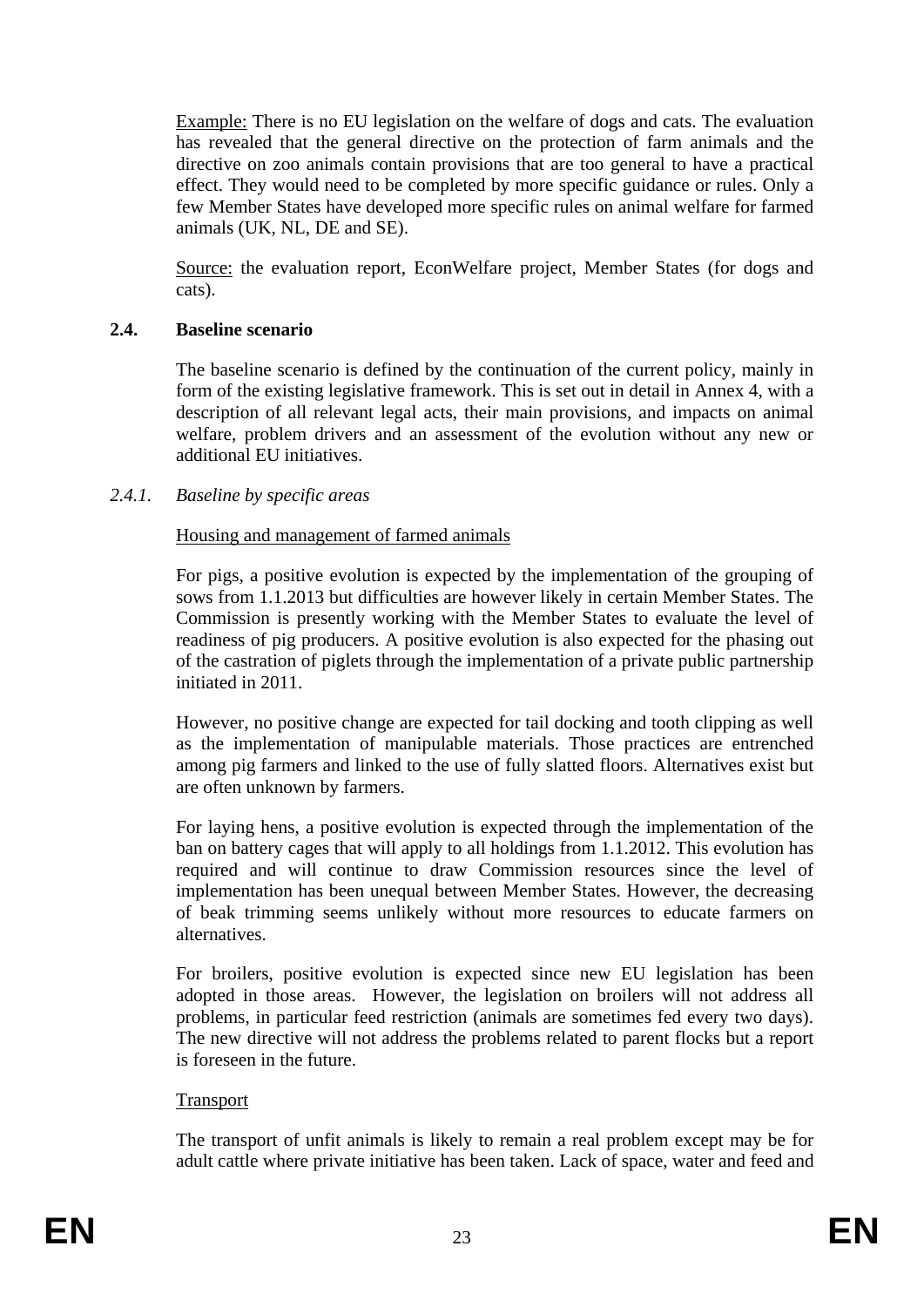lack of rest during very long journey may be addressed by further actions on enforcement through navigation systems.

For farmed fish the baseline scenario includes the implementation of the actions included under the Aquaculture Strategy (i.e. address the difficulties related to the implementation of the transport Regulation).

### Slaughter and killing

The new regulation on the welfare of animals at the time of killing is likely to address a number of current problems but will not change the situation regarding the use of the derogation from stunning. However, the Commission has engaged a dialogue with the Member States concerned and a positive evolution could be envisaged taking always into consideration the respect of freedom of religion and the need to not stigmatise any religious community.

# Keeping of other animals

As regards farm animals without specific provisions (except Directive 98/58), there is no perspective of positive evolution in many cases (see Annex 4A).

For farmed fish, as already mentioned, the Aquaculture Strategy foresees an evaluation of fish welfare issues in aquaculture.

However, there is a possibility for a positive evolution in two cases. The ban of the use of individual cages for ducks in France (a provision that should have been implemented five years earlier) since French authorities have agreed to implement the ban which derives from the provisions of the European convention for the protection of animals kept for farming purposes.

Another positive evolution is foreseen for fur animals, since the European Fur Breeding Association has decided to make animal welfare as one of its priorities in the future. They have in particular decided to invest in research for developing animal welfare indicators.

However, there are still a number of important problems without foreseen positive evolution. Some Member States have adopted specific requirements for dairy cows. Germany has recently adopted standards for the farming of rabbits but the main producing countries (France, Italy and Spain) have no specific animal welfare requirements for rabbits. Farmed fish is not subject to specific animal welfare legislation in most Member States. Same applies for turkeys. The UK and Sweden are two of the Member States having a wide range of specific provisions for farm species according to the Econwelfare project.

No positive evolution is foreseen for the welfare of dogs and cats as there is today no EU framework and the investigation performed by the Belgian Presidency has shown that the level of protection differs widely between Member States.

<span id="page-23-0"></span>*2.4.2. Baseline deriving from common drivers* 

1. Addressing the lack of enforcement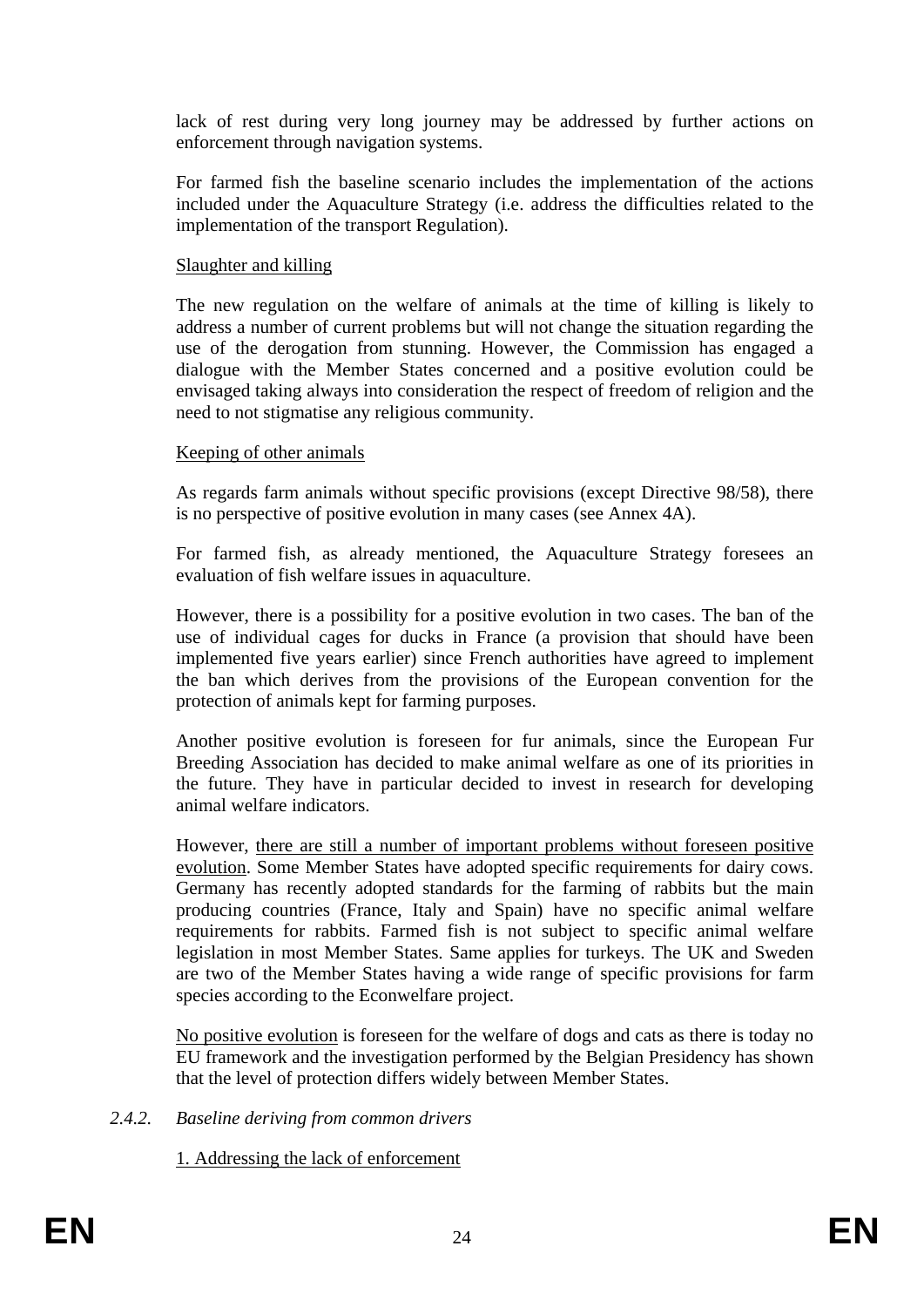Several mechanisms are used to improve enforcement.

Enforcement is primarily under the responsibility of the Member States which have much larger resources than the Commission to ensure compliance of business operators. The Commission' role in improving enforcement is therefore essentially to stimulate and facilitate the work of the national/regional competent authorities and not to check compliance directly.

Enforcement is primarily under the responsibility of the Member States which have much larger resources than the Commission to ensure compliance of business operators. The Commission' role in improving enforcement is therefore essentially to stimulate and facilitate the work of the national/regional competent authorities and not to check compliance directly.

As the EU legislation has often implied new investments or practices, transitional periods have been set up when important changes were requested. Directives requesting major changes were accompanied with long transitional periods<sup>73</sup> allowing progressive adaptation. If the conversion to the grouping of calves went relatively well, the conversion of systems for laying hens or sows seem to be more problematic. In the laying hen sector, part of the industry seems to have neglected the opportunity of a long period of adjustment in the hope of changes for less stringent measures. Therefore, if long transitional measures seem to be necessary for certain sectors to adapt, it does not seem always sufficient to work in isolation and other measures seem necessary.

State aids have been used in some Member States to encourage farmers in converting their farming system for better compliance to EU rules (in particular for laying hens). As for Rural Development Programmes, the possibility of acceding to those funds depend on each Member State to dedicate financial incentives for better complying with EU rules on animal welfare. Impacts of state aids in addressing competitiveness issue have therefore been globally limited.

As regards the legislation on farmed animals, Member States are regularly monitored by Commission' experts of the Food and Veterinary Office from the Directorate General Health and Consumers (FVO). Inspections are carried out for all specific EU legislation applicable to farm animals and their reports are made public on the internet<sup>74</sup>. There is no such mechanism for the EU legislation on zoo animals. The legislation on experimental animals foresees the possibility should there be due reason for concern.

The FVO work has contributed to a more uniform application of EU rules in the veterinary field including animal welfare. In the average, the FVO performs around 10 visits per year dedicated to the animal welfare legislation. The experience has showed that repeated FVO inspections can address enforcement issues limited to areas of deficiencies involving the competent authorities.

<sup>73</sup> Grouping of calves: 8 years, ban of battery cages for laying hens: 13 years, grouping of sows: 10 years, new requirements for slaughterhouses: 10 years<br>http://ec.europa.eu/food/fvo/index\_en.cfm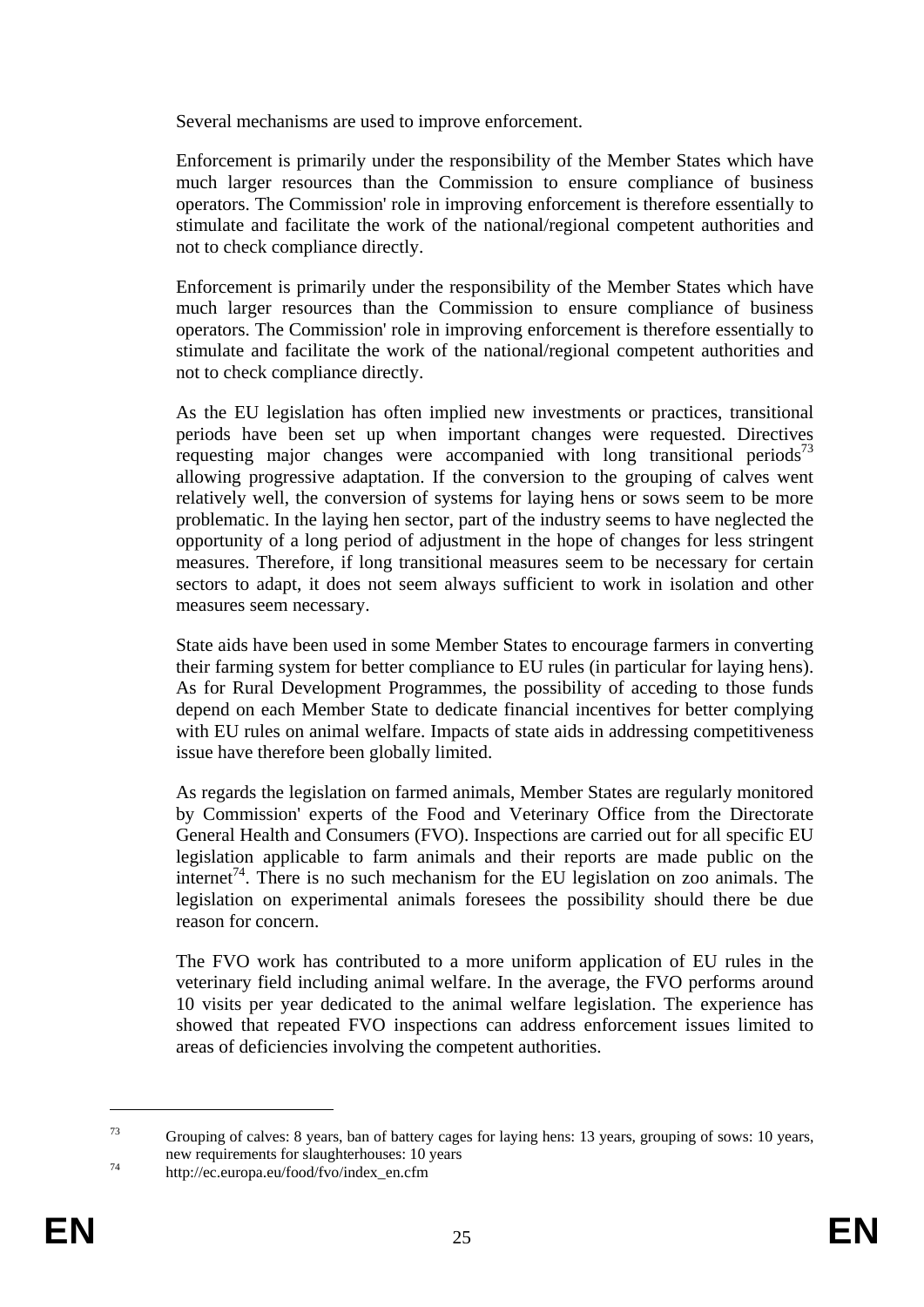The FVO has no mandate to inspect and sanction business operators but only to supervise if competent authorities are doing so. Their ability to contribute to compliance should therefore not be overestimated. FVO missions are indeed less efficient in addressing widespread problems due to operators who, mainly for economic reasons, preferred taking the risk of being checked and possibly sanctioned rather than changing their production processes. The best example of limiting effects of FVO inspections is given on the difficulty in implementing requirements for manipulable materials for pigs.

With or without FVO inspection, in case of failure of Member States to ensure enforcement of EU legislation, the Commission may initiate legal proceedings against the Member State concerned. In practice legal proceedings are a heavy procedure to be carried out taking time and resources. The evaluation report pointed out that a legal proceeding against one Member State has been going on for more than nine years without sanctions imposed against this Member State<sup>75</sup> despite the fact that the judgment is favourable to the Commission.

In addition to FVO assessment, Member States provide reports on their inspections and the level of compliance on the welfare of farmed animals (See Annex 6 indicating the results for 2008). According to this data, the overall rate of full compliance is relatively low for the three main directives of the welfare of farmed animals (61%). Such monitoring instruments are useful in the perspective of FVO missions. It seems however to be of limited efficiency to improve enforcement if it is not associated with other initiatives to analyse the underlying failures of Member States to reach better levels of compliance. The analysis and the follow-up of Member States data is also resource demanding.

Following the adoption of Regulation (EC) No 882/2004 on official controls, the Commission has developed training activities targeted at officials in charge of checking different aspects of the food chain, including animal welfare. On average 185 officials are trained on animal welfare every year. This initiative called "Better Training for Safer Food" has contributed to raising the level of competence of inspectors as well as raising awareness of the EU legislation for participants from third countries. However, only officials have access to such training and their number is limited. The present capacity of BTSF can not match the overall number of officials in the EU. Secondly it tends to select specific participants due to language consideration. Lectures and interactions between participants are usually in English and it is therefore difficult to reach officials that are strictly monolingual in many Member States. There is an ongoing project to develop e-learning modules for BTSF, including for animal welfare, but the process is not yet implemented and could possibly address those limitations. However, it is not yet certain that e-learning alone will create the necessary interactions and knowledge sharing that a local structure could perform.

The Commission has occasionally organised specific workshops on enforcement issues with stakeholders or/and competent authorities. Working groups of competent authorities have been used in particular in relation to the transport of animals or on

<sup>75</sup> Case can be consulted in curia.europa.eu (Case C-416/07).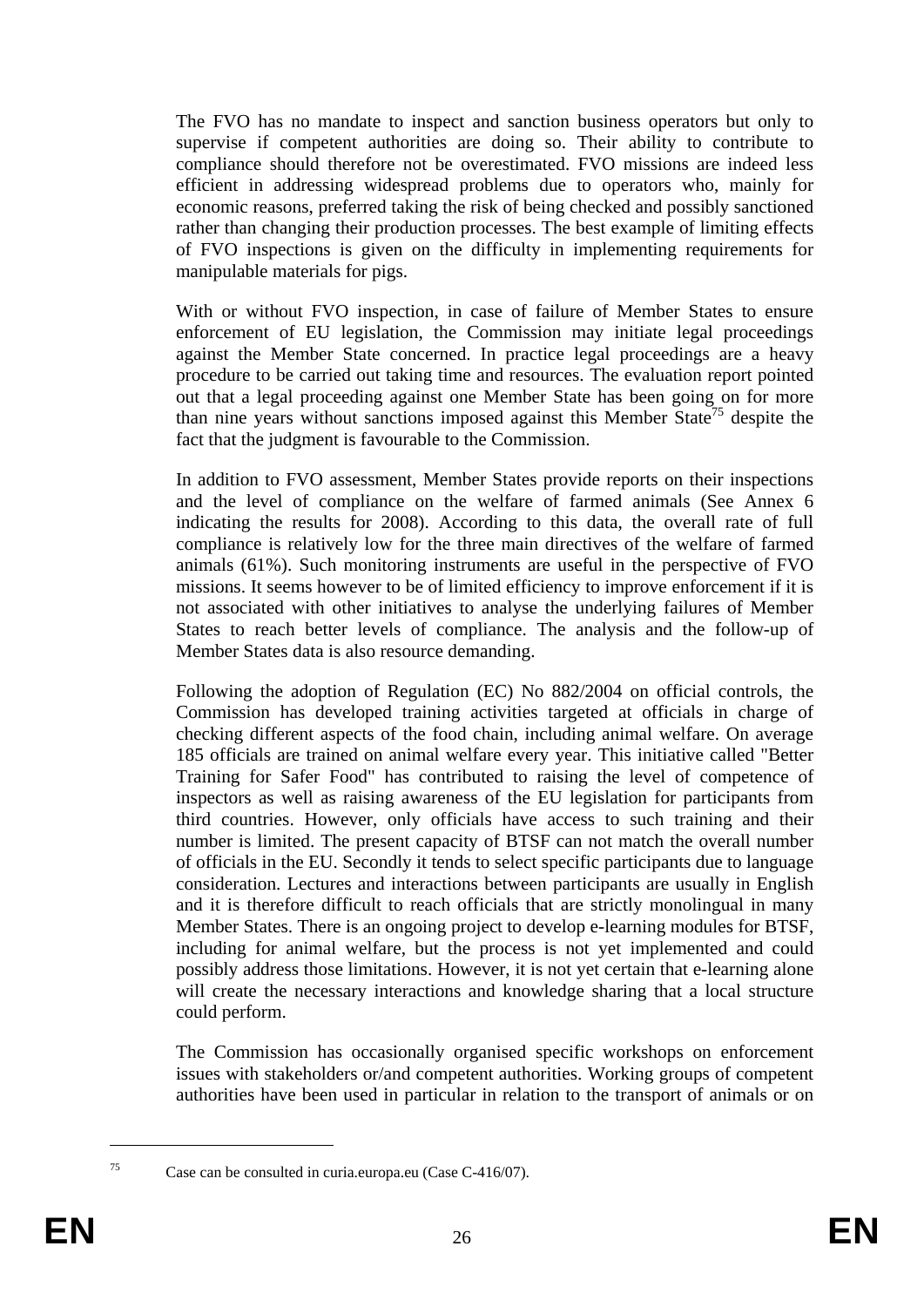ritual slaughter. Workshops with stakeholders have been organised on the use of manipulable materials for pigs, on pig castration or on the implementation of the laying hens directive. According to the participants, all such initiatives are useful in bringing all partners together but can only be effective if the Commission continues after the event in ensuring a certain follow up in providing guidelines or organising more specific actions. The effectiveness of such instruments is however limited. It requires additional resources to manage the organisation and the follow up of regular meetings. Secondly it can only be effective if it is based on clear legal requirements (like the ban of battery cages or the use of manipulable material for pigs). The effectiveness of such approach for providing "interpretation" of EU rules that may be open to divergent legal readings is more limited.

The current EU policy, through two specific pieces of legislation (directive on broilers and regulation on killing), has started to introduce a more flexible approach, progressively replacing resource-based requirements (like the width of slatted floors, or the number of lux for light in pig farms) to outcome-based indicators (like the mortality in broilers).

Introducing animal-based indicators through individual pieces of legislation is likely to take more time than adopting a horizontal approach.

In conclusion, the current policy with the present level of resources is able to address a number of critical enforcement issues but is limited in scope and is not efficient in addressing problems related to the management of the animals.

The baseline is therefore unlikely to address the lack of enforcement in a number of aspects that are indirectly related to other problem areas (no economic incentives, lack of knowledge).

2. Addressing the consumers' market choice with respect to animal welfare standards

### On the producer' side

The EU has tried to address the issue of competitiveness through different instruments. Establishing common standards have contributed to limit differences in production costs between Member States.

The Common Agriculture Policy contains financial measures in the European Agricultural Rural Development Fund (EARDF) to compensate farmers in implementing higher welfare standards ("animal welfare payments" measure 215). According to the evaluation, an average of 50 million euros per year is used for that purpose. Rural development fund works through national or regional programmes that are submitted for Commission approval and requires a certain level of cofinancing by the Member States.

Animal welfare payments are not compulsory<sup>76</sup> and are therefore not widely used by the Member States. Other measures under this fund can be used to improve the

<u>.</u>

<sup>76</sup> Under the rural development regulation there is no obligation for the Member States to include measures on animal welfare in their rural development plan like for agri-environmental measures.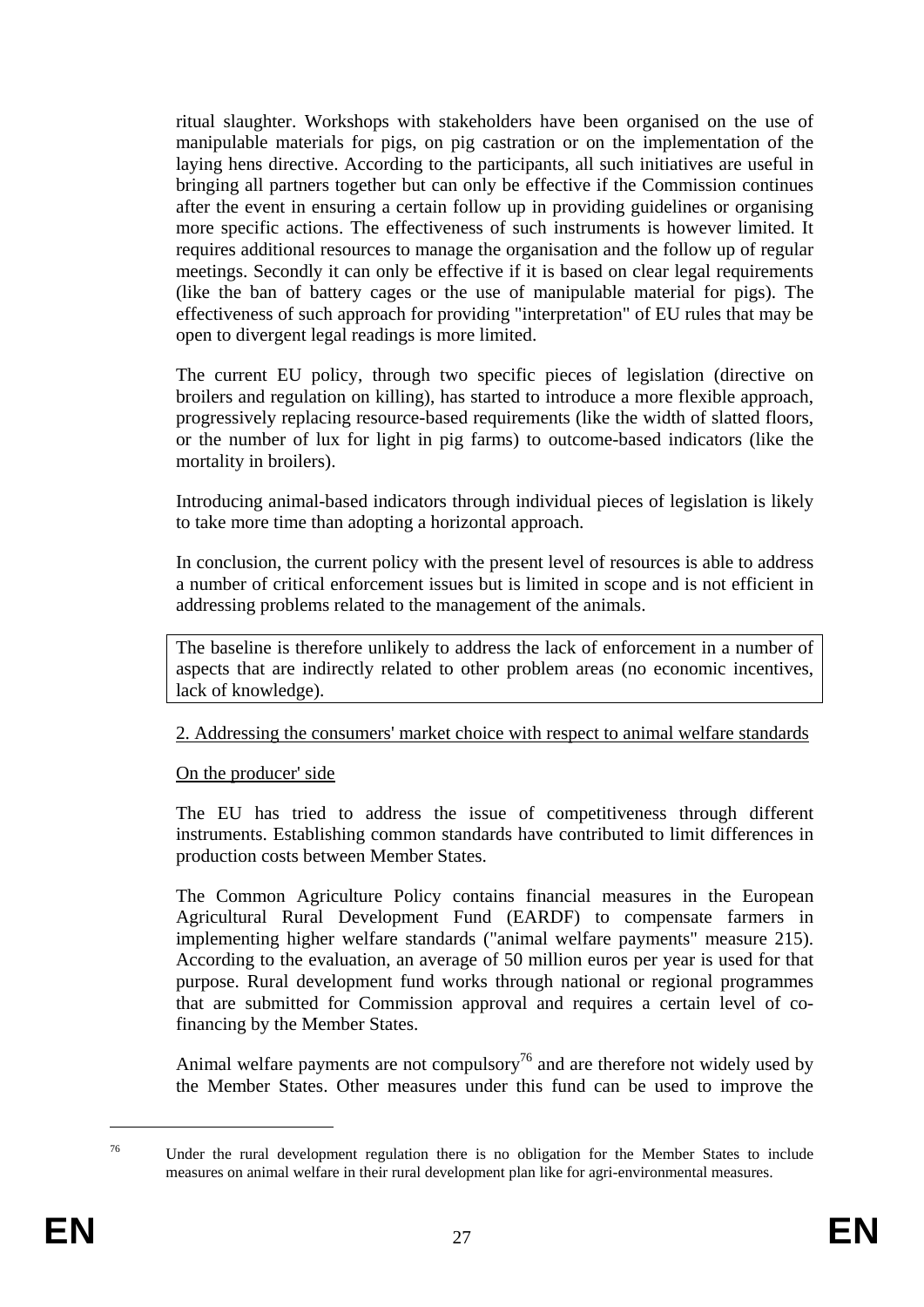welfare of animals ("meeting standards" – measure 131 or "modernisation of farm holdings" – measure 121) but are not specific and no precise figures can be provided on the amount possibly dedicated to animal welfare. In principle these measures should compensate EU farmer for implementing animal welfare legislation and additional cost related to its compliance. However the efficiency of such measures is difficult to monitor in terms of animal welfare. Programmes are submitted to the Commission but without a proper system for evaluating them in terms of animal welfare outputs, there is no evidence that they deliver substantial benefits for the animals. Compared to the list of specific problems identified in Annex 4, there is no evidence that rural development programmes having a welfare component (when they exist) have contributed to substantially reduce their incidence.

.In order to address the competitiveness issue at global level, the EU has engaged a set of international activities to improve the level of awareness of animal welfare in third countries (see Annex 2K).

A first approach has been to promote on a multilateral basis, global international standards through the adoption and the promotion of internationally recognised animal welfare standards. The EU has been successful in supporting the World Organisation for Animal Health (OIE) in adoption a series of guidelines on animal welfare for farmed (transport and killing) and experimental animals. Such EU action has been very positive in establishing a common ground of discussion with third countries on animal welfare and trade. This action however needs to be continued, as a number of important areas (farming of pigs, poultry, etc.) are not yet covered by international guidelines.

Another approach has been to work on a bilateral basis with certain third countries through specific trade agreements or cooperation forums. Today there are several bilateral cooperation activities ongoing which contribute to establish equivalent animal welfare standards in third countries to those in the EU. The evaluation has revealed that both approaches are supported by all stakeholders but need to be extended, especially in the context of further globalisation of agriculture markets.

### On the consumer' side

Except in the case of eggs (obligatory<sup>77</sup>), organic products (voluntary EU regulation not specifically aimed at animal welfare issues) and poultry meat (voluntary production method labelling), there are no specific EU rules on how to inform the consumer about animal welfare. Moreover, there are few voluntary certification schemes focusing on animal welfare<sup>78</sup>  $^{79}$  and their market shares are relatively limited in most EU Member States. The Commission adopted a communication on animal welfare labelling in 2009 but debates in the Council did not point out a single

<u>.</u>

 $77$  Each table egg marketed in the EU hto be marked with a code identifying the farming method as defined in the legislation (0 for organic, 1 for barn, 2 for free range and 3 for cage system).<br>On those schemes and animal welfare labelling see COM(2009)584final.

<sup>79</sup> However, some labelling schemes targeting animal welfare are operated in the private sector, particularly in those parts of the EU where this is an important issue for consumers (e.g. Neuland in DE; Freedom Food in UK).

See also DG Agri inventory (http://ec.europa.eu/agriculture/quality/certification/inventory/global-viewpolicy-area\_en.pdf)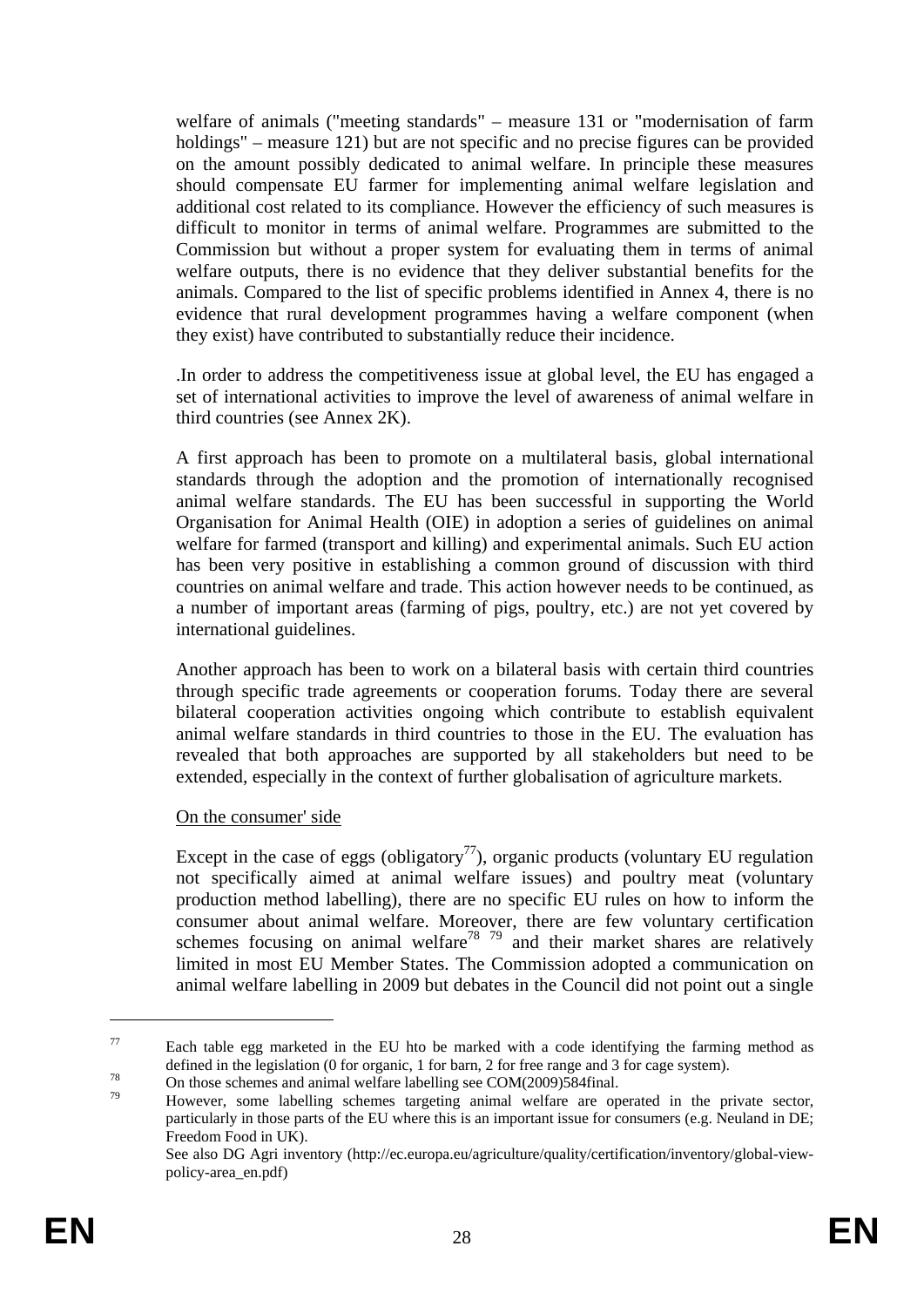direction, most Member States being opposed to establishing a new compulsory labelling system as it exists for eggs.

The current EU policy provides some instruments to compensate producers from higher production costs. Transitional periods have not been proved to be very successful<sup>80</sup>. There is little evidence that the rural development fund is able to address the main animal welfare problems because the measures on animal welfare are not compulsory and requirements for funding are not very specific (no benchmark).

On the consumer' side, except for eggs, there is no specific EU instrument that could encourage consumers to express a choice in favour of more animal welfare friendly products.

The baseline is therefore not expected to substantially address the consumers' market choice with respect to compliance of animal welfare legislation or to their specific concerns for animal welfare.

# 3. Addressing the lack of knowledge of business operators

Request for education and competence for animals' handlers have been introduced in some EU legislation (directive on pigs, directive on experimental animals, regulation on animal transport, and the new regulation on the protection animals at the time of killing). The experience drawn from those requirements indicate that their implementation will depend in part on their level of precision and secondly on their level of implication of the sectors concerned.

In the case of pigs, requirements for competence are rather limited and vague (having knowledge of the EU requirements) and do not focus on the underlying scientific rational for applying the legislation. The effects for changing a number of problematic practices appear very limited.

In other cases, requirements have been more detailed and specific and the approach seems to have provided better results. Following an external study on the impacts of the EU legislation on animal transport, stakeholders agreed that the introduction of a requirement for competence has improved the handling of animals.

However the current requirements have limited effects. Those requirements do not cover the handling of all animals covered by the EU legislation (no requirement for calves, laying hens or other farm animals) and not specific enough for pigs. In addition those requirements are directed to personnel handling animals while a number of painful procedures are related to the design of the production system (animals handlers can not change the space dedicated to animals for example or avoid tail docking if pigs are biting each other due to poor environment).

The EU has funded a number of research projects through the different framework research programmes. The evaluation estimated that the EU spends an average of 15 million euros on research animal welfare projects. However most of them are

<sup>&</sup>lt;sup>80</sup> See the ongoing compliance problems with laying hens and the grouping of sows.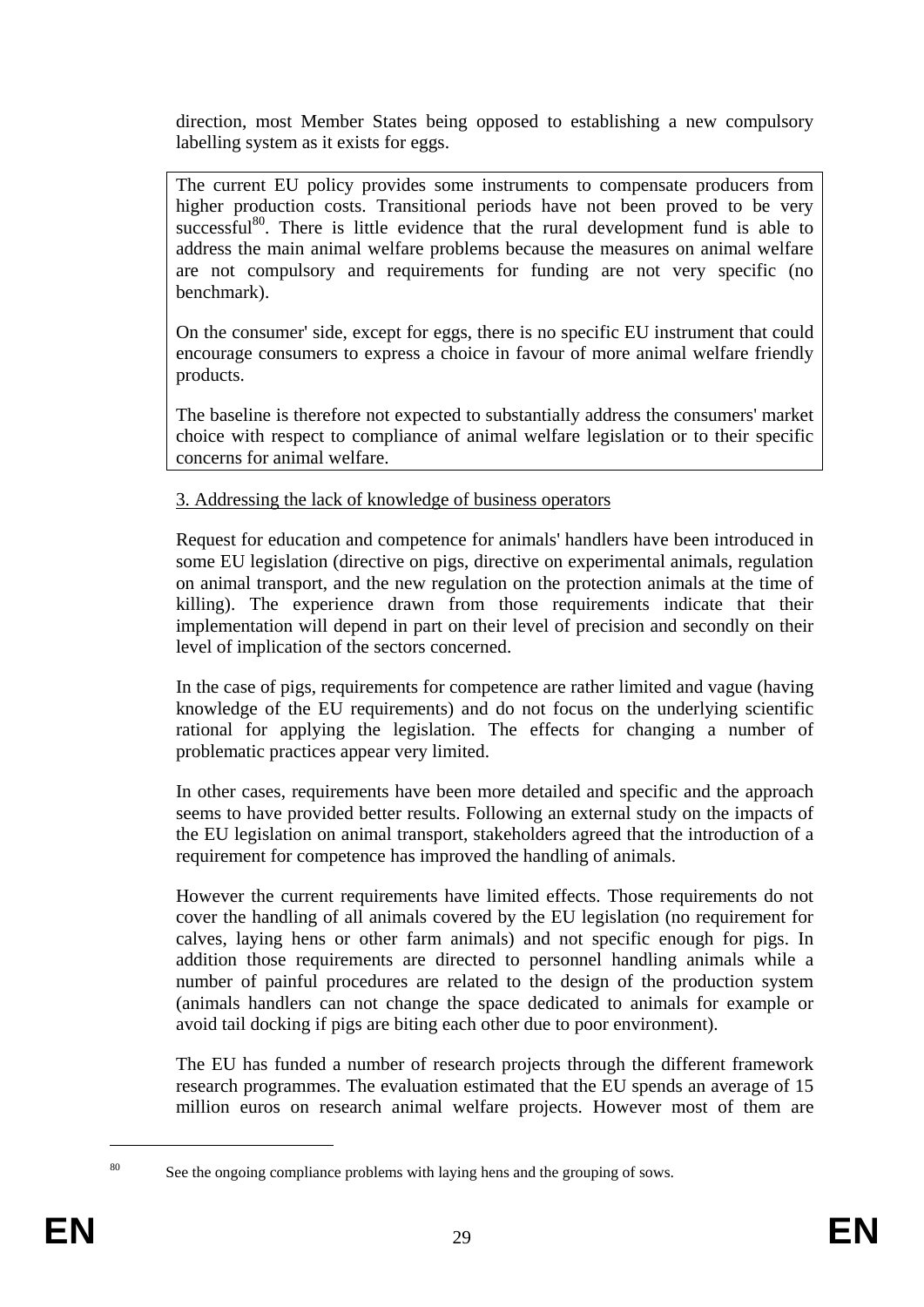dedicated to the finding of alternative methods of testing (80%) while most animals are farmed. The evaluation has also pointed out the difficulty in dissemination and coordination of research findings within the Member States. As regards farm animals, the Welfare Quality Project has been successful in developing a new approach for assessing and measuring animal welfare on farm through outcome based animal welfare indicators.

The current EU policy for addressing the lack of knowledge of business operators is relatively successful for improving the handling of animals. However it is today too limited to address problems related to the design of production systems. The EU policy on research has positively contributed to develop new approach in assessing animal welfare but funding on farm animals remain limited.

The baseline is therefore expected to be positive but limited in scope. A number of training requirements are still in a process of being implemented $^{81}$  and would need to be assessed in their effects. The current level of EU funding for research is likely to positively contribute to better knowledge on animal welfare but would have limited impacts if not accompanied by more efforts in dissemination and translation into practical tools.

4. Addressing the lack of specific legislation or guidance on certain animals

Without specific EU legislation, a number of animal issues are left to the initiatives of the Member States. The Commission does not have a comprehensive view of the Member States initiatives in the field of animal welfare where the EU has no recognised competence.

However, on the welfare of dogs and cats, the Belgium Presidency in 2010 conducted a survey with the Member States which indicate that national animal welfare requirements applicable to dogs and cats vary widely between Member States (identification and registration of dogs, trade of dogs on markets, licensing of pet shops, the ban of ear cropping, tail docking, licensing of shelters, etc.). From the Council conclusions (see Annex 2I), it appears useful for the EU to investigate if there are problem areas (trade of dogs in particular) where the EU could provide better results than national measures.

On the welfare of farmed animals not covered by specific EU legislation (as for example adult cattles, sheep, goats, turkeys, rabbits, fur animal or farmed fish) the Commission has fragmented information on the way Member States have adopted specific requirements to reflect the principles laid down in the EU legislation for farmed animals (Directive 98/58).

The EconWelfare research project made a detailed comparison of national farm animal welfare legislation in some Member States (see evaluation report p. 42). Some of them have specific requirements on fur animals (DE, IT, NL and DK) and dairy cows (DE, SE, UK, DK and under discussion NL).

<sup>1</sup> 

<sup>&</sup>lt;sup>81</sup> new regulation on killing, new broiler directive, new directive on experimental animals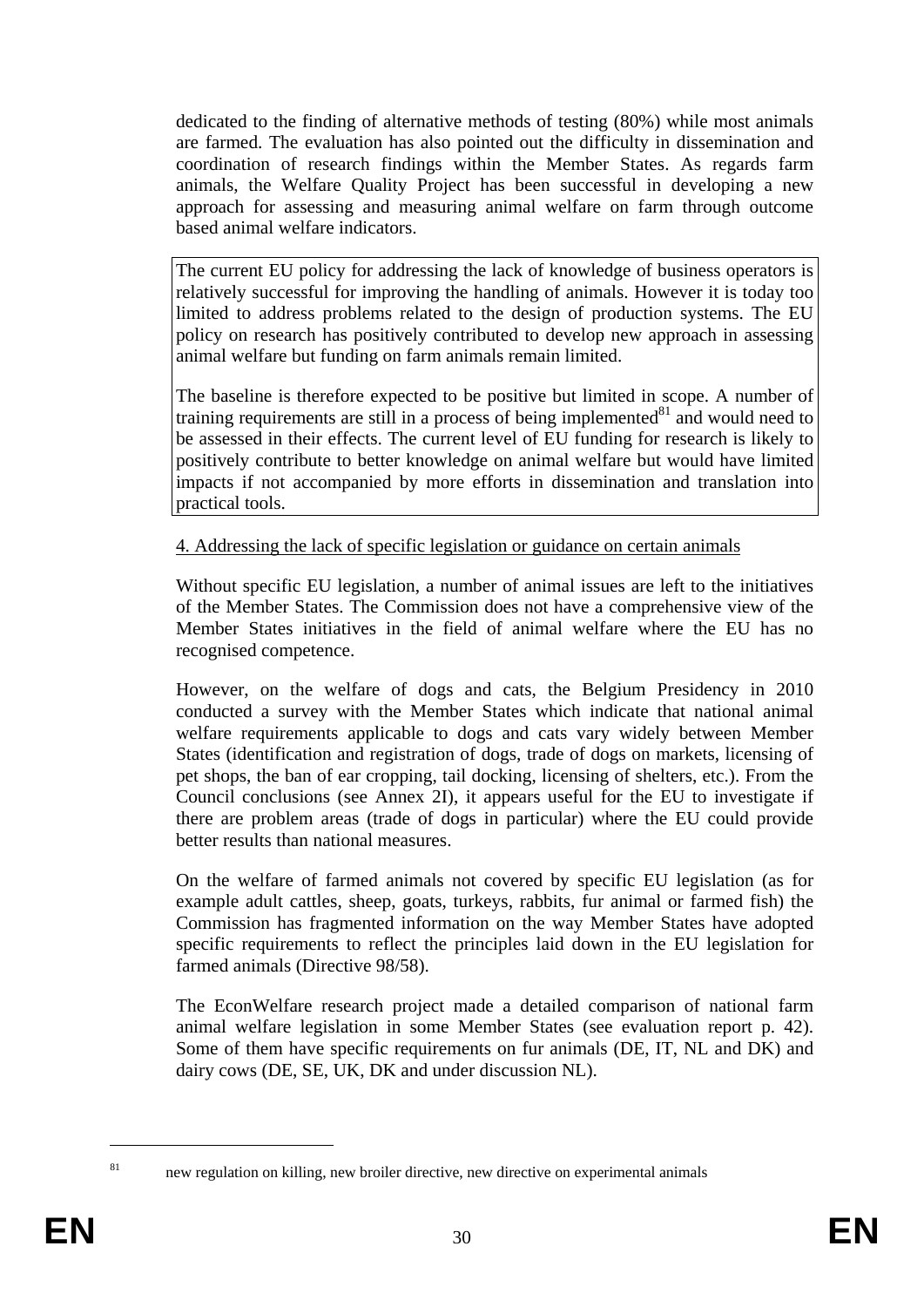The current EU policy does not address a number of animal welfare issues since there are no specific EU rules or other EU instruments available. The Commission does not have a comprehensive view on the Member States initiatives in this field but the data collected (on farm animals and dogs and cats) indicate that the range of initiatives taken by the Member States spreads from no action to very detailed rules.

The baseline is therefore expected to have positive effect on the welfare of animals only in the few Member States having an active policy. However national policies may negatively affect the producers of those Member States putting them at competitive disadvantage. The baseline is also expected to have a negative impact on the welfare of animals of many Member States who do not take specific measures on those animals.

# <span id="page-30-0"></span>**2.5. Subsidiarity test**

According to the principle of subsidiarity (Article 5.3 TEU), action at EU level should be taken only when the objectives envisaged cannot be achieved sufficiently by Member States alone and can therefore, by reason of the scale or effects of the proposed action, be better achieved by the EU. The objectives of the present strategy meet these conditions.

Firstly, measures adopted by the Member States in the field of animal welfare can have an impact that is felt across national borders. In particular, they can create obstacles to trade between Member States and distort competition. Different rules on animal transport pose a problem where transport is carried out across national borders.

Such obstacles and problems cannot be overcome by the Member States alone. It is therefore justified for the EU to take action by harmonising certain provisions on animal welfare. The EU has indeed progressively adopted several pieces of legislation on animal welfare, in particular regarding farmed animals. To the extent to which such provisions are already in place, the EU is best placed to refine them and to develop them into a coherent system for different species of animals for which rules at the level of the EU are necessary.

Secondly, where harmonised rules are in place, it is in principle the task of the Member States to enforce those rules. However, important differences in the level of enforcement between the Member States do not allow the objective of those rules to be attained. Where such differences are found, it is therefore justified for the EU to take action and to promote a more uniform approach to enforcement.

Thirdly, consumers across the EU are confronted with a great variety of animal welfare attributes. To allow consumers to understand and compare such attributes and to allow producers to make credible claims as regards animal welfare, the visibility and the credibility of animal welfare claims could be improved through a system allowing their EU-wide comparison. The EU is in a better position to draw up such a system than the individual Member States.

Fourthly, harmonisation at EU level of rules on the welfare of animals requires the EU to be in a position to judge on the most appropriate standards for animal welfare.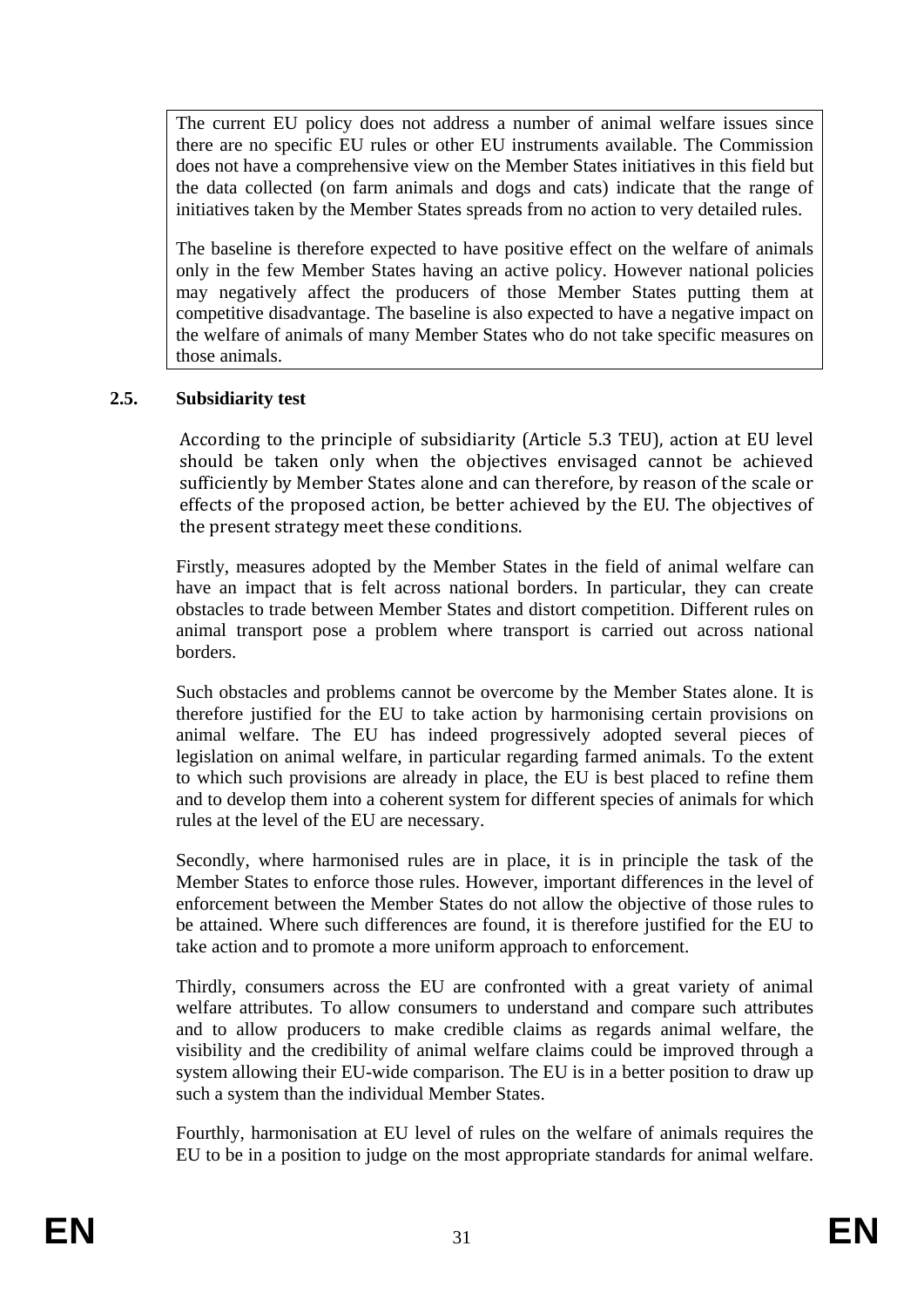It thus seems justified for the EU to contribute to the advancement of research in the field of animal welfare, building upon the efforts made by the Member States and complementing the activity carried out by them. At the same time, the EU has a role to play in the dissemination of knowledge of animal welfare issues. This is particularly true due to the fact that Member States have no coordinated approach and most efforts are made in those regions in which operators are already well aware and knowledgeable about animal welfare.

# <span id="page-31-0"></span>**3. OBJECTIVES**

# <span id="page-31-1"></span>**3.1. General objectives of the strategy**

The proposed new EU strategy on animal welfare would have two general objectives:

- to give animals a level of protection and welfare that reflects European societal concerns;
- to ensure fair competition for the EU animal sector in the context of the internal market.

These general objectives touch upon economic, social, environmental, public health and consumer welfare objectives, also with an international dimension.

# <span id="page-31-2"></span>**3.2. Specific objectives**

Based on the analysis of the problem drivers, the specific objectives of the new strategy on animal welfare can be summarised as follows:

- Objective 1: to improve enforcement of the EU legislation in a consistent approach across the Member States;
- Objective 2: to provide for open and fair competition for EU business operators that implement or go beyond EU requirements;
- Objective 3: to improve knowledge and awareness of EU business operators regarding animal welfare;
- Objective 4: to improve the coherence of animal welfare across animal species.

Indicators for each specific objective are laid down in Annex 5A.

### <span id="page-31-3"></span>**4. IDENTIFYING THE OPTIONS**

There have been four main options identified, which reflect the problems and its drivers. They are reflecting the full range of EU and Member states level action, including non-legislative and legislative tools.

Two options were not considered in this report: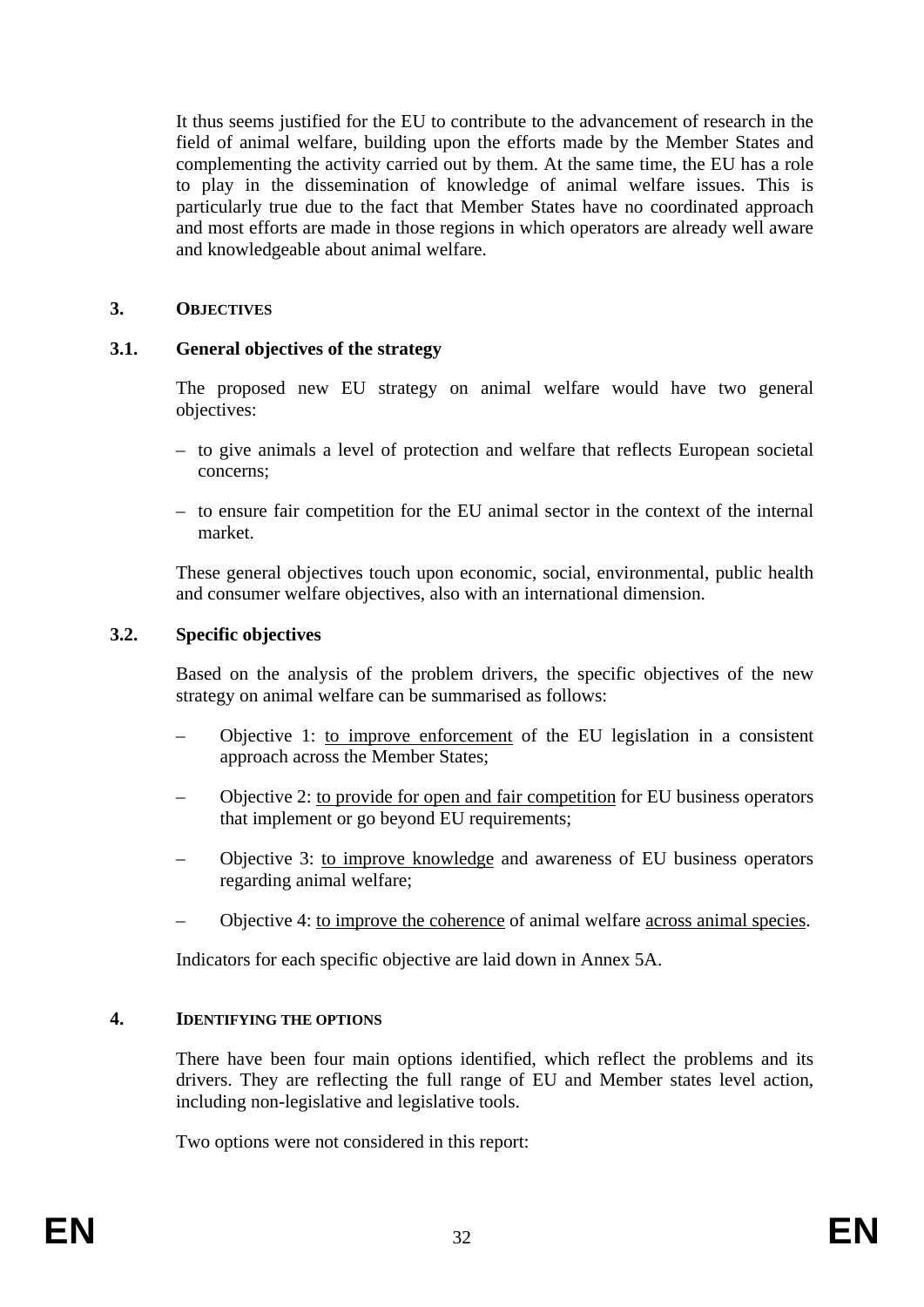- (a) The No EU action option has been excluded because the baseline scenario indicated that it has no chance to deliver substantial improvements in a number of major problems identified. Enforcement through the classical approach is limited if not associated with other instruments (knowledge approach, market approach). Lack of economic reward to producers is partially addressed through the CAP but lack of efficiency without a transparent and measurable benchmarking system. Insufficient knowledge is not correctly addressed with the current measures (BTSF, certificate of competences, EU research programmes, EFSA) and need to be expanded as to be closer to stakeholders. Finally, the current baseline is unlikely to address a number of situations potentially or certainly critical on animal welfare taking place at a large scale (dairy cows, turkeys, dogs and cats).
- (b) The sector-based approach option (opposed to the holistic approach taken in this report) has also been excluded. This option could have addressed certain aspects of the problems through the amendments of sector-specific legislation. This could have introduced requirements for competence and the possibility of using animal welfare indicators (see options below). However, such approach would require the change of at least eight specific legislative acts, while the work could be performed with one act, ensuring better consistency. The sectorbased approach would also make very difficult to use a market based approach (see later) as well as addressing the insufficient coherence and dissemination of research outcomes.

When discussing future policy options, most stakeholders considered that a policy mix would be necessary. The adoption of a framework law was strongly supported by the European Parliament (Ms Paulsen, MEP). Producers' organisations were mostly in favour of improving enforcement through non-legislative tools while NGOs considered that new laws would be necessary, combined with more nonlegislative action. Member States are uniformly supportive of better enforcement. There is also a wide support for the establishment of an European network of reference centre for animal welfare, provided that it is not creating a new structure.

# <span id="page-32-0"></span>**4.1. Option 1: Strengthening Member States' compliance (EU level non-legislative tools)**

In this scenario, the current EU legislative setting will remain unchanged. Existing rules may be updated or new rules adopted on an ad hoc basis but it will not be a priority.

Option 1 will include the following initiatives:

- Increase the number of audit missions in the Member States and third countries;
- Strengthen inter-governmental cooperation to promote better enforcement;
- Organise workshops with stakeholders on specific animal welfare issues;
- Develop EU guidelines for species covered by the European Convention for the Protection of Animals kept for farming purposes;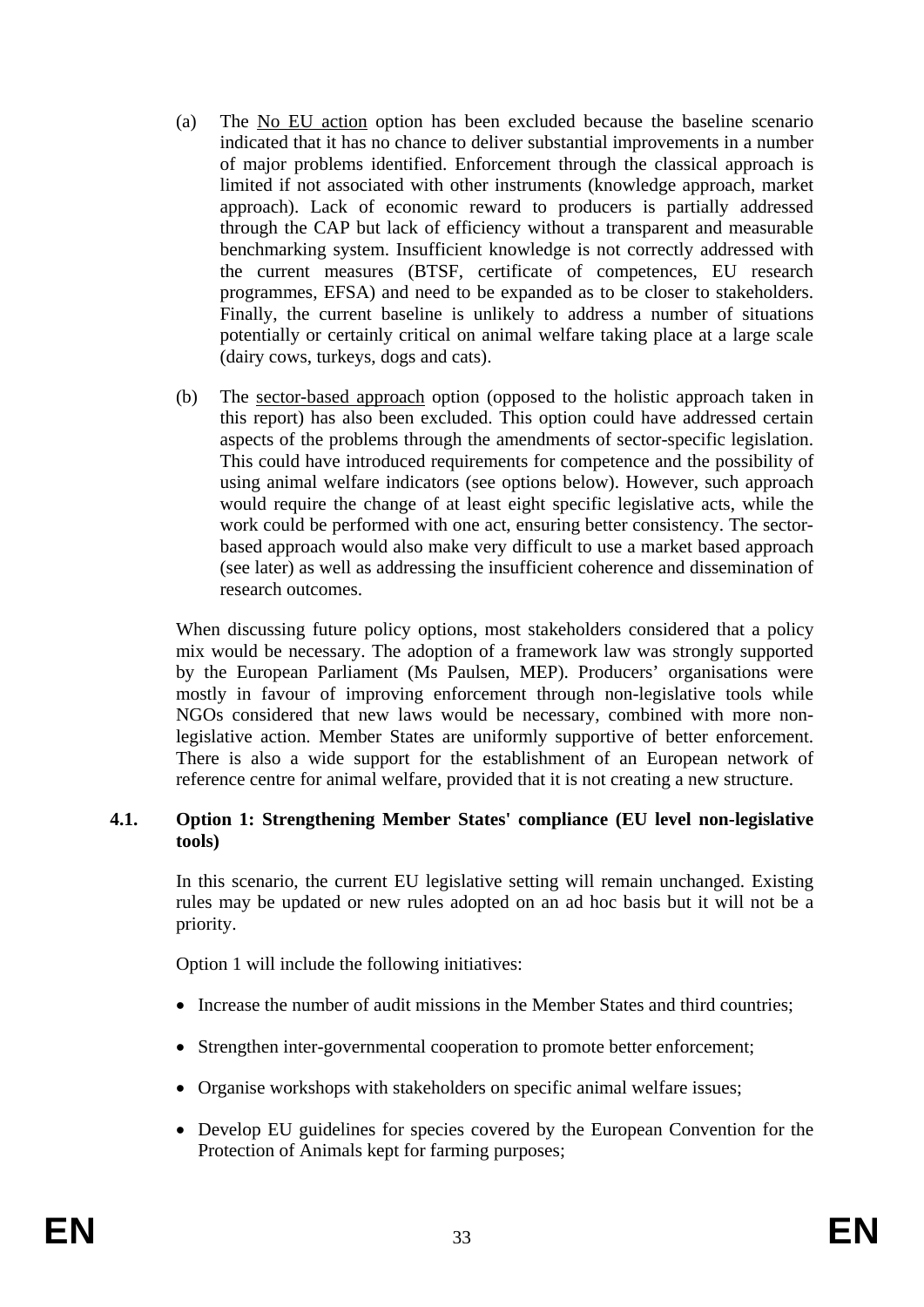• Increase the participation to the training initiative Better Training for Safer Food.

All these initiatives will primarily aim at ensuring that the Member States put in place and perform the necessary measures to achieve better enforcement of the EU legislation.

Further details on Option 1 are provided in Annex 5B.

### <span id="page-33-0"></span>**4.2. Option 2: Benchmarking voluntary schemes (EU support to sector selfregulation)**

In this scenario, a new legislative act will be proposed but the rest of the EU legislative setting will remain unchanged. Existing rules may be updated or new rules adopted on an ad hoc basis but it will not be a priority. This option will also include communication campaigns for informing consumers of EU requirements as well as of the new EU framework for animal welfare claims. In addition this option will prioritize EU actions on animal welfare at international level through multilateral and bilateral negotiations.

Option 2 will include the following initiatives:

- A legal framework for benchmarking certification schemes with animal welfare claims;
- Communication campaigns for informing consumers;
- Prioritizing of EU actions on animal welfare at international level.

The Commission will propose a new specific legislation to provide for open and fair competition for voluntary certification schemes containing animal welfare claims. This legal framework will allow certification schemes to be registered at EU level. The registration will imply the preliminary establishment of an EU benchmark where applicant certification schemes will be positioned (the bottom of the benchmark being the EU legislation and the top the most animal welfare friendly scheme in the EU). The EU benchmark will be established for each type of activities (dairy farming, etc.) where there are applications for registration. The validation of the EU benchmark and the registration process would be performed by the Commission with the opinion of a multi-stakeholders committee (farmers, food processors, retailers, food services, certification scheme owners, scientists and animal welfare organisations).

Further details on Option 2 are provided in Annexes 5C and 5D in particular why we have not considered the extension of a compulsory labelling system for pig or poultry meat as it exists for eggs.

### <span id="page-33-1"></span>**4.3. Option 3: Establishing a European network of reference centres (Specific EU legislation)**

In this scenario, the Commission will present a legal proposal to establish a network of reference centres on the basis of a model that exist in the field of animal health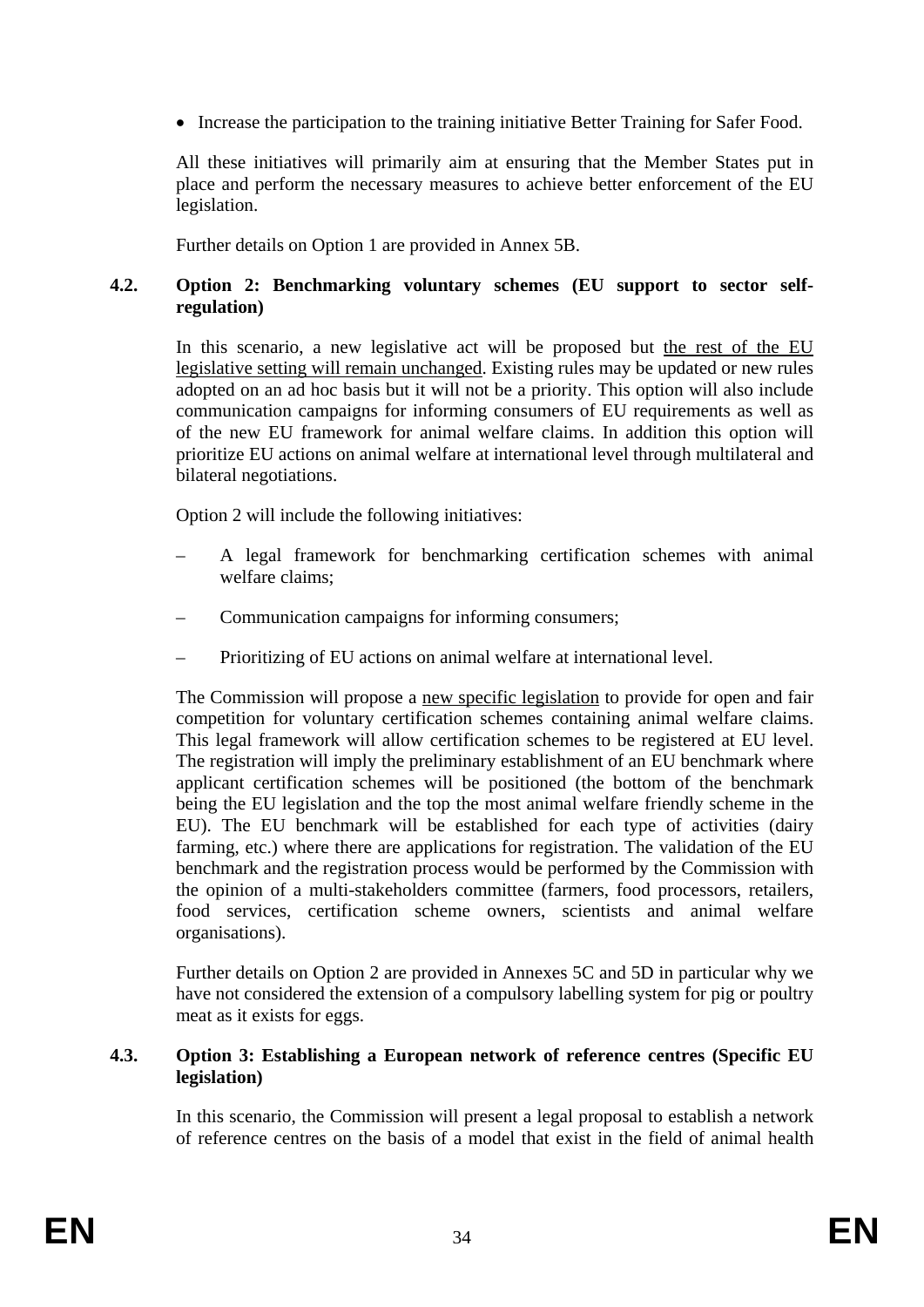and food safety (network of reference laboratories as laid down in Regulation 882/2004 on feed and food control).

The idea of a network of reference centre has been extensively presented in a specific Commission communication<sup>82</sup> in 2009, accompanied with an corresponding impact assessment report.

This network will not be a new EU structure but the consolidation, through cofinancing, of existing scientific national resources on animal welfare. The role of this network will not duplicate the role of the European Food Safety Authority which gathers research findings and provides the EU institutions with scientific risk assessments on the food chain as well as on animal welfare and the activity of the Joint Research Centre of the EU.

Reference centres could be organised by animal welfare topics in line with the current EU legislation making a need of about nine specific centres  $83$ . Each centre will have the following roles:

- Coordinate at EU level and carry out research on EU relevant themes in collaboration when appropriate with existing EU funded research structures like the SCAR (Standing Committee on Agricultural Research) collaborative working group on animal health and welfare research<sup>84</sup> and the the Animal Health and Welfare ERA-Net  $(ANIHWA)^{85}$ ;
- Provide scientific and technical expertise to competent authorities on the EU legislation;
- Disseminate research findings and technical innovations to EU stakeholders;
- Disseminate research findings among the EU and the international scientific community;
- Coordinate at EU level the listing and the evaluation of professional training activities related to animal welfare.

The Commission adopted a specific communication<sup>86</sup> on the establishment of a European Network of Reference Centres in 2009 based on an external study.

Under Option 3 an increase in the EU funding for research on animal welfare including wild animals in captivity will be examined as a possibility.

Further details on Option 3 are provided in Annex 5E.

<sup>&</sup>lt;sup>82</sup> COM(2009) 584 final and background materials (IA report and preliminary study) can be consulted at: [http://ec.europa.eu/food/animal/welfa](http://ec.europa.eu/food/animal/welfare/farm/docs/options_animal_welfare_labelling_report_en.pdf)re/farm/docs/options\_animal\_welfare\_labelling\_report\_en.pdf [Welfare of calves, pigs, laying hens,](http://ec.europa.eu/food/animal/welfare/farm/docs/options_animal_welfare_labelling_report_en.pdf) broilers, other farmed animals, animal transport, animal slaughter,

experimental animals and zoo animals.<br>
84 http://www.scar-cwg-ahw.org/<br>
85 http://www.scar-cwg-ahw.org/?page\_id=146 COM(2009)584final. See also: http://ec.europa.eu/food/animal/welfare/farm/labelling en.htm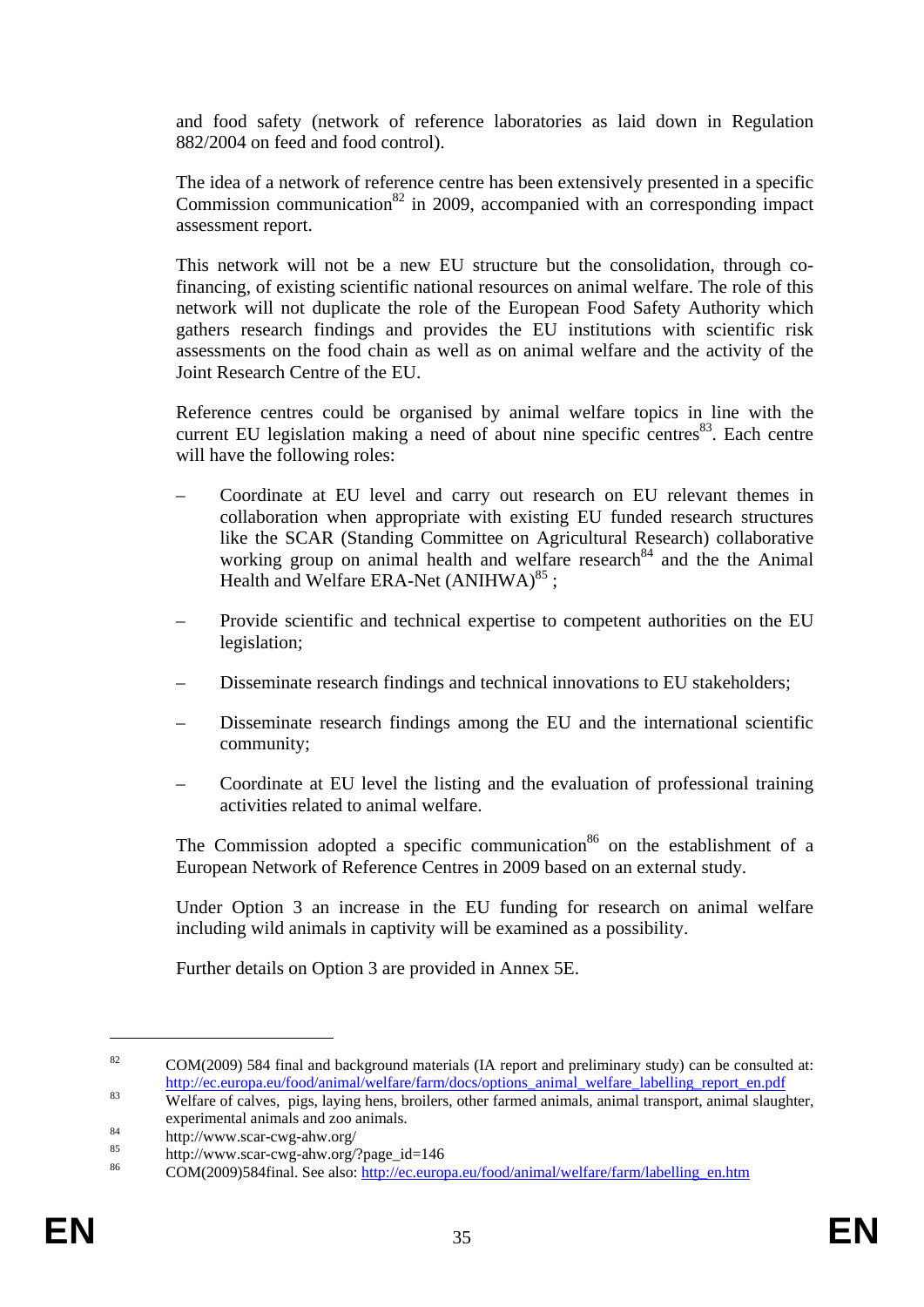# <span id="page-35-0"></span>**4.4. Option 4: Streamlining requirements for competence and using animal welfare indicators (EU general framework law)**

This option will be a legislative proposal for a general EU law on animal welfare to simplify requirements already laid down in certain pieces of EU legislation as follows:

- Requirements for competence will be integrated in a single common text and more precise;
- The possibility of using animal welfare indicators will be introduced as an alternative to compliance with functional requirements of existing legislation.

This will imply replacing Directive 98/58 (umbrella directive for all farmed animals) by the new law.

Option 4 will be limited to the categories of animals presently covered by specific pieces of legislation (calves, pigs, laying hens, broilers, transport and killing of animals, experimental and zoo animals).

Further details on Option 4 and 4+ are provided in Annex 5F.

#### <span id="page-35-1"></span>**4.5. Option 4+: Investigating the possibility of extending the scope of Option 4 (EU Framework Law with increased scope)**

As set up in the problem definition, there are documented evidence that animal welfare problems exist at various scale in species where the Union has not provided particular rules for their protection. The aim of Option 4+ is therefore to address this issue in order to verify if those animal welfare issues are relevant for the Union.

In addition to Option 4, Option 4+ will investigate on the relevance of extending the scope of Option 4 to other animals where animal welfare problems have been identified (dairy cows, beef cattle, rabbits, turkeys) as well as to dogs and cats. The investigation will consist of launching a series of studies for assessing whether the welfare problems identified by scientists are significant at EU level and whether they affect the functioning of the internal market or other EU objectives.

In Option 4+, the studies will aim at:

- Quantifying the scale of the welfare problems in the EU;
- Establishing the existence or the risk of market distortions or risk related to other EU objectives (public health) due to the absence of EU rules;
- Analysing the impacts of extending the requirements for competence on the economic sustainability of the sector(s) concerned and on the Member States budget.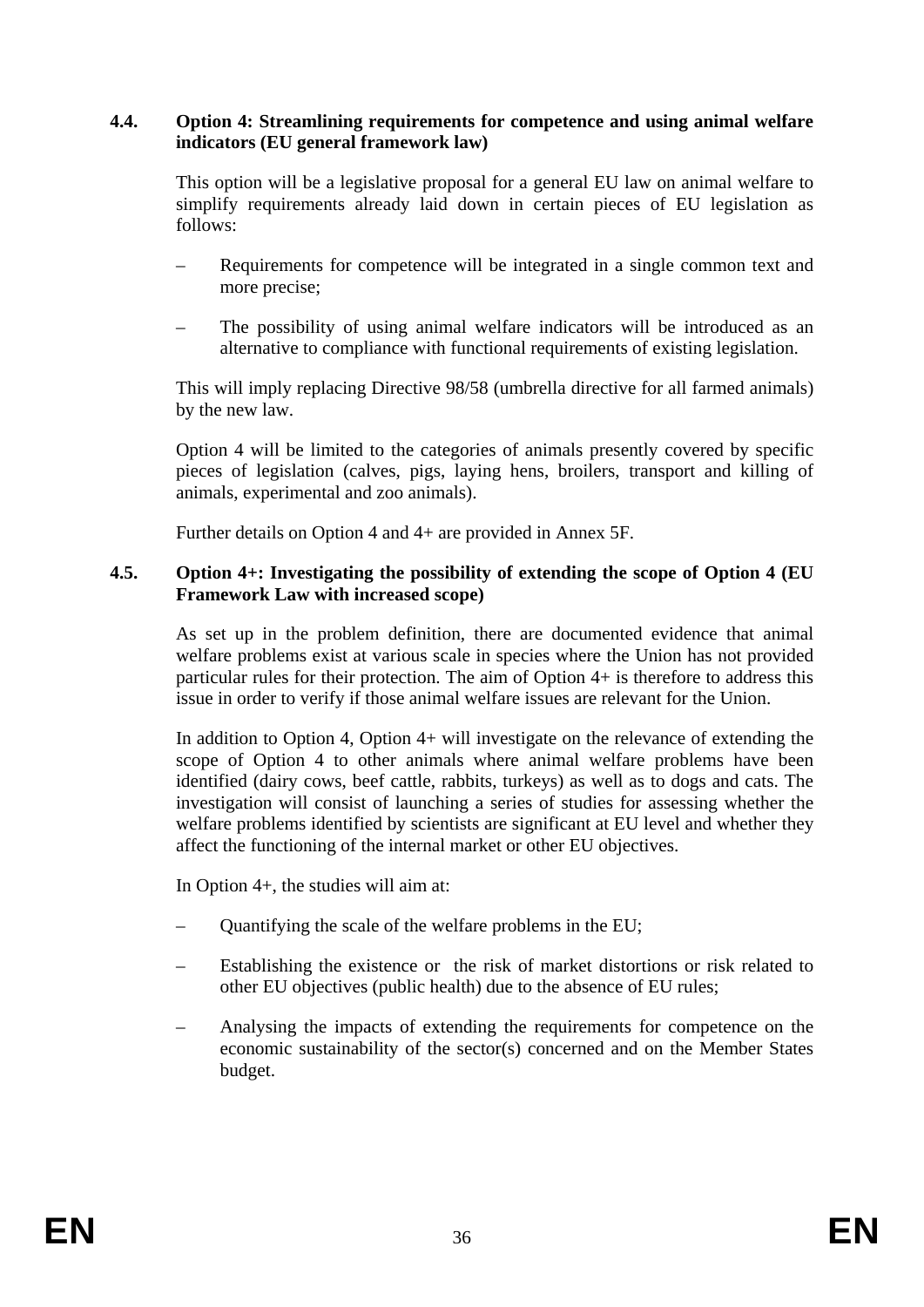### **5. IMPACT ANALYSIS**

The present report aims at assessing the impacts of the strategy, keeping in mind that any subsequent legislative proposals arising from this initiative will be supported by separate impact assessment reports.

### **5.1. Methodology**

In the following assessment, the impacts of the proposed options on the specific objectives, and on some other relevant aspects, are considered. The list of impacts considered is discussed in Annex 5G. However the impacts are only mentioned in the main text if they have been considered significant.

The present impacts are always compared to the baseline scenario.

### **5.2. Impacts of Option 1- Strengthening Member States' compliance**

### *5.2.1. Impacts on objective 1- improve enforcement*

Further auditing and advice from Commission services to the national authorities are likely to improve enforcement. Past experience shows the effectiveness of this approach, which is why the Food and Veterinary Office (FVO) of DG SANCO was created and continues working on food and veterinary issues. However, to increase compliance does not necessarily mean increasing the number of audit missions, since the Commission may use other tools to make progress and ensure follow-up. It should be also noted here that the FVO is today only working on farmed animals and there is no legal framework to extend their activities to zoo animals. The legislation on experimental animals foresees the possibility of controlling national inspection systems should there be due reason for concern.

It should be reminded here that enforcement is primarily the role of the Member States' competent authorities which have or should have the necessary resources to ensure that non compliances are identified and possibly corrected. Commission visits to the Member States are efficient in pointing out defects of the inspection services but not at correcting non compliance by operators since the problem is on a very different scale. Measures to be taken by the Member States may take months to have effects (like training officials, prepare instructions, print leaflets for stakeholders, etc.) and increasing the number of visits of Commission' official will not necessarily provide better results.

Strong enforcement policy has been partly successful in the ban of battery cages (at the present time we don't know yet whether all EU producers will comply with the 1.1.2012 deadline). Since the measure is unambiguous and easily verifiable, it is likely to succeed. The implementation of the grouping of sows through similar pressure from the Commission is likely to succeed for similar reasons (clear measure and deadline). However, enforcement policy through inspection and threat of infringement proceedings is less successful for requirements related to the management of the animals (like feeding, watering, handling, light, etc.). Unlike the design of facilities (battery cages, grouping of sows), they are dependent on the way animals are treated on a daily basis. Such issues demand a proper awareness and understanding of animals' by owners and handlers as well as officials and can not be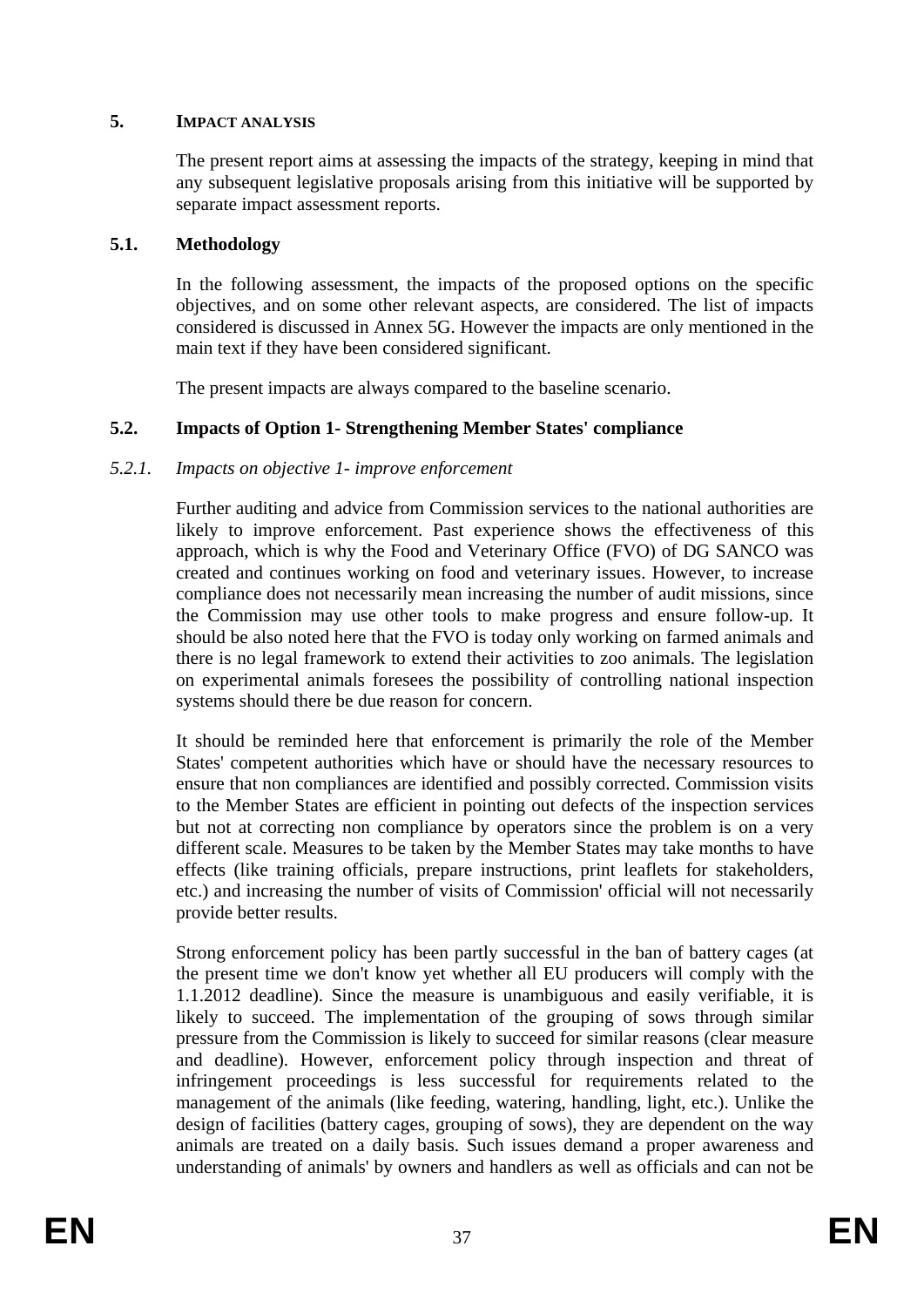established overnight. They are also more difficult to verify and often based on sufficient knowledge and experience.

Strengthening intergovernmental cooperation through thematic working groups (of officials) is useful in providing clarification in some aspects of the legal texts and allows exchange of good practices between the different competent authorities. Such exchanges also need to be translated and communicated to stakeholders through specific guidelines to have a broader effect. Such an approach has been punctually used in the past (in particular for the transport of end-carrier animals) and provides positive results.

We could expect even more positive results if certain provisions could be further explained and detailed by the Commission regarding the species covered by the Council of Europe Convention for the protection of animals kept for farming purposes.

However, the Commission's role in providing quasi-legal interpretation has been challenged by some stakeholders since they consider that such interpretation may go beyond what is actually agreed in the legal text. Such EU guidelines are not binding and are unlikely to address issues that are driven by economic interests (head space in transport for example).

Increasing the participation of officials to Better Training for Safer Food initiative is expected to have a positive effect on enforcement. Those training sessions provide useful inputs for inspectors and contribute to establishing a network of officials having similar technical interests. The initiative is not available for the directive on experimental animals or zoo animals.

Workshops with stakeholders have been used in the pig sector to address recurrent problems arising from the routine use of tail docking and the absence of manipulable material. It seems to provide positive results for a similar development has begun on of animal $^{87}$  transport issues and is welcomed by all stakeholders.

Apart from EU legislation, a similar approach<sup>88</sup> has been developed to end pig castration by 2018 and a declaration to this effect has been endorsed by the main stakeholders at EU level. This project is closely followed by the Commission which would like to provide accompanying measures to finance a number of necessary technical studies. Funding is therefore a contributing factor in facilitating stakeholders to work on changes of current practices.

The overall impact of Option 1 in terms of improving enforcement is expected to be fairly positive  $(++)$  but limited in scope (no much on experimental and zoo animals) and in certain problem areas (efficient in problems related to design but less in relation to management).

<sup>&</sup>lt;sup>87</sup> The UECBV (livestock traders' association), Eurogroup for Animals and the FVE are working on an EU guidelines for the fitness of animals to be transported. In parallel, in 2010 the Commission organised meetings with the Member States to better enforce the EU legislation on animal transport.<br>On the declaration to stop pig castration:

http://ec.europa.eu/food/animal/welfare/farm/initiatives\_en.htm.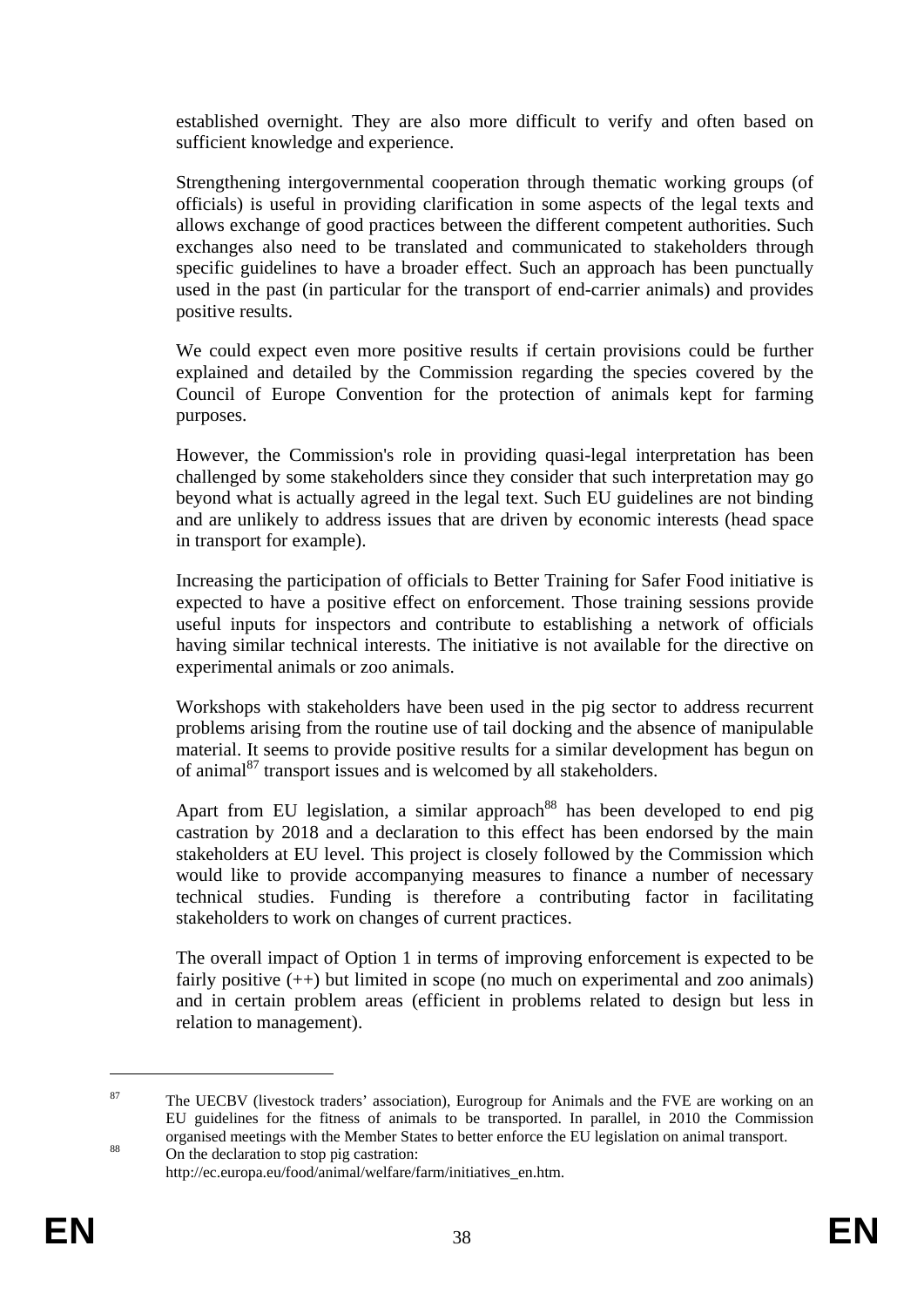### *5.2.2. Impacts on objective 2- provide for open and fair competition*

This option is expected to have no significant impact to provide for open and fair competition. It will have a positive impact in creating a level playing field between operators, in particular as regards measures related to the housing of animals (battery cages/grouping of sow). However, consumers will not be better informed on the welfare aspects of the products they buy.

International competitiveness will not be significantly affected. Equivalent standards are required for slaughterhouses from third countries exporting to the EU. But there is no legal requirement for equivalency in other part of the EU animal welfare legislation.

The overall impact of Option 1 to provide for open and fair competition for EU producers is expected to be slightly positive (+).

#### *5.2.3. Impacts on objective 3- improve knowledge*

Option 1 is mainly targeted at influencing competent authorities in performing enforcement so the effects on stakeholders are likely to be limited.

However two aspects of Option 1 may have positive effects on the knowledge of stakeholders.

The organisation of workshops on specific enforcement problems have been positively used in the past in particular for better informing stakeholders on the scientific background of certain EU rules as well as the possible alternative methods available. A number of topics could be addressed by this way to share positive experiences of good animal welfare practices. For example developed to ensure a proper implementation of the regulation on the protection of animals at the time of killing, on animal transport or for the zoo directive.

Industries representatives have usually been very supportive of the organisation of such informative events and it has created in some case, a dynamic for change (in the case of castration of piglets).

However the effects of such workshops should not be overestimated. First due to logistical reasons, the number of workshops and the number of participants that could benefit from those events is rather limited (usually no more than 100 participants per event) compared to the number of European operators concerned. The participation is often limited to few EU lobby representatives. The organisation of such workshops also requires substantial resources in time and money.

The production of guidelines of interpretation could also contribute to improve the level of understanding of animal welfare among stakeholders despite the possible controversy concerning the legal value of such documents. They may be translated in many languages and published on the internet, providing much larger audiences than workshops. But they are not necessarily increasing the level of involvement of operators in daily operators since guidelines are more perceived as a top down approach.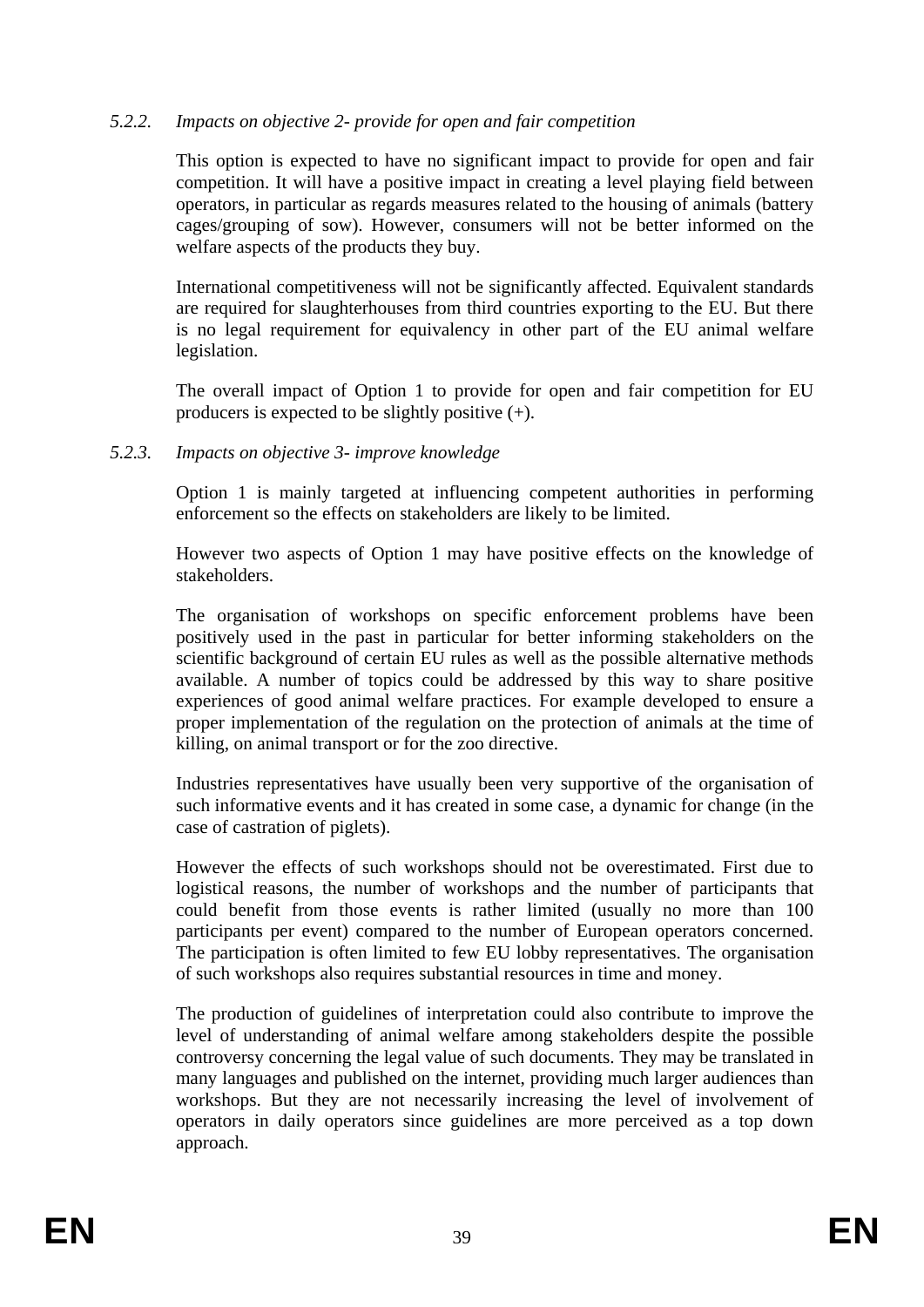The overall impact of Option 1 to improve the level of knowledge of stakeholders is expected to be slightly positive (+).

# *5.2.4. Impacts on objective 4- to improve coherence across animal species*

Option 1 will not have an impact for clarifying the need of further EU initiatives for certain categories of animals not covered by specific EU rules.

The development of EU guidelines for each recommendation of the Council of Europe Convention may partially address some animal welfare problems identified (like dairy cows, beef cattle, farmed fish, etc.). However, the level of acceptance of such guidelines by some Member States or/and stakeholders may be low. The previous debates on the revision/adoption of certain recommendations by the Council of Europe (revision of the cattle recommendation, preparation of the rabbit recommendation, and adoption of the fish specific technical annexes) indicate that there are still a number of very divergent views on how those recommendations could be interpreted. The Commission has little legitimacy in interpreting such recommendations and it remains uncertain if enforcement action in this field could lead to address the identified problems.

Furthermore there are a number of animal welfare problems that are not covered by this convention (welfare of rabbits, dogs and cats).

The overall impact of Option 1 on objective 4 is expected to be neutral (0).

# *5.2.5. Other possible impacts*

Option 1 would require additional resources and possibly affect the EU budget. According to the evaluation report, there are today nine full time equivalent of DG SANCO for performing missions within the Member States. There is no staff dedicated to the drafting of implementation guidelines as interpretation is mainly provided through replies to individual requests. Stakeholders' workshops and Member States working groups are organised on an ad hoc basis with an average of ten per year with the present resources.

If guidelines would be developed for each EU specific piece of legislation (at least 8 directives or regulations). As human resources are unlikely to be extended, those costs could be externalised through external consultants (at least for the drafting of guidelines). If the work would be externalise this would require the amount limited to a period of 4 years making a need for an additional annual costs of +300.000 euros (2 guidelines a year with an external costs of 150.000 euros each).

Further training activities of Better Training for Safer Food would also require additional costs. Today's costs of BTSF training is around 2000 euros per participant (travel and accommodation expenses included) with 185 officials per year. These costs will be reduced by the development of e-learning tool but an additional cost of 100.000 euros per year seems realistic to extend the activities to a larger scope of persons.

In the overall, Option 1 could be properly implemented with an additional budget of 400.000 euros.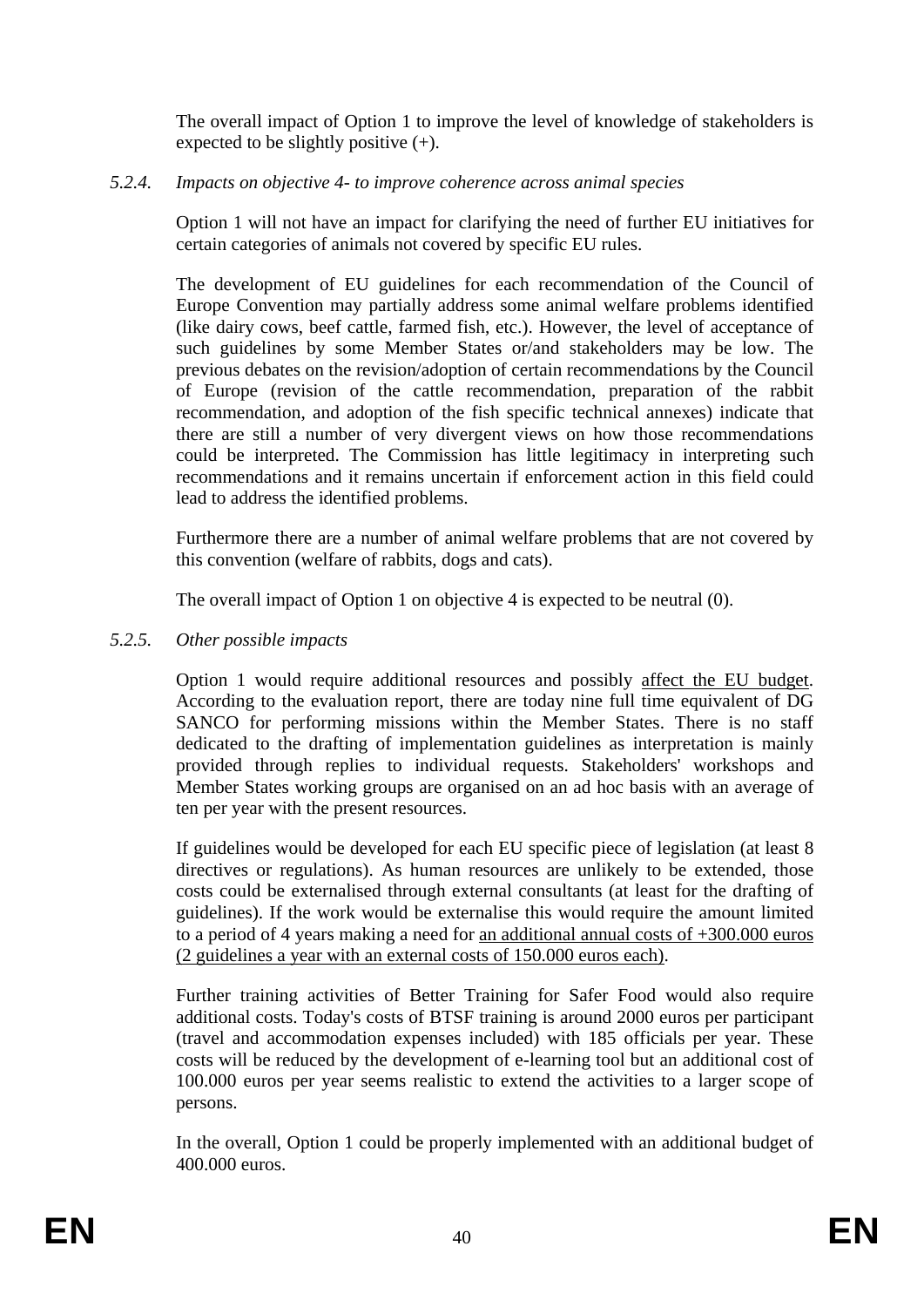The impact on the EU budget is therefore expected to be slightly negative (-) or neutral (0) if the necessary resources are reallocated from other activities.

In no case the option will have negative impact on fundamental rights and more specifically on the freedom of religion as it is guaranteed in the relevant legislation on the protection of animals at the time of slaughter or killing.

#### *5.2.6. Opinions of stakeholders on Option 1*

Option 1 is unanimously supported by all stakeholders (Member States, European Parliament, industries and animal welfare organisations). They all consider better enforcement as a priority.

### **5.3. Impacts of Option 2 – Benchmarking voluntary schemes**

#### *5.3.1. Impacts on objective 1-improve enforcement*

Option 2 is a set of measures which aims at encouraging operators who want to go beyond EU rules and not at forcing non compliant operators to abide with the rules. Therefore, it cannot be expected to have significant effect in improving enforcement in the short term.

However, the increased economic value possibly developed by this approach could move a subsequent part of operators from a basic level of compliance to a higher level of animal welfare standards. This evolution from basic requirements to higher standards has been well described by the research project Econwelfare. The project has analysed 8 different Member States with different level of animal welfare concern (from low Spain/Poland to very high Sweden/UK) and approaches (from regulatory in Sweden, market in the UK/NL or mixed in Germany). It appears that when the level of concern increases, the market is more likely to improve animal welfare standards. The regulatory approach is essential to ban the most unacceptable practices but not necessarily the best tool to attract producers towards better standards.

Experience in the "Red Tractor" certification scheme in the  $UK^{89}$  indicates that compliance is improved through private schemes and can lead the authorities to decrease their official checks for members of such schemes.

Another example is the promotion of the 'Good egg award<sup>90</sup>' presented by an animal welfare organisation to major companies which have anticipated the ban on battery cages. It shows that a initiative that aims at publicising pro-active policy on animal welfare also contribute to enforcement.

Communication campaigns toward consumers part of Option 2 are also likely to decrease the interest of non compliant behaviour among business operators.

<sup>89</sup> http://www.myredtractor.co.uk/splash/

See: http://www.ciwf.org.uk/good\_egg\_awards/english/about\_us/default.aspx.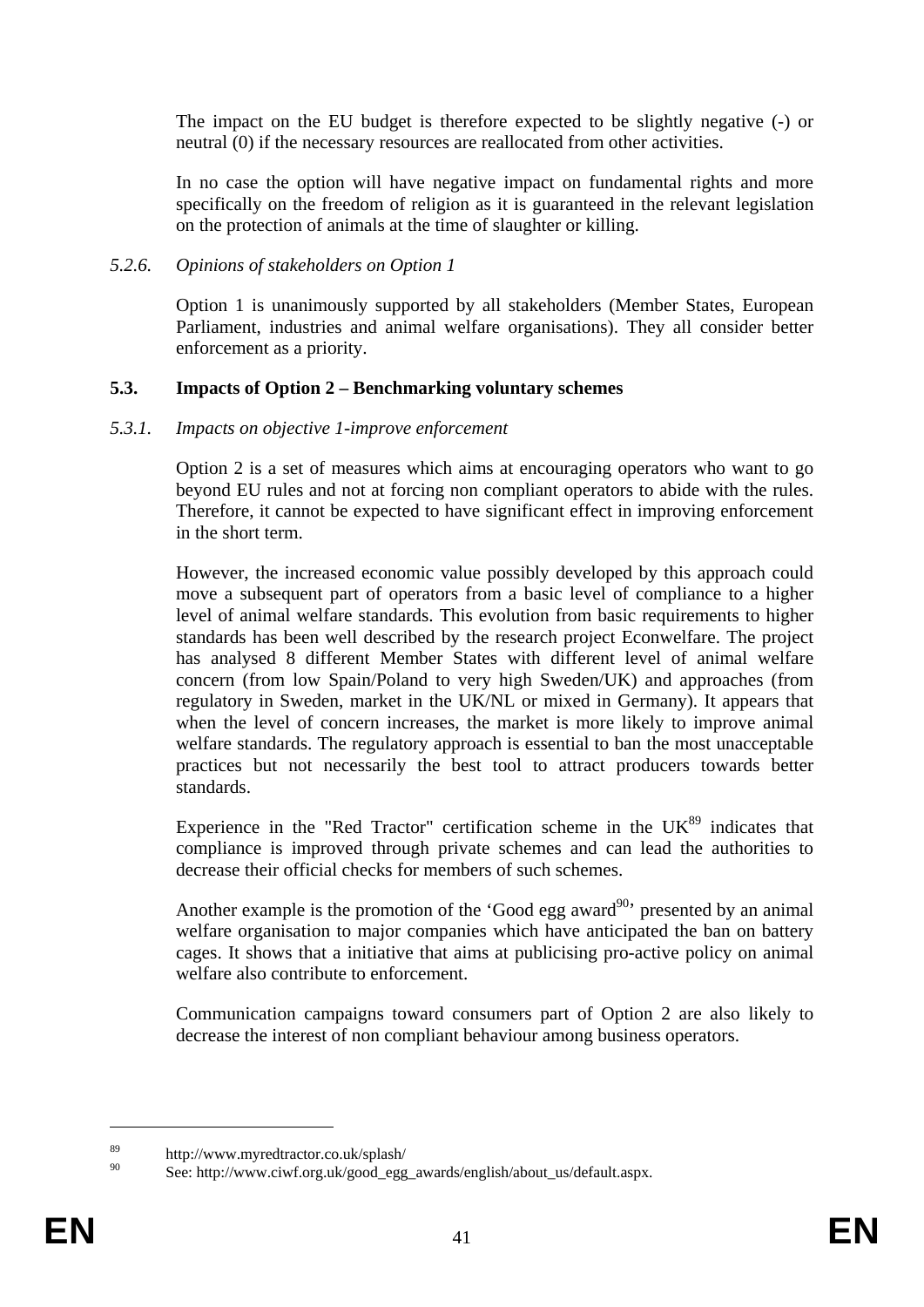Therefore, the overall impact of Option 2 to improve enforcement is therefore expected to be slightly positive (+).

### *5.3.1. Impacts on objective 2- provide for open and fair competition*

Option 2 will create further market opportunities for EU business operators by improving the visibility of certification schemes containing animal welfare claims. Because of its voluntary nature, Option 2 will not negatively affect the margin of EU business operators. On the opposite the establishment of an EU wide benchmarking system for EU registered schemes will increase the opportunity for EU producers to obtain better prices for improved efforts on animal welfare. At the same time, EU retailers or food processors looking for suppliers with specific animal welfare standards will be more efficient in using the EU benchmark.

Option 2 will not jeopardize existing schemes but provide them with better visibility and increase the transparency on the nature and the level of the different claims. The framework provided by Option 2 could be used by quality schemes which focus on several dimensions of a product and not exclusively on animal welfare.

Option 2 will allow the existence of different level of positioning on animal welfare from very high to basic standards, making it possible for producers to make progressive improvements depending on the business opportunities.

Option 2 is mainly designed as a business to business instrument but could be also used by certification schemes owners to directly communicate to consumers. There is no unanimous agreement on how consumers should be better informed about animal welfare, but Option 2 will offer producers a tool they can use to develop their own schemes. It is therefore likely that this would give consumers better information on animal welfare, whatever the means of communication chosen by the different business operators $91$ .

Option 2 also includes communication campaigns towards consumers on the EU benchmark system to allow them to easily check if their favourite brands or schemes are fitting with their expectations on animal welfare.

The EU benchmarking system could be further associated with possible public advantages if they demonstrate certain quality in improving compliance (decreasing the number of official checks) or their validity in going beyond certain standards (rural development animal welfare measure for example).

The framework created by Option 2 could also be later used in a context of further EU initiatives on Corporate Social Responsibility<sup>92</sup> or Public procurement  $initiations<sup>93</sup>$ 

<sup>&</sup>lt;sup>91</sup> See Feasibili[ty study on animal welfare labelling and establishing a Community Refere](http://ec.europa.eu/environment/gpp/pdf/buying_green_handbook_en.pdf)nce Centre for Animal Protection and Welfare. 26.012009 by FCEC.

http://ec.europa.eu/food/animal/welfare/farm/labelling\_en.htm.<br>See Annex 6B on examples of CSR and animal welfare.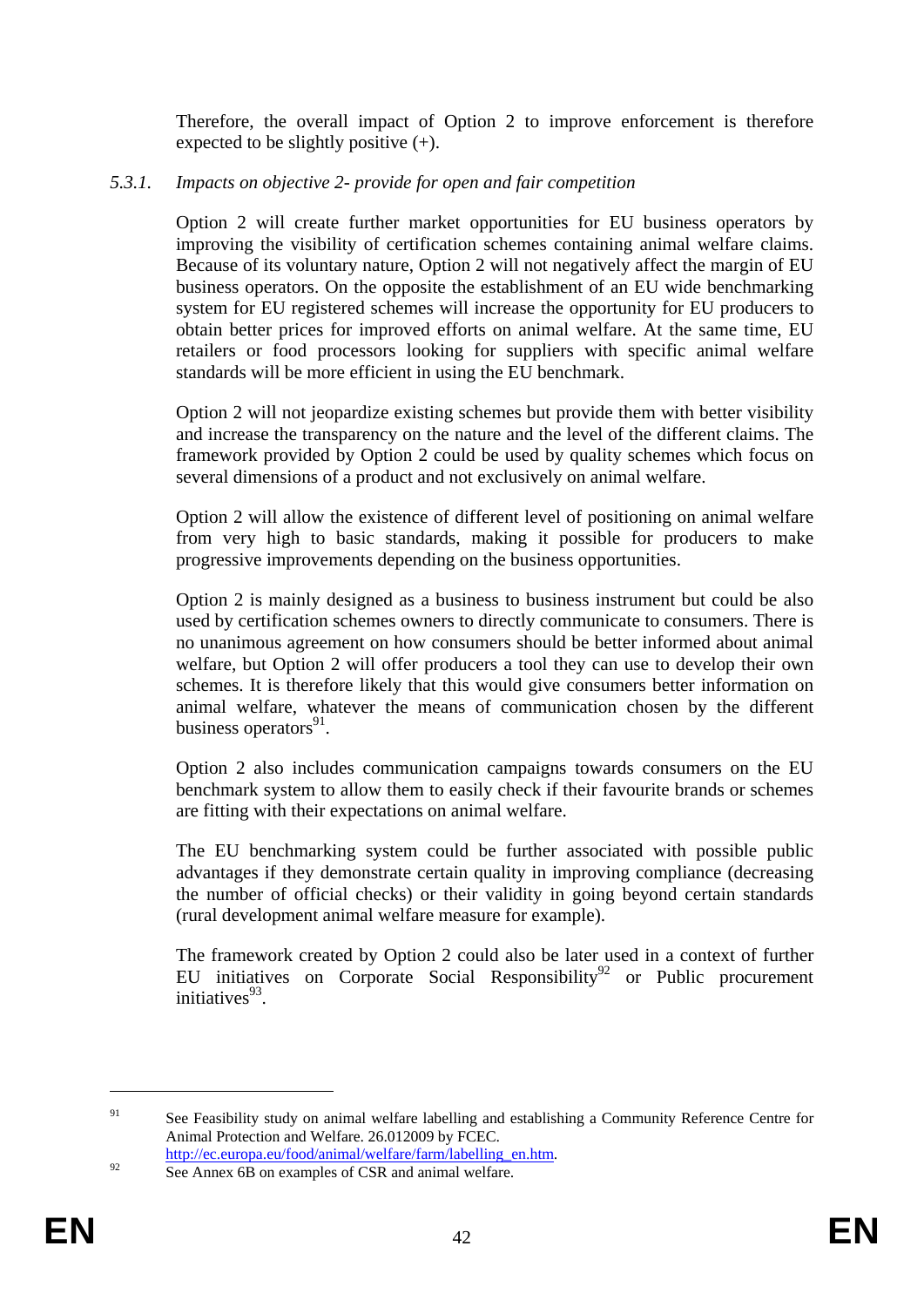Option 2 also includes a priority on international activities on animal welfare. The development of bilateral and multilateral cooperation on animal welfare will also contribute to facilitate negotiations on the establishment of equivalent standards for products imported from third countries. Already several international guidelines on animal welfare have been adopted by the World Organisation for Animal Health and the Commission is actively working in ensuring a proper understanding and implementation of such guidelines through bilateral trade agreements, cooperation forums or cooperation with FAO on capacity building.

Improved animal welfare standards do not seem to constitute a disadvantage for EU producers exporting to third countries. New Zealand and Australia, countries which both apply similar animal welfare standards to the EU, are very competitive exporters of live animals, milk and meat. This seems to indicate that high welfare standards are compatible with high competitiveness on the world market. In addition, the promotion of EU standards internationally has raised awareness and will continue to do so among international stakeholders. This awareness has been demonstrated in non-EU countries by their adoption of further national<sup>94</sup> standards. Such awarenessraising seems relatively easy to achieve, since most of the meat imported into the EU today comes from just a few countries. Brazil and Thailand provide 90% of the poultry meat imports, Brazil and Argentina 60% of the beef and New Zealand 85% of the sheep meat<sup>95</sup>).

Further international activities would also help improve the welfare of animals in non-EU countries. Although this is difficult to monitor, it is clear that non-EU countries' participation in training activities and in scientific cooperation with the EU both indirectly increase the welfare of animals. The Conference on Global Trade and Farm Animal Welfare in 2009<sup>96</sup> attracted participants and speakers from all over the world (Thailand, Brazil, USA, New Zealand, and South Africa) and from different backgrounds (not only NGOs but also businesses like Mc Donald's, the Thai Broiler Processing Exporters Association and international organisations such as the OIE, FAO and World Bank). The organisation of such events helps raise awareness of animal welfare.

Therefore, the overall impact of Option 2 is therefore expected to be very positive to provide for open and fair competition for EU business operators (+++).

#### *5.3.2. Impacts on objective 3- improve knowledge*

Option 2 is likely to improve the sense of responsibility of business operators towards animal welfare. By creating a tool for promoting certification schemes with animal welfare claims, more business operators are likely to integrate this dimension

<sup>&</sup>lt;sup>93</sup> In the environmental area the European Commission has co-funded a research project to scientifically assess the potential environmental benefits of green public procurement. The results of this study are uplifting, see: <u>http://ec.europa.eu/environment/gpp/pdf/buying\_green\_handbook\_en.pdf.</u><br>The State of California banned battery cages and sow stalls in 2008.

<sup>95</sup> Figures have been calculated on the basis of 2008 data set out in Table 3.5 of the evaluation report (in tonnes).<br><sup>96</sup> http://www.animalwelfareandtrade.com/programme.php.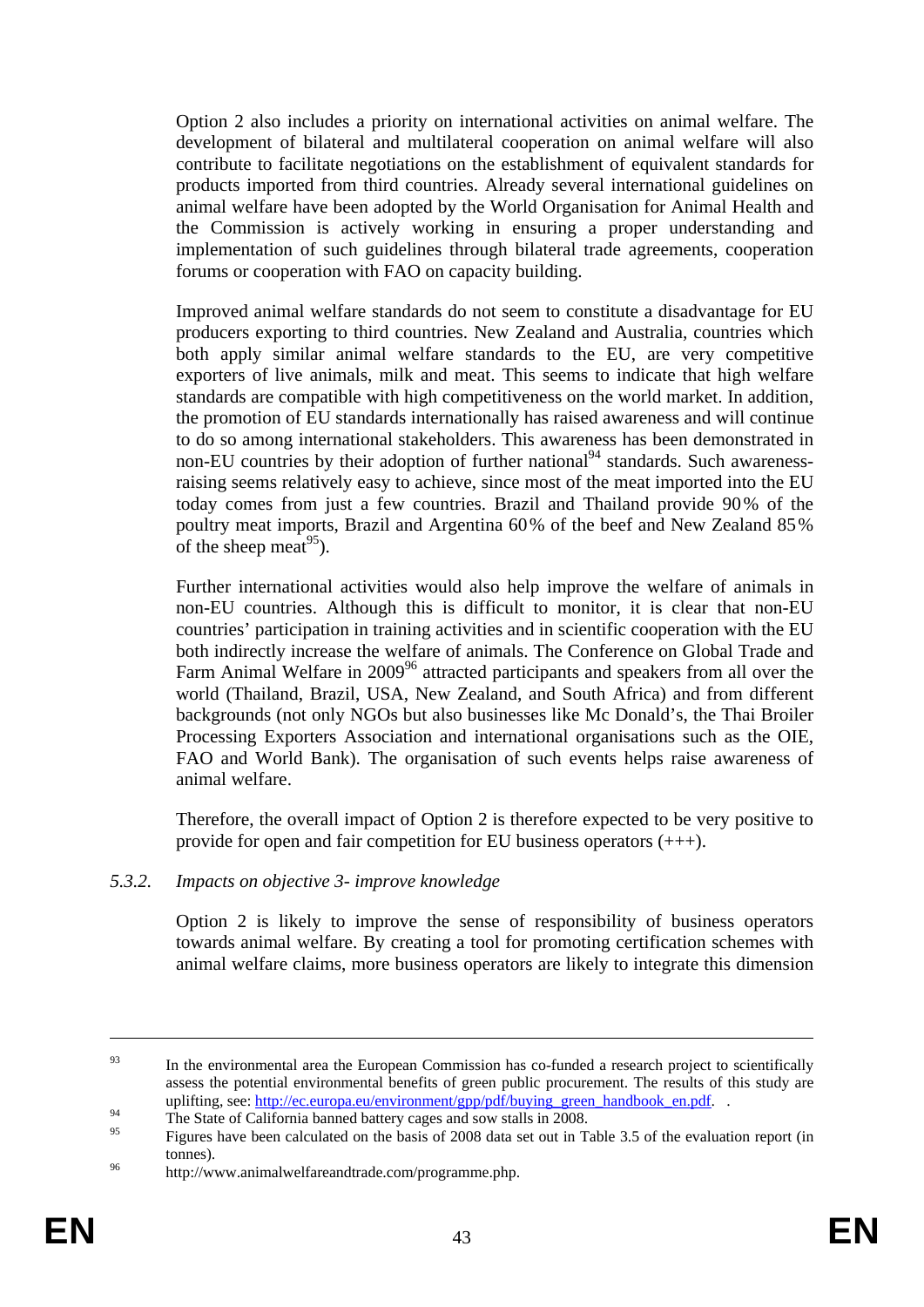as part of their business objectives and consequently develop internal procedures for monitoring and improving animal welfare in their process of production.

However Option 2 in itself is unlikely to create more knowledge among the business operators. The publication of EU registered schemes and of a precise benchmark will stimulate competition and possibly contribute to knowledge sharing among operators but will not necessarily provide the technical tools needed for such development. As EU registration is likely to provide some competitive advantages, certification schemes owners are unlikely to provide many details to facilitate development for other business operators.

Therefore the overall impact of Option 2 to improve knowledge is expected to be slightly positive  $(+)$ .

### *5.3.3. Impacts on objective 4- to improve coherence across animal species*

As option 2 is open to any certification scheme containing animal welfare claims, we could reasonably predict that it could used by sectors presently not covered by specific EU rules like cattle farmers, fish farmers, etc.

The fur farming industry is presently working on developing a system for assessing the welfare of fur animals<sup>97</sup> that could lead to EU registered scheme.

Option 2 therefore possesses the potential for addressing certain animal welfare problems not covered by the EU legislation through private initiatives. However, as for the impacts for improving enforcement, Option 2 is unlikely to address the worst practices. The Econwelfare project indeed confirms that the regulatory approach remains the best instrument to address the most unacceptable practices.

Therefore, the overall impact of Option 2 on addressing the welfare problems for categories of animals not covered by EU rules is expected to be slightly positive (+).

### *5.3.4. Other possible impacts*

In terms of EU budget, Option 2 has three components with different costs implications:

- Enacting legislation on voluntary benchmarking has no costs implication for the EU budget as such, except if it is envisaged to co-finance directly or indirectly the establishment of a benchmark. Funds granted to a network of reference centres could include such obligation (see Option 3);
- Promoting an EU benchmark to consumers would have more significant costs implication. Based on communication budget used for consumers in the agriculture sector (see Annex 4B for references on promotion budget), it would be appropriate to dedicate an average of  $450.000$  per year<sup>98</sup> (possibly in the

 $97$  http://www.efba.eu/welfur/<br> $98$  EU extributed to 240 will

EU contributed to 249 million euros for 183 promotion programmes (but total costs of the programmes are 505 million euros, also co-financed by Member States and sectors concerned) in the period 2006-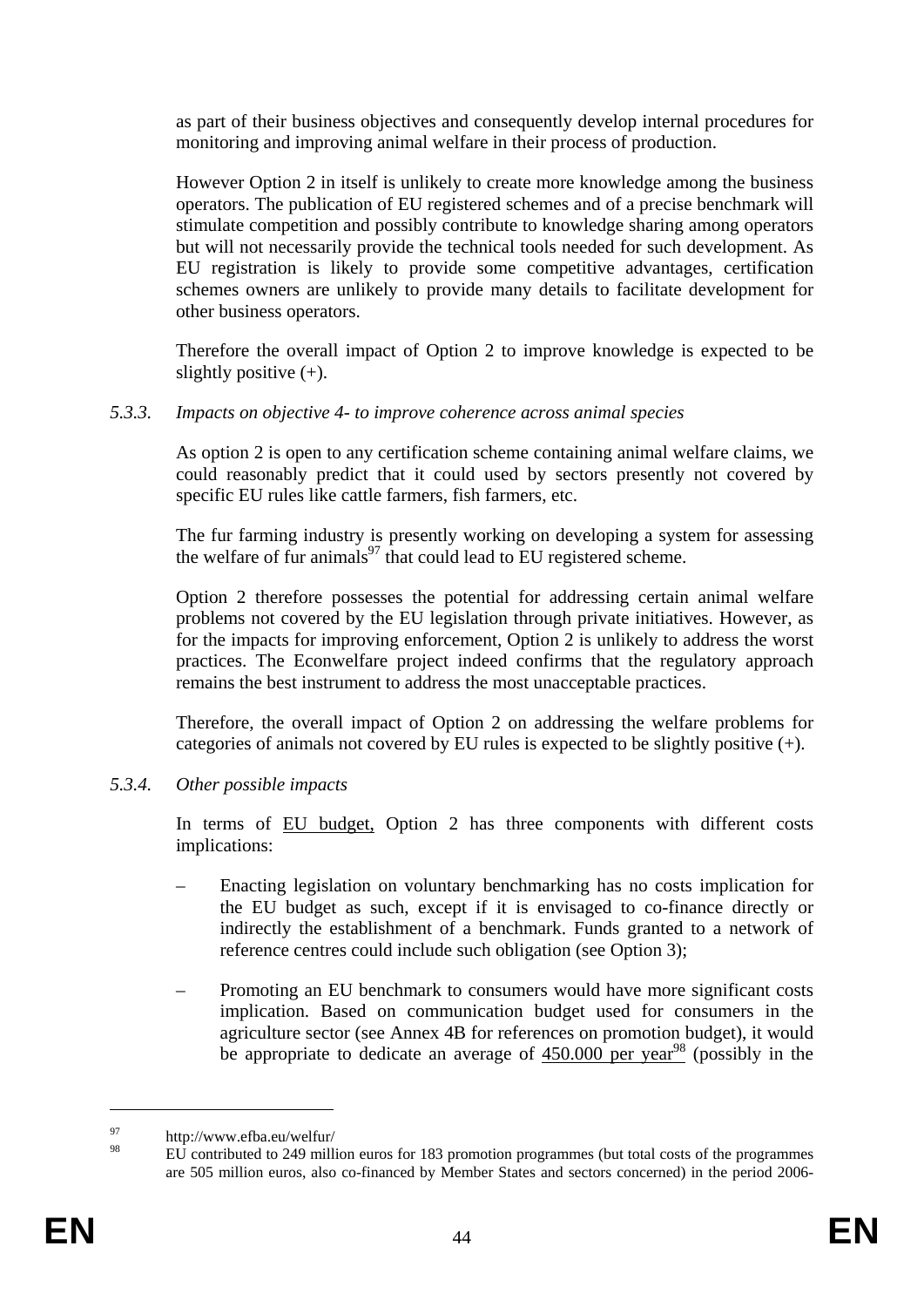framework of Regulation 3/2008 on information provisions and promotion measures for agricultural products);

– Increasing international activities would costs an additional 100.000 euros (doubling the present budget)

Therefore the impact of Option 2 on the EU budget is expected to be slightly negative (-) with an overall costs which could vary from 100.000 to 550.000 euros.

Option 2 is also likely to have a positive impact on good governance since it will allow all stakeholders to take part in the decision of assessing and approving EU benchmarking system and the EU registration of certification schemes containing animal welfare claims. The expected impact of Option 2 on good governance is expected to be slightly positive  $(+)$ .

Option 2 should not serve as an instrument aimed at better enforcing existing EU legislation. This would risk misleading consumers while the enforcement of legislation remains a task for administrations. Even if there was a clear distinction between official standards and private schemes which aim to ensure certain product qualities, official measures that should not direct or indirectly take a role in ranking or regulating criteria related to private schemes, and their relevance in relation of animal welfare development objectives. This would only risk limiting the dynamic element of private initiative in this field and could stand in the way of further developments. This would also seem the most efficient way for allowing private initiative to identify those elements or qualities to which consumers best respond. At the same time, it is recognized that consumers and producers need to have access to reliable information. The EU best practice guidelines for voluntary certification schemes for agricultural products and foodstuffs<sup>99</sup> offer a valuable tool for this purpose. In addition, transparency about what different schemes is important to allow well-informed consumer decisions. Existing initiatives to generate information about available schemes should be used before adding new tools which in themselves risk reducing transparency.

In no case the option will have negative impact on fundamental rights and more specifically on the freedom of religion as it is guaranteed in the relevant legislation on the protection of animals at the time of slaughter or killing.

#### *5.3.5. Opinion of stakeholders on Option 2*

Among some organisations of animal welfare there is a conviction that it is necessary to extend the model of compulsory animal welfare labelling existing for eggs to other farming sectors, with reference to production methods. However this compulsory approach is not supported by most Member States and organisations of farmers, food processors and food retailers. Existing animal welfare schemes are also opposed to

<sup>2010</sup> or an average of 1.36 million per programme. The programme lasts in the average 3 years making

an annual average of 450.000 euros.<br><sup>99</sup> Commission Communication — EU best practice guidelines for voluntary certification schemes for agricultural products and foodstuffs (2010/C 341/04)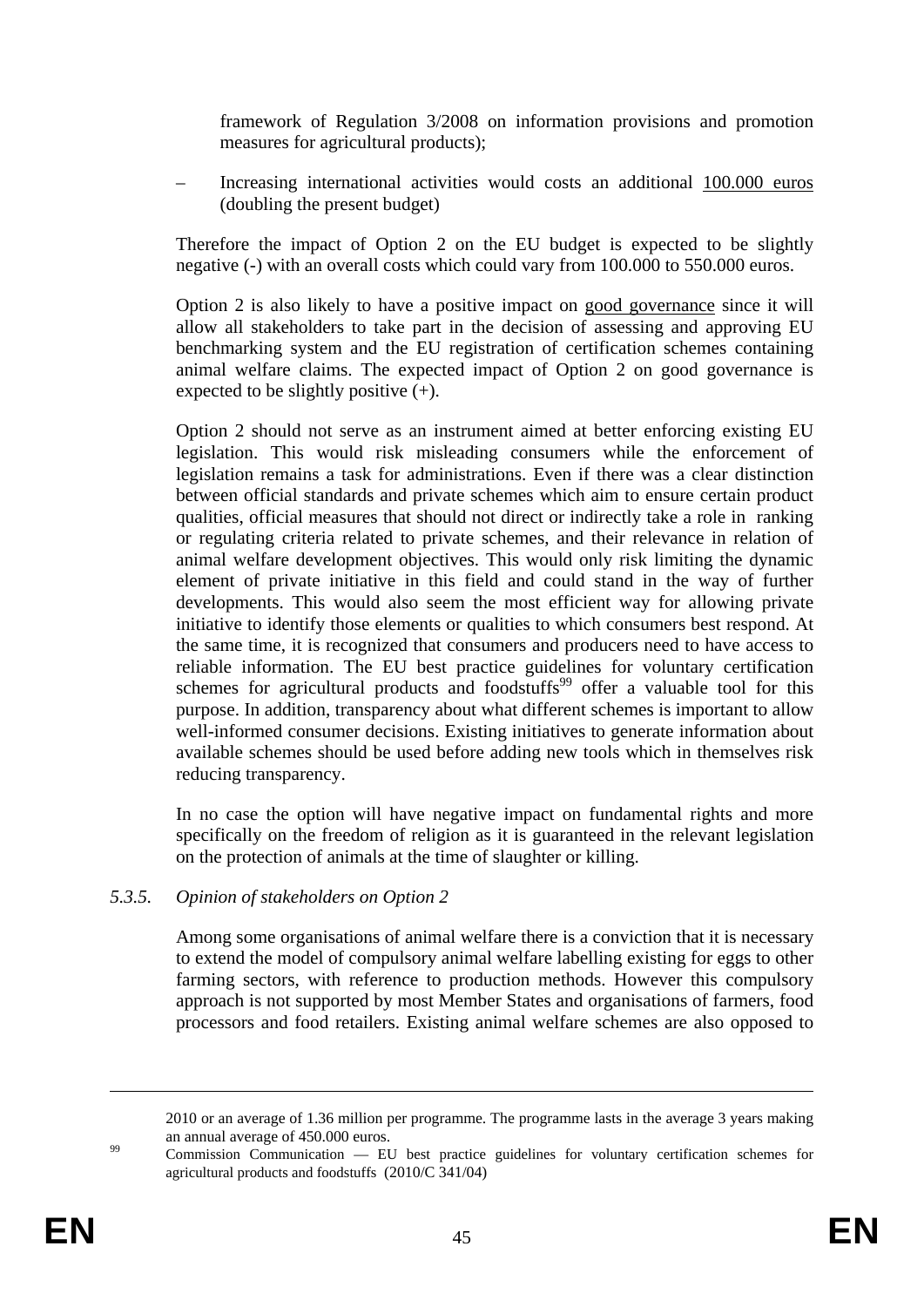the establishment of an EU logo on animal welfare as it may jeopardize their efforts in developing their own logo or trade marks.

As Option 2 is voluntary, it has been positively received by most stakeholders including some animal welfare organisations.

### **5.4. Impacts of Option 3: Establishing of a European network of reference centres**

### *5.4.1. Impacts on objective 1-improve enforcement*

Option 3 will not have direct effect to improve enforcement. However, the establishment of a network of reference centre on animal welfare is likely to provide positive indirect effects on enforcement. As we have seen in the problem definition, part of enforcement problems are related to the lack of knowledge of business operators on the welfare requirements of animals and on the possible alternative solutions. Better understanding of the scientific underlying principles of the EU legislation is essential to make rules implemented.

Option 3 will provide the necessary network to properly assess and list the educational resources available on particular animal welfare issues. By this way, Option 3 will facilitate the access of education to officials and business operators.

Option 3 will also contribute to better enforcement in providing technical assistance to competent authorities and business operators. Practical methods of inspection could be developed by reference centres as well as providing operators with concrete solution to comply with some legal requirements.

This is the approach taken by the World Organisation for Animal Health, which has set up three collaborative centres for animal welfare world wide<sup>100</sup> to promote the implementation of their international guidelines by their members.

In the fields of food safety and animal health, the EU co-finances reference centres for harmonising laboratory testing methods, and they also play an important role in providing advice and information at national level. In this way they contribute indirectly to a better enforcement of EU rules.

However as Option 3 does not create any obligation for operators, it is unlikely to reach all producers and in particular the ones that might need the most assistance. In addition assistance and training do not address problems related to economic interests (like overcrowding).

Therefore, the impact of Option 3 on improved enforcement is expected to be slightly positive  $(+)$ .

<sup>100</sup> On OIE collaborative centres general mandate see [http://www.oie.int/en/our-scientific](http://www.oie.int/en/our-scientific-expertise/collaborating-centres/mandate-and-internal-rules/)[expertise/collaborating-centres/mandate-and-internal-rules/.](http://www.oie.int/en/our-scientific-expertise/collaborating-centres/mandate-and-internal-rules/)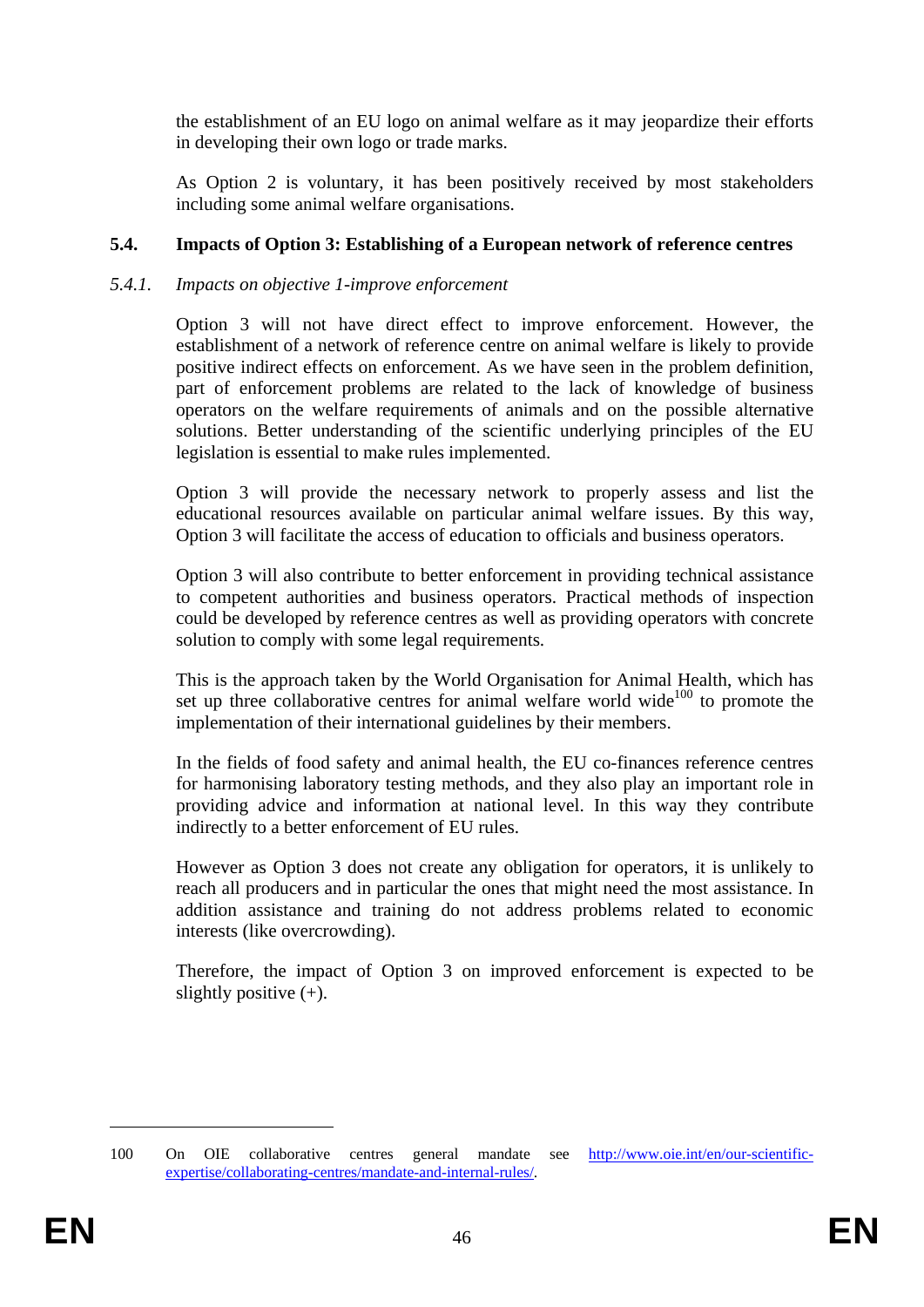#### *5.4.1. Impacts on objective 2- provide for open and fair competition*

As Option 3 will establish stable resources for research and innovation on animal welfare, it is also likely to provide positive input to the competitiveness of EU producers.

Option 3 will also provide technical assistance for business operators to possibly develop certification schemes, hence increasing their competitiveness.

However Option 3 will not raise awareness among consumers nor improve their knowledge in more animal welfare friendly practices.

The Welfare Quality project<sup>101</sup> has helped develop outcome-based welfare indicators that open the way for a wider and more flexible method of assessing the welfare of animals on farms. Research can provide innovative ways of improving the welfare of animals while providing economic benefits. For example, a new electrical stunning method developed for poultry<sup>102</sup> also appears to be very efficient and reliable for stunning other animals, and it produces fewer meat defects than the current method. Furthermore, the method is cost-efficient, both in terms of investment and operating costs.

More EU research would put the EU in a better position to defend its standards in the international arena. The EU ban on battery cages, supported by the EU research project LAYWEL<sup>103</sup>, probably contributed to the debate in California, where a similar ban was adopted in 2008. EFSA opinions have also been used regularly for international standards purposes and have helped bring about changes in non-EU countries. The OIE adopted an entire article on CGUs (container gas units) in its terrestrial animal health code<sup>104</sup> based on UK research.

EU research projects focusing on animal welfare have also included academics from non-EU countries, building common understanding and methodology on animal welfare world wide. For example the Welfare Quality project included academics from Mexico, Uruguay, Chile and Brazil.

Therefore the impact of Option 3 for provide for open and fair competition is expected to be slightly to fairly positive  $(+ to ++)$  depending on the level of funding available for supporting research in this area.

#### *5.4.2. Impacts on objective 3- improve knowledge*

The main components of Option 3 aim at sharing knowledge on animal welfare. The experience existing in other fields like food safety indicates that the appointment of reference centres improve the visibility of scientists and help operators to find the proper information that they need for improving their practices.

<sup>&</sup>lt;sup>101</sup> www.welfarequality.net.<br>
<sup>102</sup> Funded by the Dutch authorities. No published document.<br>
http://www.laywel.eu/.<br>
See http://www.oie.int/eng/normes/mcode/en\_titre\_1.7.htm.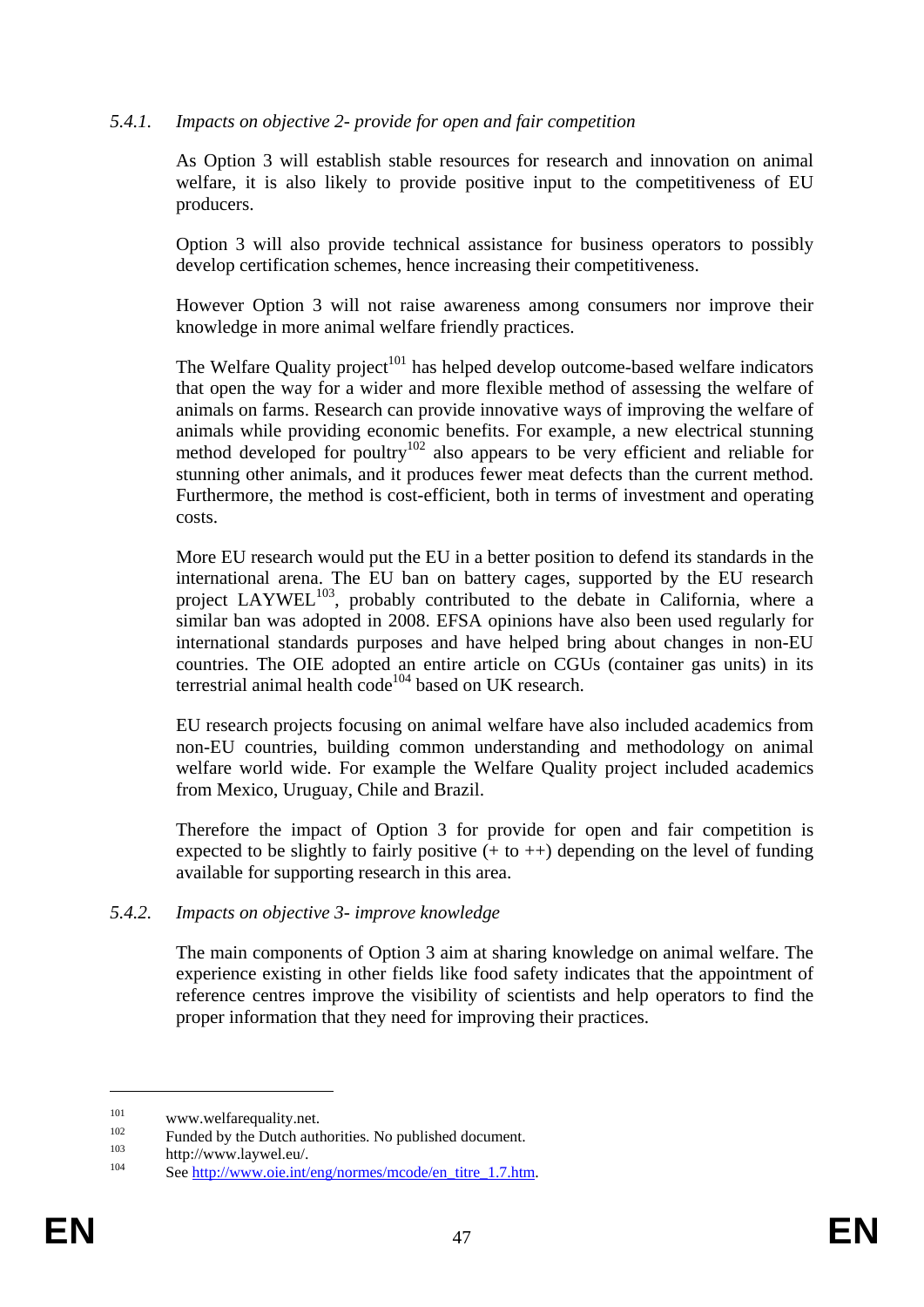The positive impacts of Option 3 will be reinforced by the fact that one of the explicit mandate of reference centres will be to evaluate and register educational resources at EU level.

The specific study carried out the development of European Network of Reference Centres in 2009 shows that there are already a number of national bodies dealing with animal welfare.

However these bodies do not have an EU coordinating role or a mandate to provide information, advice or education to stakeholders. They usually advise only on national policy and their advice is for officials rather than stakeholders. Option 3 would make it possible to set up such a network and to provide practical tools to help stakeholders implement legislation and develop efficient ways of improving animal welfare.

Option 3 also foresees increasing efforts for funding research on animal welfare. EU research projects contribute to raising awareness among stakeholders on animal welfare. They create a debate on the issues to be addressed and the possible ways to tackle them. For example, the PIGCAS project<sup>105</sup>, associated with  $Q$ -Porkchains<sup>106</sup>, and the pilot project  $ALCASDE<sup>107</sup>$  have helped establish a voluntary EU-wide partnership to stop the castration of piglets without anaesthesia by 2018.

The Welfare Quality Project (FP6) has created interest among many stakeholders and has opened the way for new initiatives (e.g. WELFUR<sup>108</sup> for fur animals) to extend or continue the work even without EU funding (see EAWP<sup>109</sup>).

Therefore, the overall impact of Option 3 on the knowledge of business operators is expected to be fairly positive  $(++)$ .

#### *5.4.3. Impacts on objective 4- to improve coherence across animal species*

If Option 3 is strictly limited to the scope of the current specific EU requirements, Option will have no impact in addressing the welfare problems of animals not covered by EU rules.

If Option 3 is extended to the scope of the Council of Europe convention on the protection of animals kept for farming purposes (see Annex 2C), it could have a positive impact in addressing certain problems. However this impact is expected to be limited for two reasons:

- There are species with no specific recommendations (rabbits, dogs and cats);
- Reference centres will only work as available resources for interested operators, leaving the worst situations unchanged.

<sup>105</sup> See: http://w3.rennes.inra.fr/pigcas/.<br>
106 http://www.q-porkchains.org/.<br>
107 See: http://ec.europa.eu/food/animal/welfare/farm/alcasde\_study\_04122009\_en.pdf.<br>
108 See: http://www.efba.eu/welfur/.<br>
109 See: http://ww

See: http://www.animalwelfareplatform.eu/about.asp.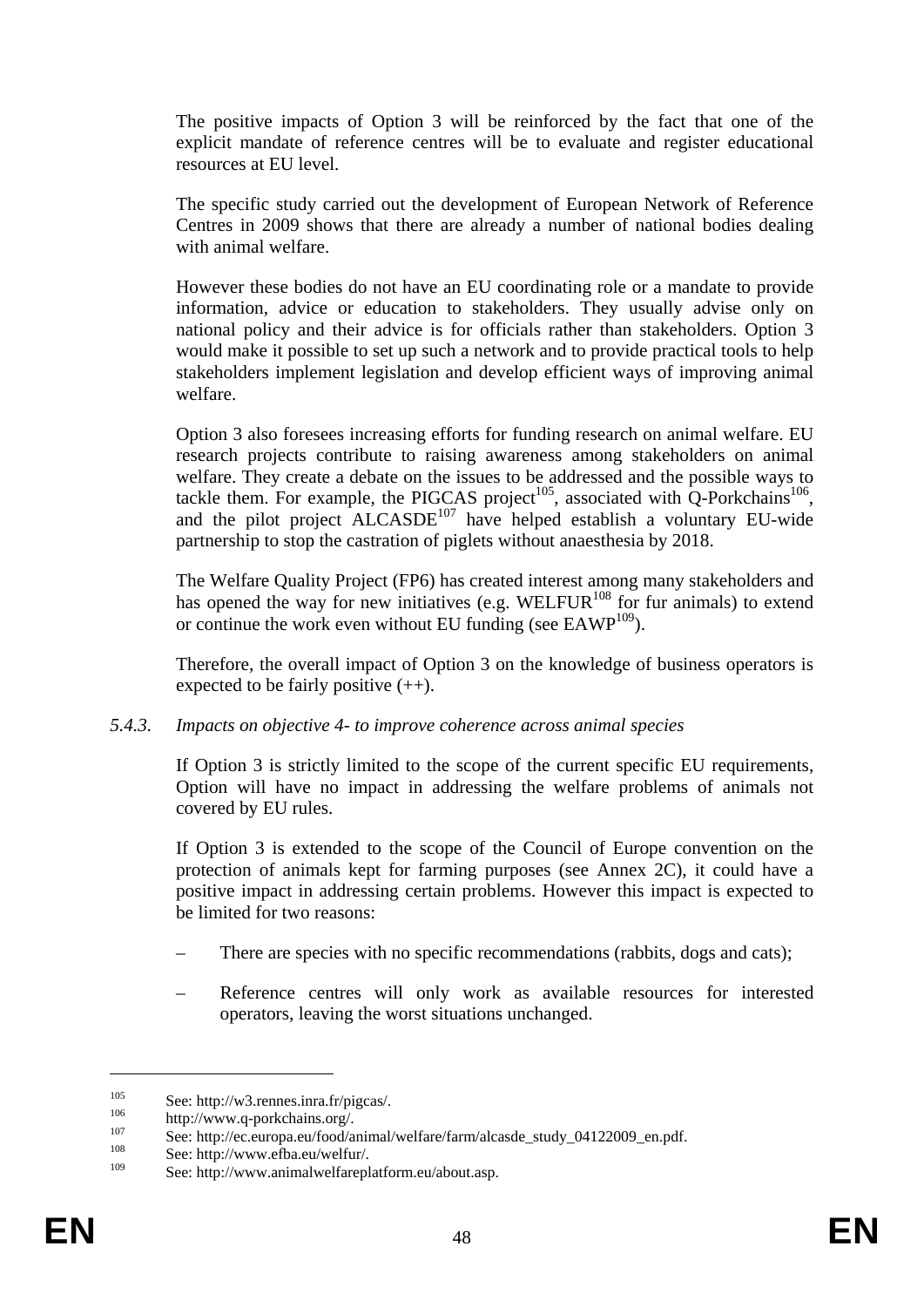Therefore, the impact of Option 3 to address the welfare problems of certain categories of animals is expected to be neutral  $(0)$  to slightly positive  $(+)$ 

#### *5.4.4. Other possible impacts*

Option 3 would have an effect on the EU budget since it would require a certain level of co-financing for setting up the network of reference centres.

A previous impact assessment<sup>110</sup> provides different cost estimates ranging from  $\epsilon$ 600 000 to  $\epsilon$ 6 million per year (depending on the different functions considered). By way of comparison, the existing network of reference laboratories for animal health $111$ costs the EU around €4 million per year (16 laboratories co-financed at an average of  $\epsilon$ 250 000 per laboratory and per year). On the basis of 9 reference centres on animal welfare, Option 3 will cost 9 x 250.000  $\epsilon$  = 2.250.000  $\epsilon$ 

Therefore the impact of Option 3 on the EU budget is expected to be slightly negative (-).

In no case the option will have negative impact on fundamental rights and more specifically on the freedom of religion as it is guaranteed in the relevant legislation on the protection of animals at the time of slaughter or killing.

### *5.4.5. Opinion of stakeholders*

There is a general support of Option 3 from all stakeholders. The European Parliament in its resolution explicitly refer to the establishment of a European Network of reference centres for animal welfare and the Member States were globally supportive when the Commission communication on the issue was presented in 2009. Additional funding for research is also supported.

However stakeholders and the Member States were against the creation of a new EU specific body as they consider that it would be more cost efficient to networking the current research resources than establishing a new central body.

Stakeholders were concerned by the risk of duplication with the role of the European Food Safety Authority which provides risk assessment on animal welfare.

Some stakeholders and Member States also insisted on the need for such a network to be limited to advisory and supportive roles and not invested with an administrative power.

This is why Option 3 has been designed to address those concerns.

<sup>110</sup> p. 61 of the IA report SEC (2009) 1432.<br><sup>111</sup> Commission Decision 2010/735/EU on financial aid from the Union for the year 2011 for certain European Union reference laboratories in the field of animal health and live animals (OJ L 316, 2.12.2010, p. 17).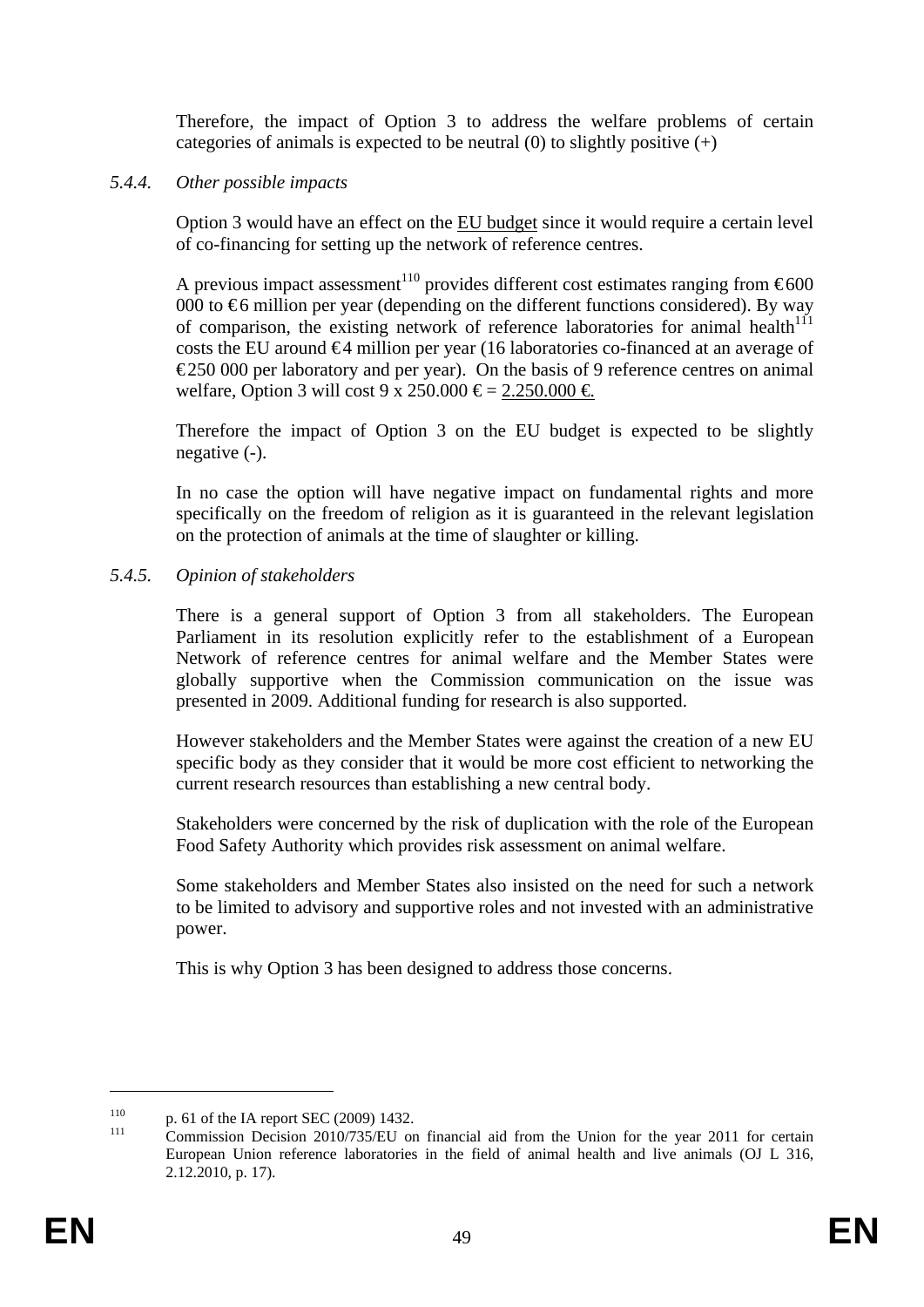### **5.5. Impacts of Option 4: Streamlining requirements for competence and using animal welfare indicators**

#### *5.5.1. Impacts on objective 1-improve enforcement*

One of the reasons for poor enforcement is often due to the limited understanding by some operators of the welfare needs of the animals. Creating the obligation for a certain level of competence on animals for animal handlers is therefore expected to contribute to better enforcement in the field where today there are no requirements (farming of calves and poultry).

Such measures however take time to be implemented because they entail developing/reinforcing a complex network of training courses. In the long run, because the measure will be compulsory, it will reach a wide range of operators and will have positive effects in changing attitude towards animals. Compared to Option 3 (which will improve the knowledge structure by establishing a permanent scientific network on animal welfare), Option 4 has the advantage of covering the whole population concerned while Option 3 is unlikely to change the attitude and knowledge of the persons who do not actively look for improvement.

In addition the introduction of the use of animal welfare indicators for reaching compliance will allow certain flexibility in the implementation of certain provisions and hence facilitate enforcement. The extent to which animal welfare indicators could be used in this context can not be detailed here as the system developed by the Welfare Quality research project still needs to be adapted in a commercial context.

Due to the large scope of the measure, the impact of Option 4 for improving enforcement is expected to be fairly positive  $(++)$ .

### *5.5.2. Impacts on objective 2- provide for open and fair competition*

The provisions of Option 4 on market opportunities have two possible effects.

On one hand, requirements for competence will imply additional training costs. Those additional costs will only concern farmers of laying hens and calves since the EU legislation on other activities already provides for compulsory training on animal welfare $112$ .

Based on existing EU data, the average costs for training could be between  $\epsilon$ 200 and  $\epsilon$ 300 per person<sup>113</sup>. Taking into account the number of production sites for laying hens and calves (around 1.4 million), the overall costs for training would be 1.4 million  $x \le 250 = 350$  million. In the past, the impact of competence requirements has been mitigated by progressive implementation<sup>114</sup>. If Option 4 included a

<sup>112</sup> Directive on pig, directive on broilers, regulation on transport, new regulation on killing and directive on experimental animals.<br>
<sup>113</sup> A study has recently found that the average cost for training personnel transporting animals was around

 $\epsilon$ 480 per person. In a previous impact assessment (SEC(2008)2424) the average cost for training personnel in slaughterhouses was estimated at  $\epsilon$ 200 per person.<br>A three-years transitional period was used for Regulation (EC) No 1/2005 on animal transport and for

Regulation (EC) No 1099/2009 on the protection of animals at the time of killing.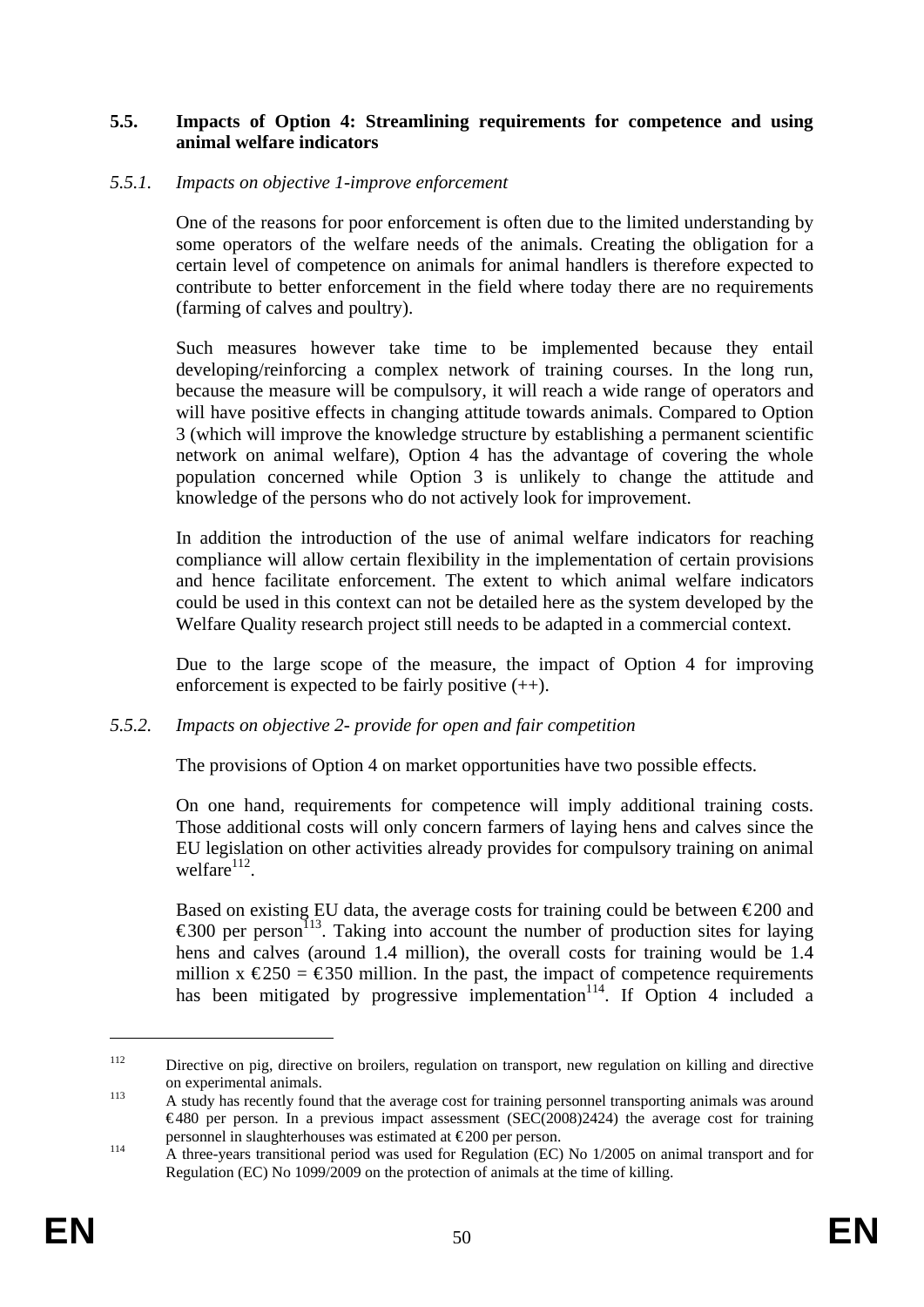transitional period of three years, this would imply an annual cost of  $\epsilon$ 117 million for the first three years. These estimates need to be put into the perspective of what the evaluation report said on compliance costs. The evaluation estimated compliance costs for the farming sector at  $\epsilon$ 2.8 billion, or 1.9% of the value of EU livestock output. If training requirements under Option 4 cost around  $\epsilon$ 117 million a year, this would increase production costs by less than  $2\%$ <sup>115</sup> over the first three years. Moreover, this estimated cost increase must be set against the long-term benefits.

It is expected that requirements for staff competence and monitoring procedures will also have positive long-term effects on competitiveness. Highly competitive sectors usually benefit from additional competence. They are able to improve their quality management and other aspects of their work<sup>116</sup>. The impacts of competence and monitoring requirements on animal welfare have been assessed in a study on slaughterhouses<sup>117</sup>. In slaughterhouses, staff training can benefit businesses by reducing injuries and stress, and this in turn may improve the quality of the firm's products (meat and leather). It confirms that training and monitoring generate costs but also can bring benefits due to the improved overall quality of the work performed.

In addition, Option 4 will introduce the possibility of using animal welfare indicators for compliance and provide a more flexible legal framework which may decrease other compliance costs. Option 4 suggests shifting from a prescriptive approach to a more flexible system of legislation, focusing on the outcomes for the animals. Animal keepers could thus focus on the most efficient welfare-friendly measures while optimising their operational costs.

However some stakeholders are sceptical on the possible benefits of introducing animal welfare based indicators. They fear that it may increase the administrative burden on businesses. A comparative approach could be considered here with the  $introduction of the requirement for using the HACCP<sup>118</sup> method for food businesses$ in the EU legislation on food safety. The 2009 evaluation of the hygiene package<sup>119</sup> showed that small businesses, and in particular farmers, need simplified procedures possibly designed via codes of good practice. Such an approach has been fairly successfully used for food safety and should be kept in mind as a possible way forward in the field of animal welfare.

<sup>&</sup>lt;sup>115</sup> The evaluation calculated that the production costs for calves in 2008 were around  $\epsilon$ 2.4 billion and for laying hens around  $\epsilon$ 4.5 billion. (The increase in costs would be  $\epsilon$ 117 divided by 6900 million).<br>For example, a study indicates that changes in stockpersons' behavior that reduce cows' fear of humans

can offer the industry opportunities to improve the productivity of cows: 'The effects of cognitive behavioral intervention on the attitude and behavior of stockpersons and the behavior and productivity of commercial dairy cows', P. H. Hemsworth et. al.<br>
Study on the stunning/killing practices in slaughterhouses and their economic, social and environmental

consequences (see[: ht](http://ec.europa.eu/food/animal/welfare/slaughter/report_parti_en.pdf)tp://ec.europa.eu/food/animal/welfare/slaughter/report\_parti\_en.pdf).<br>
118 HACCP stands for [Ha](http://ec.europa.eu/food/animal/welfare/slaughter/report_parti_en.pdf)zard Analysis Critical Control Point. It is a method for systematically analyse the

risk for food safety in a particular production process and to identify the steps of production to be monitor to ensure a consistent and reliable quality.

<sup>119&</sup>lt;br>Report on the experience gained from the application of the hygiene Regulations (EC) No 852/2004, (EC) No 853/2004 and (EC) No 854/2004 of the European Parliament and of the Council of 29 April 2004 COM(2009)403 final.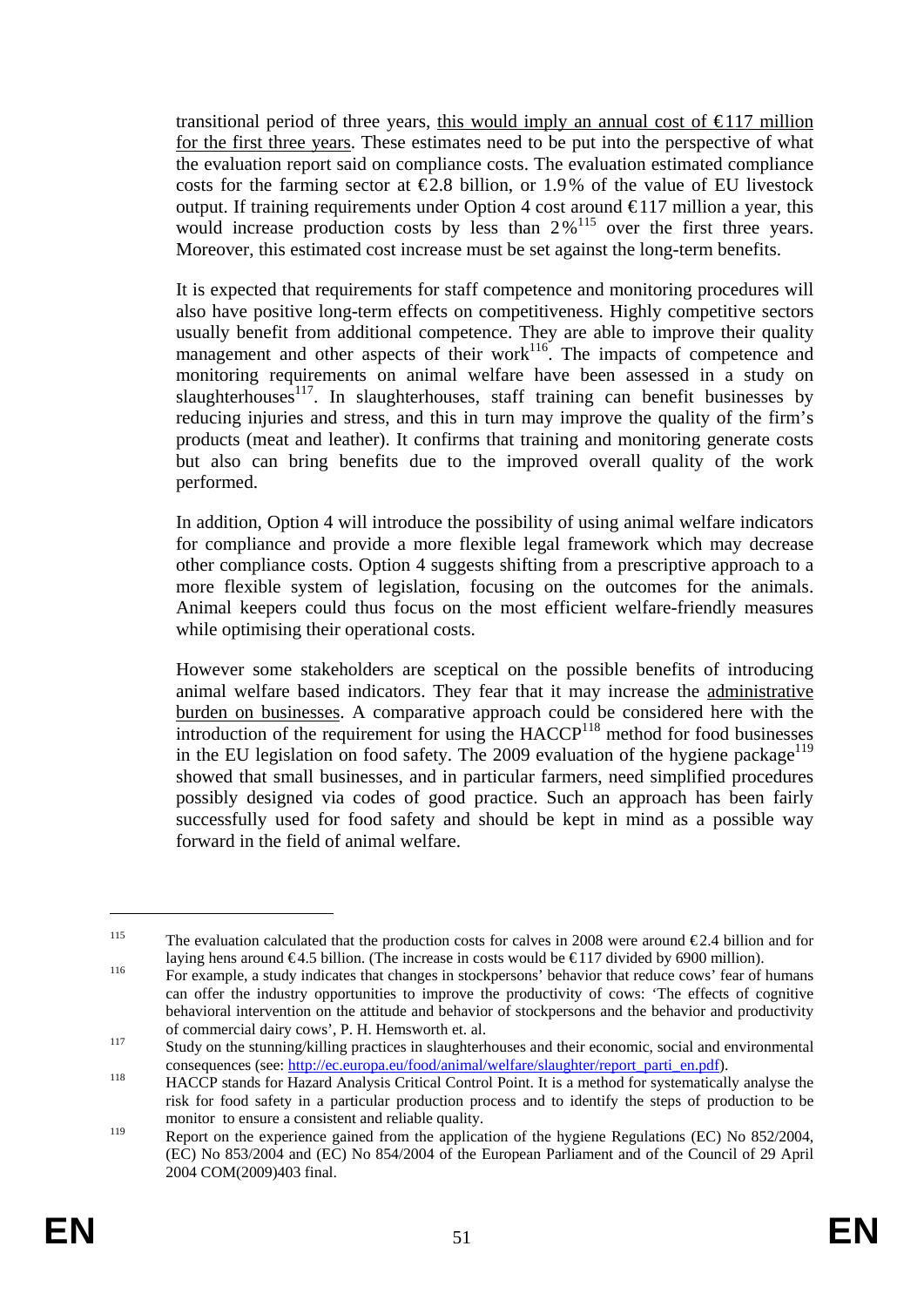Therefore the impact of Option 4 to provide for open and fair competition is expected to be slightly negative (-) to neutral (0) depending on the potential benefits brought by additional training and the introduction of animal based indicators in compensating training costs.

#### *5.5.3. Impacts on objective 3- improve knowledge*

Creating requirements for competence will probably increase knowledge of operators as this is the main objective of Option 4. As the measure is compulsory it will have a much more powerful effect than Option 3 (which will only reach persons who want to be trained).

In addition, experience shows that personnel who have been properly trained in understanding animals act more responsibly towards them. Better knowledge brings a sense of autonomy and responsibility that prescriptive measures do not succeed to establish.

Furthermore, Option 4 will introduce the possibility of using animal welfare based indicators to reach compliance. This is likely to increase the sense of responsibility of operators as they will be in a position to find the proper balance in the context of their operations. The concept of introducing monitoring procedure has been introduced in two recent pieces of EU legislation (Directive 2007/43 on broilers and Regulation 1099/2009 on killing) but it is too early to know to what extent this approach will be able to offset market pressure for low standards. Experience of a similar approach in the food safety area (by the introduction of the obligation to apply HACCP rather than specific requirements) by the Food Law and subsequent legislation (so-called "hygiene package" adopted in 2004) has been considered to be globally positive by all stakeholders. Rather than focusing on particular details, this approach focuses on requiring business operators to establish a clear system for managing food safety in their establishment.

The overall impact of Option 4 is therefore expected to be very positive  $(++)$  at improving the knowledge of business operators on animal welfare.

### *5.5.4. Impacts on objective 4- to improve coherence across animal species*

Since Option 4 will be limited to the current scope of specific EU legislation, its impact on addressing welfare problems of animals not covered by EU legislation is expected to be neutral (0).

#### *5.5.5. Other possible impacts*

In relation to employment, the extension of educational requirements to other farmers is expected to have positive impacts on improving qualification and job satisfaction.

Although there are no specific studies performed on this aspect, business operators who have implemented educational measures for animal welfare declared that they have observed positive results for their employees. Workers have a better sense of purpose and satisfaction if they can respect animals and know them better.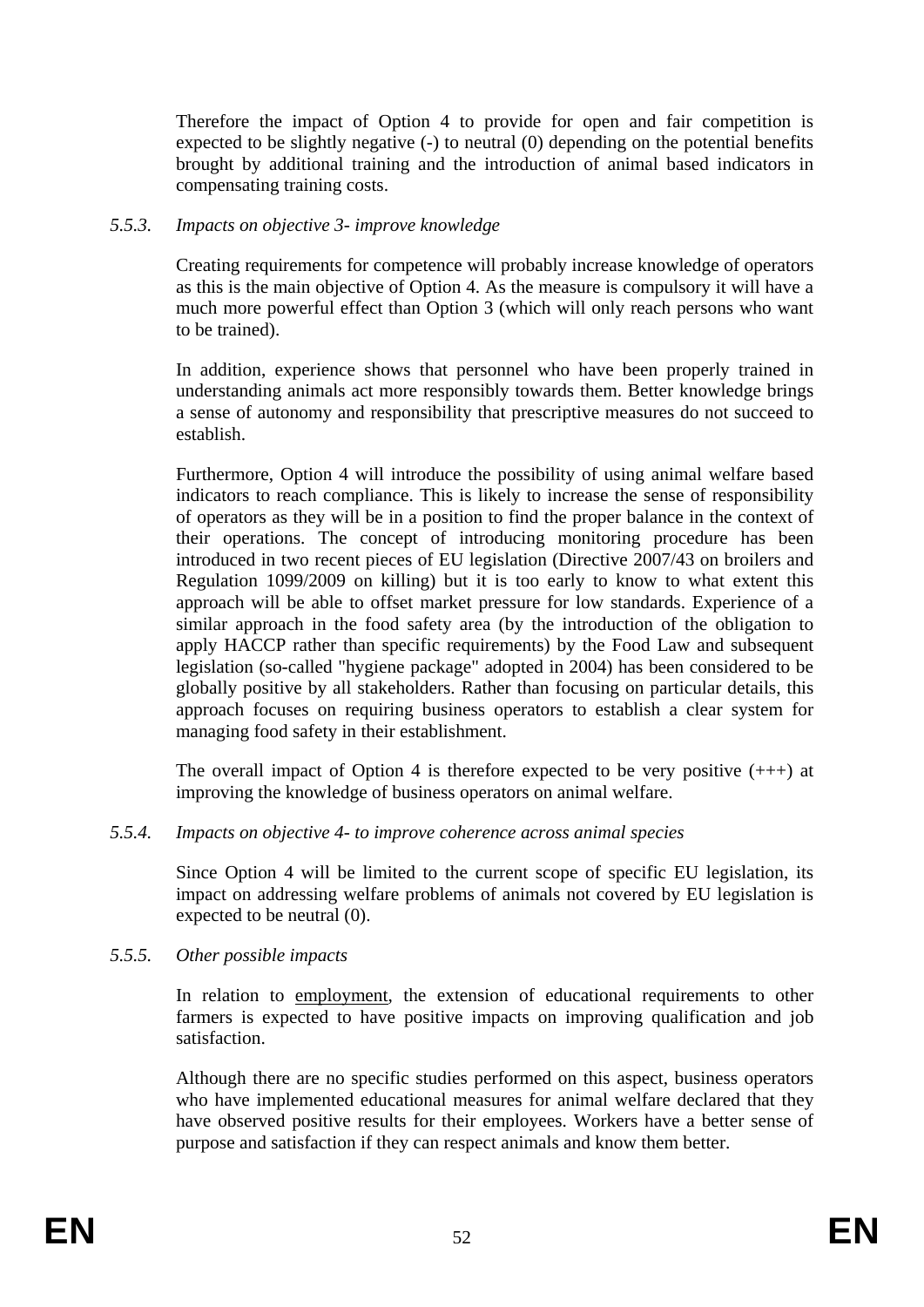Significantly, on 17 March 2011 the Council underlined in the CAP 'the importance of rural infrastructure and knowledge transfer through *inter alia* vocational training and advisory services<sup>'120</sup>.

### *5.5.6. Opinion of stakeholders*

Stakeholders (both industries and NGOs) unanimously consider that educating workers has very positive and long-lasting effects on the welfare of animals<sup>121</sup>. This is why some stakeholders have been actively involved in training activities<sup>122</sup>.

Despite additional costs, the industry is very supportive of training requirements for different reasons. First, training costs are usually lower than costs related to housing requirements and easier to introduce progressively. Minimum spending on training employees is in any case compulsory in many Member States due to social legislation and sometimes subject to grants or tax reductions. Secondly, training is a measure that does not affect the design of the production process.

The opinion of stakeholders on the use of animal welfare indicators is more open to debate than training requirements.

Animal welfare organisations feel that animal welfare indicators can not be a substitute for bad production designs (like battery cages, individual stalls for sows, full slatted floor for many species, etc.). Improving the management of a process in using animal welfare indicators is considered to be useful only if it provides better results than the current system. Some organisations are also worried about the risk of less legal security due to the vagueness of the requirements (see below opinion of the Member States).

Farmers and other industry representatives are usually supportive of the introduction of outcome-based animal welfare indicators in the legislation. This is likely to provide them with flexibility in pursuit of compliance. However, farmers are worried by the risk of higher administrative burden relating to the need to keep records on procedures and monitoring activities. Farmers also consider that the protocols developed on an experimental basis by the Welfare Quality Project are too time consuming and should be simplified.

Member States usually support the use of outcome-based animal welfare indicators. However, some of them like some NGOs, fear that the use of indicators is much open to divergent interpretation and will make the work of inspectors more difficult. They

 $120$  16348/10 — COM(2010) 672 final.<br>
121 For example, SCAN AB, the biggest meat processing company in Sweden, has introduced training on animal welfare issues for employees involved in activities related to slaughter. According to unpublished internal data, this training led to a 5% increase in pig welfare from 2000 to 2001.

<sup>&</sup>lt;sup>122</sup> E.g. World Society for the Protection of Animals, cf. [www.wspa.org.uk/wspaswork/education/Default.aspx,](http://www.wspa.org.uk/wspaswork/education/Default.aspx) Compassion in World Farming, cf. [http://www.ciwf.org.uk/resources/education/default.aspx,](http://www.ciwf.org.uk/resources/education/default.aspx) Protection mondiale des animaux de ferme, cf. [http://www.animaux-de-ferme.com/,](http://www.animaux-de-ferme.com/) extensive education programmes in England and Wales, cf. [http://www.rspca.org.uk/education,](http://www.rspca.org.uk/education) and the Swedish University of Agricultural Sciences' 'Ethology and Animal Welfare Programme', cf. http://www.slu.se/en/faculties/vh/departments/department-of-animalenvironment-and-health/education/the-ethology-and-animal-welfare-programme/. .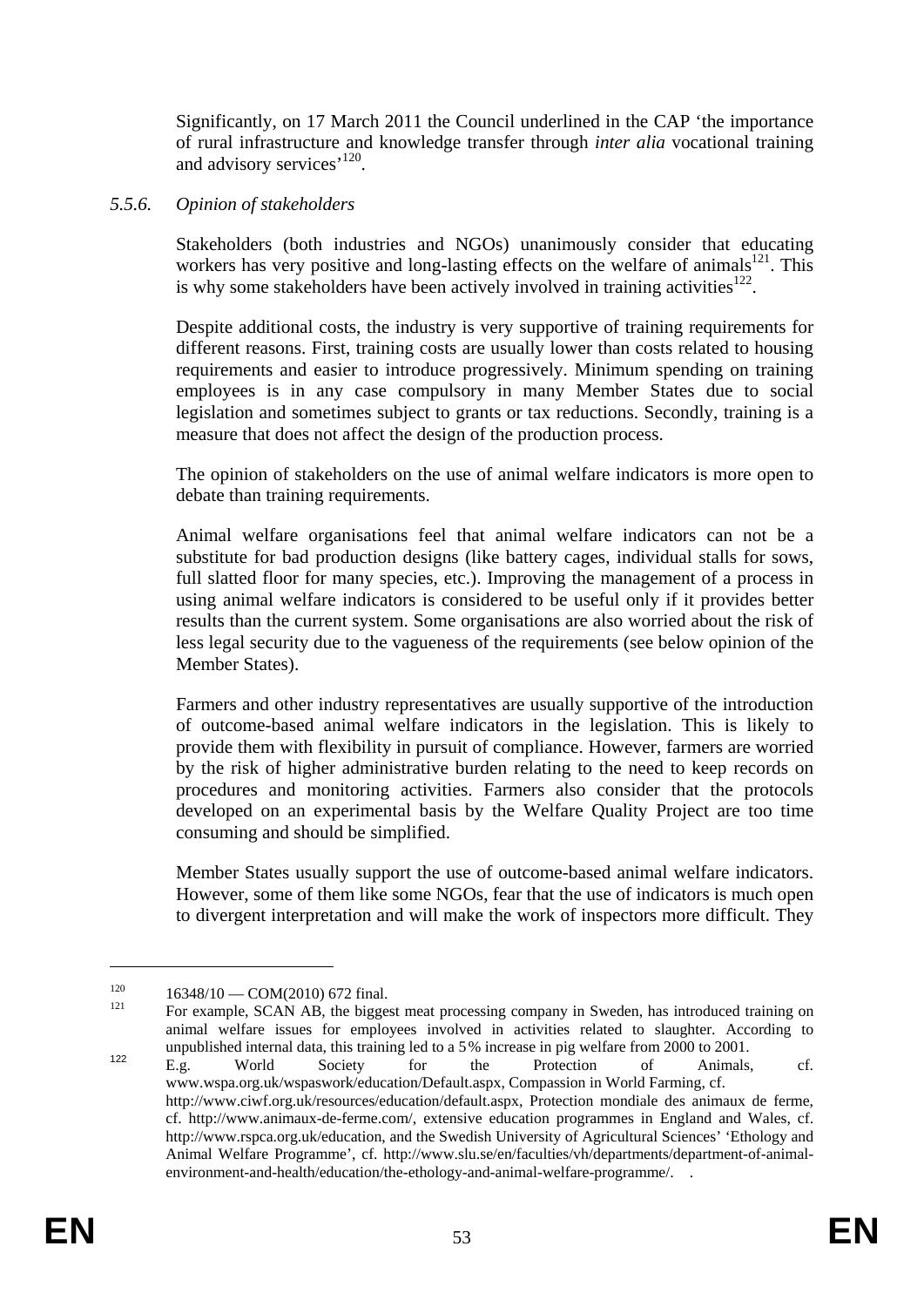consider that non-compliance will be more difficult to demonstrate than a prescriptive approach.

In no case the option will have negative impact on fundamental rights and more specifically on the freedom of religion as it is guaranteed in the relevant legislation on the protection of animals at the time of slaughter or killing.

# **5.6. Option 4+: Investigating the possibility of extending of the scope of Option 4**

As Option 4+ is limited to the performance of particular studies, it is not expected to have a direct impact on the objectives to be pursued except Objective 4 to address the welfare problems encountered by some particular group of animals.

Impacts on Objectives 1, 2 and 3 are therefore not considered here while the impact of Objective 4 is expected to be slightly to fairly positive  $(+/++)$  depending on the possible follow-up actions that the studies will recommend.

In no case the option will have negative impact on fundamental rights and more specifically on the freedom of religion as it is guaranteed in the relevant legislation on the protection of animals at the time of slaughter or killing.

### **6. COMPARING THE OPTIONS**

Tables below are compared with the impacts of the baseline scenario.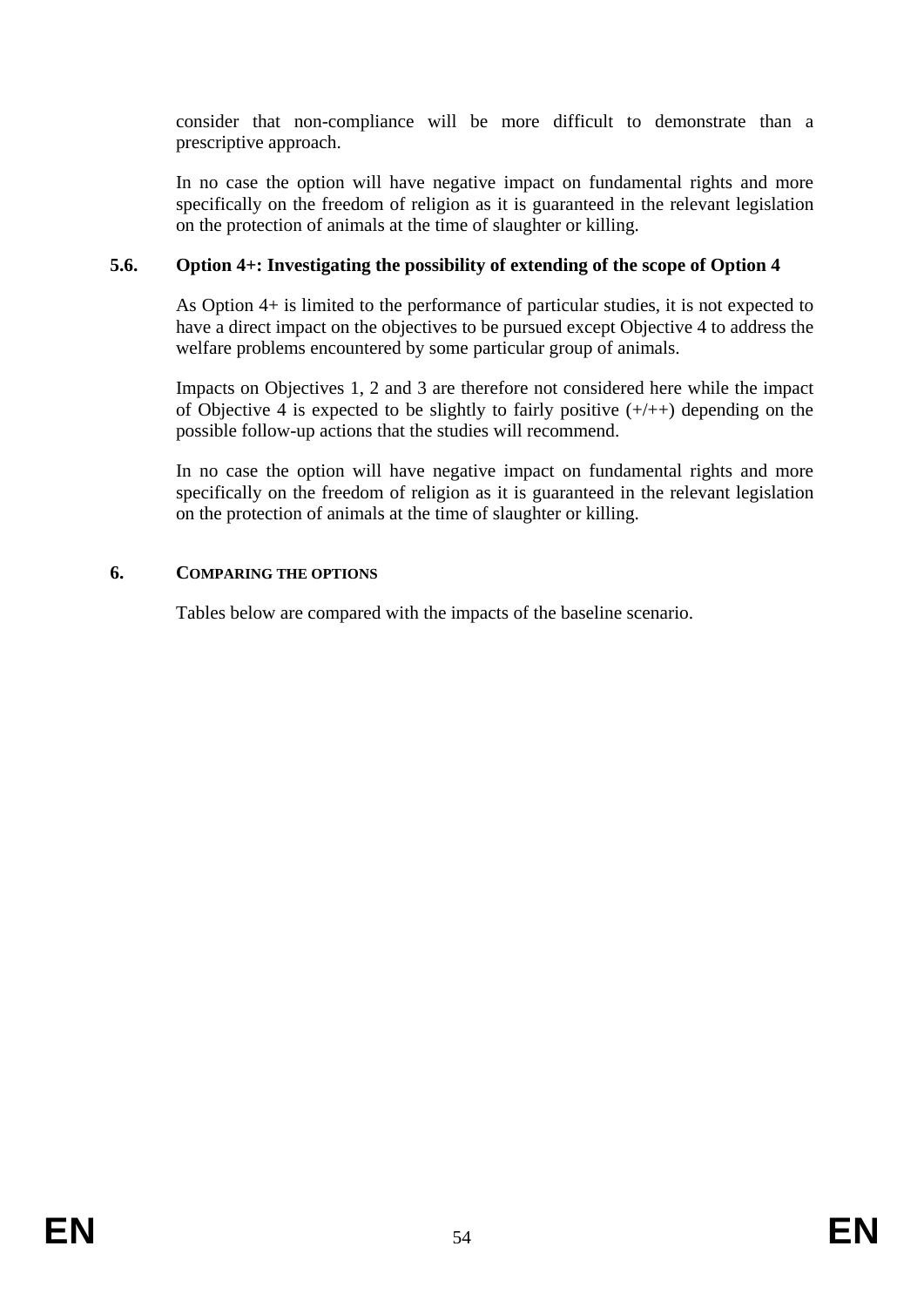# **Table 1 — Summary of the expected impacts of the options compared to the baseline**

| Options<br>Impacts`                                              | 1: EU non legislative<br>actions<br>Strengthening<br>Member States'<br>compliance | 2: Sector self-<br>regulation<br>Benchmarking<br>voluntary schemes | 3: Specific EU<br>legislation<br>Establishing a<br>European network of<br>reference centres | 4: Framework Law<br>Streamlining<br>requirements for<br>competence and using<br>animal welfare<br>indicators |
|------------------------------------------------------------------|-----------------------------------------------------------------------------------|--------------------------------------------------------------------|---------------------------------------------------------------------------------------------|--------------------------------------------------------------------------------------------------------------|
|                                                                  |                                                                                   | Impacts on specific objectives                                     |                                                                                             |                                                                                                              |
| Objective 1:<br>Improve<br>enforcement                           | $^{++}$                                                                           | $^{+}$                                                             |                                                                                             | $^{++}$                                                                                                      |
| Objective 2: Provide<br>for open and fair<br>competition         | $^{+}$                                                                            | $+++$                                                              | $+/+ +$                                                                                     | $-$ /0<br>compliance costs<br>$+117$ million euros<br>over the first three<br>years                          |
| Objective 3:<br>Improve knowledge                                | $\boldsymbol{+}$                                                                  | $^{+}$                                                             | $++$                                                                                        | $^{+++}$                                                                                                     |
| Objective 4: to<br>improve coherence<br>across animal<br>species | $0/+$                                                                             | $^{+}$                                                             | $0/$ +                                                                                      | $\boldsymbol{0}$<br>++ if Option 4+                                                                          |
| Other impacts                                                    |                                                                                   |                                                                    |                                                                                             |                                                                                                              |
| EU budget                                                        | $-1/0$<br>$+400.000$ euros                                                        | $+100$ to 550.000 euros                                            | $+2.250.000$ euros or<br>more                                                               | $\boldsymbol{0}$                                                                                             |
| Good governance                                                  | $\boldsymbol{0}$                                                                  | $\! + \!\!\!\!$                                                    | $\boldsymbol{0}$                                                                            | $\boldsymbol{0}$                                                                                             |
| Employment                                                       | $\boldsymbol{0}$                                                                  | $\boldsymbol{0}$                                                   | $\boldsymbol{0}$                                                                            | (Job quality)                                                                                                |
| Stakeholders opinions                                            |                                                                                   |                                                                    |                                                                                             |                                                                                                              |
| Industries concerned                                             | In favour                                                                         | In favour                                                          | In favour                                                                                   | Reservation on<br>animal welfare<br>indicators                                                               |
| Animal welfare<br>organisations                                  | In favour                                                                         | In favour                                                          | In favour                                                                                   | Reservation on<br>animal welfare<br>indicators                                                               |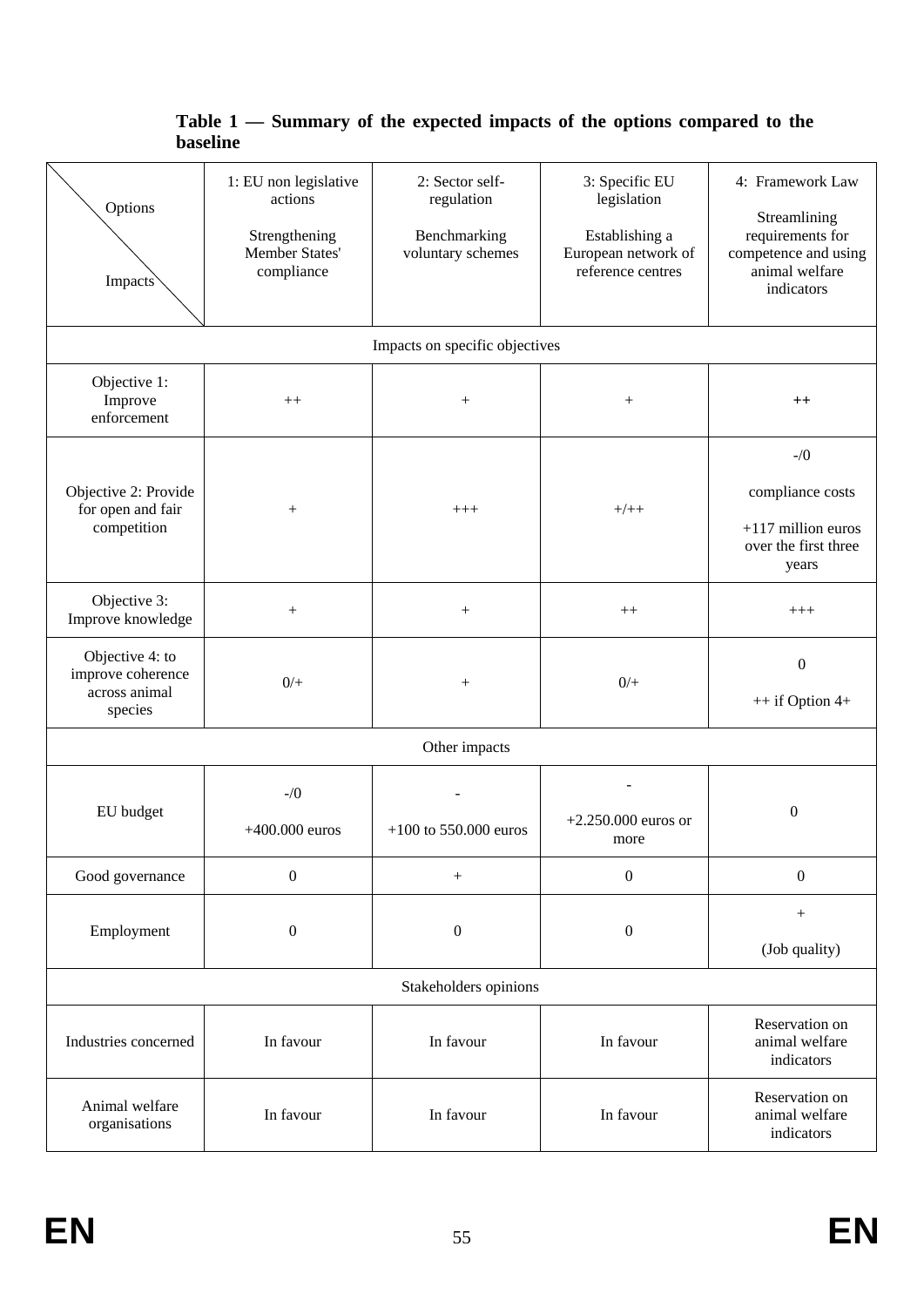|                 | $1: EU$ non<br>legislative actions                                                                                                                                                                                                                    | 2: Sector self-<br>regulation                                                                                                                                                                               | 3: Specific EU<br>legislation                                                                                                                                                                                                                                                                                                                                                     | 4: Framework<br>Law                                                                                                                                   |
|-----------------|-------------------------------------------------------------------------------------------------------------------------------------------------------------------------------------------------------------------------------------------------------|-------------------------------------------------------------------------------------------------------------------------------------------------------------------------------------------------------------|-----------------------------------------------------------------------------------------------------------------------------------------------------------------------------------------------------------------------------------------------------------------------------------------------------------------------------------------------------------------------------------|-------------------------------------------------------------------------------------------------------------------------------------------------------|
|                 | Strengthening<br>Member States'<br>compliance                                                                                                                                                                                                         | Benchmarking<br>voluntary schemes                                                                                                                                                                           | Establishing a<br>European network<br>of reference<br>centres                                                                                                                                                                                                                                                                                                                     | Streamlining<br>requirements for<br>competence and<br>using animal<br>welfare indicators                                                              |
| <b>Benefits</b> | need<br>for<br>N <sub>0</sub><br>legal acts<br>Improve<br>٠<br>coordination<br>and cooperation<br>between<br><b>Member States</b>                                                                                                                     | Create<br>market<br>$\bullet$<br>opportunities<br>compliant<br>for<br>operators<br>Applicable to a<br>$\bullet$<br>wide scope of<br>species<br><b>Better</b><br>$\bullet$<br>involvement of<br>stakeholders | Provide practical<br>$\bullet$<br>tools<br>for<br>compliance<br>and<br>improve<br>accessibility<br>of<br>knowledge<br>(locally based)<br>Improve<br>$\bullet$<br>coordination<br>of<br>research<br>and<br>education<br>between<br><b>Member States</b><br>Improve<br>visibility<br>of<br>science<br>based<br>solutions<br>Possibly<br>applicable to a<br>wide range of<br>species | Reach<br>all<br>$\bullet$<br>operators<br>(compulsory)<br>Provide<br>$\bullet$<br>flexibility<br>for<br>compliance<br>and<br>open<br>to<br>innovation |
| Costs           | Limited in its<br>and<br>scope<br>power<br>Additional<br>resources<br>needed to<br>be<br>effective<br><b>Not</b><br>very<br>$\bullet$<br>efficient<br>in<br>addressing<br>management<br>related<br>problems<br>N <sub>o</sub><br>market<br>incentives | Do not reach<br>$\bullet$<br>non compliant<br>operators<br>(voluntary)<br>Costs<br>to<br>$\bullet$<br>promote<br>the<br>system<br>Need a legal act<br>$\bullet$<br>quick<br>(no<br>effect)                  | Costs<br>for<br>$\bullet$<br>$co-$<br>funding centres.<br>Need a legal act<br>(no quick effect)                                                                                                                                                                                                                                                                                   | Costs<br>for<br>in<br>operators<br>training<br>Potentially<br>administratively<br>burdensome<br>Need a legal act (no<br>quick effect)                 |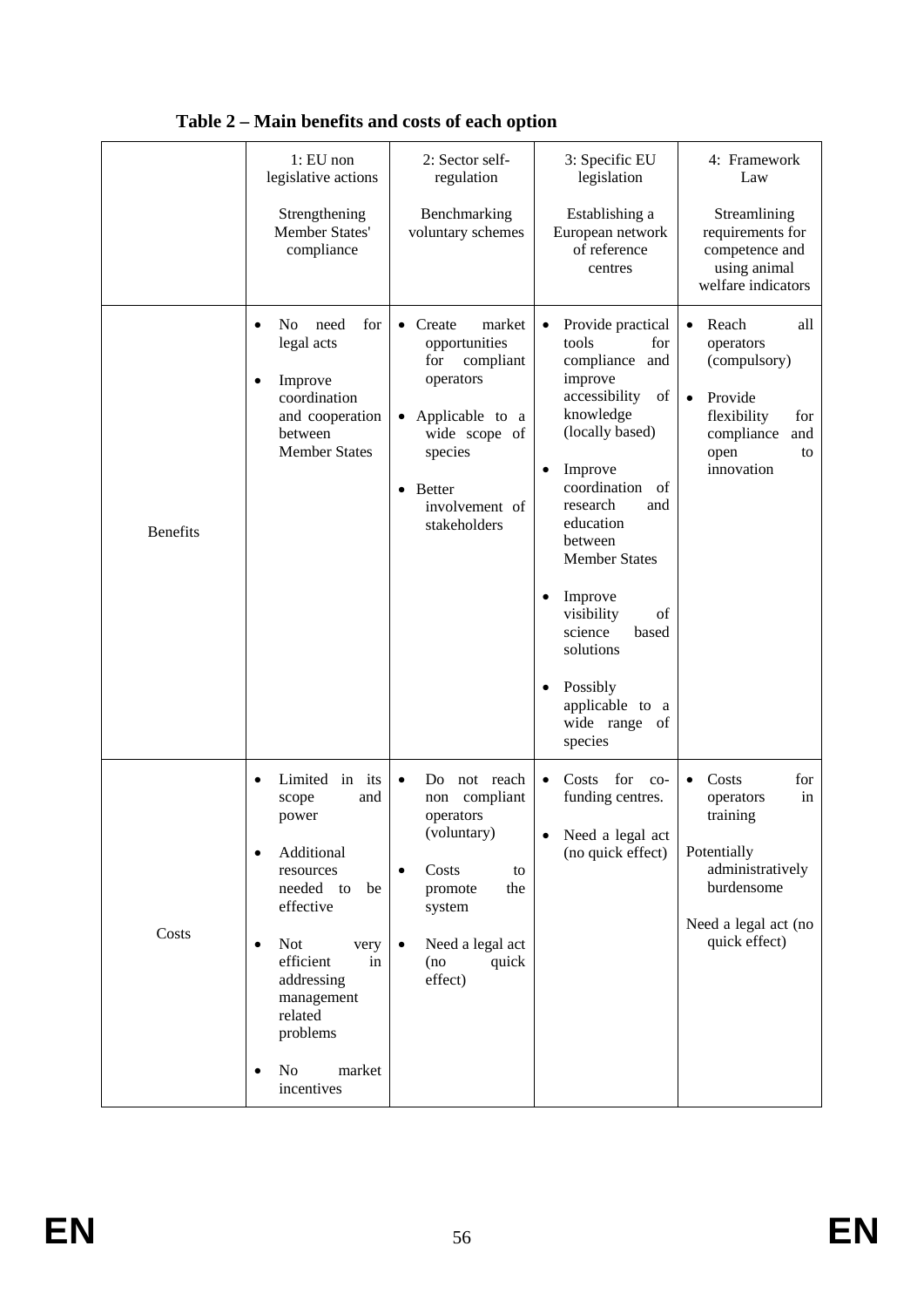### **Comparing the options in terms of effectiveness**

Effectiveness is the extent to which the options achieve the objectives.

In comparing the options, all achieve positive but complementary results as they have each been designed to address a specific objective.

| <b>Objectives</b>            | Option 1 | Option 2 | Option 3 | Option 4 |
|------------------------------|----------|----------|----------|----------|
| Effectiveness                |          |          |          |          |
| Efficiency                   | $+/-$    | $+/-$    | $^{++}$  |          |
| Coherence with EU objectives |          |          |          |          |

Considering Objective 1 (improve enforcement), all options have a positive impacts but the most successful are Options 1 and 4. Option 4 is more likely to have a better enforcement effect because it directly affects business operators. It will certainly take much longer to have an effect but the impacts will be much deeper and long lasting. Option 1 will be addressed mainly to the competent authorities and will be more dependant on the willingness/ and the resources of the Member States to translate enforcement into practice.

On Objective 1, Options 2 and 3 will be less effective as they do not create any obligation. However, Option 3 is expected to work better on enforcement as it will provide practical assistance to the competent authorities and stakeholders.

The overall ranking for Objective 1 is expected to be Option 4, Option 1, Option 3 and Option 2.

Considering Objective 2 (provide for open and fair competition), Only Options 2 and 3 are expected to have a positive effect. Option 1 is neutral and Option 4 is likely to have increased compliance costs, hence negative effects on competitiveness. Option 4 may have also positive effects on competitiveness through more qualified staff and reduce some negative costs but we assume that costs will remain significant. If Option 2 appears to be the most effective tools to provide for open and fair competition, Option 3 can work in a complementary way as a European network of reference centres could be an appropriate technical instrument for preparing EU benchmarks. This network, if combined with increased funding for research, could stimulate innovation and therefore also boost the competitiveness of EU producers in this field.

The overall ranking for Objective 2 is expected to be Option 2, Option 3, Option 1 and Option 4.

Considering Objective 3 (improve knowledge), all options have a positive effect in improving knowledge. Option 4, by introducing compulsory requirement on competence and introducing the possibility of using animal welfare indicators for compliance, is the most efficient to reach this objective. It addresses knowledge but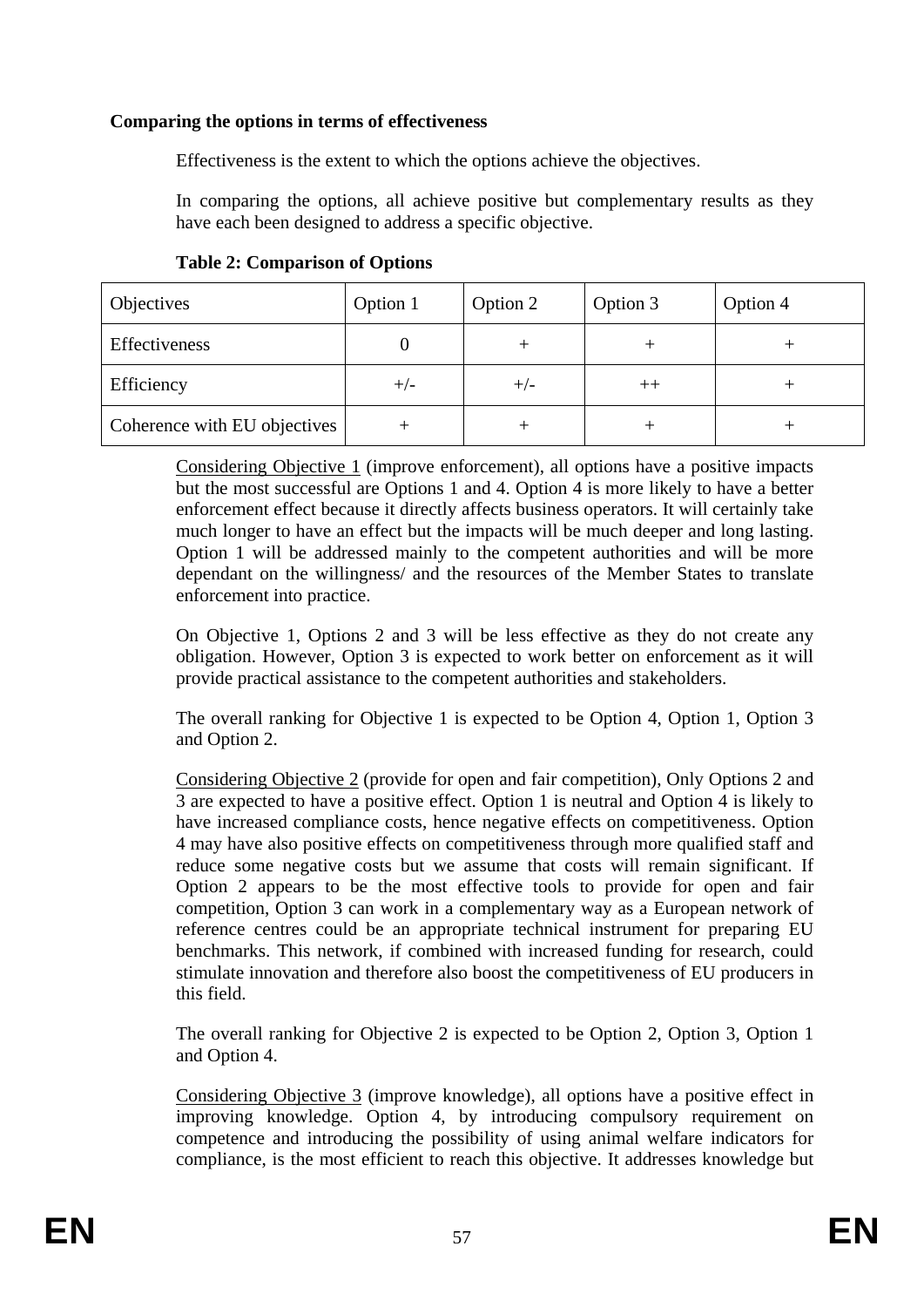also increases the sense of responsibility of operators. It covers all operators concerned (it is compulsory). Option 3 contributes to better direct knowledge as it includes research and dissemination of research to stakeholders. Option 1, provides knowledge to a certain extent (mainly to the competent authorities but possibly to operators through guidelines) but no greater sense of responsibility. Option 2 creates a higher sense of responsibility due to the voluntary nature of the measure but not much knowledge to operators who would need the most.

The overall ranking for Objective 3 is expected to be Option  $4 - 3 - 1$  and 2.

Considering Objective 4 (to improve coherence across animal species), none of the options is expected to address the issue significantly. Only Option 4+ (consider extending the scope of Option 4) could contribute to achieve Objective 4 directly. However other options could have positive effects in addressing welfare problems of certain species. Option 2 will allow business operators to develop market opportunities for species not covered by EU rules. Option 1 will provide EU guidelines for the implementation of the recommendations of the Council of Europe. Option 3 will provide technical assistance and training on other species.

A clear ranking is difficult to establish here. Option 4+ is expected to be first, followed by Option 2, Option 1 and Option 3. Option 4 alone is expected to have no effect in addressing Objective 4.

Overall, the options complement each other. Option 4 is powerful in addressing important objectives because it creates obligations for all operators concerned. However it brings compliance costs that may affect competitiveness. It does not address one of the main drivers, which is the market failure to reward operators who comply or apply stricter welfare standards. A combination of Option 2 and 3 would much better address this aspect and are mutually supportive.

### **6.1. Comparing the options in terms of efficiency**

Efficiency is the extent to which objectives can be achieved at the lowest cost.

Option 2 is expected to be the most affordable option as the cost is mainly due to the communication activities to consumers and international activities attached to this option. The limitation is that this option alone mainly addresses only one of the drivers of the problems identified.

Option 1 is also relatively limited in its impact on the EU budget but may be more difficult to implement if it requires additional human resources. Option 1 is also relatively limited in its global impact as it is mainly directed to the Member States' competent authorities. It will not reach operators in the same way as Option 4 or 3.

Option 3 is more costly but has a broad range of positive effects. It positively affects all the different problems identified and could represent the most efficient option.

Option 4 has no implication on the EU budget but is expected to have significant costs for business operators. These costs are probably overestimated since our calculation does not take into account the possible economic benefits deriving from better competence on animal welfare. In addition it does not consider the cost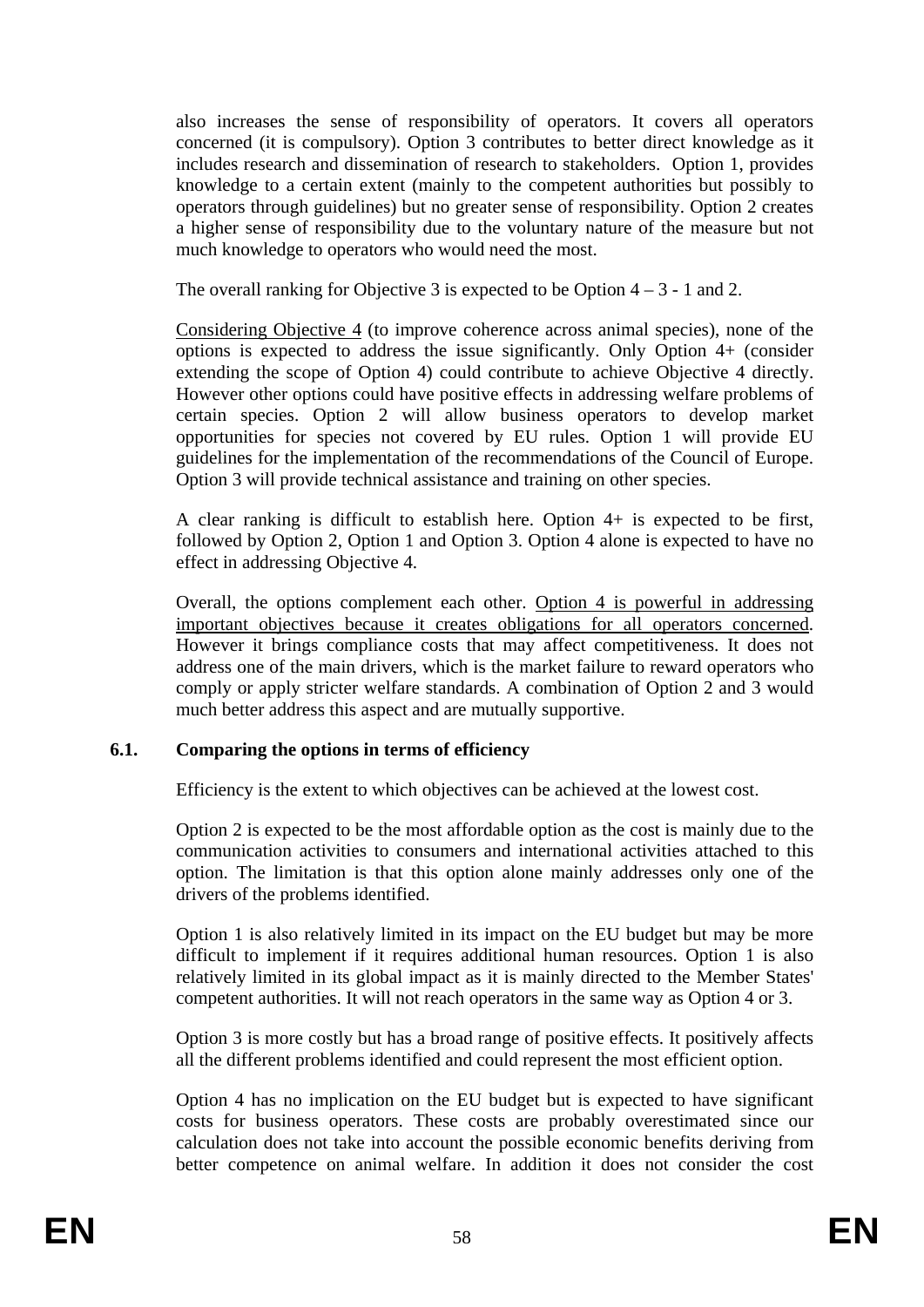reduction due to possible subsidies. The costs could also be mitigated with a longer transition period (e.g. six years instead of three). However, even taking those factors into account, Option 4 has much higher costs than any of the other options. Those costs could be cancelled if the requirement for competence was not extended to the laying hens and calves sector.

In the overall Option 3 appears to be the most cost efficient option as it contains a good compromise between relatively moderate costs and a broad range of effects on the main drivers identified.

### **6.2. Comparing the options in terms of coherence**

Coherence is the extent to which options are coherent with the overarching objectives of EU policies and the extent to which they are likely to limit trade-off across the economic, social and environmental domain.

None of the options considered seems to be in conflict with general EU objectives. The evaluation (see evaluation Question 9) concluded that the various components of the EU animal welfare policy are broadly complementary, mutually supportive and consistent, avoiding major conflicts with other EU policies such as competitiveness, trade and the environment.

This impact assessment finds no evidence that the options under consideration would be radically different in this regard.

### **6.3. Preferred option**

A comparison of the options indicates that there is no single option that is able to address all problems effectively and efficiently.

Options 2 and 3 are mutually complementary with reasonable costs. They do not address Objective 4 (to improve coherence across animal species) in a significant manner and they are weak on Objective 1 (improving enforcement). However, Option 2 would risk blurring the line between official requirements and private schemes, and it would equally risk limiting the dynamic element of such private initiative. Existing tools should be used for enhancing the reliability and transparency of information available to consumers.

The preferred option will therefore be a policy mix, including some of the components of several options.

Such a policy mix will consist of the following specific measures:

1. To explore the possibility of a simplified EU legislative framework that will include:

- a framework to improve transparency and adequacy of information to consumers on animal welfare,
- the establishment of a network of reference centres,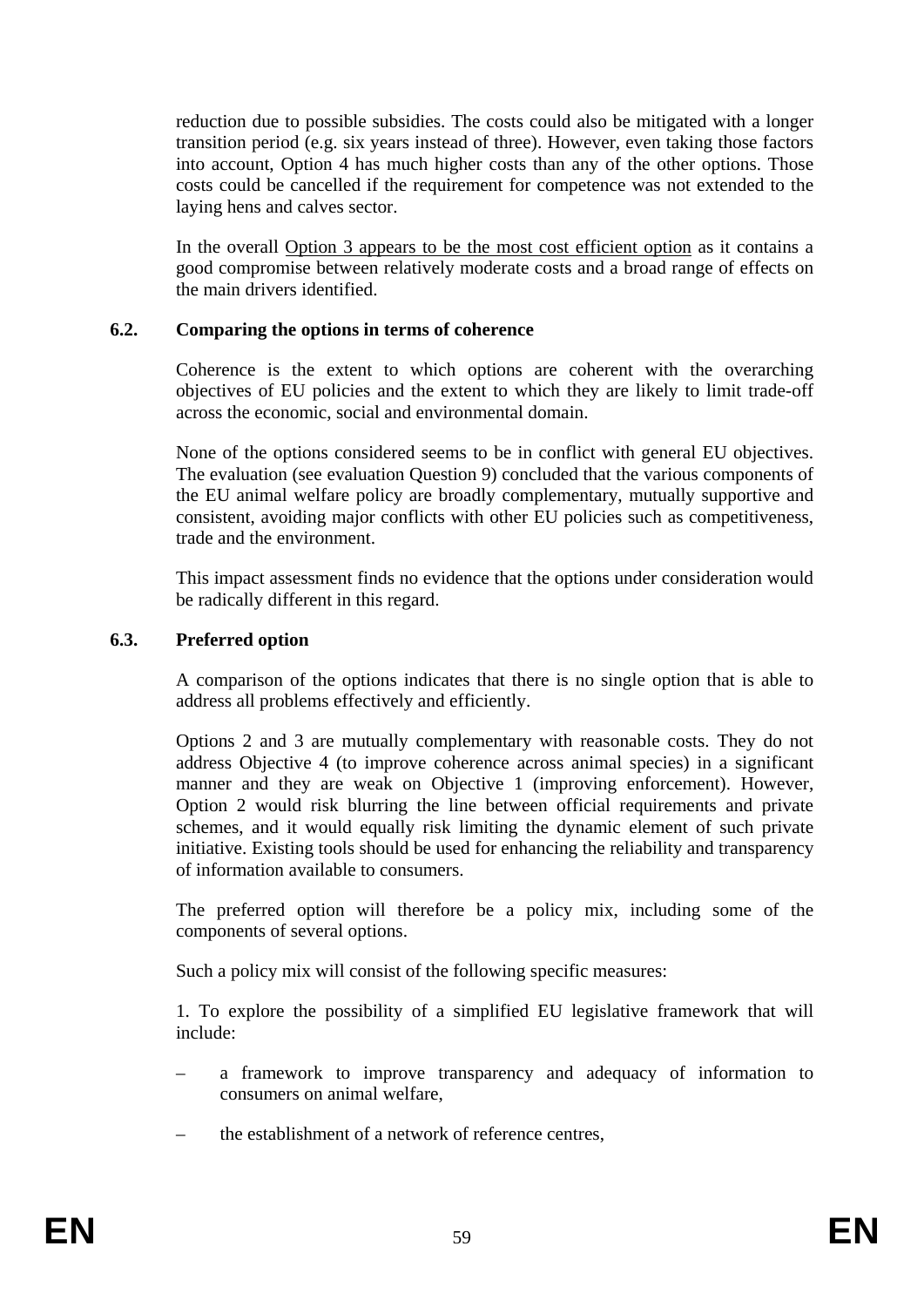- the integration of requirement for competence in a single text (with a transitional period to decrease compliance costs),
- the possibility to use outcome based animal welfare indicators.
- 2. Develop tools for strengthening Member States' compliance with EU rules;
- 3. Support international cooperation;
- 4. Provide consumers and the public with appropriate information;
- 5. Investigate on the welfare of animals not covered by specific EU rules.

A consolidate estimate of the additional annual costs of the preferred option for the EU budget could be as follows:

- 1. Costs for strengthening Member States' compliance: +400.000 euros
- 2. Costs for international cooperation: +100.000 euros
- 3. Costs for communication to consumers: +450.000 euros
- 4. Costs of specific studies: within the existing budget allocated.

# **Total additional annual costs: +950.000 euros.**

### **7. MONITORING AND EVALUATION**

The evaluation has shown that there is no single system for regularly monitoring progress on achieving the general objective of the animal welfare strategy. However, a number of elements are already in place that could provide useful monitoring tools for the future.

EU Member States are legally obliged to send the Commission annual data on the number of inspections carried out and the number of infringements detected. This is the case for all farmed animals $123$ . Member States are not required to report on their inspections of animals at the time of killing or of animals in zoos. The revised Directive on the protection of experimental animals introduced a general requirement to report on its implementation, and this specifically requires Member States to report on their national inspections.

DG SANCO is currently working with EUROSTAT to refine the data and indicators for official checks on farm animals. Some data already exists and has been identified.

<sup>&</sup>lt;sup>123</sup> For farmed animals: Commission Decision 2006/778/EC concerning minimum requirements for the collection of information during the inspections of production sites on which certain animals are kept for farming purposes and Article 27(2) of Council Regulation (EC) No 1/2005 for the protection of animals during transport and related operations.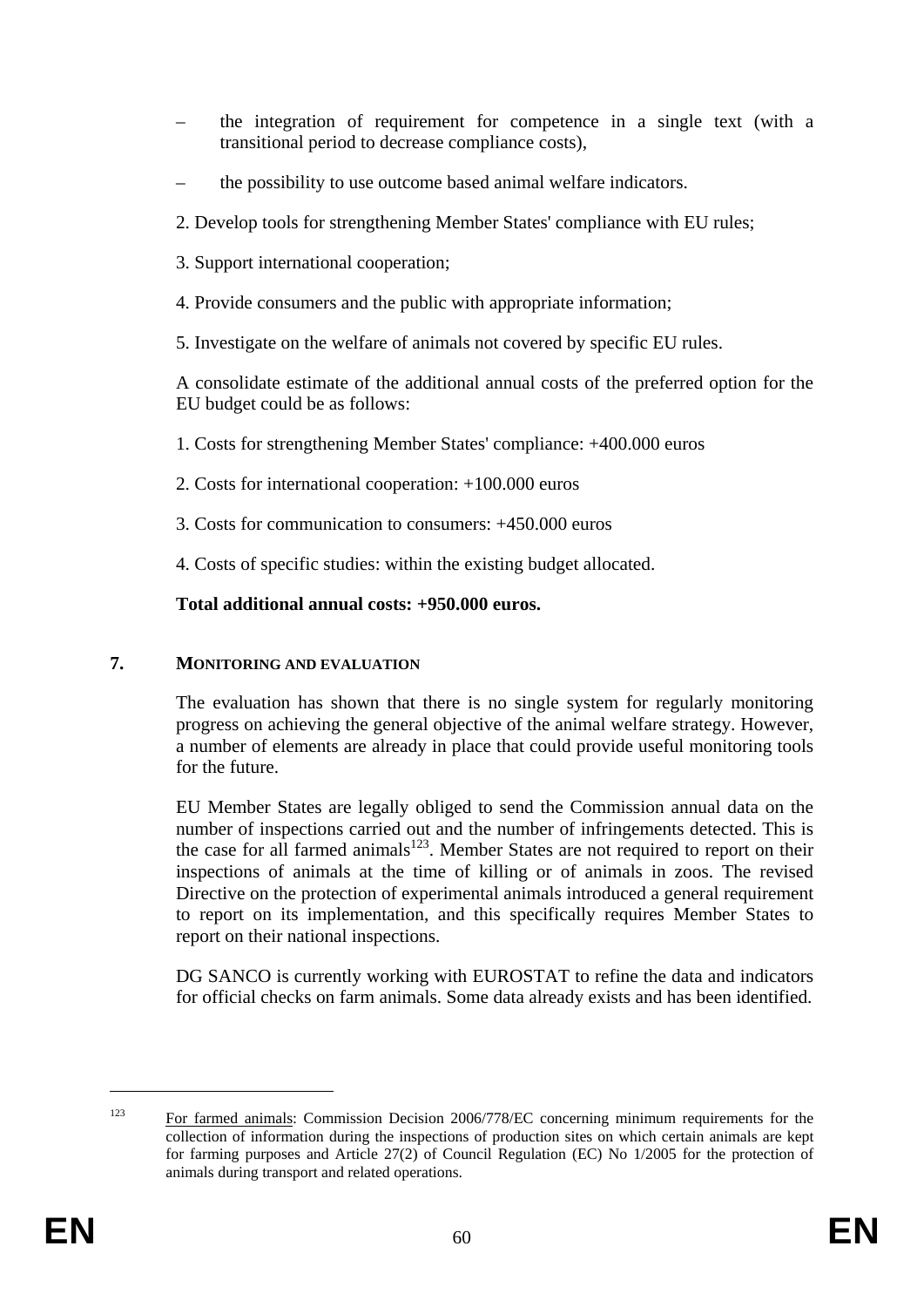The level of enforcement in the Member States is also assessed through regular visits by Food and Veterinary Office  $(FVO)^{124}$  experts. These FVO inspections essentially assess how effectively the animal welfare legislation applicable to farm animals in the EU is being enforced. There is at present no comparable monitoring system for the EU legislation on zoo animals.

The number of ongoing complaints<sup>125</sup> addressed to the Commission and the number of infringement proceedings initiated by the Commission are also possible indicators of the situation.

Indicators such as those identified in Annex 5A could also be monitored.

This impact assessment was preceded by an evaluation of the EU's animal welfare policy over a period that included the previous Community Action Plan for the Protection and Welfare of animals (2006-2011). The present impact assessment aims to establish an EU strategy for animal welfare for the period 2011-2015. It therefore seems appropriate to plan another evaluation at the end of the strategy period (2016).

<sup>&</sup>lt;sup>124</sup> The Food and Veterinary Office (FVO) is a directorate of DG SANCO responsible for checking on compliance with the requirements of EU legislation on food safety and quality, animal health and

welfare and plant health. See more at <u>http://ec.europa.eu/food/fvo/index\_en.cfm</u>.<br>
In 2009 the Commission received 9 [complaints a](http://ec.europa.eu/food/fvo/index_en.cfm)bout the welfare of farmed animals. In 2010 it received 13 such complaints.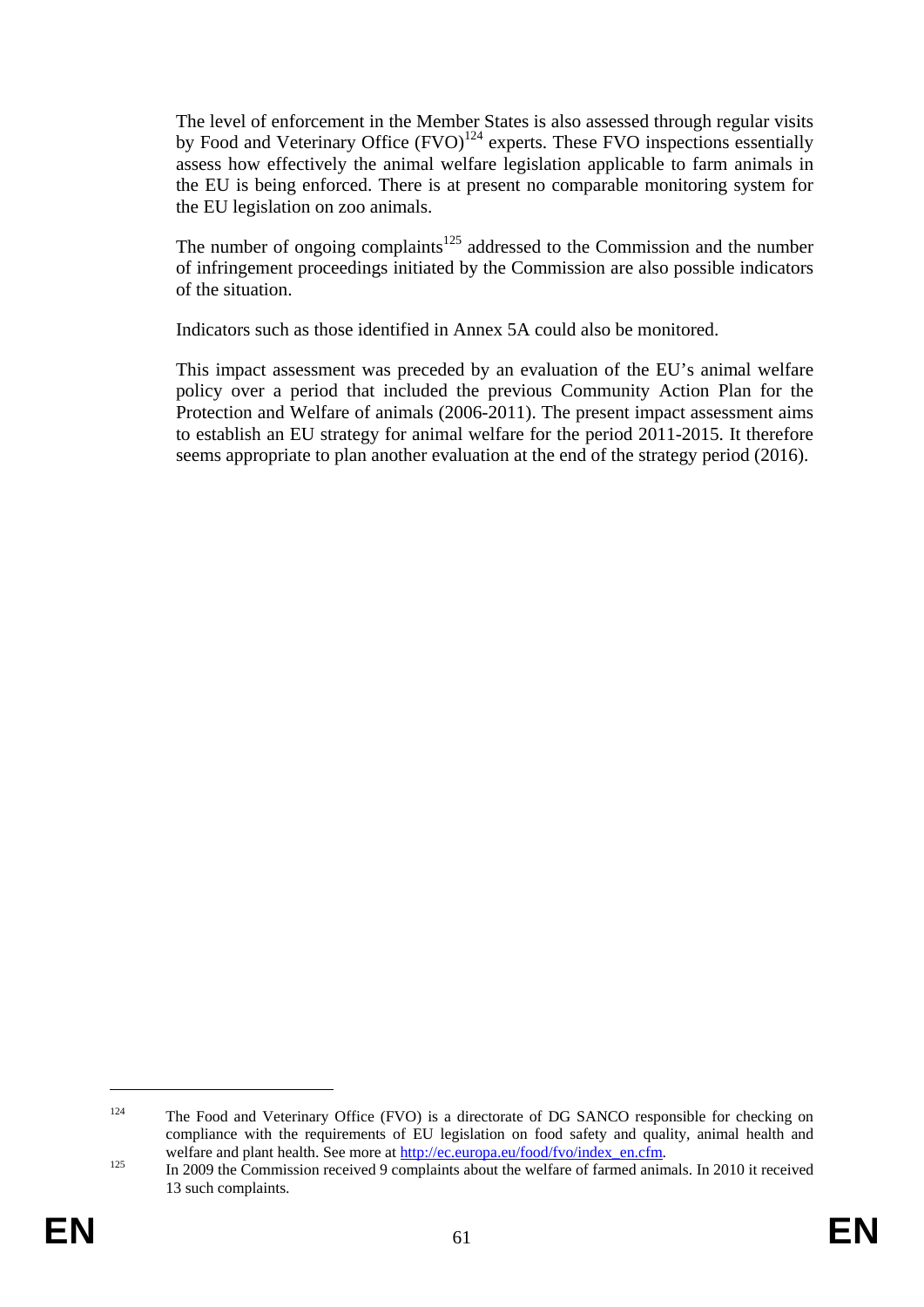| <b>AAALAC</b>                        | Association for Assessment and Accreditation of Laboratory Animal Care                                                                                                                                                                                                                                                                          |
|--------------------------------------|-------------------------------------------------------------------------------------------------------------------------------------------------------------------------------------------------------------------------------------------------------------------------------------------------------------------------------------------------|
| <b>ASOPROVAC/</b><br><b>ANCOPORC</b> | Spanish Beef and pig farmers organisation                                                                                                                                                                                                                                                                                                       |
| <b>AMMPA</b>                         | Alliance of Marine Mammals Parks and Aquariums                                                                                                                                                                                                                                                                                                  |
| <b>AVEC</b>                          | Association of Poultry Processors and Poultry Trade in the EU countries                                                                                                                                                                                                                                                                         |
| <b>BTSF</b>                          | Better Training for Safer Food A European Commission training initiative covering food and<br>feed law, animal health and welfare and plant health rules. It trains Member State and<br>candidate country national authority staff involved in official controls in these areas, cf.<br>http://ec.europa.eu/food/training strategy/index en.htm |
| <b>BIPA</b>                          | <b>Baltic Petfood Industry Association</b>                                                                                                                                                                                                                                                                                                      |
| CA                                   | <b>Competent Authority</b>                                                                                                                                                                                                                                                                                                                      |
| CAP                                  | Common Agricultural Policy                                                                                                                                                                                                                                                                                                                      |
| <b>CIWF</b>                          | Compassion In World Farming. Farm animal welfare charity.                                                                                                                                                                                                                                                                                       |
| <b>CLITRAVI</b>                      | Liaison Centre for the Meat Processing Industry in the European Union                                                                                                                                                                                                                                                                           |
| COPA-<br><b>COGECA</b>               | European farmer and agri-cooperatives organisation                                                                                                                                                                                                                                                                                              |
| $C-PAW$                              | EC Policy on Animal Welfare. Replaced by EUPAW (see below) after the entry into force of<br>the TFEU (see below), which replaced the European Community by the European Union.                                                                                                                                                                  |
| <b>CSR</b>                           | Corporate Social Responsibility: "A concept whereby companies integrate social and<br>environmental concerns in their business operations and in their interaction with their<br>stakeholders on a voluntary basis", cf. http://ec.europa.eu/enterprise/policies/sustainable-<br>business/corporate-social-responsibility/index_en.htm          |
| <b>CVO</b>                           | <b>Chief Veterinary Officers</b>                                                                                                                                                                                                                                                                                                                |
| <b>DEFRA</b>                         | Department for Environment, Food and Rural Affairs, United Kingdom                                                                                                                                                                                                                                                                              |
| Duty of care                         | Requirement that makes owners and keepers responsible for ensuring that the welfare needs<br>of their animals are met                                                                                                                                                                                                                           |
| <b>EAAM</b>                          | European Association for Aquatic Mammals                                                                                                                                                                                                                                                                                                        |
| <b>EAWP</b>                          | European Animal Welfare Platform                                                                                                                                                                                                                                                                                                                |

# **Annex 1- Glossary of technical terms and abbreviations**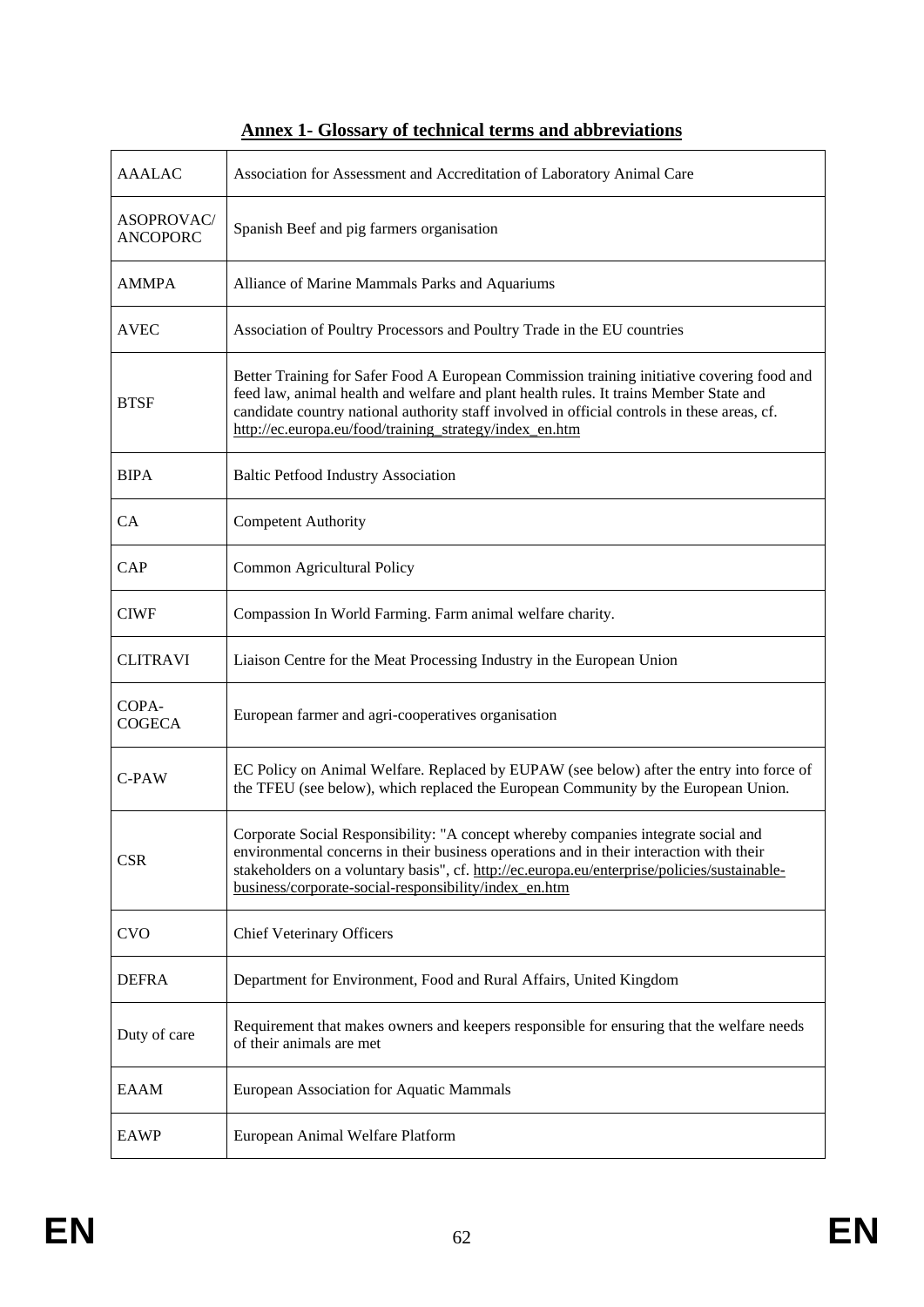| EAZA                 | European Association of Zoos and Aquaria                                                                                                                                                                   |
|----------------------|------------------------------------------------------------------------------------------------------------------------------------------------------------------------------------------------------------|
| ECA                  | <b>European Circus Association</b>                                                                                                                                                                         |
| <b>EFBA</b>          | European Fur Breeders' Association                                                                                                                                                                         |
| <b>EFFAB</b>         | European Forum of Farm Animal Breeders                                                                                                                                                                     |
| <b>EFN</b>           | European Farmers' Network                                                                                                                                                                                  |
| <b>EFPIA</b>         | European Federation of Pharmaceutical Industries and Associations                                                                                                                                          |
| <b>EFSA</b>          | European Food Safety Authority                                                                                                                                                                             |
| <b>ENRC</b>          | European Network of Reference Centres for Animal Welfare. One of the possible measures<br>envisaged by the Commission within the framework of a new animal welfare law                                     |
| <b>EPAA</b>          | European Partnership for Alternative Approaches to Animal Testing                                                                                                                                          |
| <b>ERA-Net</b>       | European Commission's Coordination of Research Activities scheme                                                                                                                                           |
| <b>EUPAW</b>         | EU Policy on Animal Welfare                                                                                                                                                                                |
| Eurobarometer        | Public opinion analysis service of the European Commission                                                                                                                                                 |
| <b>EUROSTAT</b>      | The statistical office of the European Union                                                                                                                                                               |
| The evaluation       | Evaluation of the EU Policy on Animal Welfare and Possible Policy Options for the Future,<br>submitted by GHK Consulting on 22 December 2010, mandated by the European<br>Commission, see http://eupaw.eu/ |
| <b>FAO</b>           | Food and Agriculture Organisation                                                                                                                                                                          |
| <b>FEAP</b>          | Federation of European Aquaculture Producers                                                                                                                                                               |
| <b>FEDIAF</b>        | European Pet Food Industry Federation                                                                                                                                                                      |
| <b>FESASS</b>        | European Federation for Animal Health and Sanitary Security                                                                                                                                                |
| <b>Five Freedoms</b> | Freedom from Hunger and Thirst, Freedom from Discomfort, Freedom from Pain, Injury or<br>Disease, Freedom to Express Normal Behaviour, Freedom from Fear and Distress                                      |
| <b>FTE</b>           | Full time equivalent                                                                                                                                                                                       |
| <b>FVE</b>           | Federation of Veterinarians of Europe                                                                                                                                                                      |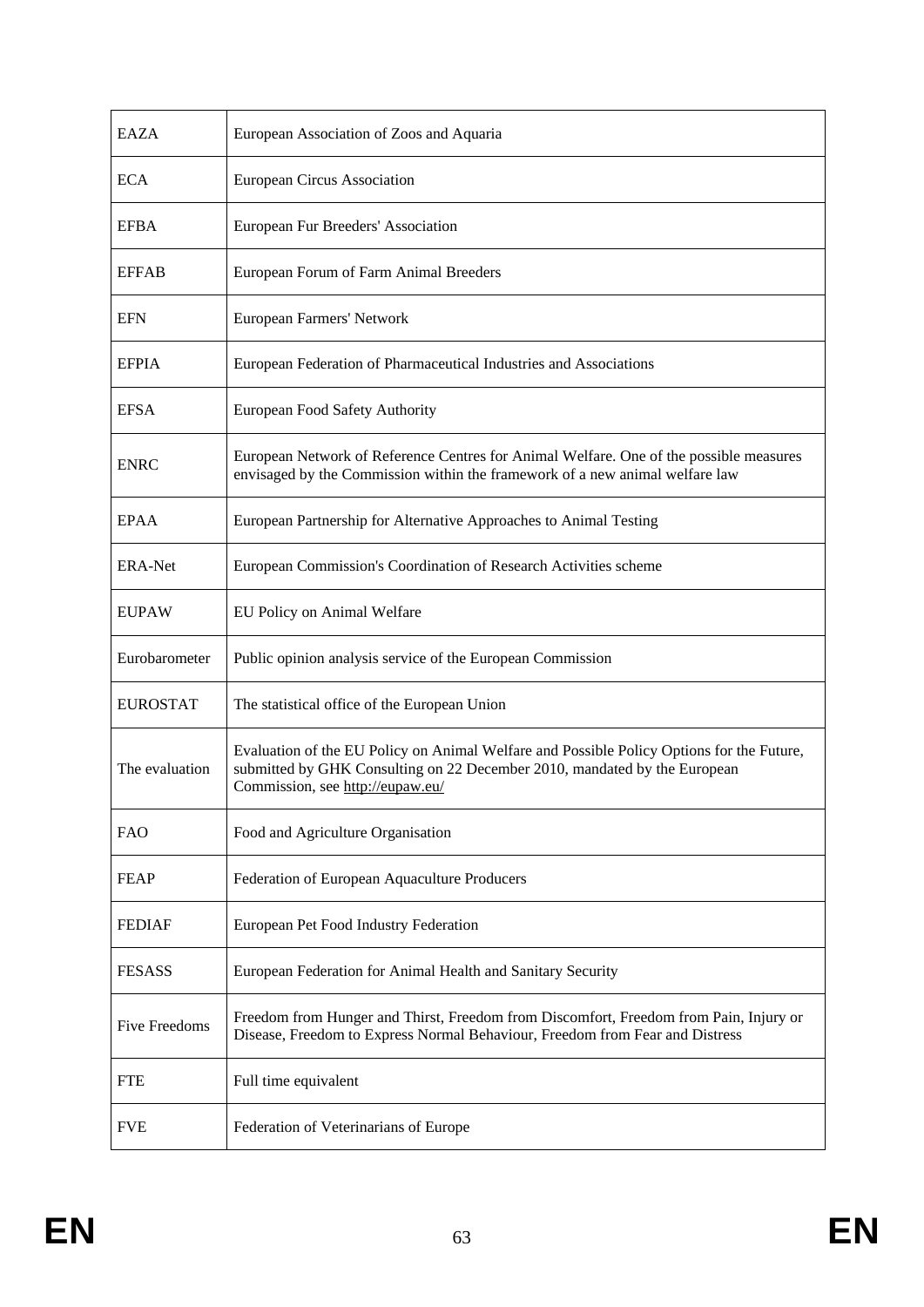| FP <sub>6</sub>                   | Sixth Framework Programme for Research and Technological Development. The EU's main<br>instrument for funding research in Europe for the period 2002-2006. Includes, i.a., the<br>Welfare Quality Project (see below).                                                    |
|-----------------------------------|---------------------------------------------------------------------------------------------------------------------------------------------------------------------------------------------------------------------------------------------------------------------------|
| FP7                               | Seventh Framework Programme for Research and Technological Development. The EU's<br>main instrument for funding research in Europe for the period 2007-2013, cf.<br>http://ec.europa.eu/research/fp7/index_en.cfm?pg=understanding                                        |
| <b>FVO</b>                        | Food and Veterinary Office                                                                                                                                                                                                                                                |
| HSI                               | Humane Society International                                                                                                                                                                                                                                              |
| <b>IFAW</b>                       | <b>International Fund for Animal Welfare</b>                                                                                                                                                                                                                              |
| <b>IVH</b>                        | Industrieverband Heimtierbedarf                                                                                                                                                                                                                                           |
| <b>JRC</b>                        | The European Commission's Joint Research Centre                                                                                                                                                                                                                           |
| <b>LRF</b>                        | <b>Federation of Swedish Farmers</b>                                                                                                                                                                                                                                      |
| LS                                | The European Commission's Legal Service                                                                                                                                                                                                                                   |
| <b>MERCOSUR</b>                   | Southern American Common Market                                                                                                                                                                                                                                           |
| <b>MEP</b>                        | Member of the European Parliament                                                                                                                                                                                                                                         |
| <b>NGO</b>                        | Non-Governmental Organisation                                                                                                                                                                                                                                             |
| <b>OIE</b>                        | World Organisation for Animal Health                                                                                                                                                                                                                                      |
| Public<br>Procurement             | The process whereby public authorities - including all levels of government and public<br>agencies - buy goods and services or commission work, cf.<br>http://ec.europa.eu/youreurope/business/profiting-from-eu-market/benefiting-from-public-<br>contracts/index_en.htm |
| <b>RSPCA</b>                      | Royal Society for the Prevention of Cruelty to Animals                                                                                                                                                                                                                    |
| SG                                | <b>European Commission Secretariat-General</b>                                                                                                                                                                                                                            |
| <b>TFEU</b>                       | Treaty of the Functioning of the European Union (the Treaty)                                                                                                                                                                                                              |
| <b>UECBV</b>                      | The European Livestock And Meat Trading Union                                                                                                                                                                                                                             |
| <b>UK NFU</b>                     | National Farmers Union, UK                                                                                                                                                                                                                                                |
| <b>Welfare Quality</b><br>Project | Welfare Quality®: Science and society improving animal welfare in the food quality chain.<br>EU funded project FOOD-CT-2004-506508, included in FP6 (se above), cf.:                                                                                                      |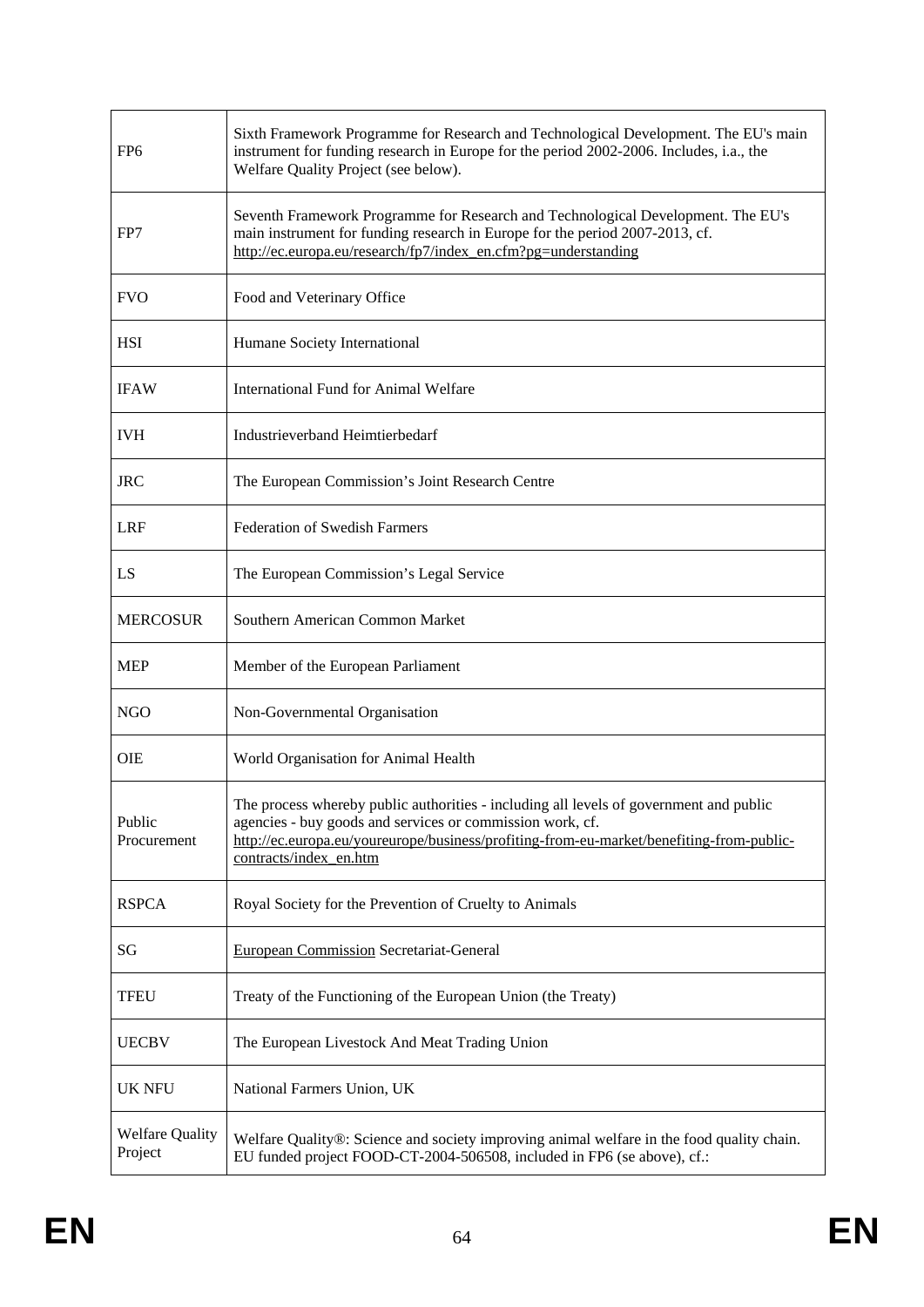|                     | http://www.welfarequality.net/everyone/26536/5/0/22                                                                         |
|---------------------|-----------------------------------------------------------------------------------------------------------------------------|
| <b>RSPCA</b>        | Royal Society for the Prevention of Cruelty to Animals. UK animal welfare charity.                                          |
| <b>WHW</b>          | World Horse Welfare                                                                                                         |
| <b>WSPA</b>         | World Society for the Protection of Animals                                                                                 |
| <b>WTO</b>          | World Trade Organisation                                                                                                    |
| 3Rs                 | Reduction, Refinement and Replacement. An ethical framework for conducting scientific<br>experiments using animals humanely |
| 2006 Action<br>Plan | Community Action Plan on the Protection and Welfare of Animals 2006-2010<br>(COM(2006)13 final)                             |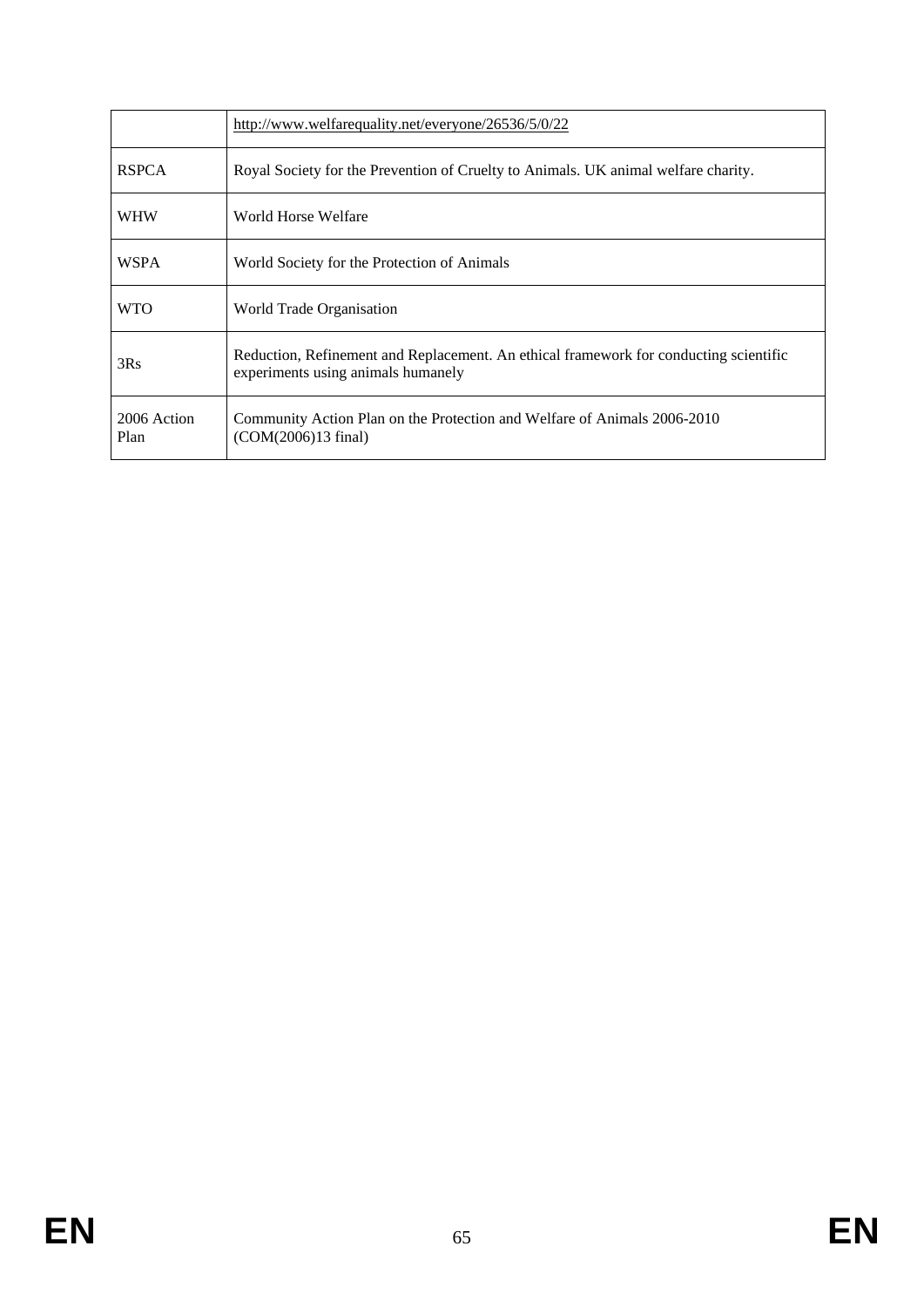# **Annex 2- EU key policy principles**

# **2A - Definition of animal welfare and guiding principles**

Animal welfare is defined in the international terrestrial animal health code of the World Organisation for Animal Health (OIE) see:

[http://www.oie.int/index.php?id=169&L=0&htmfile=chapitre\\_1.7.1.htm](http://www.oie.int/index.php?id=169&L=0&htmfile=chapitre_1.7.1.htm) 

Chapter 7.1.

Introduction to the recommendations for animal welfare

Article 7.1.1.

[Animal welfare](http://www.oie.int/index.php?id=169&L=0&htmfile=glossaire.htm#terme_bien_etre_animal) means how an [animal](http://www.oie.int/index.php?id=169&L=0&htmfile=glossaire.htm#terme_animal) is coping with the conditions in which it lives. An [animal](http://www.oie.int/index.php?id=169&L=0&htmfile=glossaire.htm#terme_animal) is in a good state of [welfare](http://www.oie.int/index.php?id=169&L=0&htmfile=glossaire.htm#terme_bien_etre_animal) if (as indicated by scientific evidence) it is healthy, comfortable, well nourished, safe, able to express innate behaviour, and if it is not suffering from unpleasant states such as pain, fear, and distress. Good [animal welfare](http://www.oie.int/index.php?id=169&L=0&htmfile=glossaire.htm#terme_bien_etre_animal) requires [disease](http://www.oie.int/index.php?id=169&L=0&htmfile=glossaire.htm#terme_maladie)  prevention and veterinary treatment, appropriate shelter, management, nutrition, humane handling and humane [slaughter/](http://www.oie.int/index.php?id=169&L=0&htmfile=glossaire.htm#terme_abattage)[killing.](http://www.oie.int/index.php?id=169&L=0&htmfile=glossaire.htm#terme_mise_a_mort) [Animal welfare](http://www.oie.int/index.php?id=169&L=0&htmfile=glossaire.htm#terme_bien_etre_animal) refers to the state of the [animal;](http://www.oie.int/index.php?id=169&L=0&htmfile=glossaire.htm#terme_animal) the treatment that an [animal](http://www.oie.int/index.php?id=169&L=0&htmfile=glossaire.htm#terme_animal) receives is covered by other terms such as animal care, animal husbandry, and humane treatment.

Article 7.1.2.

Guiding principles for animal welfare

- 1. That there is a critical relationship between animal health and [animal welfare.](http://www.oie.int/index.php?id=169&L=0&htmfile=glossaire.htm#terme_bien_etre_animal)
- 2. That the internationally recognized 'five freedoms' (freedom from hunger, thirst and malnutrition; freedom from fear and distress; freedom from physical and thermal discomfort; freedom from pain, injury and [disease;](http://www.oie.int/index.php?id=169&L=0&htmfile=glossaire.htm#terme_maladie) and freedom to express normal patterns of behaviour) provide valuable guidance in [animal welfare.](http://www.oie.int/index.php?id=169&L=0&htmfile=glossaire.htm#terme_bien_etre_animal)
- 3. That the internationally recognized 'three Rs' (replacement of [animals](http://www.oie.int/index.php?id=169&L=0&htmfile=glossaire.htm#terme_animal) with nonanimal techniques, reduction in numbers of [animals](http://www.oie.int/index.php?id=169&L=0&htmfile=glossaire.htm#terme_animal) and refinement of experimental methods) provide valuable guidance for the use of [animals](http://www.oie.int/index.php?id=169&L=0&htmfile=glossaire.htm#terme_animal) in science.
- 4. That the scientific assessment of [animal welfare](http://www.oie.int/index.php?id=169&L=0&htmfile=glossaire.htm#terme_bien_etre_animal) involves diverse elements which need to be considered together, and that selecting and weighing these elements often involves value-based assumptions which should be made as explicit as possible.
- 5. That the use of [animals](http://www.oie.int/index.php?id=169&L=0&htmfile=glossaire.htm#terme_animal) in agriculture and science, and for companionship, recreation and entertainment, makes a major contribution to the wellbeing of people.
- 6. That the use o[f animals c](http://www.oie.int/index.php?id=169&L=0&htmfile=glossaire.htm#terme_animal)arries with it an ethical responsibility to ensure the [welfare o](http://www.oie.int/index.php?id=169&L=0&htmfile=glossaire.htm#terme_bien_etre_animal)f such [animals](http://www.oie.int/index.php?id=169&L=0&htmfile=glossaire.htm#terme_animal) to the greatest extent practicable.
- 7. That improvements in farm [animal welfare](http://www.oie.int/index.php?id=169&L=0&htmfile=glossaire.htm#terme_bien_etre_animal) can often improve productivity and food safety, and hence lead to economic benefits.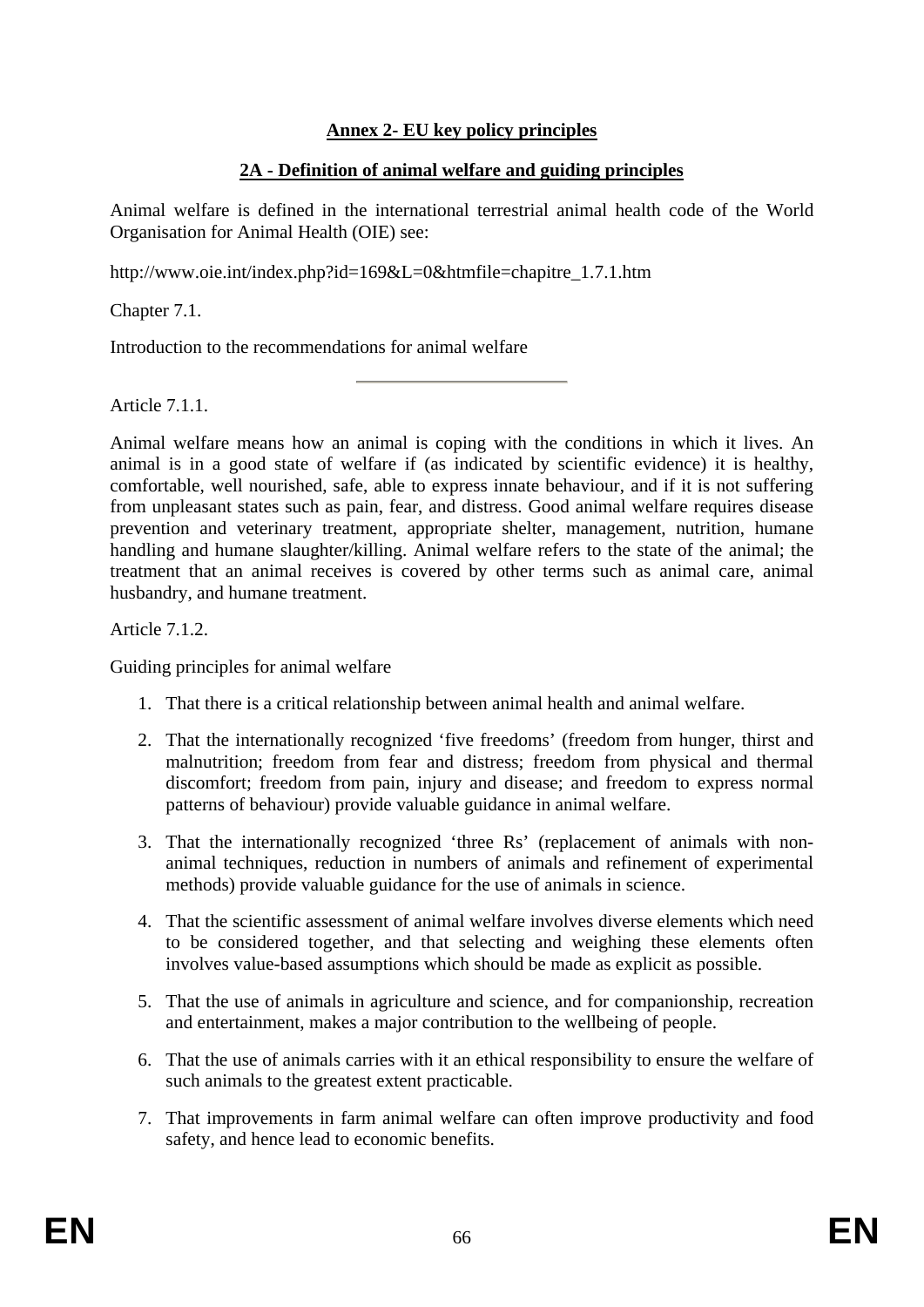8. That equivalent outcomes based on performance criteria, rather than identical systems based on design criteria, be the basis for comparison of [animal welfare](http://www.oie.int/index.php?id=169&L=0&htmfile=glossaire.htm#terme_bien_etre_animal) standards and recommendations.

Article 7.1.3.

Scientific basis for recommendations

- 1. [Welfare](http://www.oie.int/index.php?id=169&L=0&htmfile=glossaire.htm#terme_bien_etre_animal) is a broad term which includes the many elements that contribute to an [animal'](http://www.oie.int/index.php?id=169&L=0&htmfile=glossaire.htm#terme_animal)s quality of life, including those referred to in the 'five freedoms' listed above.
- 2. The scientific assessment of [animal welfare](http://www.oie.int/index.php?id=169&L=0&htmfile=glossaire.htm#terme_bien_etre_animal) has progressed rapidly in recent years and forms the basis of these recommendations.
- 3. Some measures of [animal welfare](http://www.oie.int/index.php?id=169&L=0&htmfile=glossaire.htm#terme_bien_etre_animal) involve assessing the degree of impaired functioning associated with injury, [disease,](http://www.oie.int/index.php?id=169&L=0&htmfile=glossaire.htm#terme_maladie) and malnutrition. Other measures provide information on [animals'](http://www.oie.int/index.php?id=169&L=0&htmfile=glossaire.htm#terme_animal) needs and affective states such as hunger, pain and fear, often by measuring the strength of [animals'](http://www.oie.int/index.php?id=169&L=0&htmfile=glossaire.htm#terme_animal) preferences, motivations and aversions. Others assess the physiological, behavioural and immunological changes or effects that [animals](http://www.oie.int/index.php?id=169&L=0&htmfile=glossaire.htm#terme_animal) show in response to various challenges.
- 4. Such measures can lead to criteria and indicators that help to evaluate how different methods of managing [animals](http://www.oie.int/index.php?id=169&L=0&htmfile=glossaire.htm#terme_animal) influence thei[r welfare.](http://www.oie.int/index.php?id=169&L=0&htmfile=glossaire.htm#terme_bien_etre_animal)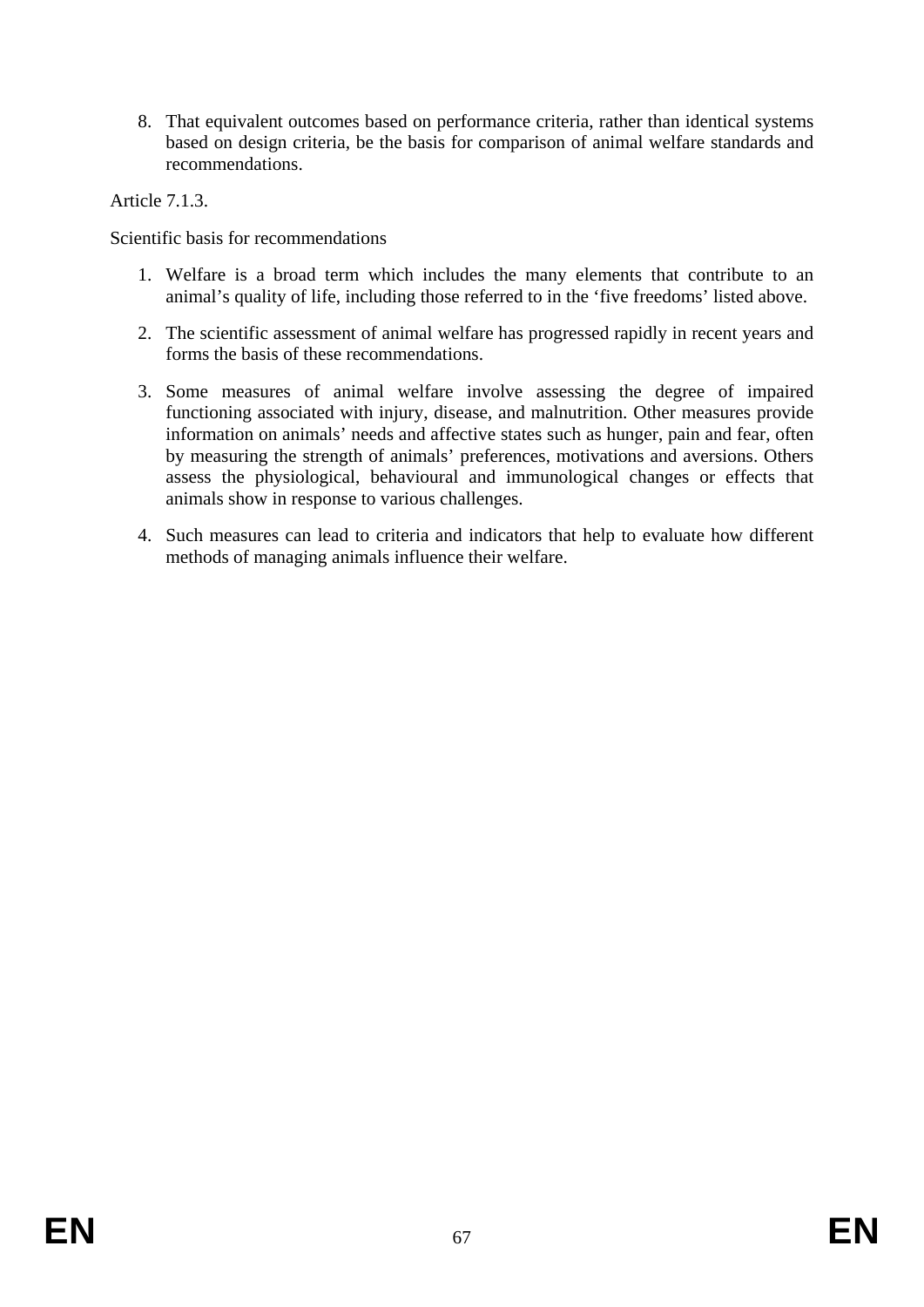# **2B - Current EU legislation on animal welfare**

# **1.1 Legislation on the welfare of farmed animals (7 directives or regulations)**

Legislation on the protection of farm animals covers all the different steps of production from farming itself, to transport and killing.

Farming activities are subject to EU legislation through a general umbrella directive (Directive 98/58/EC) providing general principles applicable to all species and referring to the European Convention on the protection of animals kept for farming purposes.

Farming activities are also subject to specific directives respectively on the protection of calves (Directive 91/629/EEC recasted 2008/119), pigs (Directive 91/630/EEC recasted 2008/120), laying hens (Directive 1999/74/EC) and chickens for meat production (Directive 2007/43/EC). In all cases each directive has progressively phased out the most inhumane methods of production (individual pens for calves, individual stalls for breeding sows and bare cages for laying hens). They also emphasise specific provisions in relation to space allowances as well as more aspects on the management of the animals.

Legislation on the protection of animals during transport has been subject to a recent revision (Regulation (EC) No 1/2005) which contains detailed provisions for the main farm species on travelling times, space allowances, fitness for transport, vehicles standards and drivers' competence. The regulation also includes a number of administrative procedures for allowing proper checks by the competent authorities.

Legislation on the protection of animals at the time of slaughter or killing (Directive 93/119/EC) contains standards for slaughterhouses as well as provisions in case of killing outside slaughterhouses (disease control, fur animals, etc.). This text will be replaced in 2013 by the application of Council Regulation (EC) No 1099/2009.

It should also be mentioned that there are several EU acts of the Common Agricultural Policy that refer to welfare standards of farm animals. Two of these acts referred to the compliance for minimum standards laid down in the legislation (cross-compliance and export refunds regulations) while two others provide incentive for farmers in applying stricter standards (rural development and organic farming regulations).

### **1.2 Legislation on the welfare of experimental animals (1 directive)**

Directive 86/609/EEC aims at harmonising national provisions covering the welfare of animals used for experimental and scientific purposes. This Directive went through a comprehensive revision and the new Directive (2010/63/EU) entered into force on 10 November 2010. It requires that projects using animals are subject to authorisation and a systematic, compulsory project (ethical) evaluation. The scope of the directive is enlarged covering new groups/life forms/uses of animals and now also includes specific invertebrate species (cephalopods), mammalian foetuses from the last trimester of their development, as well as animals used for the purposes of basic research, education and training. It also sets housing and care standards, risk management based inspections, tighter rules for the use and care of non-human primates and introduces a ban on the use of great apes in scientific procedures. The Directive also requires the further development, validation of alternative approaches and the creation of Union Reference Laboratory (JRC ECVAM). Finally, the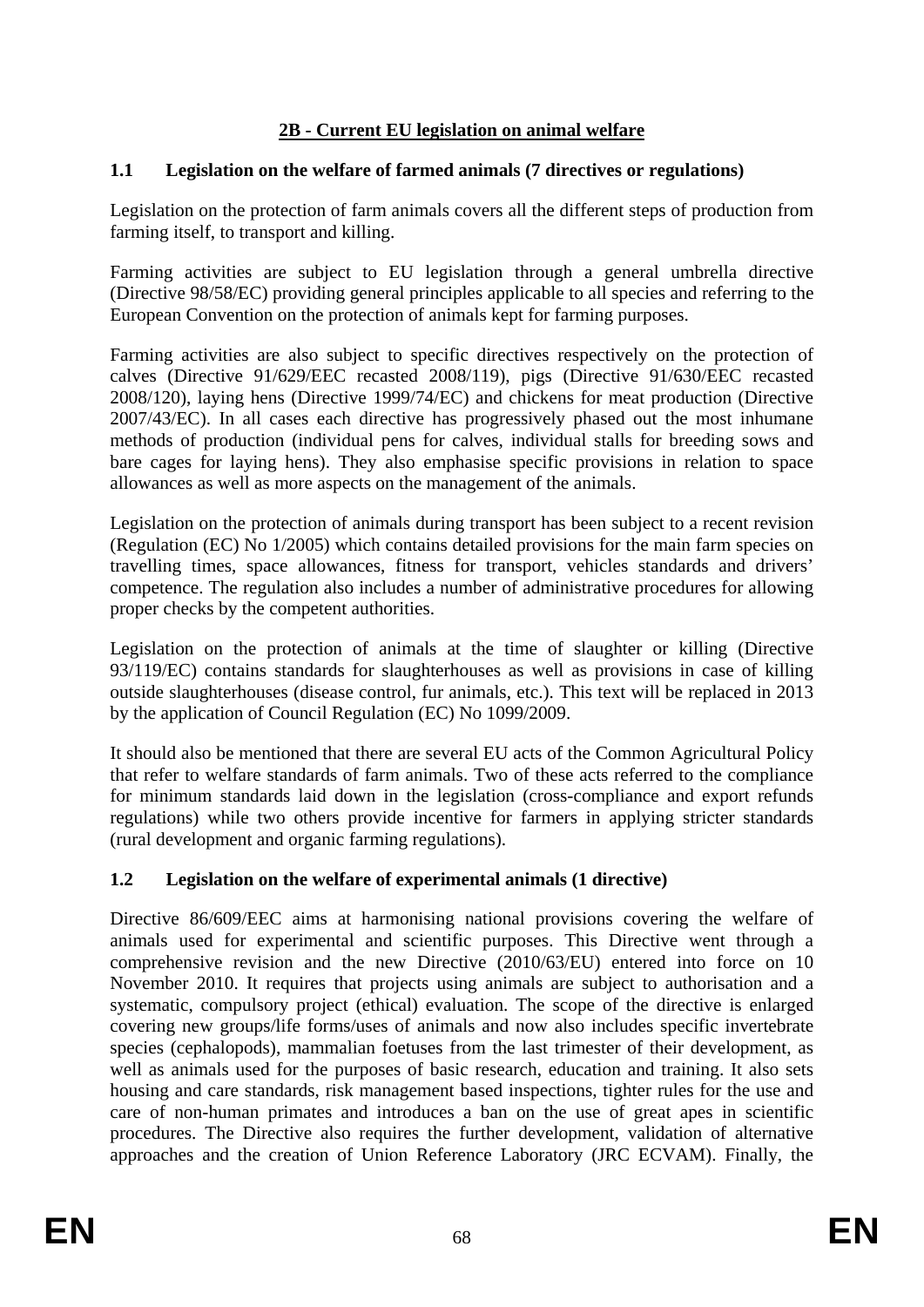concept of the 'Three Rs' (Replacement, Reduction and Refinement of animal use) is firmly entrenched in the new Directive. The Directive will take full effect on 1.1.2013.

# **1.3 Legislation on the welfare of pet animals (1 regulation)**

The welfare of pet animals is not subject to Community legislation as such.

However, Regulation (EC) No 1523/2007 aims at to ban the import, export and sale of cat and dog fur in the EU. The proposal was drawn up in response to strong demands from EU citizens, as well as politicians, who asked for measures to be taken to prevent cat and dog fur being sold in the EU.

# **1.4 Legislation on the welfare of wild animals (3 directives or regulations)**

Directive 1999/22/EC relating to the keeping of wild animals in zoos was adopted with the objective to promote wild animal species protection and conservation by strengthening the role of zoos in the conservation of biodiversity. The directive contains requirements for adequate accommodation facilities, species specific enrichments aiming to satisfy biological and behavioural needs, a high standard of animal husbandry, the training of staff, contributions to research or conservation activities and the education of the visiting public.

Council Regulation (EEC) No  $3254/91$  of 4 November  $1991^{126}$  which prohibits both the use of leg-hold traps in the Community and the introduction into the Community of pelts and manufactured goods of certain wild animal species originating in countries which catch them by means of leg-hold traps or trapping methods which do not meet international humane trapping standards. Council Decision [98/142/EC o](http://eur-lex.europa.eu/smartapi/cgi/sga_doc?smartapi!celexplus!prod!DocNumber&lg=en&type_doc=Decision&an_doc=1998&nu_doc=142)f 26 January 1998 concerns the conclusion of an Agreement on international humane trapping standards between the European Community, Canada and the Russian Federation and of an Agreed Minute between Canada and the European Community concerning the signing of said Agreement<sup>127</sup>.

On 16 September 2009, the European Parliament and the Council adopted Regulation (EC) No 1007/2009 banning the introduction on the EU market of seal products that do not originate from Inuit or Indigenous hunts, subject to minor exceptions. Further detailed rules are specified in the implementing Regulation (EU) No 737/2010 that the Commission adopted on 10 August 2010. In addition, the Commission adopted on 29 December 2010 a technical guidance note setting out an indicative list of the codes of the combined nomenclature that may cover prohibited seal products. This list is intended to facilitate the enforcement of the trade ban.

It is to be noted that there is already legislation in place since 1983 prohibiting the import of seal pup products from certain seal species (harp and hooded seals) into the EU. This Directive [83/129/EEC](http://eur-lex.europa.eu/LexUriServ/LexUriServ.do?uri=CELEX:31983L0129:EN:HTML) has been put in place in response to widespread concerns about the population status of these species in the beginning of the 1980's.

<sup>126</sup> **OJ L 308, 9.11.91, p.1**<br>127 **OJ L 42, 14.2.98.**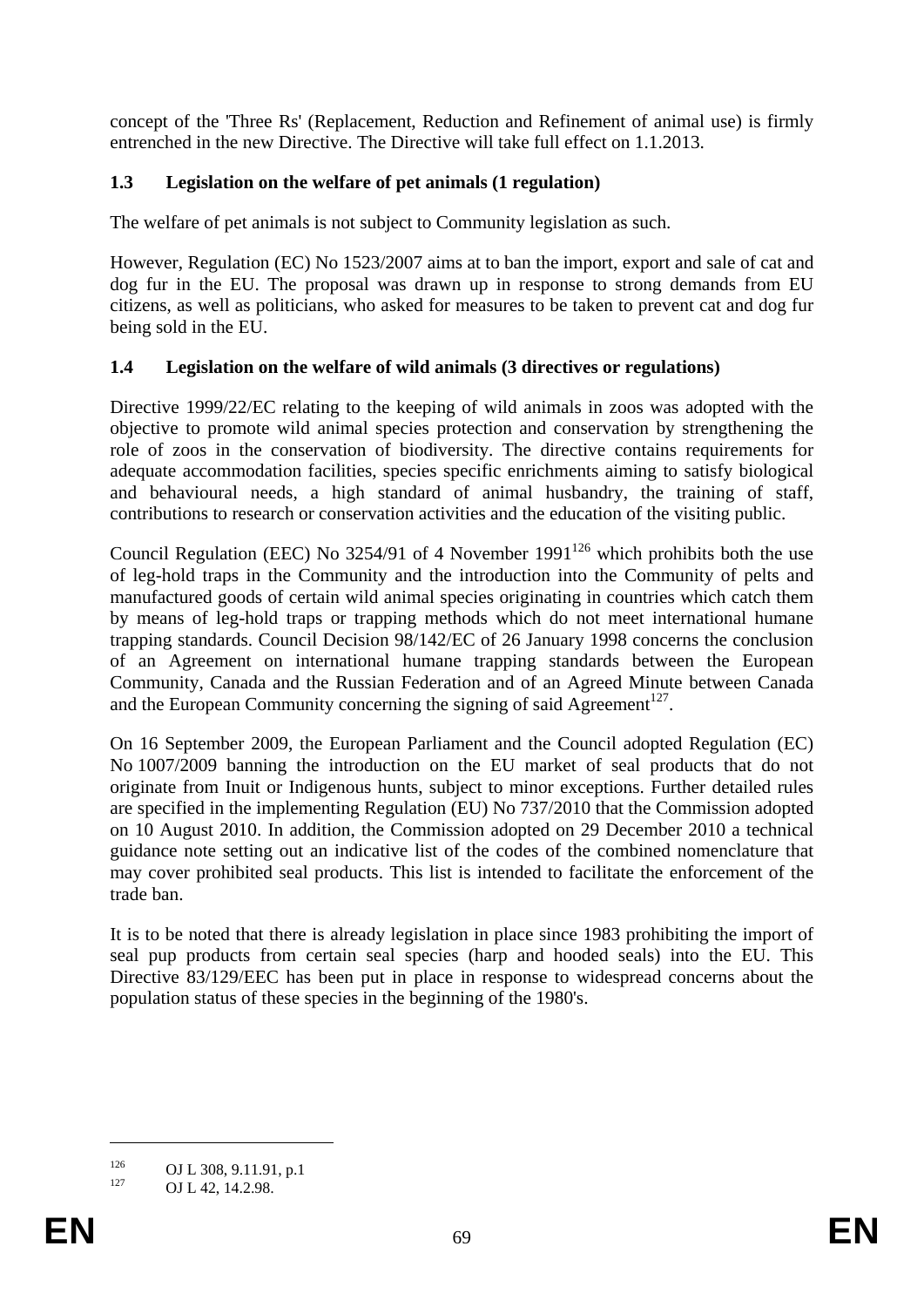### **2C - List of the recommendations of the European convention on the protection of animals kept for farming purposes**

Directive 98/58/EC has been adopted to reflect the European convention on the protection of animals kept for farming purposes. The EU has concluded this convention through Council Decision of 19 June 1978 concerning the conclusion of the European Convention for the protection of animals kept for farming purposes (OJ L 323, 17.11.1978 p. 12). The recommendations contain some binding provisions ("shall") or recommended practices ("should").

- [Recommendation concerning farmed fish \(adopted by the T-AP on 5 December](http://wayback.archive-it.org/1365/20090214064951/http:/www.coe.int/t/e/legal_affairs/legal_co-operation/biological_safety%2C_use_of_animals/farming/Rec fish E.asp#TopOfPage)  [2005, entry into force on 5 June 2006\)](http://wayback.archive-it.org/1365/20090214064951/http:/www.coe.int/t/e/legal_affairs/legal_co-operation/biological_safety%2C_use_of_animals/farming/Rec fish E.asp#TopOfPage)
- Recommendation concerning Pigs (adopted by the T-AP on 2 December 2004, [entry into force on 2 June 2005\)](http://wayback.archive-it.org/1365/20090214064951/http:/www.coe.int/t/e/legal_affairs/legal_co-operation/biological_safety%2C_use_of_animals/farming/Rec pigs rev E 2004.asp#TopOfPage) (Replacing the previous [Recommendation](http://wayback.archive-it.org/1365/20090214064951/http:/www.coe.int/t/e/legal_affairs/legal_co-operation/biological_safety%2C_use_of_animals/farming/Rec pigs E.asp#TopOfPage)  [adopted on 21 November 1986\)](http://wayback.archive-it.org/1365/20090214064951/http:/www.coe.int/t/e/legal_affairs/legal_co-operation/biological_safety%2C_use_of_animals/farming/Rec pigs E.asp#TopOfPage)
- Recommendation concerning Turkeys (adopted by the T-AP on 21 June 2001)
- [Recommendation concerning Fur Animals \(adopted by the T-AP on 22 June](http://wayback.archive-it.org/1365/20090214064951/http:/www.coe.int/t/e/legal_affairs/legal_co-operation/biological_safety%2C_use_of_animals/farming/Rec fur animals E 1999.asp#TopOfPage)  [1999\) \(](http://wayback.archive-it.org/1365/20090214064951/http:/www.coe.int/t/e/legal_affairs/legal_co-operation/biological_safety%2C_use_of_animals/farming/Rec fur animals E 1999.asp#TopOfPage)Replacing the previous Recommendation adopted on 19 October 1990)
- [Recommendation concerning Muscovy Ducks and hybrids of Muscovy and](http://wayback.archive-it.org/1365/20090214064951/http:/www.coe.int/t/e/legal_affairs/legal_co-operation/biological_safety%2C_use_of_animals/farming/Rec Muscovy ducks E 1999.asp#TopOfPage)  [domestic Ducks \(adopted by the T-AP on 22 June 1999\)](http://wayback.archive-it.org/1365/20090214064951/http:/www.coe.int/t/e/legal_affairs/legal_co-operation/biological_safety%2C_use_of_animals/farming/Rec Muscovy ducks E 1999.asp#TopOfPage)
- Recommendation concerning domestic Geese (adopted by the T-AP on 22 June [1999\)](http://wayback.archive-it.org/1365/20090214064951/http:/www.coe.int/t/e/legal_affairs/legal_co-operation/biological_safety%2C_use_of_animals/farming/Rec geese.asp#TopOfPage)
- Recommendation concerning domestic Ducks (adopted by the T-AP on 22 [June 1999\)](http://wayback.archive-it.org/1365/20090214064951/http:/www.coe.int/t/e/legal_affairs/legal_co-operation/biological_safety%2C_use_of_animals/farming/Rec ducks.asp#TopOfPage)
- [Recommendation concerning Ratites \(adopted by the T-AP on 22 April 1997\)](http://wayback.archive-it.org/1365/20090214064951/http:/www.coe.int/t/e/legal_affairs/legal_co-operation/biological_safety%2C_use_of_animals/farming/Rec ratites E.asp#TopOfPage)
- [Recommendation concerning Domestic Fowl \(gallus gallus\) \(adopted by the T-](http://wayback.archive-it.org/1365/20090214064951/http:/www.coe.int/t/e/legal_affairs/legal_co-operation/biological_safety%2C_use_of_animals/farming/Rec fowl E.asp#TopOfPage)[AP on 28 November 1995\)](http://wayback.archive-it.org/1365/20090214064951/http:/www.coe.int/t/e/legal_affairs/legal_co-operation/biological_safety%2C_use_of_animals/farming/Rec fowl E.asp#TopOfPage) (Replacing Recommendation of 1986 concerning the poultry of the species *Gallus gallus* kept to produce eggs)
- [Appendix C to Recommendation concerning Cattle: special provisions for](http://wayback.archive-it.org/1365/20090214064951/http:/www.coe.int/t/e/legal_affairs/legal_co-operation/biological_safety%2C_use_of_animals/farming/Rec calves E.asp#TopOfPage)  [Calves \(adopted by the T-AP on 8 June 1993\)](http://wayback.archive-it.org/1365/20090214064951/http:/www.coe.int/t/e/legal_affairs/legal_co-operation/biological_safety%2C_use_of_animals/farming/Rec calves E.asp#TopOfPage)
- Recommendation concerning Goats (adopted by the T-AP on 6 November [1992\)](http://wayback.archive-it.org/1365/20090214064951/http:/www.coe.int/t/e/legal_affairs/legal_co-operation/biological_safety%2C_use_of_animals/farming/Rec goats E.asp#TopOfPage)
- Recommendation concerning Sheep (adopted by the T-AP on 6 November [1992\)](http://wayback.archive-it.org/1365/20090214064951/http:/www.coe.int/t/e/legal_affairs/legal_co-operation/biological_safety%2C_use_of_animals/farming/Rec sheep E.asp#TopOfPage)
- Recommendation concerning Cattle (adopted by the T-AP on 21 October 1988)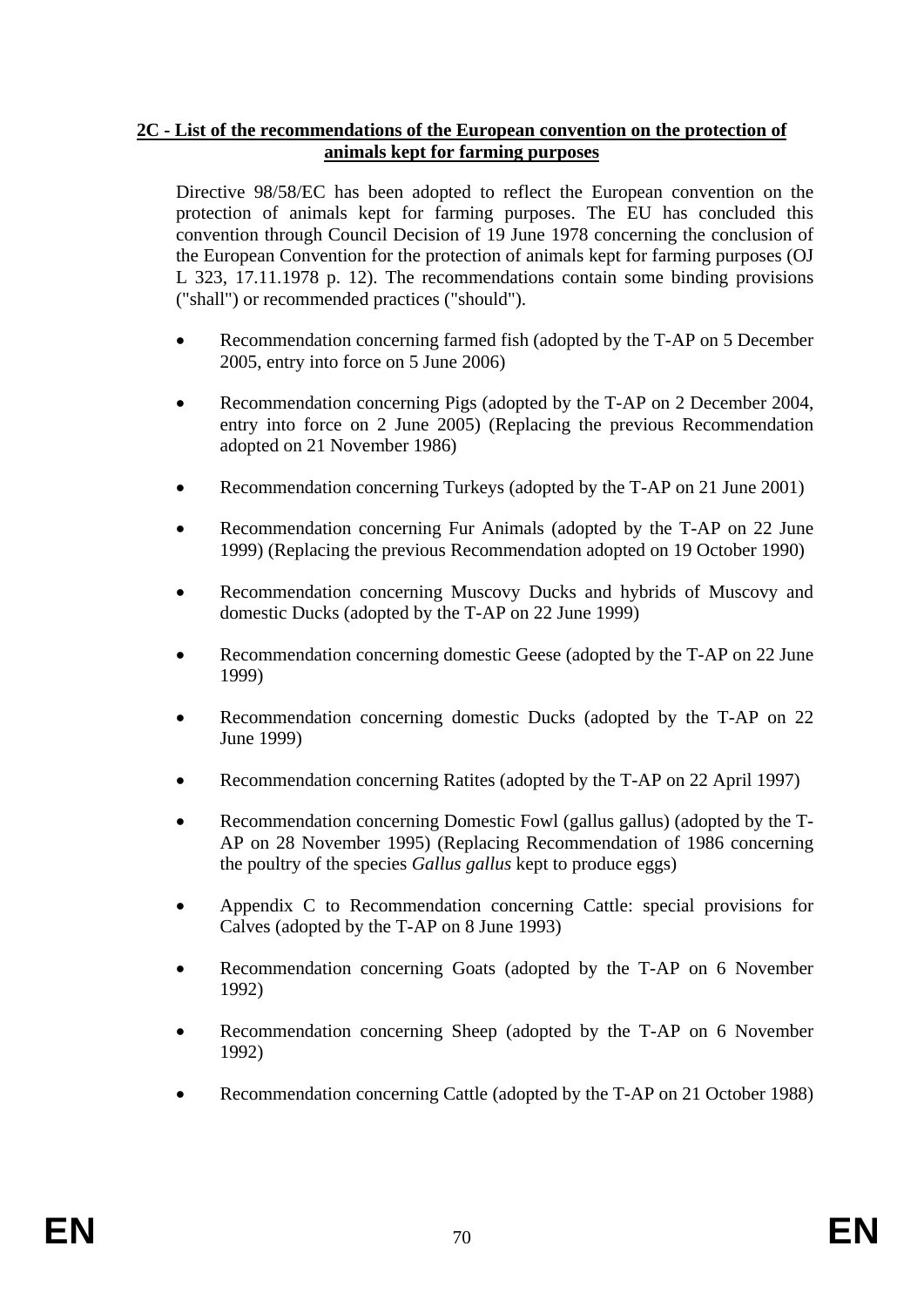# **2 D - Five areas of actions of the Community Action Plan on the Protection and Welfare of Animals 2006-2010 (COM(2006)13final)**

**1. Upgrading existing minimum standards for animal protection and welfare** in line *with new scientific evidence and socio-economic assessments as well as possibly elaborating specific minimum standards for species or issues that are not currently addressed in EU legislation. A particular priority will be designing EU rules in order to secure efficient enforcement and to take account of rules governing international trade.* 

*2. Giving a high priority to promoting policy-orientated future research on animal protection and welfare and application of the 3Rs principle: in order to respect the obligations under the EC Treaty Protocol to pay full regard to the welfare of animals in formulating and implementing these policies in parallel with enhancing the development, validation, implementation and monitoring of alternative approaches to animal testing.* 

*3. Introducing standardised animal welfare indicators: to classify the hierarchy of welfare standards applied (from minimum to higher standards) in order to assist the development of improved animal welfare production and Upgrading existing minimum standards for animal protection and welfare in line with new scientific evidence and socio-economic assessments as well as possibly elaborating specific minimum standards for species or issues that are not currently addressed in EU legislation. A particular priority will be designing EU rules in order to secure efficient enforcement and to take account of rules governing international trade.* 

*4. Ensuring that animal keepers/ handlers as well as the general public are more involved and informed on current standards of animal protection and welfare and fully appreciate their role in promoting animal protection and welfare. In respect of farm animals for example this could include working with retailers and producers to facilitate improved consumer trust and awareness of current farming practices and thus more informed purchasing decisions, as well as developing common initiatives in the field of animal welfare to facilitate the exchange of information and the application of best practices.* 

*5. Continue to support and initiate further international initiatives to raise awareness and create a greater consensus on animal welfare, including engaging with Developing Countries to explore trade opportunities based on welfare friendly production systems. The Community should also actively identify trans-boundary problems in the area of animal welfare, relating to companion or farm animals, wildlife etc., and develop a mechanism to tackle them in a more timely, efficient and consistent manner.*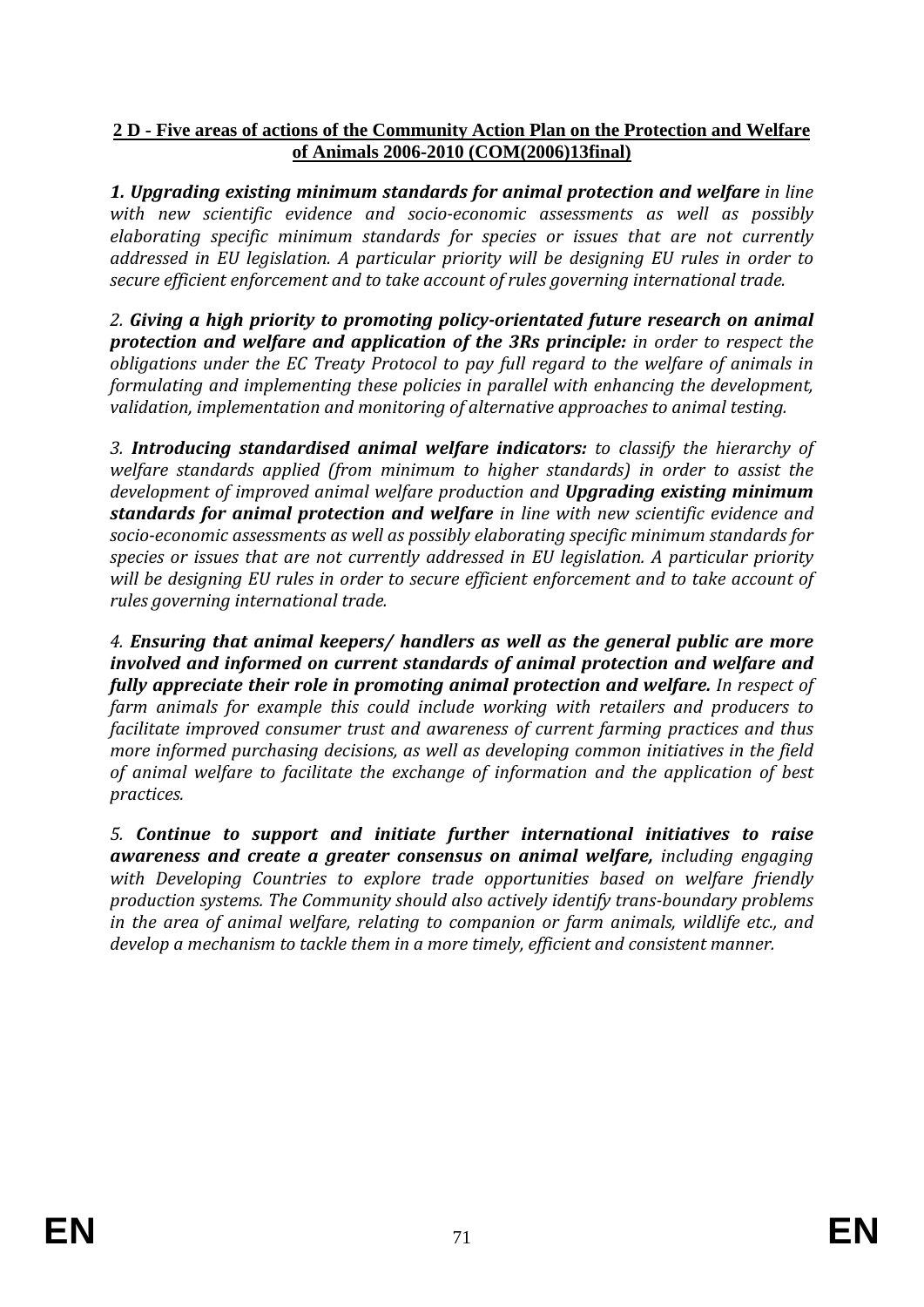### **2E – The European Parliament resolution on evaluation and assessment of the Animal Welfare Action Plan 2006-2010**

The resolution considers that the "*the vast majority of the measures contained in the current action plan have been implemented satisfactorily*". However the resolution points out that EU farmers have overall not benefited from their efforts and stresses that non-trade concerns such as animal welfare should be better promoted at WTO level, while at the same time acknowledging that the EU should proceed with special care in order to avoid the criticism of hidden trade protectionism, given the sensitivity of the issue particularly among developing countries.

It also regrets the lack of a clear communication strategy on the value of products complying with EU animal welfare standards.

The resolution also recognises the **need for better enforcement of existing EU rules** in particular regarding zoo animals, animal transport, pig directive, and the future ban on cages for laying hens. It stresses the need for focusing on enforcement rather than drafting new legislation. Such enforcement should rely on effective penalties for non-compliance in all Member States.

The resolution calls for a **new action plan for 2011-2015** with an appropriate budget applicable to all animals. This future action plan should ensure sustainability for EU producers as well as consistency with other major EU policies and in particular those for the internal market, environment, food safety and animal health.

The resolution also calls on the Commission to submit not later than 2014 a **general animal welfare law**. This law would include the general principles applicable to all animal owners. However Member States would keep the possibility to allow producers to apply voluntary systems with higher welfare standards. The resolution also calls for **compensation for EU farmers** in applying higher animal welfare standards as part of the new common agriculture support scheme from 2013 onwards.

The resolution in addition calls for the establishment of a **European Network of Reference Centres** (ENRC) set up under the existing European or Member State institutions so to assist the different partners on training, best practices, information to consumers, assessing legislative proposals and testing techniques. The network should designate one institution acting as "central coordination institute" to avoid duplication with existing structures.

The resolution also asks the EU to assess the costs for EU producers of the current rules and to propose in 2012 measures to tackle their loss of competitiveness.

The resolution underlines that efforts should be made to promote animal welfare through education and that the EU budget should include sufficient appropriations to enable the Commission to perform its monitoring tasks and support EU producers affected. The resolution also calls for further development and financial investment for research, new technologies and techniques in the field of animal welfare.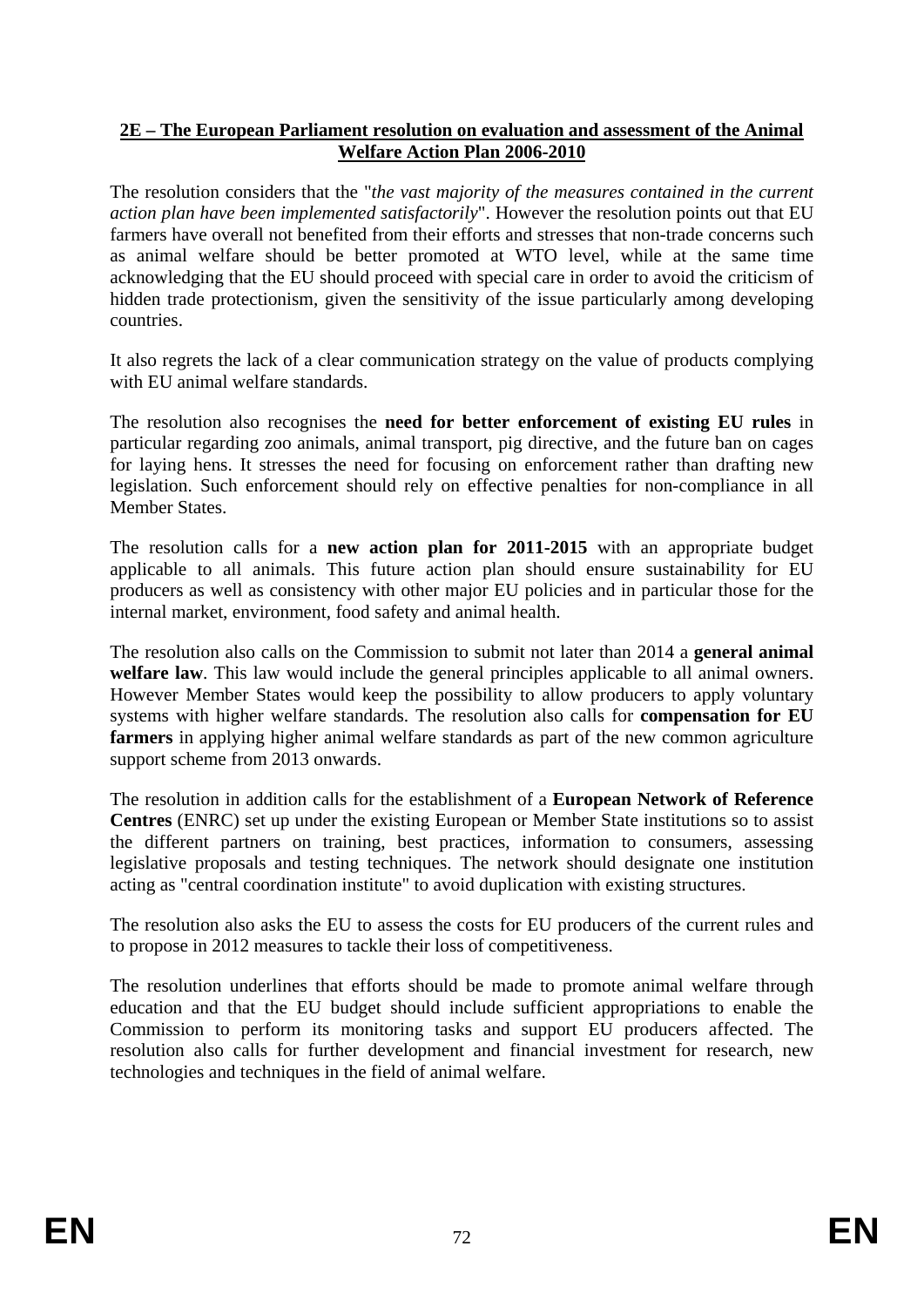## **2F – Scope and questions of the evaluation**

The objectives of the evaluation was first, to analyse the results of the previous EU policy on animal welfare (from 2000) and, second, to establish if changes would be needed, indicating possible improvements to its scope, structure and working practices.

# **Scope and evaluation issues**

The evaluation was defined on a grid made of two dimensions. One concerning the type of animals (farm animals, experimental animals, pet animals and wild animals) and secondly the type of EU actions envisaged (legislation, research, communication and international initiatives).

### **The evaluation questions**

- Q1: To what extent has Community animal welfare legislation achieved its main objective i.e. to improve the welfare conditions of animals within the EU?
- Q2: To what extent has Community legislation on the protection of animals ensured proper functioning of the single market for the activities concerned?
- Q3: To what extent has Community funding for research and scientific advice on animal welfare contributed to science based Community initiatives in the field of legislation, communication and for international initiatives?
- Q4: To what extent have Community actions of communication to stakeholders and the public contributed to raise their awareness and responsibility towards animal welfare?
- Q5: To what extent have Community international initiatives on animal welfare contributed to raising awareness and creating a shared understanding on animal welfare issues and standards at world level?
- Q6: To what extent have Community international initiatives on animal welfare contributed to establishing equivalent market conditions between EU businesses and businesses from third countries exporting to the EU?
- Q7: To what extent are the present financial instruments and the financial resources at EU level adapted to the needs of the C-PAW? Would it be necessary to establish specific financial instruments and/or dedicated resources to Community initiatives related to animal welfare?
- Q8: To what extent does the C-PAW address the needs of stakeholders and the EU citizens?

Which areas need changes concerning objectives, scope, management systems or processes? What kind of changes?

Q9: To what extent does the intervention logic, objectives and activities linked to the C-PAW support or possibly conflict with those of other EU policies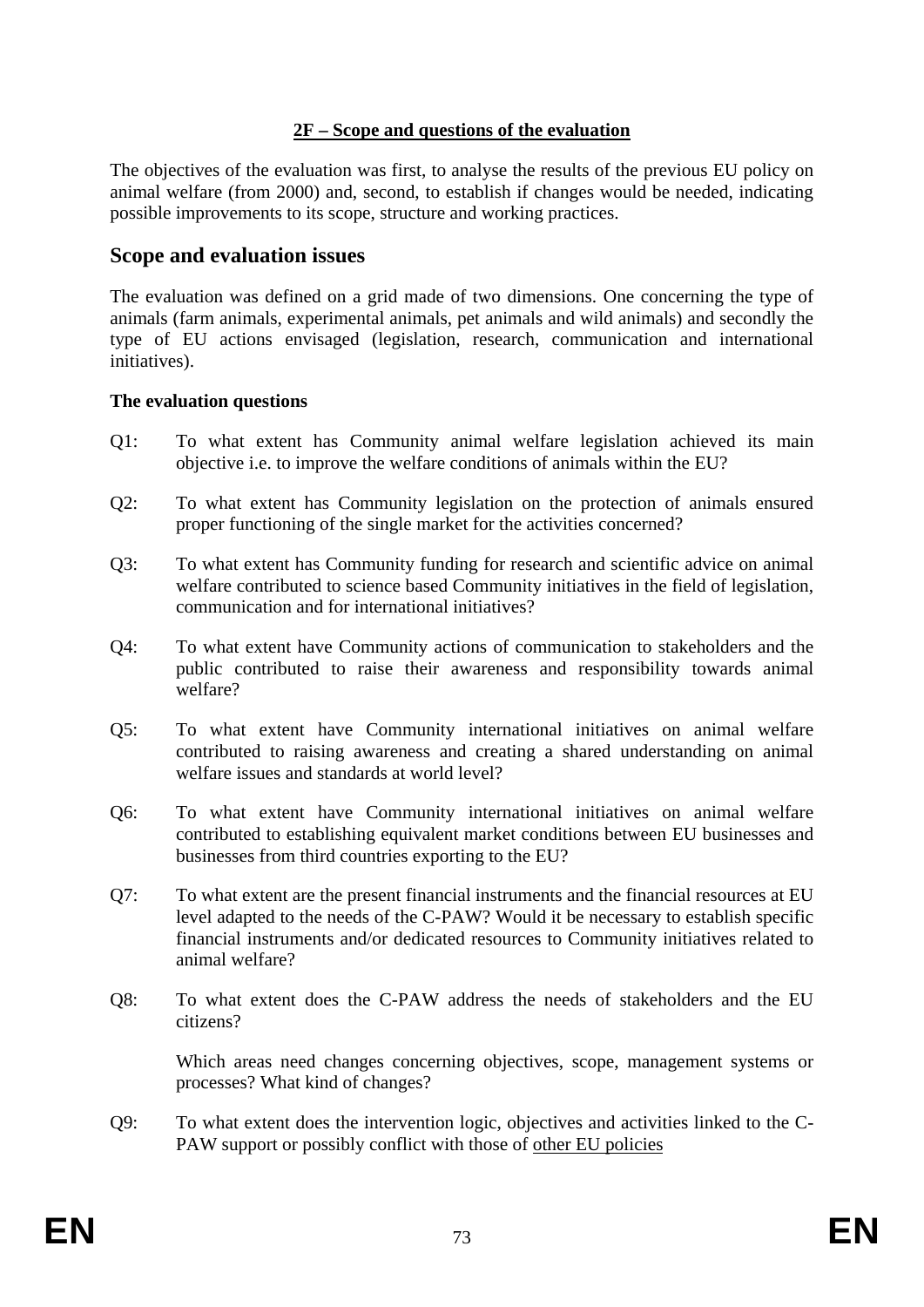To what extent are the elements of C-PAW intervention logic internally complementary, mutually supportive and consistent?

 How successful has C-PAW been in promoting the necessary coherence and complementarity between the different EU policies in collaboration with the Commission and Member States?

- Q10: To what extent do animal welfare policies contribute to the economic sustainability of the sectors concerned (farming animals and experimental animals) ?
- Q11: What costs are involved in the management of the C-PAW for the Member States' public administrations?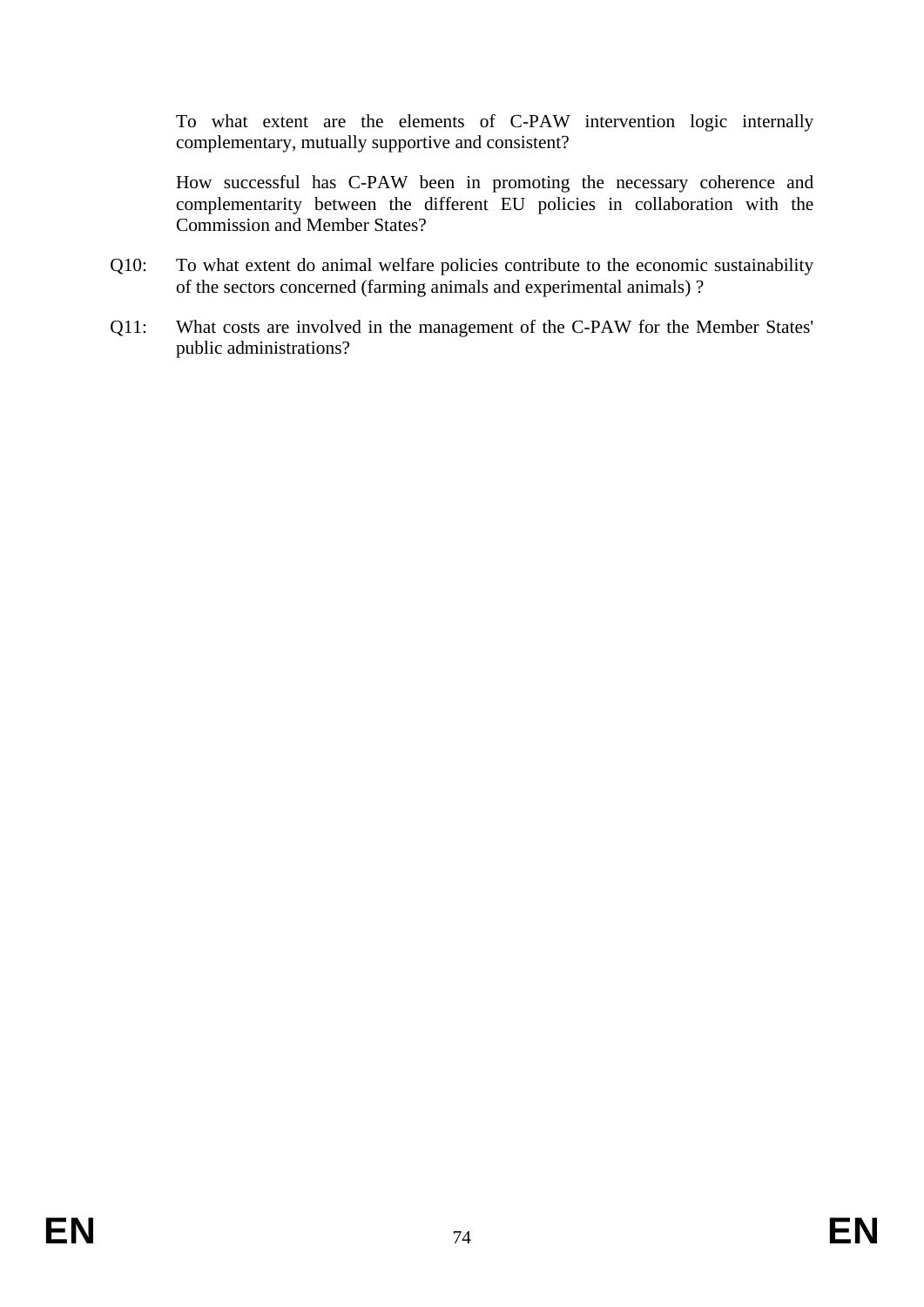# **2G – Key messages of the evaluation**

Evaluation of the EU Policy on Animal Welfare (EUPAW) and Possible Options for the Future

The evaluation was commissioned by the Directorate General for Health and Consumers (DG SANCO) of the European Commission and aimed to provide an independent evaluation of the EUPAW and an assessment of the possible options for the future. The key messages from the evaluation are as follows:

- 1. Targeted EU animal welfare legislation has improved the welfare of many of Europe's farm and experimental animals, but more could be achieved with stronger and more consistent enforcement of existing rules. By extending the scope of EU welfare legislation, other groups of animals could benefit from higher welfare standards.
- 2. EU legislation to protect animals has, in general, helped to reduce competitive distortions in the internal market caused by differences in national standards, but in certain areas further action on enforcement and harmonisation is required.
- 3. EU funding for research and scientific advice on animal welfare, totalling about  $\epsilon$ 15 million annually, has made a positive contribution to policy. Most funding has been for farm animals and the development of techniques to facilitate the replacement of in vivo animal testing.
- 4. The extent to which EU communication actions have raised stakeholder and public awareness and responsibility towards animal welfare is unclear. To maximise the impact of the limited resources available, a clear communications strategy and stronger monitoring and evaluation are needed.
- 5. The EU's international initiatives have helped to raise awareness and create a shared international understanding of animal welfare issues and standards, particularly with trading partners in markets for food products, but there is much more to do.
- 6. The establishment of equivalent market conditions between EU businesses and those from third countries exporting to the EU is a long term project on which the Commission has been working via bilateral and multilateral channels. Foundations are being laid but there is more to do.
- 7. The financial resources and instruments at EU level have grown to meet the increasing resource needs of the EUPAW, though there is a need for further growth in funding as the policy continues to develop in the years ahead.
- 8. EU animal welfare policy appears to have succeeded in striking a balance between the varied needs and expectations of citizens, industry and other groups on an issue for which ambitions differ across Europe. There are widespread calls for more consistent enforcement but less appetite for a new wave of standards, suggesting an agenda defined by evolution rather than revolution for the next few years.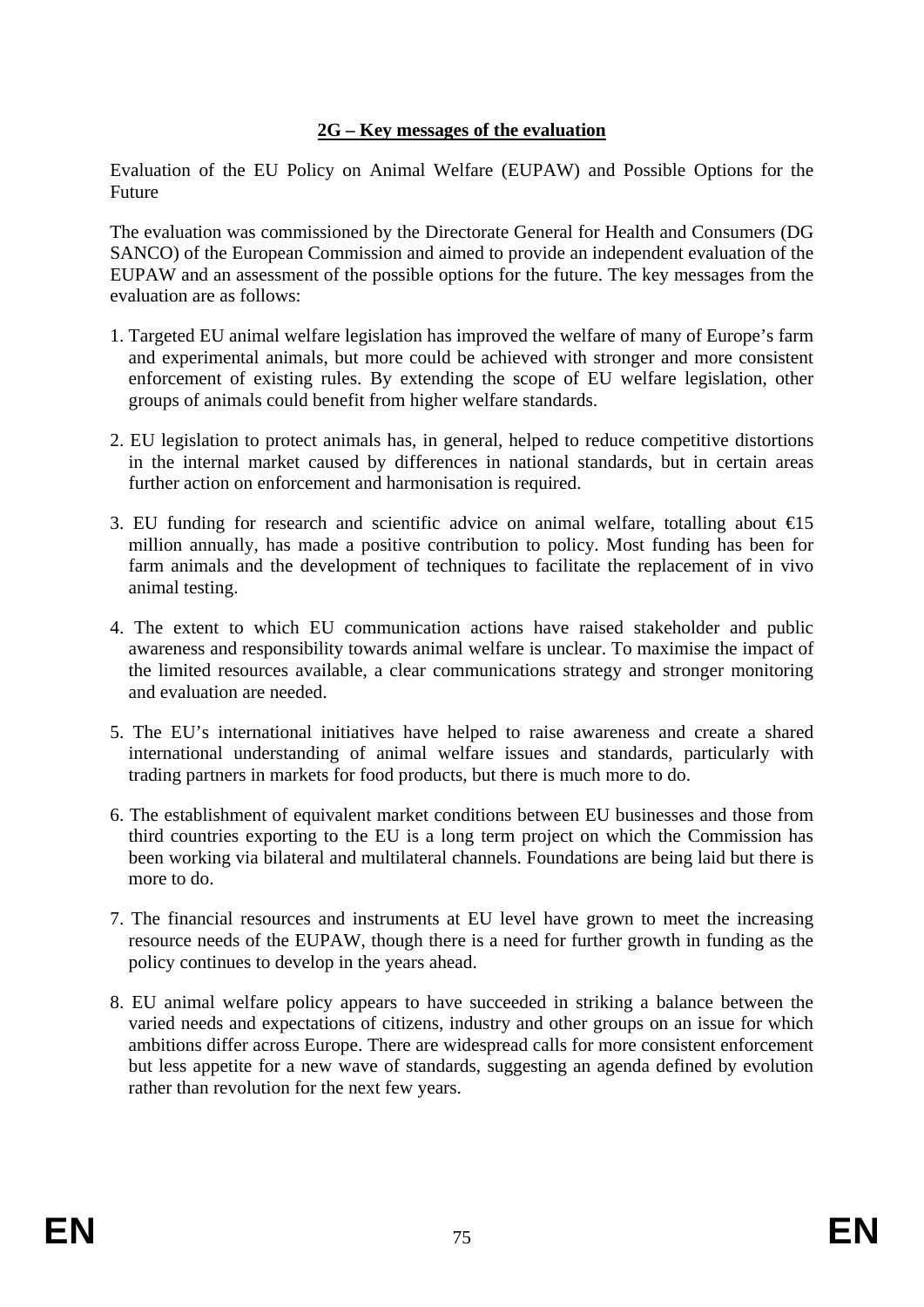- 9. The various components of EU animal welfare policy are broadly complementary, mutually support and consistent, and have (thus far) avoided major conflict with other EU policies, such as on competitiveness, trade and the environment.
- 10. EU welfare standards have imposed additional costs on the livestock and experimental sectors, estimated at around 2% of the overall value of livestock output and a similar proportion of the annual costs of experiments using animals. There is no evidence that this has so far threatened the economic sustainability of these sectors.
- 11. Management of the EUPAW costs the Member States' public administrations an estimated total of around  $\epsilon$ 105 million a year, with about  $\epsilon$ 53 million on farm inspections, about €0.5 million for regulating welfare of experimental animals and about €13 million for administrative costs.
- The report makes specific recommendations regarding priorities for future EU action, under each of the 11 main evaluation themes listed above.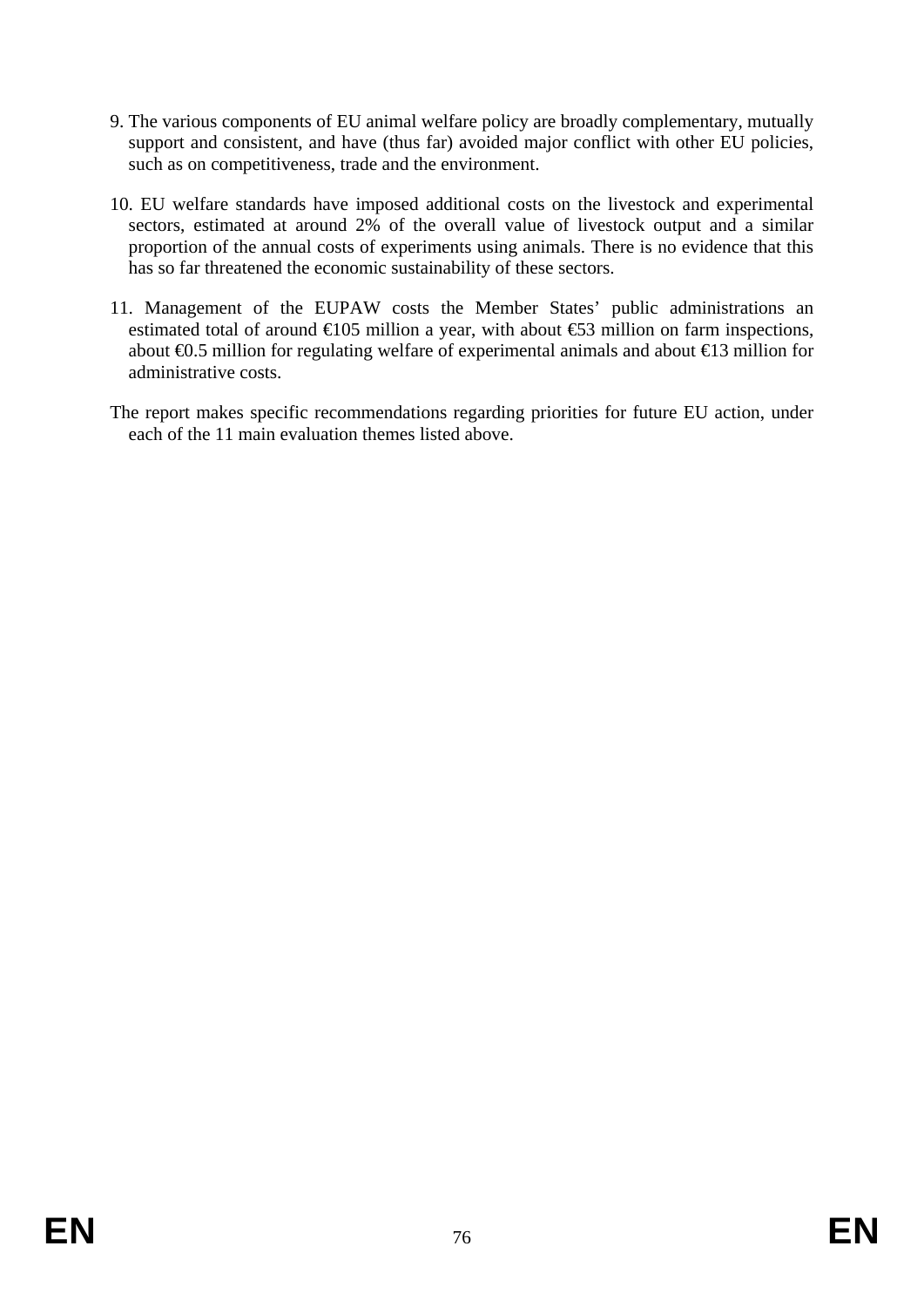## **2 H – Summary of the discussion of the Commission report on Animal welfare labelling at the European Parliament, the Council and other EU institutions**

The Commission adopted in October 2009 a Report in which it outlines a series of options for animal welfare labelling: [http://ec.europa.eu/food/animal/welfare/farm/labelling\\_en.htm](http://ec.europa.eu/food/animal/welfare/farm/labelling_en.htm)

The **EU Agriculture and Fisheries Council** held an exchange of views on the Commission Report on 22 February 2010. Ministers in general agreed that information about animal welfare in livestock production could enable consumers to make informed purchasing decisions and help EU farmers to obtain the desired recompense for their efforts.

Press Release of the meeting:

# [http://www.consilium.europa.eu/uedocs/cms\\_data/docs/pressdata/en/agricult/113353.pdf](http://www.consilium.europa.eu/uedocs/cms_data/docs/pressdata/en/agricult/113353.pdf)

The **European Parliament** discussed animal welfare labelling in relation to its Report on evaluation and assessment of the Animal Welfare Action Plan 2006-2010 [\(http://www.europarl.europa.eu/sides/getDoc.do?pubRef=-//EP//TEXT+REPORT+A7-2010-](http://www.europarl.europa.eu/sides/getDoc.do?pubRef=-//EP//TEXT+REPORT+A7-2010-0053+0+DOC+XML+V0//EN&language=EN) [0053+0+DOC+XML+V0//EN&language=EN\)](http://www.europarl.europa.eu/sides/getDoc.do?pubRef=-//EP//TEXT+REPORT+A7-2010-0053+0+DOC+XML+V0//EN&language=EN) (rapporteur Marit Paulsen). The conclusions regarding labelling in the Paulsen Report are that the European Parliament:

*31. Welcomes the debate concerning various possible animal welfare labelling schemes in the aforementioned Commission communication of 28 October 2009; recalls, however, the need to consider them in a wider context, taking account, in particular, of the various existing environmental, nutritional and climate labelling schemes; stresses that information on the subject for European consumers absolutely must have a sound and consensual scientific basis and be clear to consumers;* 

*32. Recommends that the information given on the label should be precise and direct and should make reference to compliance with the high animal welfare standards demanded by the EU; maintains that it should be the task of the Commission to provide citizens with the necessary information on the European animal welfare system, so to ensure that they receive objective information.* 

The **Section for Agriculture, Rural Development and the Environment of the European Economic and Social Committee (EESC)** set up a working group to discuss the Commission Report, and adopted an opinion in May:

## [http://eescopinions.eesc.europa.eu/EESCopinionDocument.aspx?identifier=ces\nat\nat458\ces](http://eescopinions.eesc.europa.eu/EESCopinionDocument.aspx?identifier=ces\nat\nat458\ces765-2010_ac.doc&language=EN) [765-2010\\_ac.doc&language=EN.](http://eescopinions.eesc.europa.eu/EESCopinionDocument.aspx?identifier=ces\nat\nat458\ces765-2010_ac.doc&language=EN)

In its opinion, the Committee concludes that a labelling scheme is needed that gives consumers objective information to enable them to choose animal products that exceed EU minimum animal welfare requirements. The labelling should provide an identifiable guarantee based on reliable information that consumers can readily understand. Furthermore, the EESC backs the establishment of a European network to continue the work of the Welfare Quality project.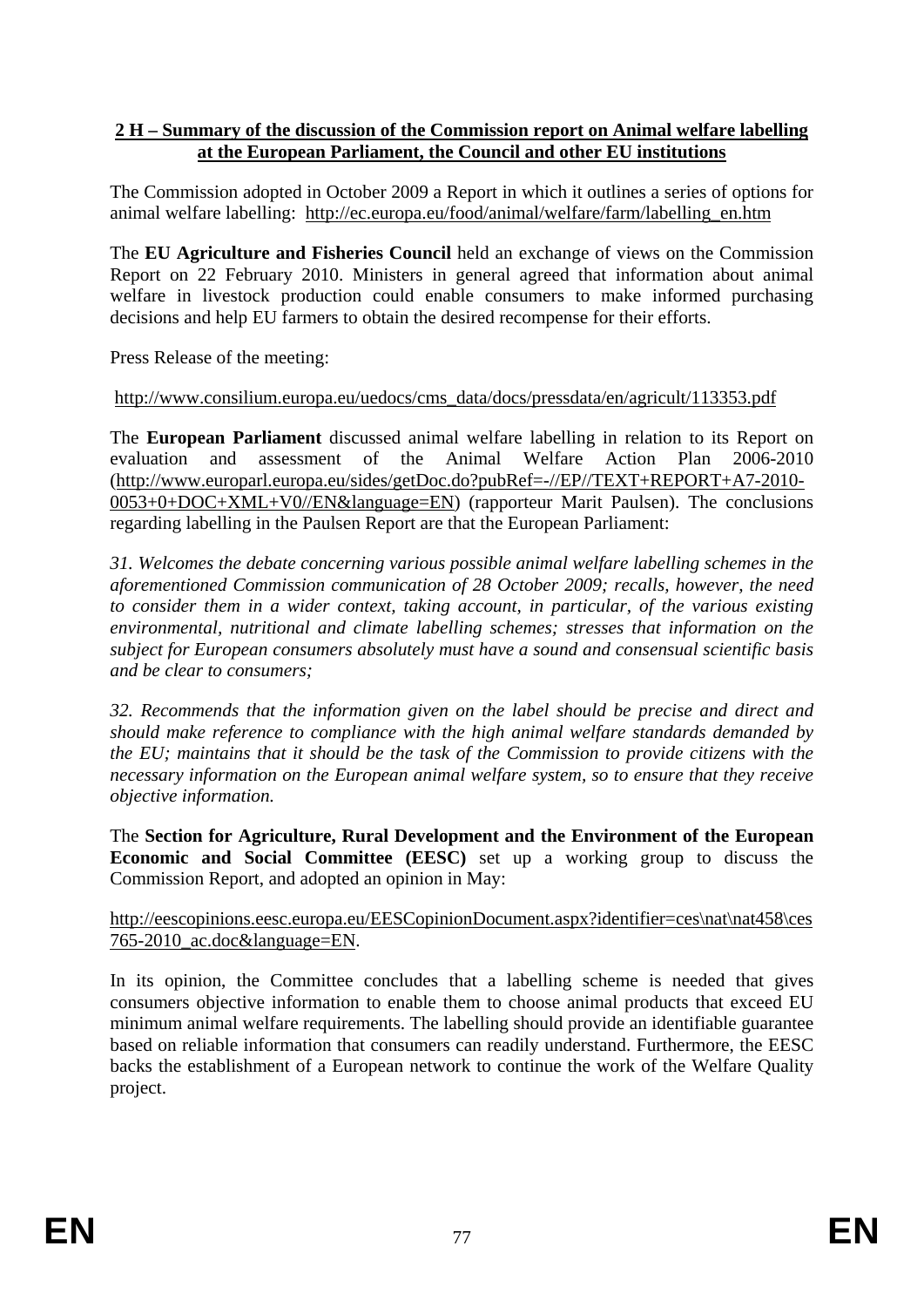# **2I – Council conclusions on the welfare of dogs and cats**

Considering that:

- Article 13 of the Treaty on the Functioning of the European Union, having general application, states that - since animals are sentient beings - the EU should pay full regard to the welfare requirements of animals in formulating and implementing its relevant policies, while respecting the legislative or administrative provisions and customs of the Member States relating in particular to religious rites, cultural traditions and regional heritage;
- to respond to citizens' concerns it is necessary to plan appropriate actions at Member State and European level and ensure suitable welfare conditions for dogs and cats;
- this topic is also addressed in other international fora such as the OIE, the Council of Europe or in the framework of the discussions on the Universal Declaration on Animal Welfare (UDAW);
- the breeding of and EU trade in dogs and cats represent an economic activity within the European Union where business operators need to work within a level playing field;

Taking into account that:

- large differences seem to exist between the different national or regional rules on the welfare of dogs and cats within the European Union;
- those differences may lead to unequal breeding and marketing costs which could create animal welfare problems, zoonotic risks and deception of the citizen due to the purchase of animals carrying possible hidden diseases, including genetic defects and/or with irreversible behavioural problems;
- those problems may have a negative impact on primary objectives of the European Union such as the functioning of the internal market, public health and consumer protection;

Bearing in mind:

- the need for the European Union and the Member States to limit the administrative burden;
- the relevant international obligations, in particular concerning the trade in dogs and cats;
- the principles of subsidiarity and proportionality;

The Council of the European Union calls upon the Commission, in the framework of the second EU strategy for the protection and welfare of animals: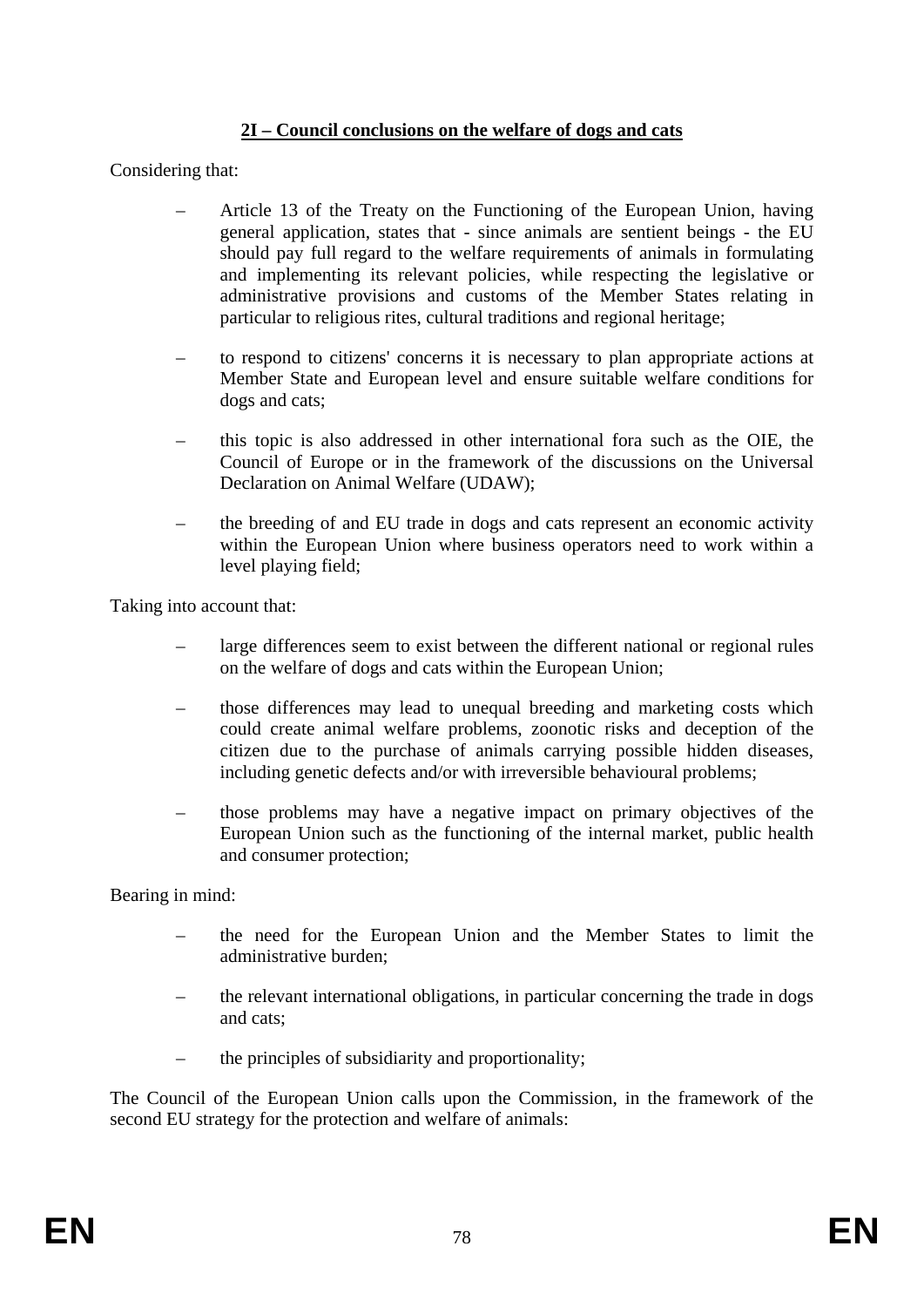- to study the differences between the measures taken by the Member States regarding the breeding of and EU trade in dogs and cats and, if appropriate, to prepare policy options for the harmonisation of the internal market;
- to study and propose, if justified, options for facilitating compatible systems of identification and registration of dogs and cats in order to ensure better guarantees to the citizen through more efficient traceability of those animals. The options may take into account the need for fast and precise investigation, particularly in the case of illegal trade and zoonosis;
- to study and present, if justified, a specific proposal to restrict, in the European Union, the exhibition at public events of dogs and cats having undergone a non-curative surgical intervention (not aimed at preventing reproduction) and the trade in these animals;
- to develop, if necessary and in coordination with the Member States, appropriate actions to promote and support education concerning responsible dog and cat ownership, as well to support national information campaigns on the negative impact of non-curative surgical interventions on the welfare of dogs and cats.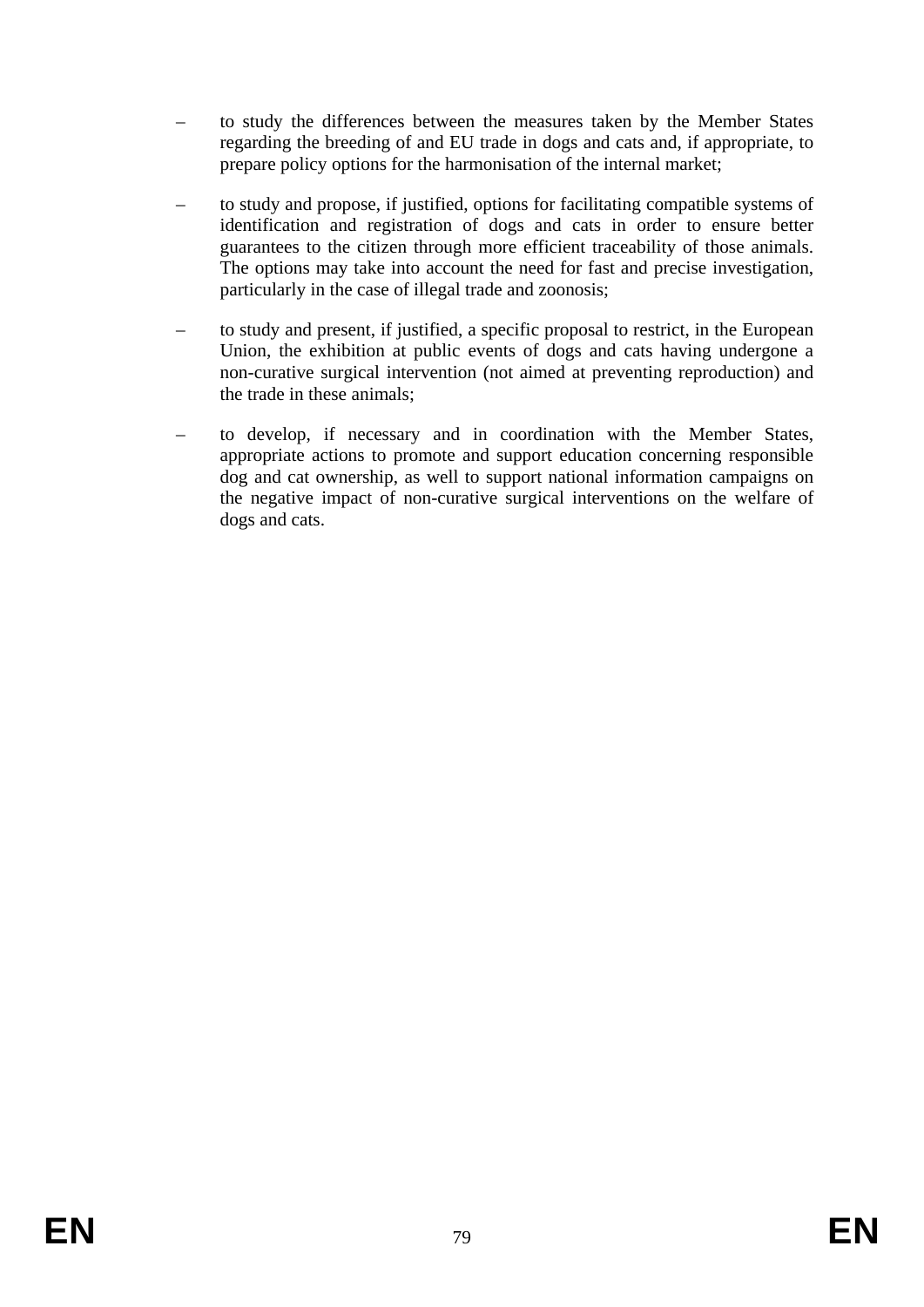## **2J – List of scientific opinions on the welfare of animals**

#### **All farmed animals**

#### **Cattle for beef production**

The welfare of cattle kept for beef production - Report of the SCAHAW  $(2001)^{128}$ 

#### **Dairy cows**

Report on Animal Welfare Aspects of the Use of Bovine Somatotrophin - Report of the SCAHAW (1999)<sup>129</sup>

Scientific opinion on welfare of dairy cows in relation to metabolic and reproductive problems based on a risk assessment with special reference to the impact of housing, feeding, management and genetic selection (EFSA,  $2009$ <sup>130</sup>

Scientific opinion on welfare of dairy cows in relation to leg and locomotion problems based on a risk assessment with special reference to the impact of housing, feeding, management and genetic selection (EFSA, 2009)<sup>131</sup>

Scientific opinion on welfare of dairy cows in relation to behaviour, fear and pain based on a risk assessment with special reference to the impact of housing, feeding, management and genetic selection (EFSA, 2009)<sup>132</sup>

Scientific opinion on welfare of dairy cows in relation to udder problems based on a risk assessment with special reference to the impact of housing, feeding, management and genetic selection (EFSA, 2009)<sup>133</sup>

Scientific Opinion on the overall effects of farming systems on dairy cow welfare and disease (EFSA, 2009)<sup>134</sup>

Scientific report on the effects of farming systems on dairy cow welfare and disease (EFSA, 2009)<sup>135</sup>

#### **Rabbits**

Opinion of the Scientific Panel on Animal Health and Welfare (AHAW) on a request from the Commission related to "The Impact of the current housing and husbandry systems on the health and welfare of farmed domestic rabbits." (EFSA, 2005)<sup>136</sup>

#### **Farmed fish**

<u>.</u>

Animal welfare aspects of husbandry systems for farmed Atlantic salmon - Scientific Opinion of the Panel on Animal Health and Welfare  $(EFSA, 2008)^{137}$ 

Animal welfare aspects of husbandry systems for farmed trout - Scientific Opinion of the Panel on Animal Health and Welfare (EFSA,  $2008$ )<sup>138</sup>

<sup>&</sup>lt;sup>128</sup> [http://ec.europa.eu/food/fs/sc/scah/out54\\_en.pdf](http://ec.europa.eu/food/fs/sc/scah/out54_en.pdf)<br><sup>129</sup> http://ec.europa.eu/food/fs/sc/scah/out21\_en.pdf

 $\frac{\frac{130}{\text{http://www.efsa.europa.eu/en/efsajournal/public/1140.htm}}{\frac{\text{http://www.efsa.europa.eu/en/efsajournal/public/1142.htm}}{\frac{\text{http://www.efsa.europa.eu/en/efsajournal/public/1142.htm}}{\frac{\text{http://www.efsa.europa.eu/en/efsajournal/public/1139.htm}}{\frac{\text{http://www.efsa.europa.eu/en/efsajournal/public/1141.htm}}{\frac{\text{http://www.efsa.europa.eu/en/efsajournal/public/1141.htm}}{\frac{\text{http://www.efsa.europa.eu/en/efsajournal/public/1143.htm}}{\frac{\text{http://www.efsa.europa.eu/en/efsajournal/public/114$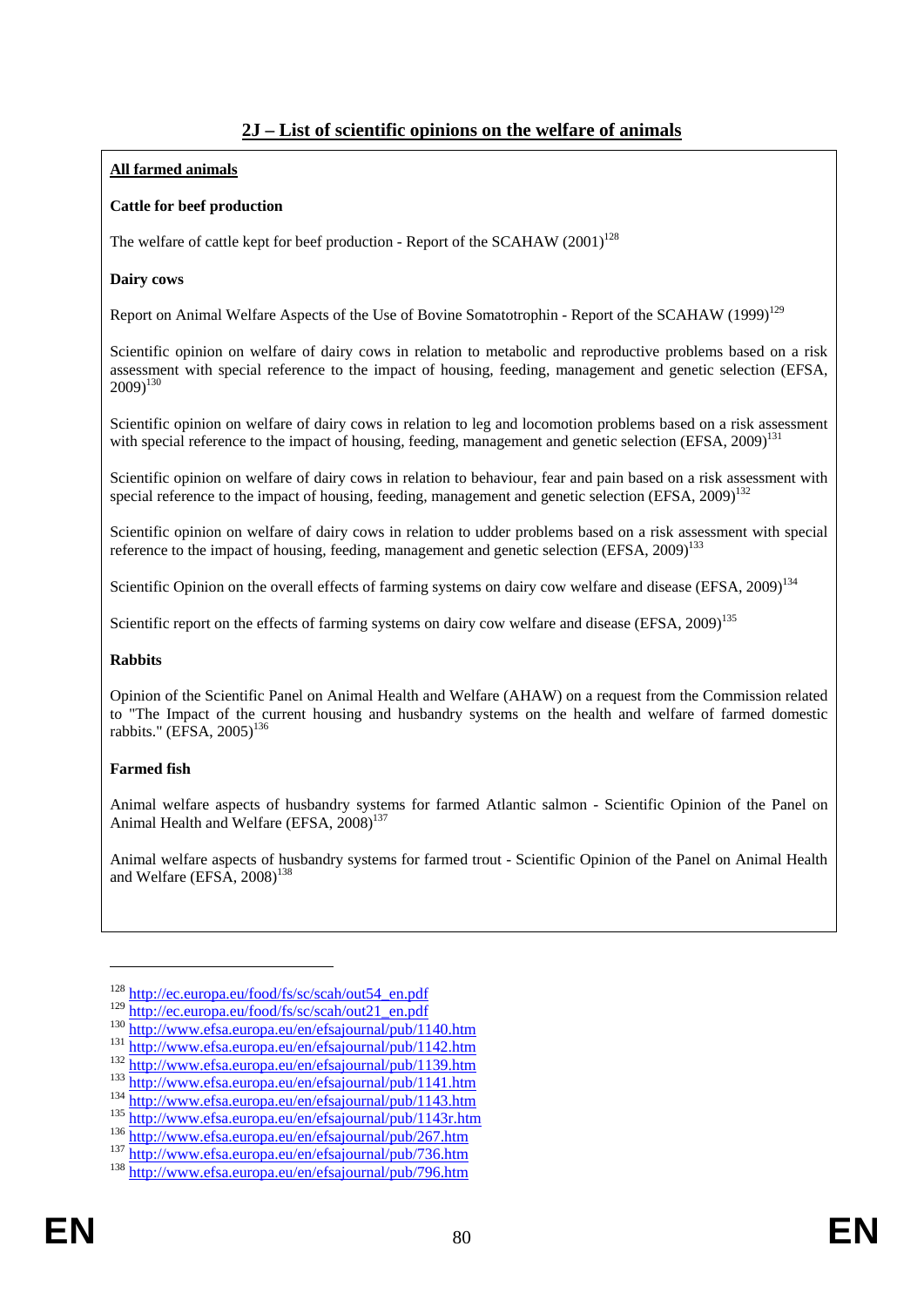Animal welfare aspects of husbandry systems for farmed fish - European eel - Scientific Opinion of the Panel on Animal Health and Welfare (EFSA, 2008)<sup>139</sup>

Animal welfare aspects of husbandry systems for farmed European seabass and gilthead seabream - Scientific Opinion of the Panel (EFSA,  $2008$ )<sup>140</sup>

Animal welfare aspects of husbandry systems for farmed common carp (EFSA,  $2008$ )<sup>141</sup>

General approach to fish welfare and to the concept of sentience in fish  $(EFSA, 2009)^{142}$ 

Species-specific welfare aspects of the main systems of stunning and killing of farmed fish: Rainbow Trout (EFSA,  $2009$ <sup>143</sup>

Species-specific welfare aspects of the main systems of stunning and killing of farmed Eels (Anguilla Anguilla)  $(EFSA, 2009)^{144}$ 

Species-specific welfare aspects of the main systems of stunning and killing of farmed Seabass and Seabream  $(EFSA, 2009)^{145}$ 

Species-specific welfare aspects of the main systems of stunning and killing of farmed Atlantic Salmon (EFSA,  $(2009)^{146}$ 

Species-specific welfare aspects of the main systems of stunning and killing of farmed Carp (EFSA,  $2009$ )<sup>147</sup>

Species-specific welfare aspects of the main systems of stunning and killing of farmed tuna (EFSA, 2009)<sup>148</sup>

Species-specific welfare aspects of the main systems of stunning and killing of farmed turbot (EFSA,  $2009$ )<sup>149</sup>

Knowledge gaps and research needs for the welfare of farmed fish (EFSA,  $2009$ )<sup>150</sup>

**Geese** 

1

Report of the Scientific Committee on Animal Health and Animal Welfare on Welfare Aspects of the Production of Foie Gras in Ducks and Geese - Report of the SCAHAW (1998)<sup>151</sup>

Scientific Opinion on the practice of harvesting (collecting) feathers from live geese for down production (EFSA,  $2010$ <sup>152</sup>

 $139 \frac{\text{http://www.efsa.europa.eu/en/efsajournal/pub/809.htm}{\text{http://www.efsa.europa.eu/en/efsajournal/pub/844.htm}\n141 \frac{\text{http://www.efsa.europa.eu/en/efsajournal/pub/844.htm}{\text{http://www.efsa.europa.eu/en/efsajournal/pub/843.htm}\n142 \frac{\text{http://www.efsa.europa.eu/en/efsajournal/pub/954.htm}{\text{http://www.efsa.europa.eu/en/efsajournal/pub/1012.htm}\n143 \frac{\text{http://www.efsa.europa.eu/en/efsajournal/pub/1011.htm}{\text{http://www.efsa.europa.eu/en/efsajournal/pub/$  $139 \frac{\text{http://www.efsa.europa.eu/en/efsajournal/pub/809.htm}{\text{http://www.efsa.europa.eu/en/efsajournal/pub/844.htm}\n141 \frac{\text{http://www.efsa.europa.eu/en/efsajournal/pub/844.htm}{\text{http://www.efsa.europa.eu/en/efsajournal/pub/843.htm}\n142 \frac{\text{http://www.efsa.europa.eu/en/efsajournal/pub/954.htm}{\text{http://www.efsa.europa.eu/en/efsajournal/pub/1012.htm}\n143 \frac{\text{http://www.efsa.europa.eu/en/efsajournal/pub/1011.htm}{\text{http://www.efsa.europa.eu/en/efsajournal/pub/$  $139 \frac{\text{http://www.efsa.europa.eu/en/efsajournal/pub/809.htm}{\text{http://www.efsa.europa.eu/en/efsajournal/pub/844.htm}\n141 \frac{\text{http://www.efsa.europa.eu/en/efsajournal/pub/844.htm}{\text{http://www.efsa.europa.eu/en/efsajournal/pub/843.htm}\n142 \frac{\text{http://www.efsa.europa.eu/en/efsajournal/pub/954.htm}{\text{http://www.efsa.europa.eu/en/efsajournal/pub/1012.htm}\n143 \frac{\text{http://www.efsa.europa.eu/en/efsajournal/pub/1011.htm}{\text{http://www.efsa.europa.eu/en/efsajournal/pub/$  $139 \frac{\text{http://www.efsa.europa.eu/en/efsajournal/pub/809.htm}{\text{http://www.efsa.europa.eu/en/efsajournal/pub/844.htm}\n141 \frac{\text{http://www.efsa.europa.eu/en/efsajournal/pub/844.htm}{\text{http://www.efsa.europa.eu/en/efsajournal/pub/843.htm}\n142 \frac{\text{http://www.efsa.europa.eu/en/efsajournal/pub/954.htm}{\text{http://www.efsa.europa.eu/en/efsajournal/pub/1012.htm}\n143 \frac{\text{http://www.efsa.europa.eu/en/efsajournal/pub/1011.htm}{\text{http://www.efsa.europa.eu/en/efsajournal/pub/$  $139 \frac{\text{http://www.efsa.europa.eu/en/efsajournal/pub/809.htm}{\text{http://www.efsa.europa.eu/en/efsajournal/pub/844.htm}\n141 \frac{\text{http://www.efsa.europa.eu/en/efsajournal/pub/844.htm}{\text{http://www.efsa.europa.eu/en/efsajournal/pub/843.htm}\n142 \frac{\text{http://www.efsa.europa.eu/en/efsajournal/pub/954.htm}{\text{http://www.efsa.europa.eu/en/efsajournal/pub/1012.htm}\n143 \frac{\text{http://www.efsa.europa.eu/en/efsajournal/pub/1011.htm}{\text{http://www.efsa.europa.eu/en/efsajournal/pub/$  $139 \frac{\text{http://www.efsa.europa.eu/en/efsajournal/pub/809.htm}{\text{http://www.efsa.europa.eu/en/efsajournal/pub/844.htm}\n141 \frac{\text{http://www.efsa.europa.eu/en/efsajournal/pub/844.htm}{\text{http://www.efsa.europa.eu/en/efsajournal/pub/843.htm}\n142 \frac{\text{http://www.efsa.europa.eu/en/efsajournal/pub/954.htm}{\text{http://www.efsa.europa.eu/en/efsajournal/pub/1012.htm}\n143 \frac{\text{http://www.efsa.europa.eu/en/efsajournal/pub/1011.htm}{\text{http://www.efsa.europa.eu/en/efsajournal/pub/$  $139 \frac{\text{http://www.efsa.europa.eu/en/efsajournal/pub/809.htm}{\text{http://www.efsa.europa.eu/en/efsajournal/pub/844.htm}\n141 \frac{\text{http://www.efsa.europa.eu/en/efsajournal/pub/844.htm}{\text{http://www.efsa.europa.eu/en/efsajournal/pub/843.htm}\n142 \frac{\text{http://www.efsa.europa.eu/en/efsajournal/pub/954.htm}{\text{http://www.efsa.europa.eu/en/efsajournal/pub/1012.htm}\n143 \frac{\text{http://www.efsa.europa.eu/en/efsajournal/pub/1011.htm}{\text{http://www.efsa.europa.eu/en/efsajournal/pub/$  $139 \frac{\text{http://www.efsa.europa.eu/en/efsajournal/pub/809.htm}{\text{http://www.efsa.europa.eu/en/efsajournal/pub/844.htm}\n141 \frac{\text{http://www.efsa.europa.eu/en/efsajournal/pub/844.htm}{\text{http://www.efsa.europa.eu/en/efsajournal/pub/843.htm}\n142 \frac{\text{http://www.efsa.europa.eu/en/efsajournal/pub/954.htm}{\text{http://www.efsa.europa.eu/en/efsajournal/pub/1012.htm}\n143 \frac{\text{http://www.efsa.europa.eu/en/efsajournal/pub/1011.htm}{\text{http://www.efsa.europa.eu/en/efsajournal/pub/$  $139 \frac{\text{http://www.efsa.europa.eu/en/efsajournal/pub/809.htm}{\text{http://www.efsa.europa.eu/en/efsajournal/pub/844.htm}\n141 \frac{\text{http://www.efsa.europa.eu/en/efsajournal/pub/844.htm}{\text{http://www.efsa.europa.eu/en/efsajournal/pub/843.htm}\n142 \frac{\text{http://www.efsa.europa.eu/en/efsajournal/pub/954.htm}{\text{http://www.efsa.europa.eu/en/efsajournal/pub/1012.htm}\n143 \frac{\text{http://www.efsa.europa.eu/en/efsajournal/pub/1011.htm}{\text{http://www.efsa.europa.eu/en/efsajournal/pub/$  $139 \frac{\text{http://www.efsa.europa.eu/en/efsajournal/pub/809.htm}{\text{http://www.efsa.europa.eu/en/efsajournal/pub/844.htm}\n141 \frac{\text{http://www.efsa.europa.eu/en/efsajournal/pub/844.htm}{\text{http://www.efsa.europa.eu/en/efsajournal/pub/843.htm}\n142 \frac{\text{http://www.efsa.europa.eu/en/efsajournal/pub/954.htm}{\text{http://www.efsa.europa.eu/en/efsajournal/pub/1012.htm}\n143 \frac{\text{http://www.efsa.europa.eu/en/efsajournal/pub/1011.htm}{\text{http://www.efsa.europa.eu/en/efsajournal/pub/$  $139 \frac{\text{http://www.efsa.europa.eu/en/efsajournal/pub/809.htm}{\text{http://www.efsa.europa.eu/en/efsajournal/pub/844.htm}\n141 \frac{\text{http://www.efsa.europa.eu/en/efsajournal/pub/844.htm}{\text{http://www.efsa.europa.eu/en/efsajournal/pub/843.htm}\n142 \frac{\text{http://www.efsa.europa.eu/en/efsajournal/pub/954.htm}{\text{http://www.efsa.europa.eu/en/efsajournal/pub/1012.htm}\n143 \frac{\text{http://www.efsa.europa.eu/en/efsajournal/pub/1011.htm}{\text{http://www.efsa.europa.eu/en/efsajournal/pub/$  $139 \frac{\text{http://www.efsa.europa.eu/en/efsajournal/pub/809.htm}{\text{http://www.efsa.europa.eu/en/efsajournal/pub/844.htm}\n141 \frac{\text{http://www.efsa.europa.eu/en/efsajournal/pub/844.htm}{\text{http://www.efsa.europa.eu/en/efsajournal/pub/843.htm}\n142 \frac{\text{http://www.efsa.europa.eu/en/efsajournal/pub/954.htm}{\text{http://www.efsa.europa.eu/en/efsajournal/pub/1012.htm}\n143 \frac{\text{http://www.efsa.europa.eu/en/efsajournal/pub/1011.htm}{\text{http://www.efsa.europa.eu/en/efsajournal/pub/$  $139 \frac{\text{http://www.efsa.europa.eu/en/efsajournal/pub/809.htm}{\text{http://www.efsa.europa.eu/en/efsajournal/pub/844.htm}\n141 \frac{\text{http://www.efsa.europa.eu/en/efsajournal/pub/844.htm}{\text{http://www.efsa.europa.eu/en/efsajournal/pub/843.htm}\n142 \frac{\text{http://www.efsa.europa.eu/en/efsajournal/pub/954.htm}{\text{http://www.efsa.europa.eu/en/efsajournal/pub/1012.htm}\n143 \frac{\text{http://www.efsa.europa.eu/en/efsajournal/pub/1011.htm}{\text{http://www.efsa.europa.eu/en/efsajournal/pub/$ 

<sup>&</sup>lt;sup>150</sup><br><http://www.efsa.europa.eu/en/efsajournal/pub/1145.htm><br><sup>151</sup><br>[http://ec.europa.eu/food/fs/sc/scah/out17\\_en.html](http://ec.europa.eu/food/fs/sc/scah/out17_en.html)<br><sup>152</sup><br><http://www.efsa.europa.eu/en/efsajournal/pub/1886.htm><br><sup>153</sup> http://ec.europa.eu/fo<u>od/fs/sc/scah/out</u>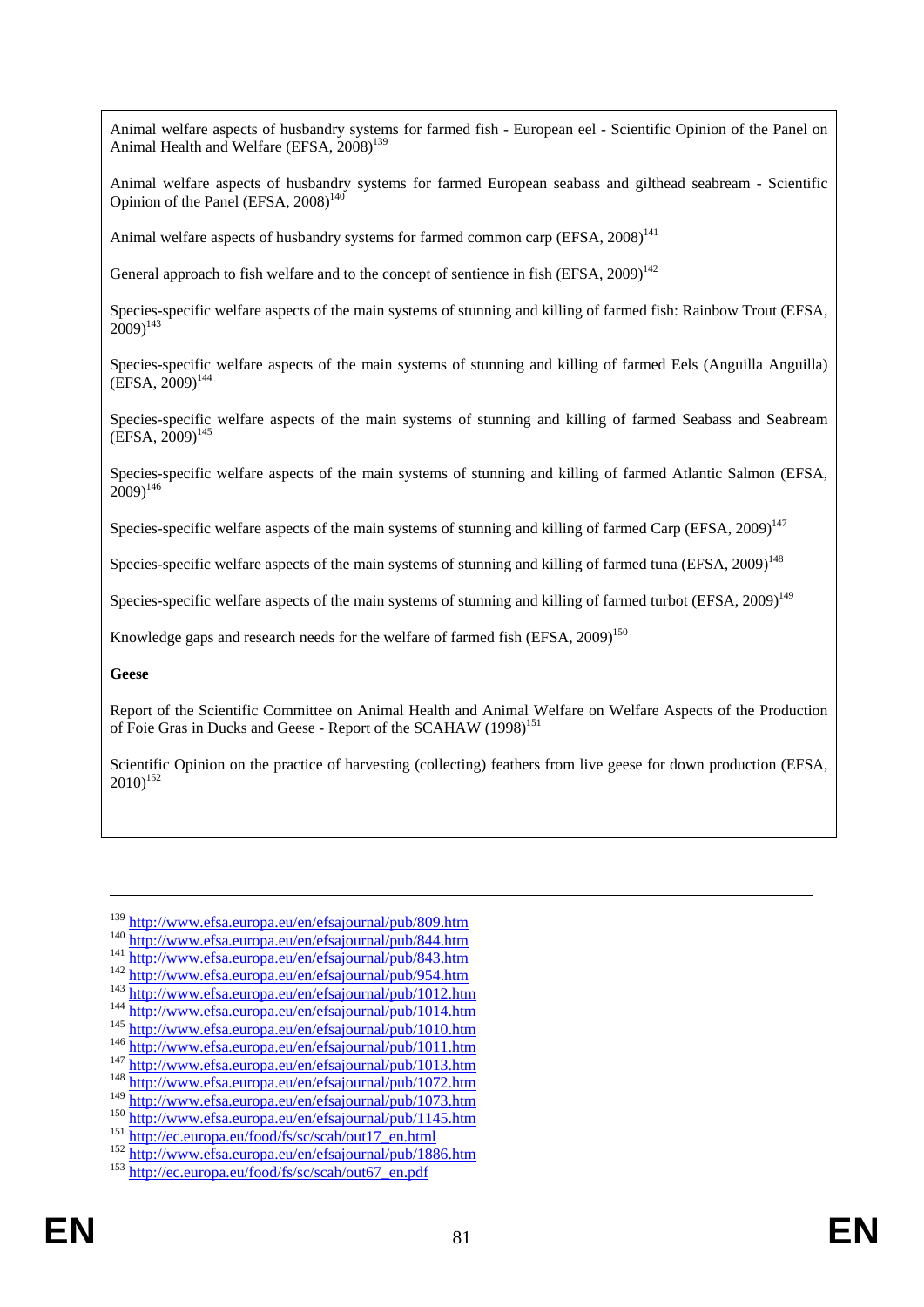#### **Fur animals**

The Welfare of Animals kept for Fur Production - Report of the SCAHAW  $(2001)^{153}$ 

**Pigs**

The Welfare of Intensively Kept Pigs - Report of the Scientific Veterinary Committee (1997)<sup>154</sup>

Opinion of the Scientific Panel on Animal Health and Welfare (AHAW) on a request from the Commission related to welfare aspects of the castration of piglets  $(EFSA, 2004)$ <sup>155</sup>

Opinion of the Scientific Panel on Animal Health and Welfare (AHAW) on a request from the Commission related to welfare of weaners and rearing pigs: effects of different space allowances and floor (EFSA, 2005)<sup>156</sup>

Opinion of the Scientific Panel on Animal Health and Welfare on a request from the Commission related to animal health and welfare in fattening pigs in relation to housing and husbandry (EFSA,  $2007$ )<sup>157</sup>

Animal health and welfare aspects of different housing and husbandry systems for adult breeding boars, pregnant, farrowing sows and unweaned piglets - Scientific Opinion of the Panel on Animal Health and Welfare (EFSA,  $2007$ <sup>158</sup>

The risks associated with tail biting in pigs and possible means to reduce the need for tail docking considering the different housing and husbandry systems - Scientific Opinion of the Panel on Animal Health and Welfare (EFSA,  $2007$ <sup>159</sup>

#### **Laying hens**

Report from the Scientific Veterinary Committee, Animal Welfare Section on the Welfare of laying Hens (1996)<sup>160</sup>

Opinion of the Scientific Panel on Animal Health and Welfare (AHAW) on a request from the Commission related to the welfare aspects of various systems of keeping laying hens  $(EFSA, 2005)^{16}$ 

#### **Calves**

Report on the Welfare of Calves - Report from the Scientific Veterinary Committee Animal Welfare Section  $(1995)^{162}$ 

Opinion of the Scientific Panel on Animal Health and Welfare (AHAW) on a request from the Commission related with the risks of poor welfare in intensive calf farming systems (EFSA,  $2006$ )<sup>163</sup>

#### **Broilers**

1

TheWelfare of Chickens Kept for Meat Production (Broilers) - Report of the SCAHAW (2000)<sup>164</sup>

<sup>&</sup>lt;sup>154</sup> http://www.efsa.europa.eu/food/fs/sc/oldcomm4/out17\_en.pdf<br>
<sup>155</sup> <http://www.efsa.europa.eu/en/efsajournal/pub/91.htm><br>
<sup>156</sup> <http://www.efsa.europa.eu/en/efsajournal/pub/268.htm><br>
<sup>157</sup> http://www.efsa.europa.eu/en/e

<sup>&</sup>lt;sup>160</sup> [http://ec.europa.eu/food/fs/sc/oldcomm4/out33\\_en.pdf](http://ec.europa.eu/food/fs/sc/oldcomm4/out33_en.pdf)<br><sup>161</sup> <http://www.efsa.europa.eu/en/efsajournal/pub/197.htm><br><sup>162</sup> [http://ec.europa.eu/food/fs/sc/oldcomm4/out35\\_en.pdf](http://ec.europa.eu/food/fs/sc/oldcomm4/out35_en.pdf)<br><sup>163</sup> http://www.efsa.europa.eu/en/efsajourna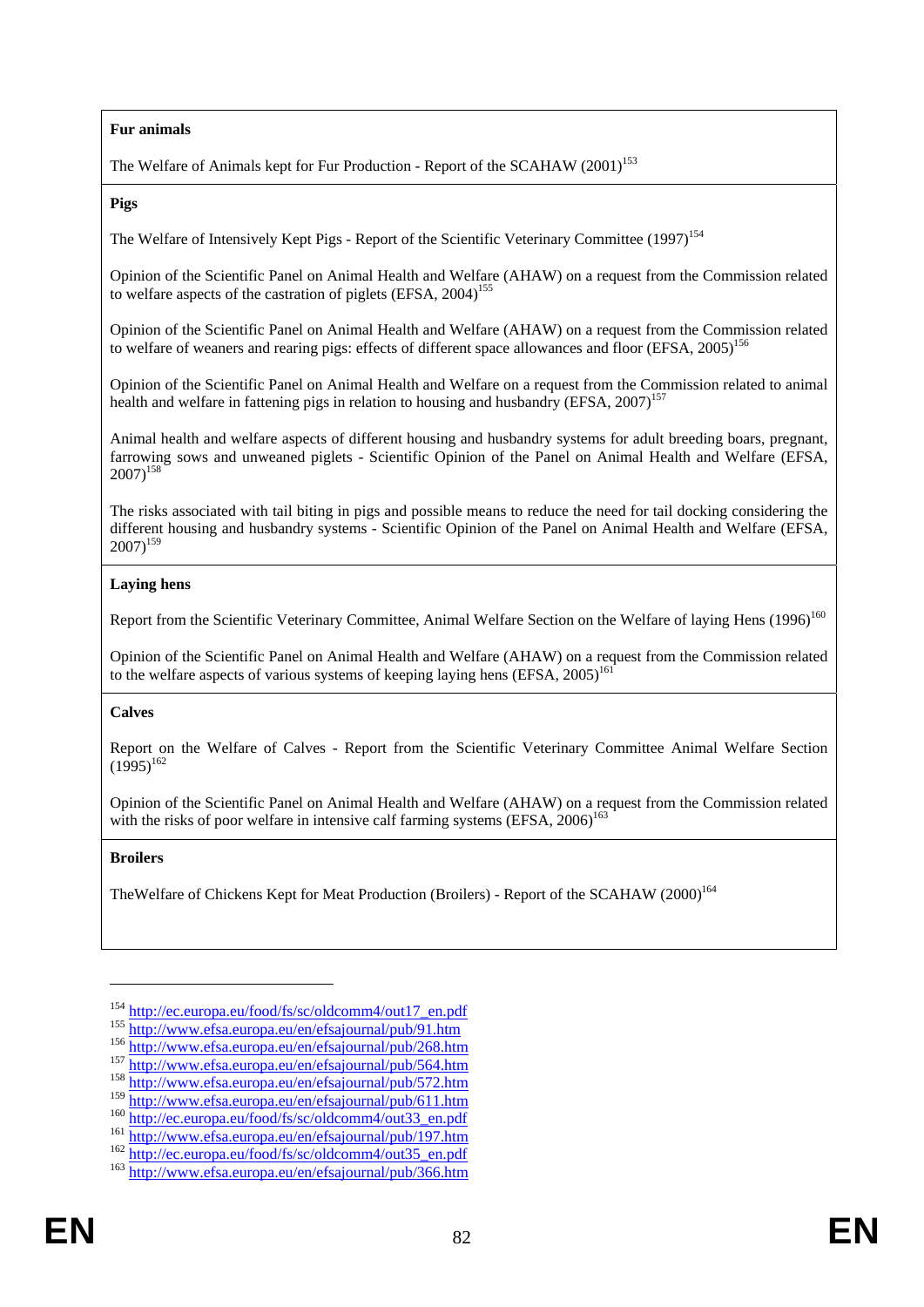Scientific Opinion on welfare aspects of the management and housing of the grand-parent and parent stocks raised and kept for breeding purposes  $\left($  EFSA, 2010)<sup>165</sup>

Scientific Opinion on the influence of genetic parameters on the welfare and the resistance to stress of commercial broilers (EFSA,  $2010$ )<sup>166</sup>

#### **Killing of animals**

Slaughter and killing of animals - Report from the Scientific Veterinary Committee Animal Welfare Section  $(1996)^{167}$ 

The use of Mixtures of the Gases CO2, O2, and N2 for Stunning or Killing Poultry - Report of the SCAHAW  $(1998)^{168}$ 

Opinion of the Scientific Panel on Animal Health and Welfare (AHAW) on a request from the Commission related to welfare aspects of the main systems of stunning and killing the main commercial species of animals (EFSA,  $2004$ <sup>169</sup>

Opinion of the Scientific Panel on Animal Health and Welfare (AHAW) on a request from the Commission related with the welfare aspects of the main systems of stunning and killing applied to commercially farmed deer, goats, rabbits, ostriches, ducks, geese (EFSA, 2006)<sup>170</sup>

#### **Transport of animals**

Standards for the Microclimate inside Animal Transport Road Vehicles - Report of the SCAHAW (1999)<sup>171</sup>

The welfare of animals during transport (details for horses, pigs, sheep and cattle) - Report of the SCAHAW  $(2002)^{172}$ 

Opinion of the Scientific Panel on Animal Health and Welfare on a request from the Commission related to the welfare of animals during transport  $(EFSA, 2004)^{173}$ 

Opinion of the Scientific Panel on Animal Health and Welfare (AHAW) on a request from the Commission related to standards for the microclimate inside animal road transport vehicles (EFSA,  $2004$ )<sup>174</sup>

Scientific Opinion Concerning the Welfare of Animals during Transport (EFSA,  $2011$ )<sup>175</sup>

#### **Experimental animals**

1

The welfare of non-human primates used in research - Report of the SCAHAW  $(2002)^{176}$ 

<sup>&</sup>lt;sup>164</sup> http://www.efsa.europa.eu/food/fs/sc/scah/out39 en.pdf<br>
<sup>165</sup> [http://www.efsa.europa.eu/en/efsajournal/pu](http://www.efsa.europa.eu/en/efsajournal/pub/1667.htm)b/1667.htm<br>
<sup>166</sup> <http://www.efsa.europa.eu/en/efsajournal/pub/1666.htm><br>
<sup>167</sup> http://ec.europa.eu/food/fs/sc/

<sup>170</sup> <http://www.efsa.europa.eu/en/efsajournal/pub/326.htm><br>
171 [http://ec.europa.eu/food/fs/sc/scah/out35\\_en.html](http://ec.europa.eu/food/fs/sc/scah/out35_en.html)<br>
172 [http://ec.europa.eu/food/fs/sc/scah/out71\\_en.pdf](http://ec.europa.eu/food/fs/sc/scah/out71_en.pdf)

<sup>173</sup> <http://www.efsa.europa.eu/en/efsajournal/doc/44.pdf>

<sup>&</sup>lt;sup>174</sup> <http://www.efsa.europa.eu/en/efsajournal/pub/122.htm> 175 <http://www.efsa.europa.eu/en/efsajournal/pub/1966.htm>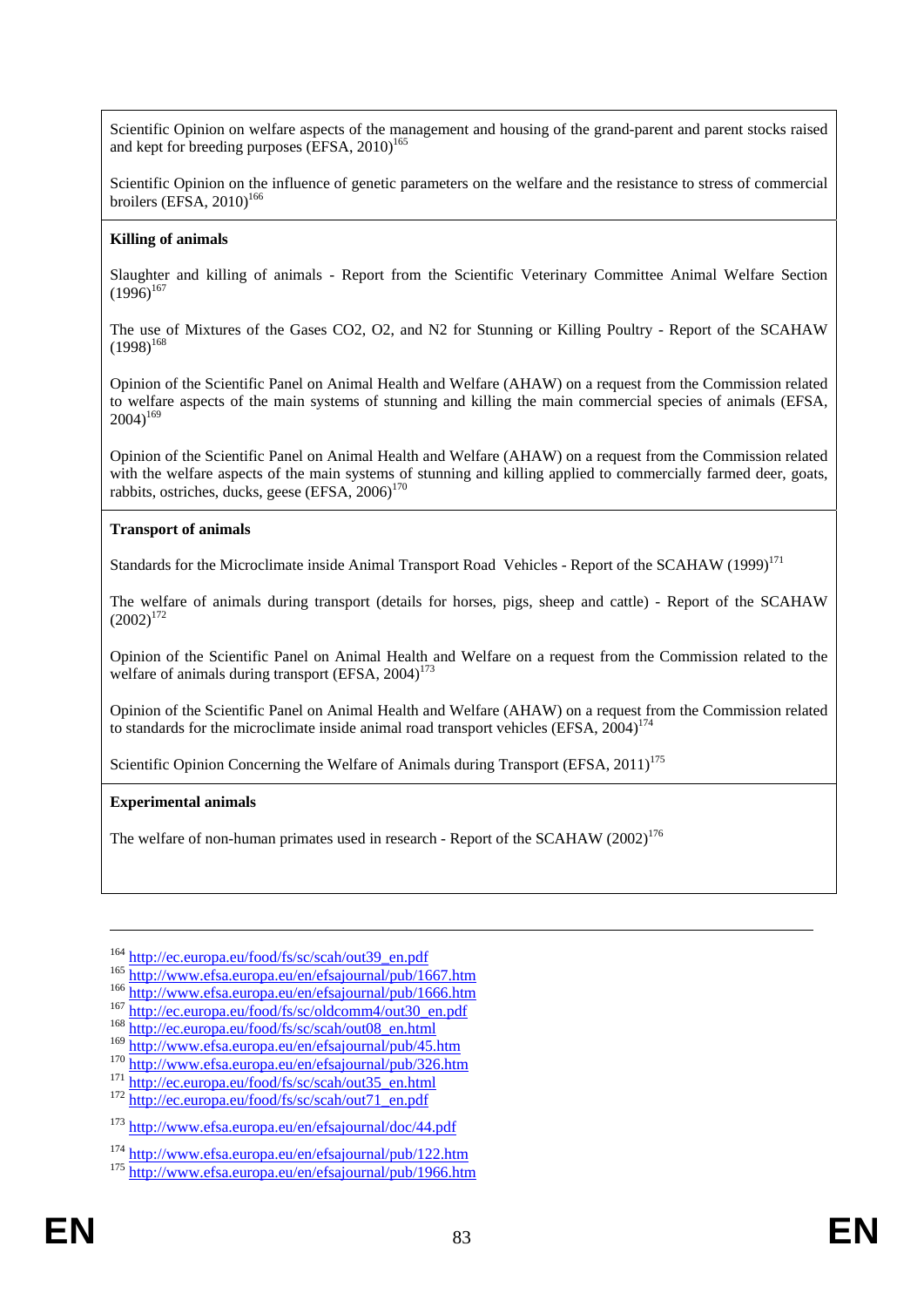Opinion of the Scientific Panel on Animal Health and Welfare (AHAW) on a request from the Commission related to the aspects of the biology and welfare of animals used for experimental and other scientific purposes (EFSA,  $2005)^{177}$ 

#### **Seals**

Animal Welfare aspects of the killing and skinning of seals - Scientific Opinion of the Panel on Animal Health and Welfare (EFSA,  $2007$ )<sup>178</sup>

<sup>&</sup>lt;sup>176</sup> [http](http://www.efsa.europa.eu/en/efsajournal/pub/292.htm)://ec.europa.eu/food/fs/sc/scah/out83\_en.pdf<br><sup>177</sup> http://www.efsa.europa.eu/en/efsajournal/pub/292.htm<br><sup>178</sup> <http://www.efsa.europa.eu/en/efsajournal/pub/610.htm>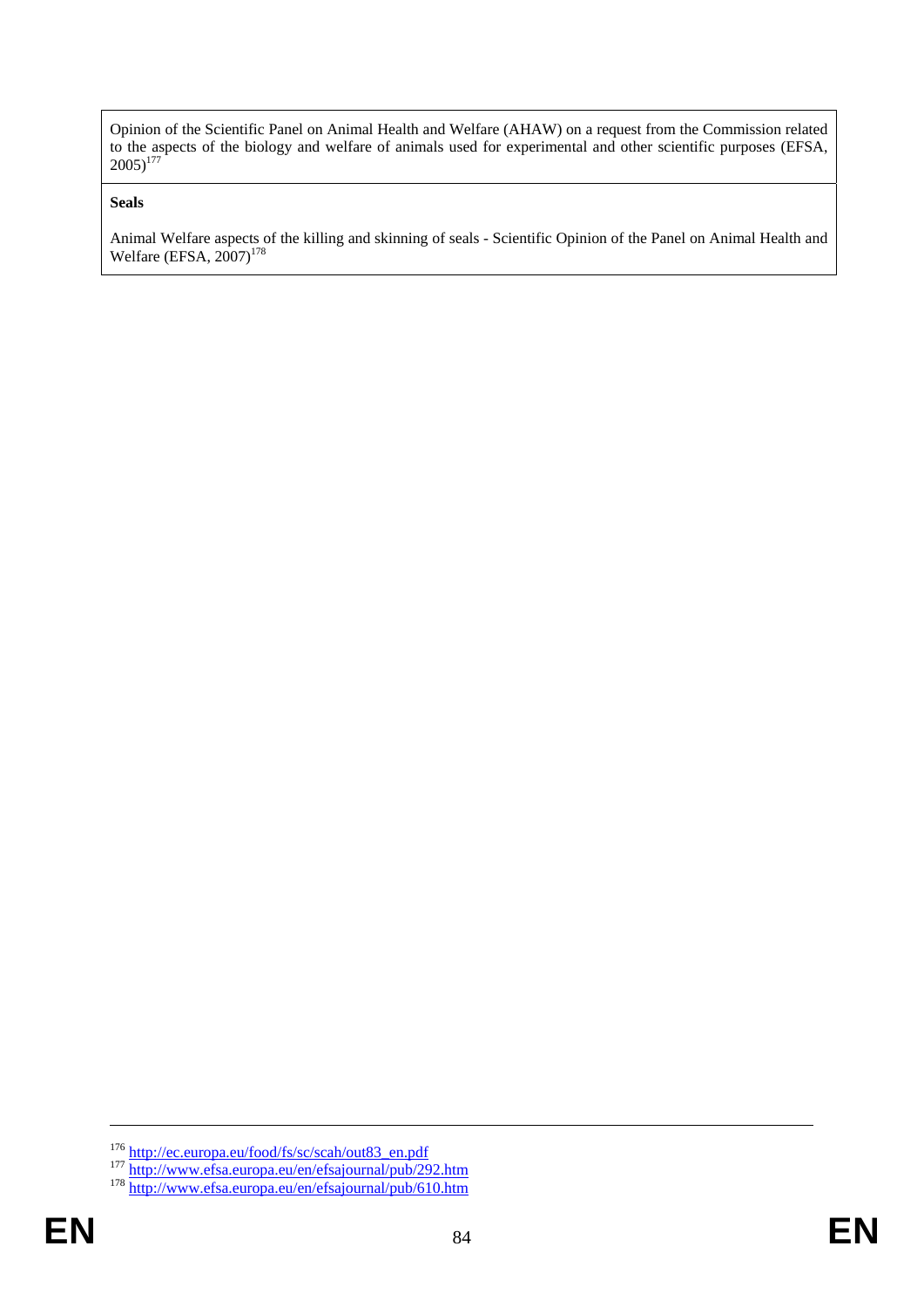# **2K – List of international standards and of EU international bilateral initiatives where animal welfare is included**

# **List of international standards of the World Organisation for Anima Health (OIE)**

The World Assembly of OIE Delegates has adopted seven animal welfare standards in the *Terrestrial* Code and two animal welfare standards in the OIE *Aquatic Animal Health Standards Code* (*Aquatic Code*) as follows:

- The transport of animals by land
- The transport of animals by sea
- The transport of animals by air
- The slaughter of animals for human consumption
- The killing of animals for disease control purposes
- The control of stray dog populations
- The use of animals in research and education
- The welfare of farmed fish during transport
- The welfare aspects of stunning and killing of farmed fish for human consumption.

Under the 5th Strategic Plan (2011-2015) the OIE continues its work on priority topics endorsed by Members. In particular, work is ongoing on the development of animal welfare standards on:

- Broiler Chicken Production Systems,
- beef production systems
- killing of farmed fish for disease control purposes.

# **List of EU-bilateral initiatives where animal welfare is included**

### Trade agreements with third countries in Europe:

- European Economic Area (Iceland, Norway)
- Andorra
- **Switzerland**

### Trade agreements outside Europe:

- $\bullet$  Chile (2002)
- Canada (2004)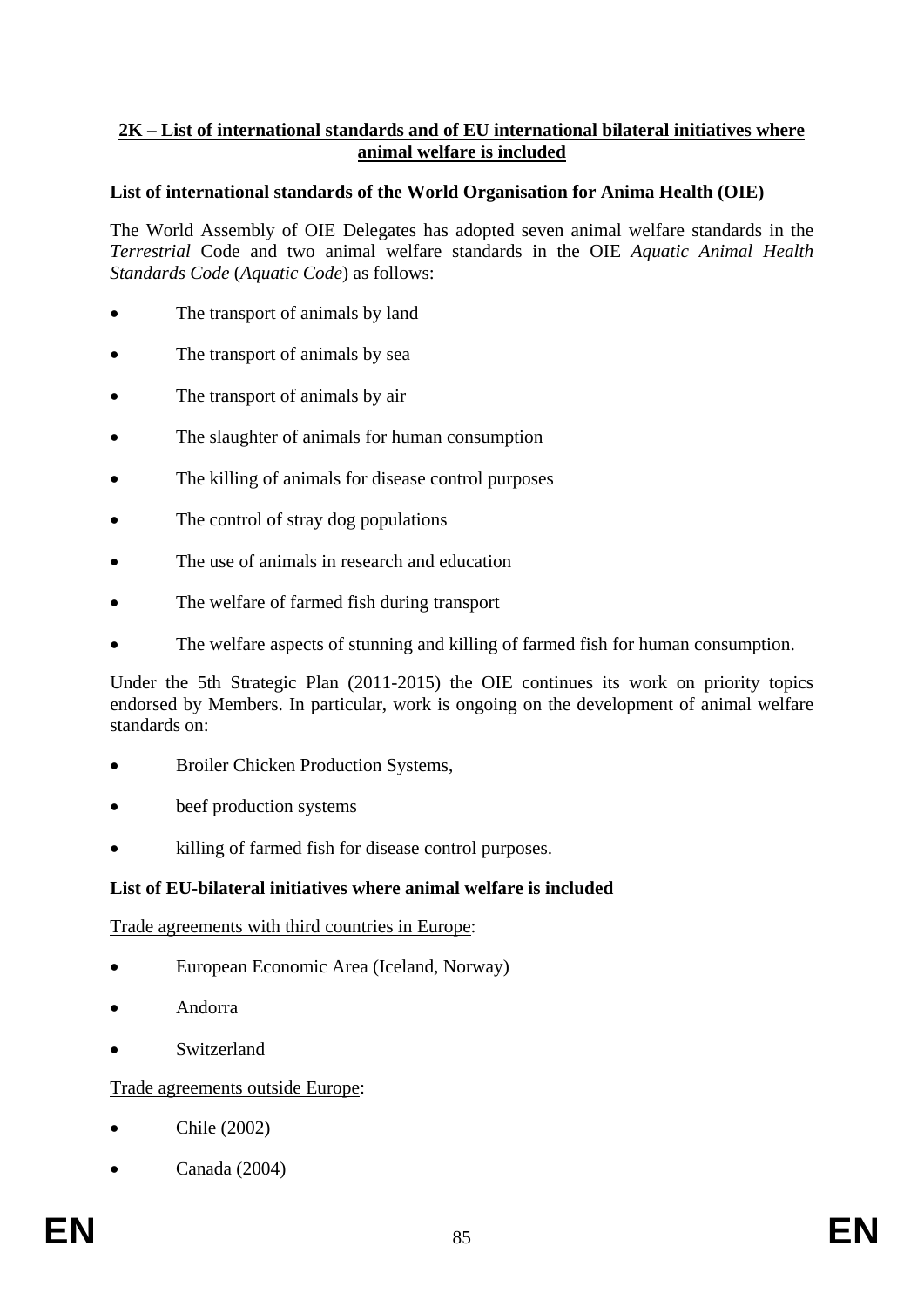- Korea  $(2010)$
- Central America Costa Rica, El Salvador, Guatemala, Honduras, Panama and Nicaragua) (2010)
- Colombia and Peru (2010)

Ongoing negotiations with India, MERCOSUR (Brazil, Uruguay, Paraguay, Argentina, Venezuela), Singapore, Malaysia and Ukraine

Partnership and Cooperation Agreements (including animal welfare):

- Thailand
- Vietnam

Ongoing negotiation with the Philippines, Malaysia, China, Vietnam, Brunei and Singapore.

# Cooperation Forums on Animal Welfare:

- New Zealand (2007)
- Australia (2008)

Other type of agreement (ongoing): Russia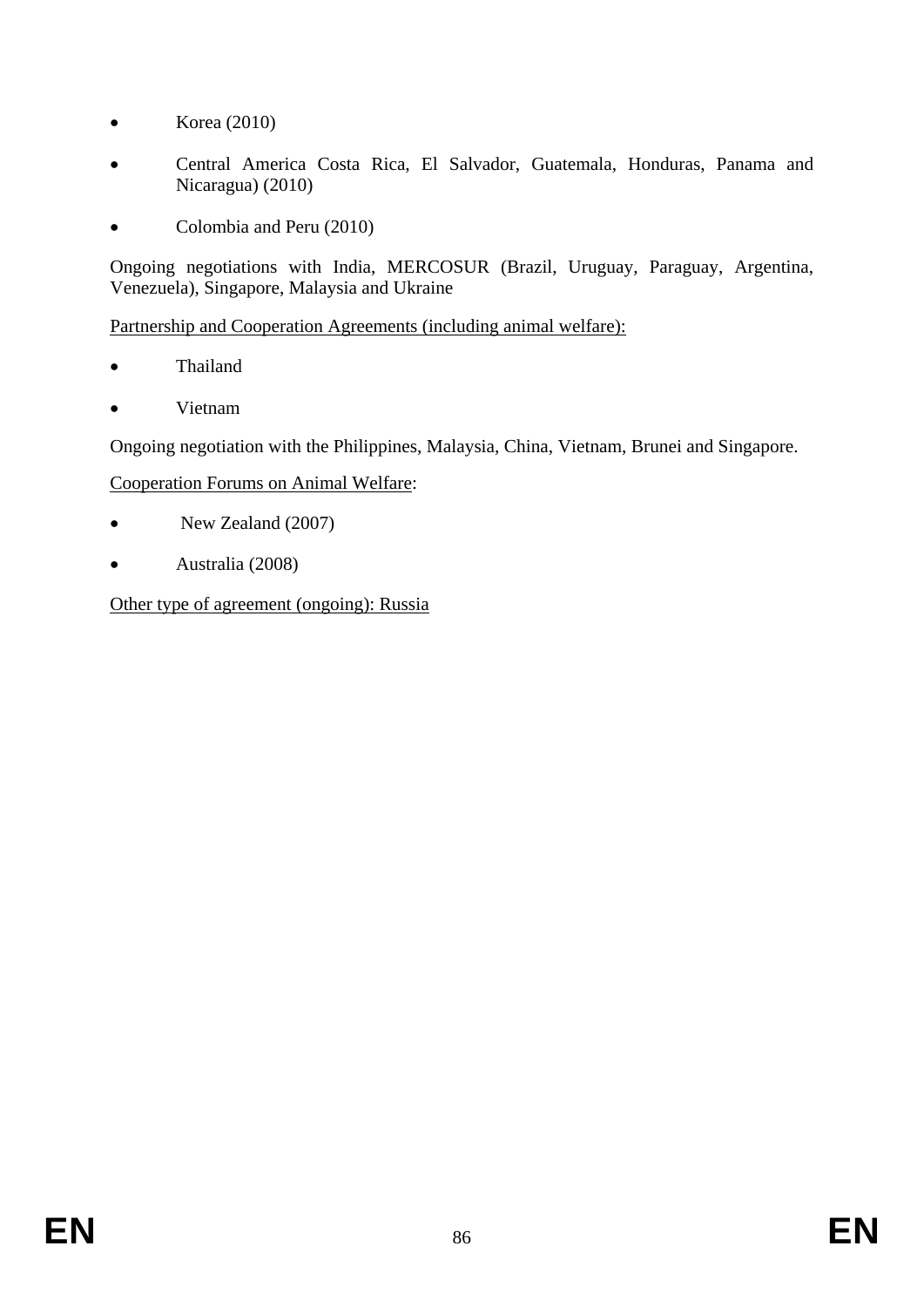# **Annex 3 – Consultation of stakeholders and Member States**

# **3A – Stakeholders contributions**

# **1. Stakeholders' meeting - Brussels, 31 January 2011**

### **Summary:**

*The meeting was well attended by stakeholders from all sides. The European Parliament was represented by Ms Paulsen who was present the whole meeting and intervened during the debate (MEP who was the rapporteur on an EP resolution on the 2006 Action Plan). Representatives from third countries (New Zealand, Canada, Australia.) that have developed cooperation with the Commission attended the meeting.* 

*There was a wide consensus on the problem definition as presented by the Commission (1. Insufficient enforcement, 2. competitiveness of farmers, 3. lack of communication to consumers and stakeholders, 4. need for more research and extending the EU scope for animal welfare policies).* 

*Farmers' organisations insisted on the economic costs and the risk of importations from third countries. Animal welfare organisations stressed the need for a wider scope, more education and communication to the public and stakeholders. The CAP reform and the need to develop animal welfare in this context was also highlighted by NGOs. All parties supported the need for better enforcement and further scientific research.* 

*As regards the policy options, most stakeholders considered that a policy mix would be necessary. However depending on the problem to be addressed, different solutions would be needed. Ms Paulsen strongly supported the option of a framework law. Producers organisations were mostly in favour of improving enforcement through non legislative tools while NGOs considered that new laws would be necessary combined with more actions in non legislative tools.* 

# **Detailed positions:**

The external contractor presented the results of the evaluation of the EU policy on animal welfare and the corresponding recommendations. Then the Commission presented the options foreseen for the impact assessment of the future strategy.

All parties agreed that several aspects related to animal welfare were essential:

1. To ensure proper enforcement of the existing legislation;

2. To ensure the competitiveness of EU farmers especially in regard to imports from third countries;

3. To better coordinate the initiatives with Member States, by proper definition and strategy setting by the Commission;

4. To improve communication to consumers and stakeholders;

5. To carry out more research on animal welfare.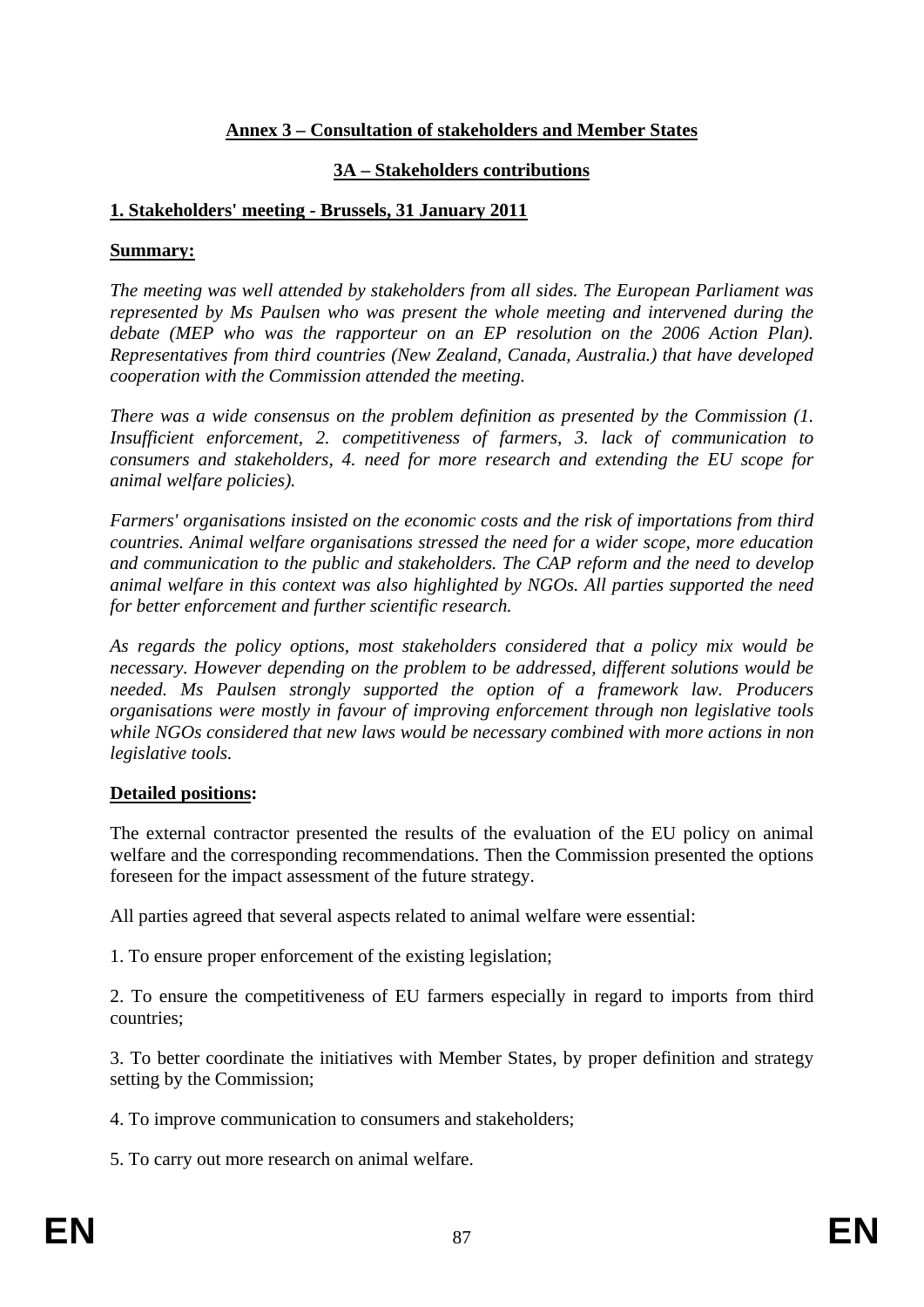# **Industry view:**

COPA-COGECA called for more flexibility in EU competition law as incentive for farmers to take up more animal welfare within the co-regulation scenario.

UECBV considered that we should focus on enforcement rather than reflecting in developing new rules.

AVEC also insisted on the need for a more uniform application of EU rules and equivalency regarding third country imports.

EFPIA was in favour of Option 3 (non-legislative option) and emphasized the need to comply first with the newly adopted directive on experimental animals, regarding the 3 R's in particular.

CLITRAVI was in favour of Option 1 (the baseline scenario) or a policy mix if additional costs for producers would be covered.

ASOPROVAC-ANCOPORC was worried by the competitiveness of pig and beef industry and third country imports.

EFFAB considered that the Corporate Social Responsibility and the promotion of good practices to be good options (non legislative option). They expressed the need for a step-bystep strategy and a clear definition of objectives. They did not support the idea of a specific institute for animal welfare.

FESASS called for more explanation of animal welfare to consumers.

The Swedish Farmers' Association and the UK NFU called for better enforcement, harmonisation of the internal market while keeping high animal welfare standards. NFU did not favour new legislation.

EFN was of the opinion that the tools existed but only needed to be used and explained.

EAZA considered that the zoo directive should be better implemented and they favoured initiatives that could promote their guidelines.

Breiz Europe supported the idea of a strategy to address international issues.

**In short, the need for harmonisation was called for by the industry mainly, along with the need to get equivalent standards for third country imports. Non-legislative measures were preferred.** 

### **NGOs' and scientists' views**

HIS, Eurogroup for Animals, IFAW, Born Free called for extension of EU scope/new legislation (fish, dairy cows, wildlife, pets), Eurogroup also supported the establishment of a Reference Centre.

FVE, CIWF. Vier Pfoten, IFAW, Animals' Angels, WSPA favoured a policy mix (option D), and were worried about enforcement. They would support a framework law but expressed concerns on the risks of having too general and vague provisions. They did not wish to see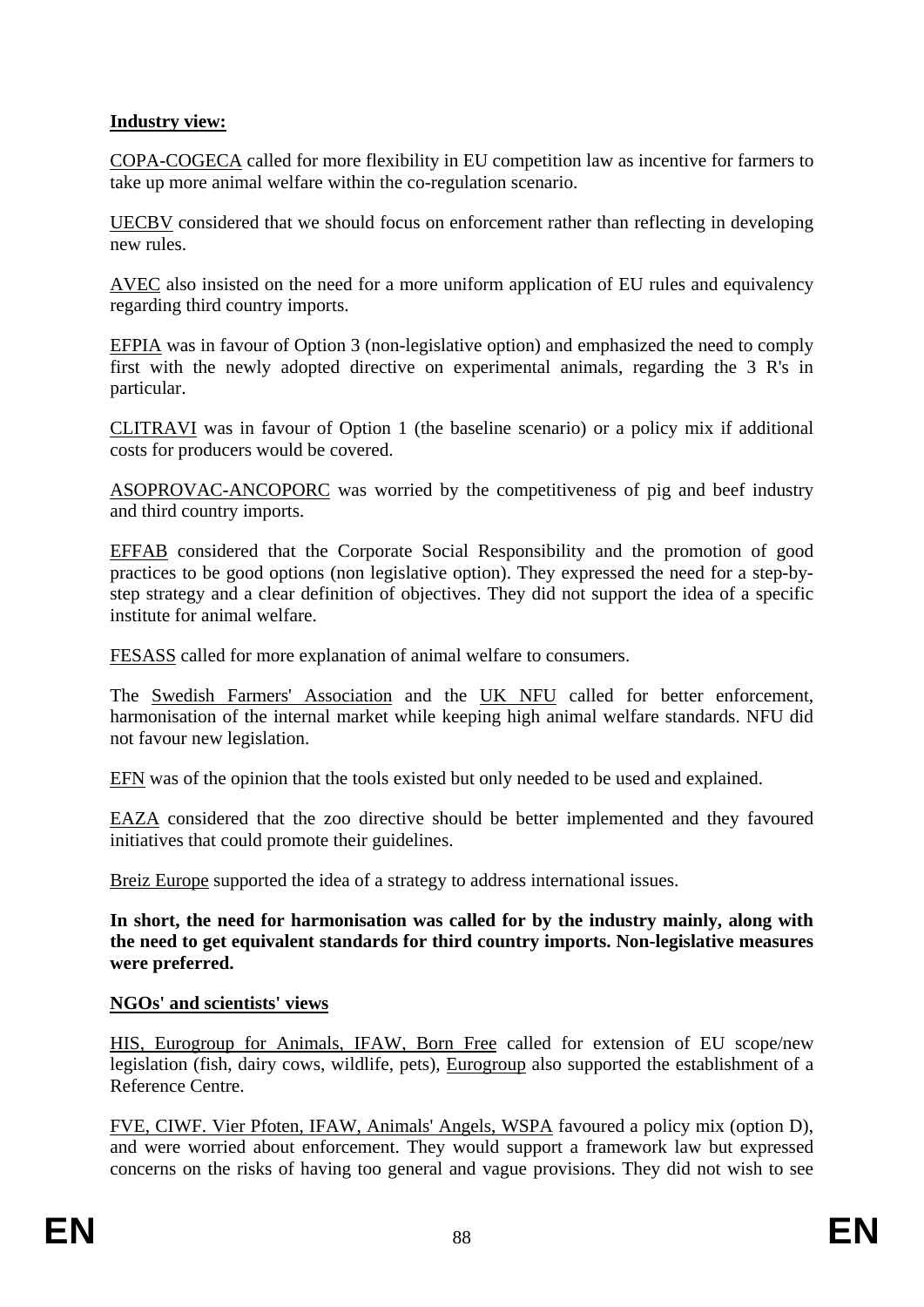existing legislation disappear. They also wanted animal welfare issues to be better integrated in the context of the revision of CAP. They also supported the concerns over the risks of importations from third countries having lower standards.

WSPA called for more education.

University representatives, FVE, Born Free and NGOs called for proper objective setting and definitions in the area of animal welfare with an in-field study on the level of actual animal welfare standards in the EU.

**Animal welfare NGOs stressed the need for a wider scope, more detailed laws on dairy cows especially, better definition and strategy setting, a proper animal welfare analysis and improved consumer information.** 

# **Other institutions' views:**

MEP Marit Paulsen called for a general framework law to fight unfair competition on the EU market and get international equivalence for third country imports. Ms Paulsen declared that she proposed a framework law for animal welfare in its report (adopted in May 2010) as it has been working well in the area of food safety and producers should be better involved.

FAO declared that they will send written comments.

List of organisation attending the meeting:

ADT (German breeders association)

Animals' Angels (animal welfare organisation)

ASOPROVAC/ANCOPORC (Spanish Beef and pig farmers organisation)

Australian EU delegation

AVEC (European poultry industry)

Born Free (animal welfare organisation – wild animals)

Breiz Europe (French Farmers organisation)

BUAV (animal welfare organisation – experimental animals)

Canadian EU delegation

CIWF (animal welfare organisation – farm animals)

CLITRAVI (European food processing industry)

COLIPA (European cosmetic industry)

COPA-COGECA (European farmers organisation)

EAZA (European zoo and aquaria association)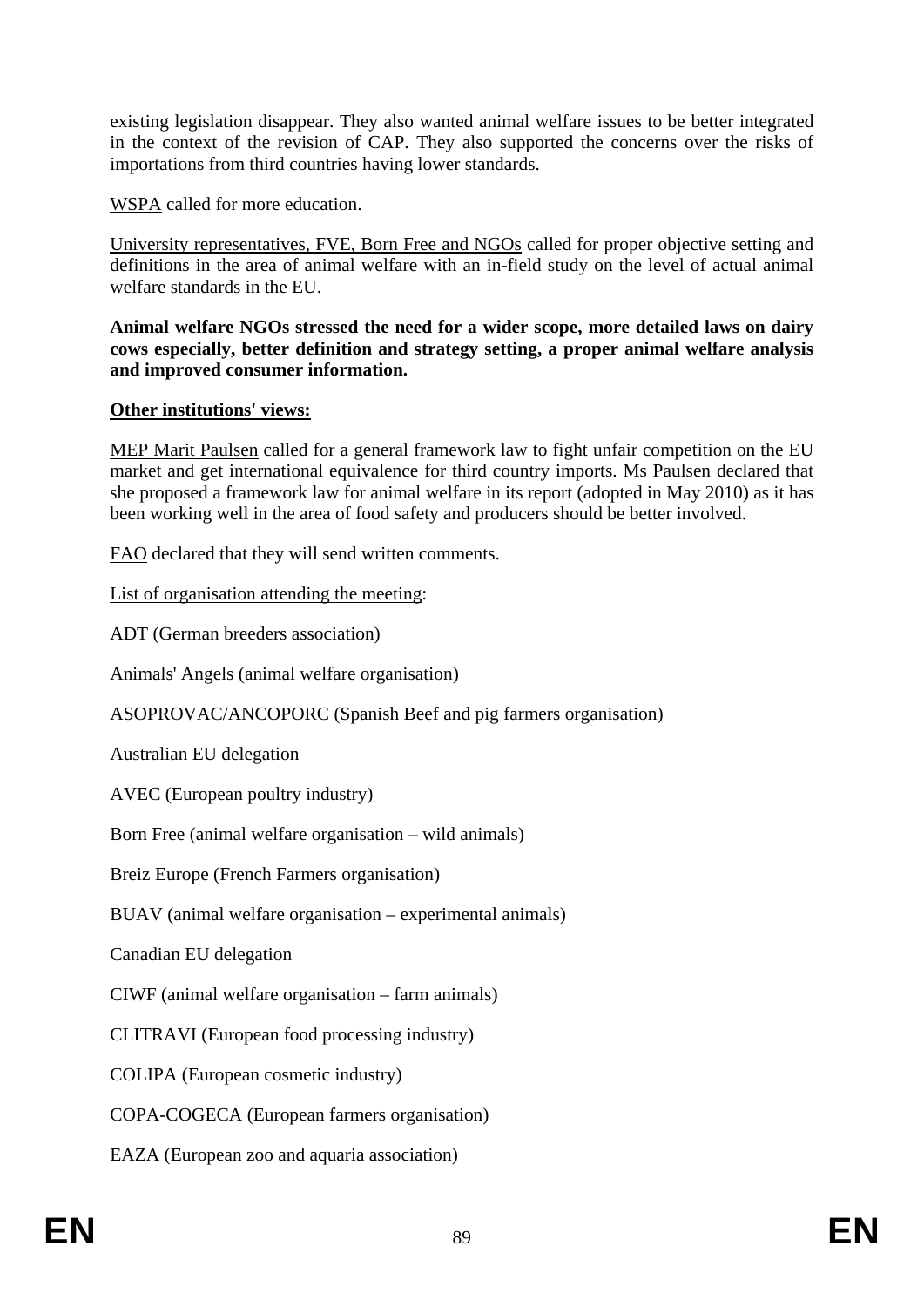EFBA (European fur breeders association) EFFAB (Europan breeders association) EFPIA (European pharmaceutical industry) EFSA (European Food Safety Authority) EPO (European Pet Organisation) EPPA (consultancy firm) Eurogroup for Animals (Animal welfare organisation) European Circus Association European Parliament FACE (European hunting association) FAI (consultancy firm) FAO (Food and Agriculture Organization) Fédération Nationale Porcine (French Pig farmers organisation) FEDIAF (European pet food industry) FESASS (European organisation for animal health) FVE (Federation of Veterinarians of Europe) HIS (animal welfare organisation) Hungarian Permanent Representation (EU Presidency) IFAW (animal welfare organisation – wild animals) IFOAM (organic farmers' organisation) Institut de l'Elevage (French research institute) LRF (Swedish farmers' organisation) New Zealand EU delegation NFU (UK farmers' organisation) SLU (Swedish research institute) UECBV (European organisation of livestock traders and slaughterhouses) Vier Pfoten (animal welfare organisation)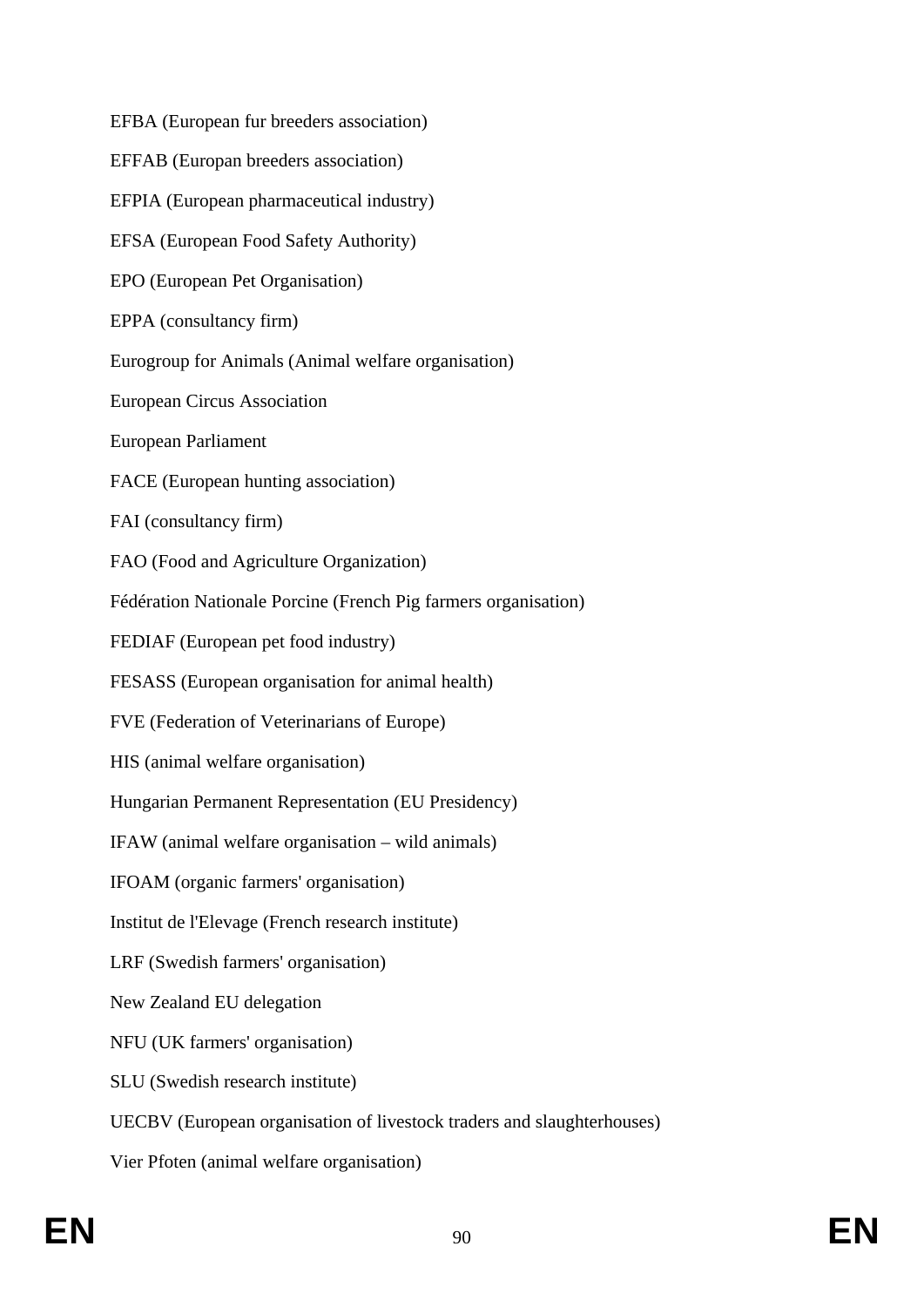WSPA (animal welfare organisation)

WUR (Dutch research institute)

# **2. Stakeholders' contributions on the policy options**

The Commission received written contributions from the following 20 stakeholders: Alliance of Marine Mammals Parks and Aquariums (AMMPA) Association for Assessment and Accreditation of Laboratory Animal Care (AAALAC) Association of Poultry Processors and Poultry Trade in the EU countries (AVEC) Baltic Petfood Industry Association (BIPA) Compassion in World Farming (CIWF) Copa-Cogeca Eurogroup for Animals (Eurogroup) European Association for Aquatic Mammals (EAAM) European Association of Zoos and Aquaria (EAZA) European Circus Association (ECA) European Forum of Farm Animal Breeders (EFFAB) European Fur Breeders' Association (EFBA) European Pet Food Industry Federation (FEDIAF) Federation of European Aquaculture Producers (FEAP) Federation of Swedish Farmers (LRF) Humane Society International/Europe (HSI) Industrieverband Heimtierbedarf (IVH) International Fund for Animal Welfare (IFAW) Vier Pfoten - Stiftung für Tierschutz (Vier Pfoten) World Horse Welfare (WHW)

The stakeholders' position papers have been published on the Commission's website at http://ec.europa.eu/food/animal/welfare/actionplan/position\_paper\_2011\_2015\_en.htm.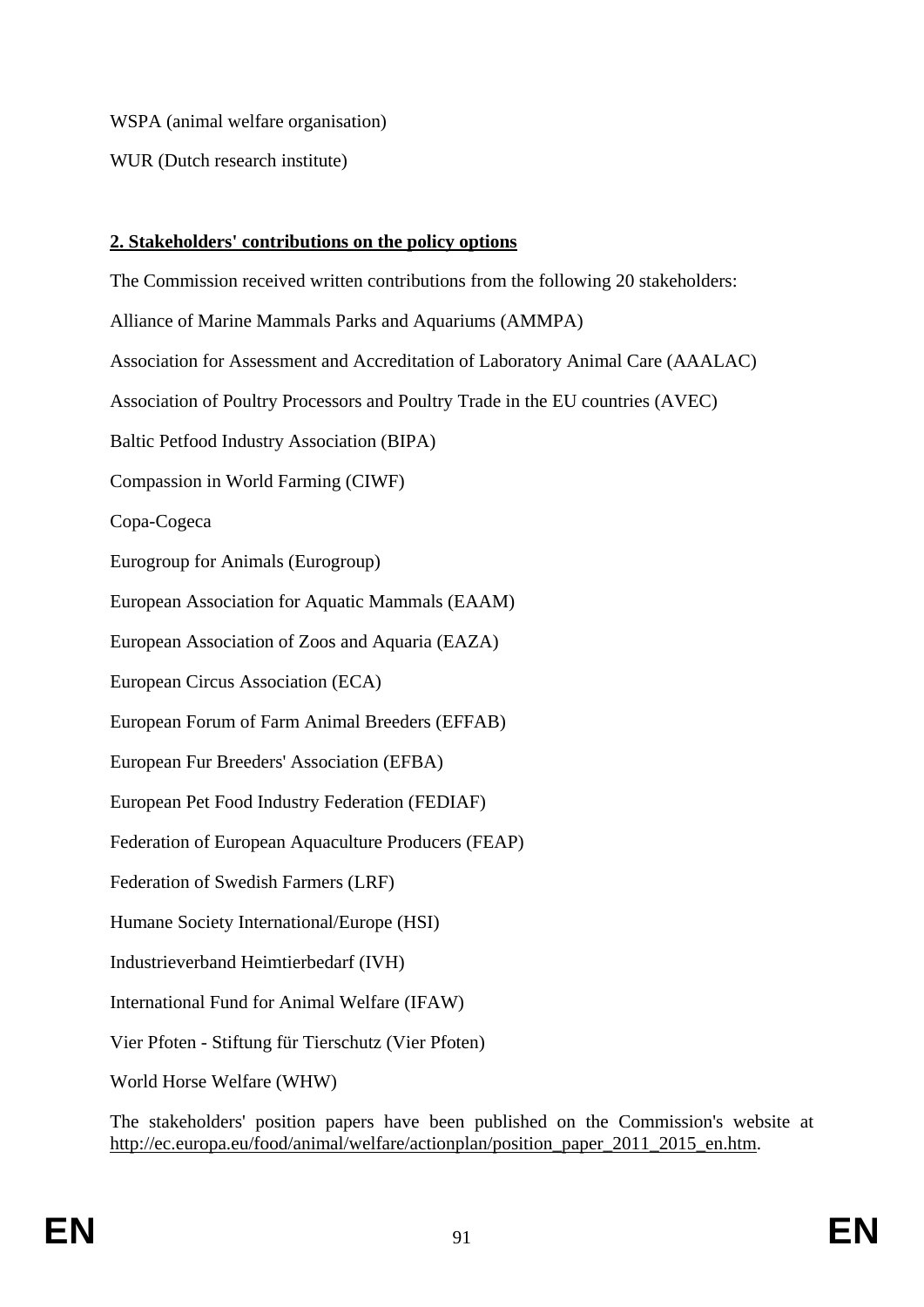# **General comments**

The clearest messages from the stakeholders' submissions are that 14 out of 20 respondents believe that the new strategy should be based on a mix of policy initiatives from Options A and B, and that 12 out of 20 highlight the need to develop a communication and education strategy.

## **Specific comments**

## **Industry**

With the purpose of composing an easily accessible overview, the Commission has divided the stakeholders' position papers into two groups: Industry and NGOs. In this overview, the following 13 stakeholders are considered industry representatives: AMMPA, AVEC, BIPA, Copa-Cogeca, EAAM, EAZA, ECA, EFBA, EFFAB, FEDIAF, FEAP, IVH and LRF.

8 out of these 13 held the opinion that the new strategy should be based on a mix of policy initiatives from Options A and B. Just over half of the industry representatives highlighted the need to develop a communication and education strategy. 6 of the respondents supported the concept of a new framework law, whereas 3 were negative to developing such a legal concept. A little less than half of the respondents expressed support for developing indicators for monitoring procedures.

## **NGOs**

For the purpose of this overview; the following 7 stakeholders are considered NGOs: AAALAC, CIWF, Eurogroup, HSI, IFAW, Vier Pfoten and WHW.

6 out of these 7 held the opinion that the new strategy should be based on a mix of policy initiatives from Options A and B. Just as many NGOs were supportive of actions to strengthen research on animal welfare and of international initiatives. A clear majority also highlighted the need to develop a communication and education strategy. Just over half of the respondents were in favour of extending the scope of EU legislation on animal welfare, of establishing a network of Reference Centres and of strengthening the enforcement of animal welfare legislation. Some NGOs pointed out that it is important that animal welfare is incorporated into other EU policy areas and that it also should be incorporated into Corporate Social Responsibility schemes.

### **Submissions from third countries**

The Commission received a submission from Canada.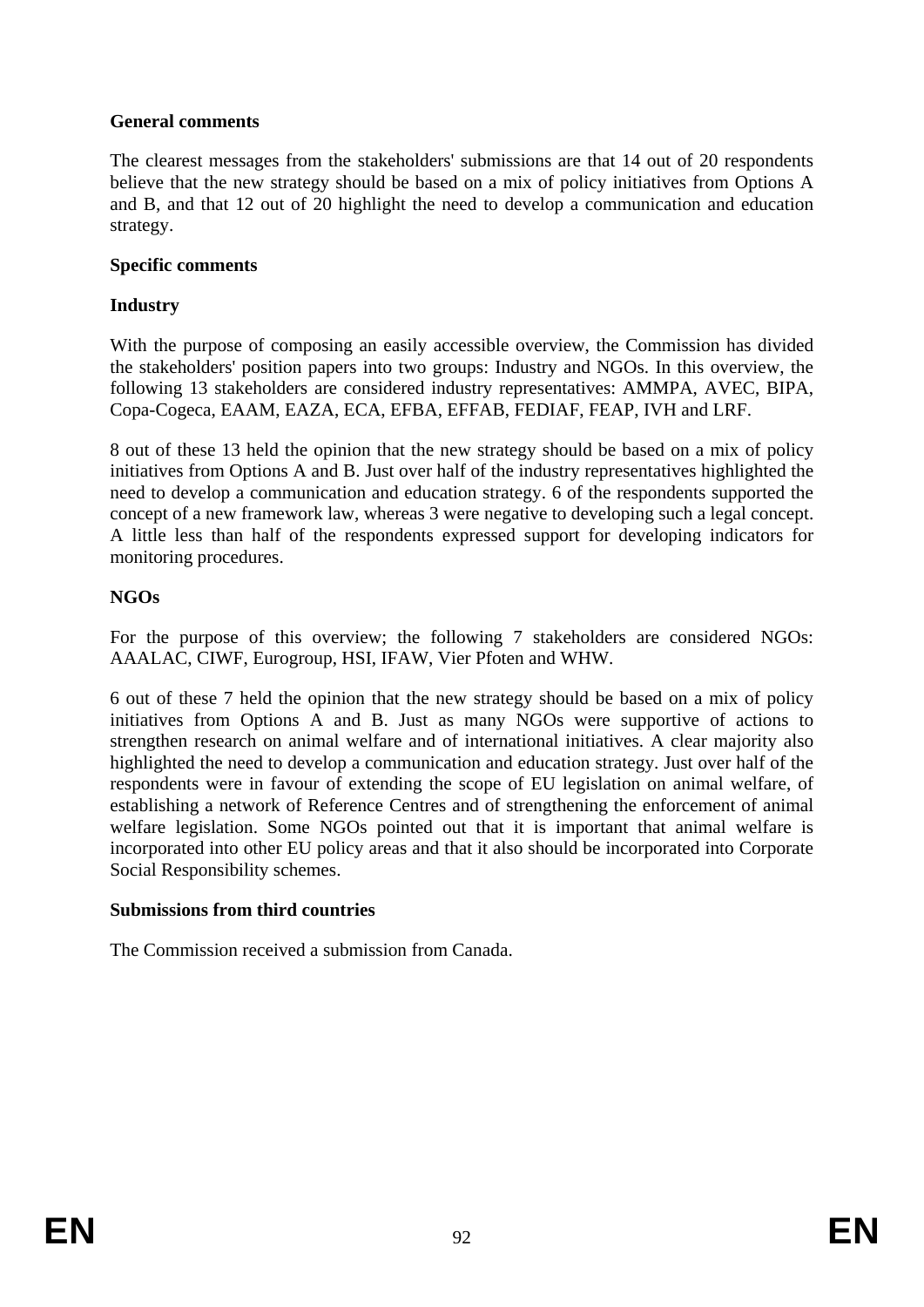# **3B. Member States' contributions on the policy options**

The Commission received submissions from 11 Member States. These were Bulgaria, the Czech Republic, Finland, Hungary, Germany, Ireland, the Netherlands, Poland, Spain, Sweden and the United Kingdom.

In general, the Member States expressed support for the upcoming EU animal welfare strategy and the Commission's work in preparing it.

The base line option (status quo) was not supported by any Member State, except if it meant that the resources employed are used to ensure that the current legislation is more properly enforced. This concern was echoed by several Member States.

There was broad support for policy Option 2. Nearly all Member States supported communication and education efforts in relation to animal welfare. Also, third country equivalent standards for animal welfare were considered essential.

There was also much support for improved coordination between Member States and the EU institutions, animal welfare research promotion, the Welfare Quality project and the development of indicators, an animal welfare reference laboratory network, co-regulation and international activities.

Some Member States mentioned a need to develop and disseminate best practice guidelines.

A general framework law was supported, but a need for further clarification of this legal concept was also highlighted. Some Member States supported extensions of the scope of EU legislation on animal welfare, while others were negative to imposing new regulatory burdens by additional legislation. It was also mentioned that there is a need to strengthen links between the CAP reform and animal welfare.

Very few Member States asked for updates of current EU animal welfare legislation if research in relevant areas is developed. A revision of Council Regulation (EC) No 1/2005 on the protection of animals during transport was requested by one Member State. There was also pointed to a need to evaluate both the EU's first action plan for animal welfare and the Better Training for Safer Food programme. Mandatory animal welfare labelling was perceived rather negatively. Also, according to Member States, farmers need to be compensated for complying with European animal welfare legislation. Moreover, animal welfare policies need to be increasingly mainstreamed with other EU policies.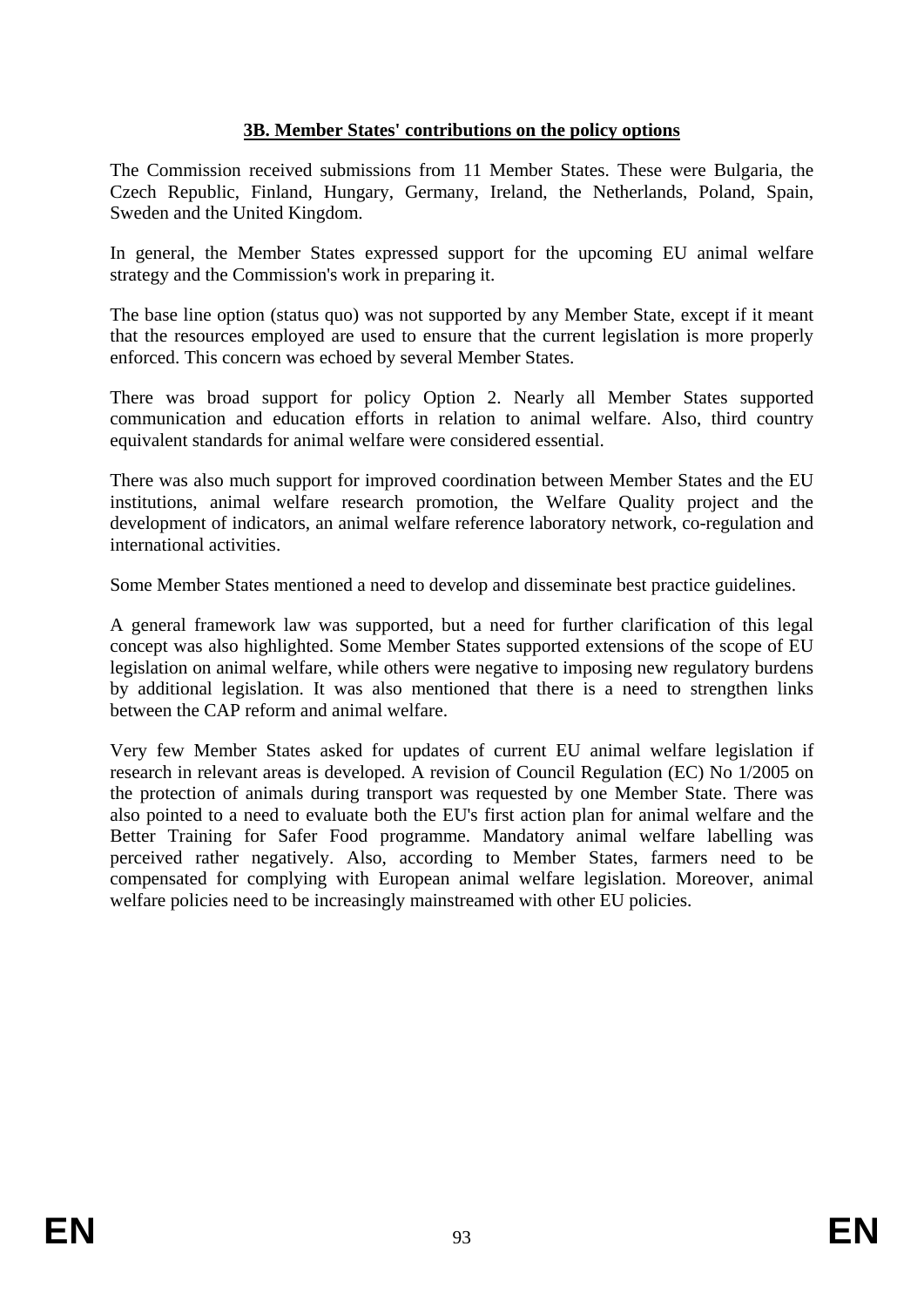#### **Annex 4 – Baseline**

#### **4A - Legal provisions, animal welfare impacts, problem drivers and no change scenario**

#### **Problems related to specific pieces of EU legislation**

| Type of animals and<br>activity |    |     |        | <b>Legal</b> act                                                                                                                             | <b>Main provisions</b>                                                                                                                                               | <b>Impacts on animal welfare</b>                                                                                                                                         | <b>Problem drivers</b>                                                                                                                                           | No change scenario                                                                                                                                                                                                                                            |
|---------------------------------|----|-----|--------|----------------------------------------------------------------------------------------------------------------------------------------------|----------------------------------------------------------------------------------------------------------------------------------------------------------------------|--------------------------------------------------------------------------------------------------------------------------------------------------------------------------|------------------------------------------------------------------------------------------------------------------------------------------------------------------|---------------------------------------------------------------------------------------------------------------------------------------------------------------------------------------------------------------------------------------------------------------|
| Keeping<br>animals              | of | all | farmed | Directive 98/58 of 20 July<br>1998<br>the<br>concerning<br>protection of animals kept for<br>farming purposes OJ L 221,<br>08.08.1998 p. 23. | Contains general principles<br>applicable to all species and<br>referring to the European<br>Convention on the protection<br>of animals kept for farming<br>purposes | <b>Dairy cows</b> – lameness and<br>mastitis, metabolic problems,<br>production<br>life.<br>short<br>transport at the end of their<br>production life $(EFSA^{179})$ *** | Directive vague without EU<br>guidance<br>specific<br>(no)<br>provisions)<br>failure<br>Market<br>(reducing)<br>production costs)<br>No information to consumers | Dairy cows: No positive<br>Animal<br>welfare<br>change.<br>likely to continue<br>be<br>to<br>compromised<br>in<br>except<br>Member<br><b>States</b><br>adopting<br>national legislative provisions<br>guidelines<br>(Germany,<br><sub>or</sub><br>Sweden, UK) |
|                                 |    |     |        |                                                                                                                                              |                                                                                                                                                                      | Beef cattle $(SCAHAW^{180})$ –<br>limited freedom of movement<br>for fattening animals                                                                                   | Initial<br>production<br>design<br>ignoring animals needs (lack<br>of knowledge)                                                                                 | Beef cattle:<br>positive<br>$\mathbf{n}\mathbf{o}$<br>change.                                                                                                                                                                                                 |
|                                 |    |     |        |                                                                                                                                              |                                                                                                                                                                      | Ducks in individual cages no<br>ability to move their wings<br>(SCAHAW)                                                                                                  | Lack of research for certain<br>species<br>N <sub>o</sub><br>welfare<br>animal                                                                                   | Positive<br>Ducks:<br>evolution<br>France agreed to<br>foreseen:<br>phase out individual cages for<br>ducks.                                                                                                                                                  |
|                                 |    |     |        |                                                                                                                                              |                                                                                                                                                                      | Farmed fish<br>$-$ inhumane<br>killing,<br>overcrowding<br>$(EFSA)$ ***                                                                                                  | monitoring system                                                                                                                                                | <b>Positive</b><br>fish:<br>Farmed<br>in<br>foreseen<br>the<br>change<br>framework of the actions<br>following<br>the<br>taken<br><b>Aquaculture Strategy. No</b>                                                                                             |

<sup>&</sup>lt;sup>179</sup> EFSA = there is scientific opinions available from the European Food Safety Authority pointing out welfare problems<br><sup>180</sup> ECAHAW = Scientific Committee for Animal Health and Animal Welfare which we providing EU scie

SCAHAW = Scientific Committee for Animal Health and Animal Welfare which was providing EU scientific risk assessment before the EFSA was established.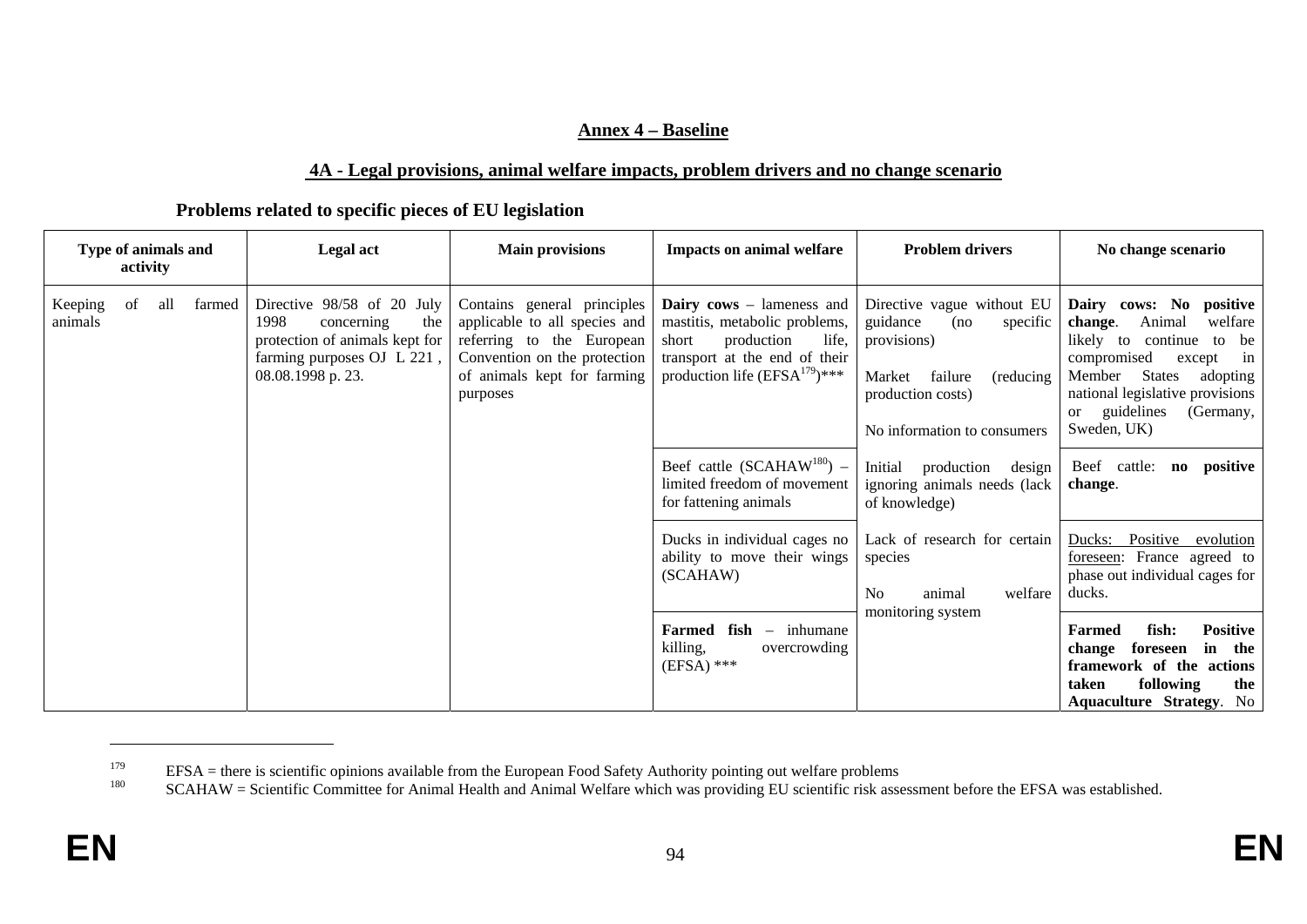| Type of animals and<br>activity | <b>Legal</b> act | <b>Main provisions</b> | <b>Impacts on animal welfare</b>                                                                          | <b>Problem drivers</b> | No change scenario                                                                                                                                                                                                                                                 |
|---------------------------------|------------------|------------------------|-----------------------------------------------------------------------------------------------------------|------------------------|--------------------------------------------------------------------------------------------------------------------------------------------------------------------------------------------------------------------------------------------------------------------|
|                                 |                  |                        |                                                                                                           |                        | information<br>national<br>on<br>initiatives for improving the<br>welfare of farmed fish<br>(except in Norway)                                                                                                                                                     |
|                                 |                  |                        | Farming rabbits - High<br>mortality, no enough space,<br>injuries due to mesh wire<br>floors (EFSA)***    |                        | <b>Rabbits: No positive change</b><br>foreseen in the<br>main<br>producing countries (France,<br>Italy and Spain) but national<br>provisions in Germany to be<br>adopted.                                                                                          |
|                                 |                  |                        | Fur animals - (SCAHAW) no<br>enough space to express<br>normal behaviour, no access<br>to water for minks |                        | Fur<br>animals:<br>Positive<br>evolution foreseen due to<br>private initiative on animal<br>welfare indicators. The fur<br>focused its<br>has<br>industry<br>sustainable<br>strategy<br>on<br>development<br>including<br>animal welfare<br>as a key<br>objective. |
|                                 |                  |                        |                                                                                                           |                        | the<br>However<br>industry<br>about market<br>complained<br>distortions due to differences<br>in legal provisions in each<br>Member State.                                                                                                                         |
|                                 |                  |                        | Turkeys - lameness, foot<br>dermatitis, no space to move<br>(similar to broilers)                         |                        | <b>Turkeys:</b><br><b>No</b><br>positive<br>change foreseen.                                                                                                                                                                                                       |
|                                 |                  |                        | Horses – Neglect (no feed or<br>when retired from<br>water)                                               |                        | Horses: No positive change<br>foreseen.                                                                                                                                                                                                                            |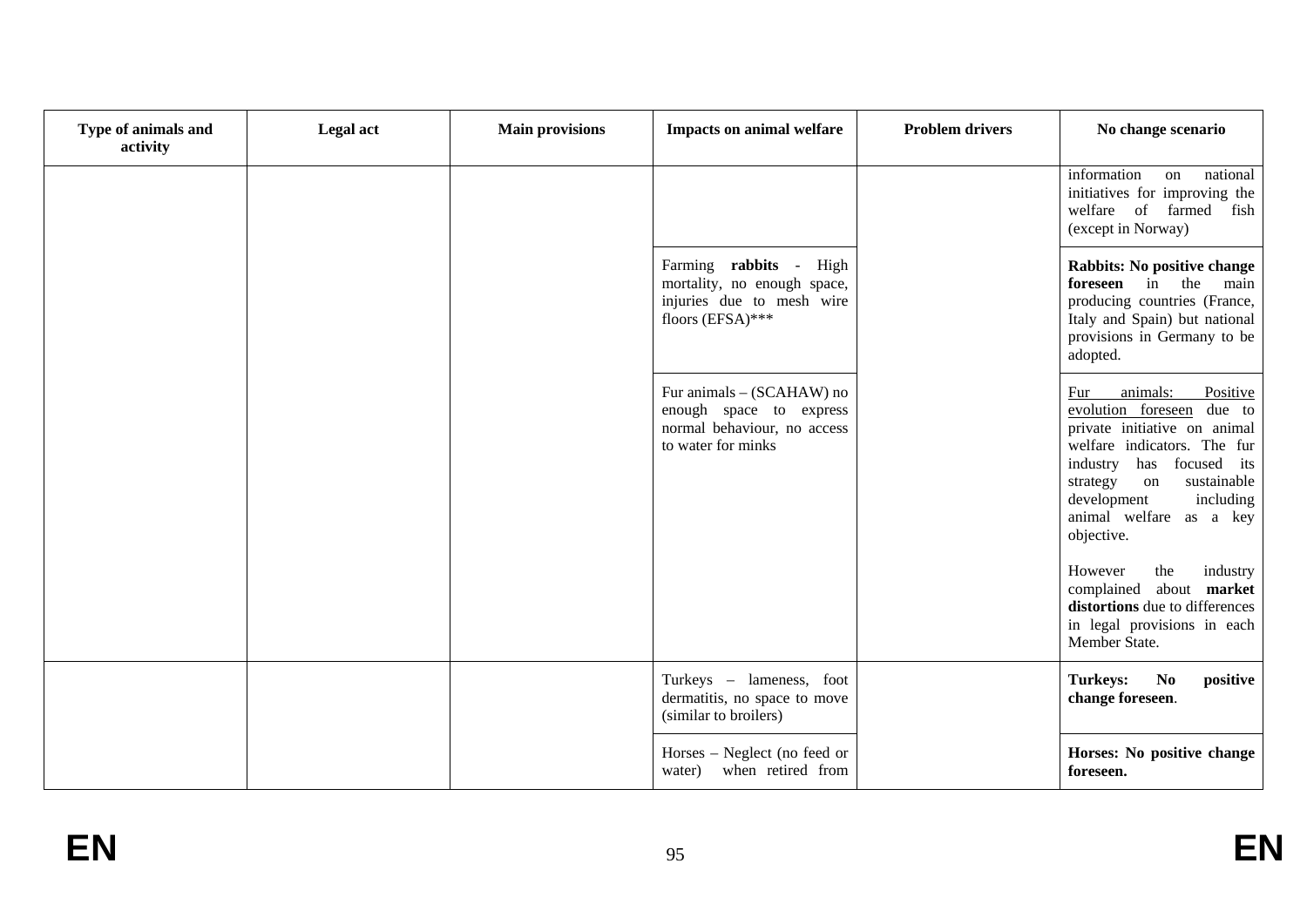| Type of animals and<br>activity      | Legal act                                                                                                                                                  | <b>Main provisions</b>                                                                                                                                                                        | <b>Problem drivers</b><br><b>Impacts on animal welfare</b>                                                                                                                                                                                                                                                 |                                                                                                                                                                                                                                                                                                                                                                   | No change scenario                                                                                                                                                                                                                             |
|--------------------------------------|------------------------------------------------------------------------------------------------------------------------------------------------------------|-----------------------------------------------------------------------------------------------------------------------------------------------------------------------------------------------|------------------------------------------------------------------------------------------------------------------------------------------------------------------------------------------------------------------------------------------------------------------------------------------------------------|-------------------------------------------------------------------------------------------------------------------------------------------------------------------------------------------------------------------------------------------------------------------------------------------------------------------------------------------------------------------|------------------------------------------------------------------------------------------------------------------------------------------------------------------------------------------------------------------------------------------------|
|                                      |                                                                                                                                                            |                                                                                                                                                                                               | sportive carrier                                                                                                                                                                                                                                                                                           |                                                                                                                                                                                                                                                                                                                                                                   |                                                                                                                                                                                                                                                |
| Keeping of pigs                      | Directive 2008/120 of 18<br>December 2008 laying down<br>minimum standards for the<br>protection of pigs OJ L 47,<br>18.02.2009 p. 5 (codified<br>version) | Contains requirements on<br>space allowances and floor<br>types. Bans the permanent<br>use of individual stalls for<br>sows. Require the provision<br>of manipulable materials like<br>straw. | of<br>Lack<br>manipulable<br>materials<br>Routine tail dockings/tooth<br>clipping<br>Use of individual sow stalls<br>of<br>(lack)<br>of<br>freedom<br>movement)<br>Castration of male piglets<br>without anaesthesia<br>Transport of unproductive<br>slaughterhouses<br>to<br>sows<br>leading to suffering | Lack of enforcement<br>failure<br>Market<br>(reducing)<br>production costs)<br>Initial<br>production<br>design<br>ignoring animals needs<br>Ignorance of farmers of<br>alternative management (sow<br>stalls, tail docking)<br><sub>of</sub><br>Lack<br>research<br>for<br>alternatives in castration<br>N <sub>o</sub><br>welfare<br>animal<br>monitoring system | Grouping of sows to be<br>implemented from 1.1.2013<br>but no positive change<br>foreseen for tail docking and<br>tooth clipping<br>Private public partnership to<br>phase out the castration of<br>pigs is foreseen.<br>(see under transport) |
| Keeping of laying hens D.<br>1999/74 | Directive 1999/74 of 19 July<br>1999 laying down minimum<br>standards for the protection<br>of laying hens OJ L 203,<br>03.08.1999 p. 53.                  | Bans the use of battery cages<br>from 1.1. 2012 and contains<br>provisions for the different<br>type of housing (enriched<br>cages, alternative systems).                                     | Use of battery cages (bare<br>environment, no perches, no<br>nests and very limited space)<br>Beak trimming<br>[Transport of unproductive<br>laying<br>hens<br>to<br>slaughterhouses]                                                                                                                      | Lack of enforcement<br>Market<br>failure<br>(reducing)<br>production costs)<br>Initial<br>production<br>design<br>ignoring animals needs<br>No<br>animal<br>welfare<br>monitoring system                                                                                                                                                                          | Ban of battery cages expected<br>to be implemented in 2012.<br>No positive change foreseen<br>for beak trimming.                                                                                                                               |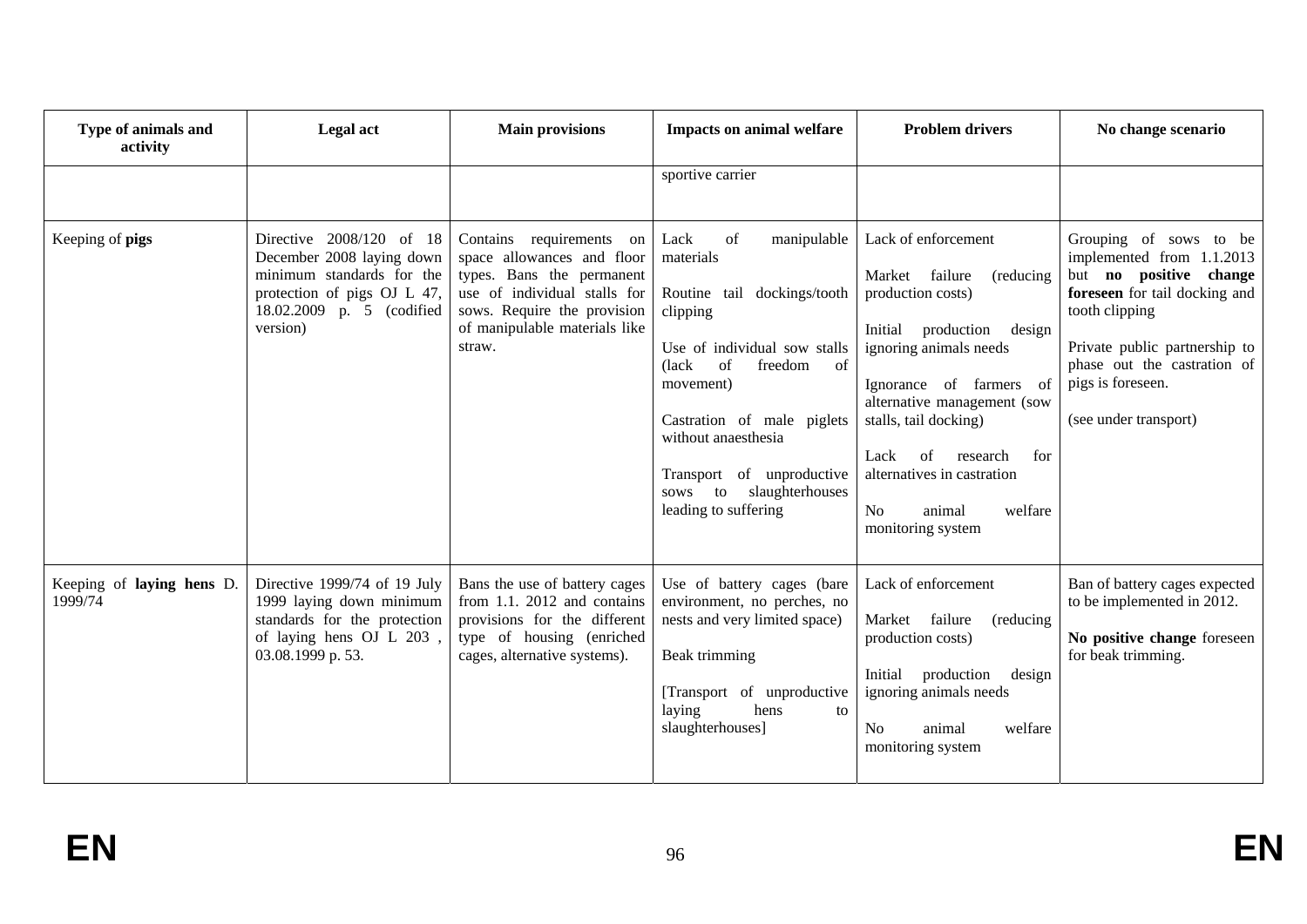| Type of animals and<br>activity                   | Legal act                                                                                                                                                                                                                                                | <b>Main provisions</b>                                                                                                                                                | <b>Impacts on animal welfare</b>                                                                                                                                                                                                                                                                                                                   | <b>Problem drivers</b>                                                                                                                                                                        | No change scenario                                                                                                                                                                                                                     |
|---------------------------------------------------|----------------------------------------------------------------------------------------------------------------------------------------------------------------------------------------------------------------------------------------------------------|-----------------------------------------------------------------------------------------------------------------------------------------------------------------------|----------------------------------------------------------------------------------------------------------------------------------------------------------------------------------------------------------------------------------------------------------------------------------------------------------------------------------------------------|-----------------------------------------------------------------------------------------------------------------------------------------------------------------------------------------------|----------------------------------------------------------------------------------------------------------------------------------------------------------------------------------------------------------------------------------------|
| of<br>Keeping<br>calves<br>D.<br>2008/119         | Directive 2008/119 of 18<br>December 2008, OJ L 010,<br>15.01.2009 P. 7 laying down<br>minimum standards for the<br>protection of calves (codified<br>version)                                                                                           | Bans the permanent use of<br>individual stall for calves.<br>Contains requirements for<br>balanced feed.                                                              | To be re-evaluated by the<br>EFSA but insufficient fibre<br>and iron feeding to keep meat<br>white<br>of unweaned<br>[Transport]<br>calves with no possibility to<br>be fed]                                                                                                                                                                       | Market demand in white meat<br>N <sub>0</sub><br>animal<br>welfare<br>monitoring system                                                                                                       | No positive change foreseen<br>(but EFSA needs to confirm<br>the nature and extend of<br>problems soon).<br>(see under transport)                                                                                                      |
| <b>broilers</b><br>of<br>Keeping<br>D.<br>2007/43 | Directive 2007/43 of 28 June<br>2007 laying down minimum<br>rules for the protection of<br>chickens kept for<br>meat<br>production (OJ L<br>182,<br>12.7.2007 p. 19)                                                                                     | Provides maximum densities<br>broilers<br>with<br>for<br>the<br>possibility of extension under<br>specific<br>conditions<br>of<br>monitoring.                         | Fast growing animals with<br>and<br>metabolic<br>lameness<br>problems, feed restriction.<br>Limited space at the end of<br>the production.<br>However recent provision<br>$(\text{started} \quad \text{in} \quad 2010 \quad \text{to}$<br>be<br>applied)<br>of parent flocks<br>Welfare<br>critical<br>(EFSA)<br>Feed<br>restriction and lameness. | Market<br>failure<br>(reducing<br>production costs)<br>Initial<br>production<br>design<br>ignoring<br>animals<br>needs<br>(genetic selection)<br>Report foreseen for parent<br>flocks in 2012 | Main problems of broilers<br>expected to be addressed with<br>the new directive but feed<br>restriction is likely to<br>remain.<br>Welfare of parent flocks is<br>expected<br>to remain a<br>problem.                                  |
| Killing of animals D. 93/119                      | 93/119<br>of<br>22<br>Directive<br>December 1993<br>the<br>on<br>protection of animals at the<br>time of slaughter or killing<br>OJ L 340, 31/12/1993 p. 21<br>This text will be replaced in<br>2013 by the application of<br>Council Regulation (EC) No | Contains<br>standards<br>for<br>slaughterhouses as well as<br>provisions in case of killing<br>outside<br>slaughterhouses<br>(disease control, fur animals,<br>etc.). | Abuse of derogation from<br>stunning (ritual slaughter)<br>problems<br>Other<br>to<br>be<br>R.<br>addressed<br>by<br>new<br>1099/2009 to apply from<br>1.1.2013 except farmed fish,<br>waterbath stunning, rotating<br>box (reports foreseen)                                                                                                      | Market failure (simplification<br>of the production line)                                                                                                                                     | Abuse of derogation from<br>stunning may be addressed in<br>France (possible initiative<br>foreseen but not confirmed)<br>but not in other Member<br>States.<br>Other problems expected to<br>be addressed with the new<br>regulation. |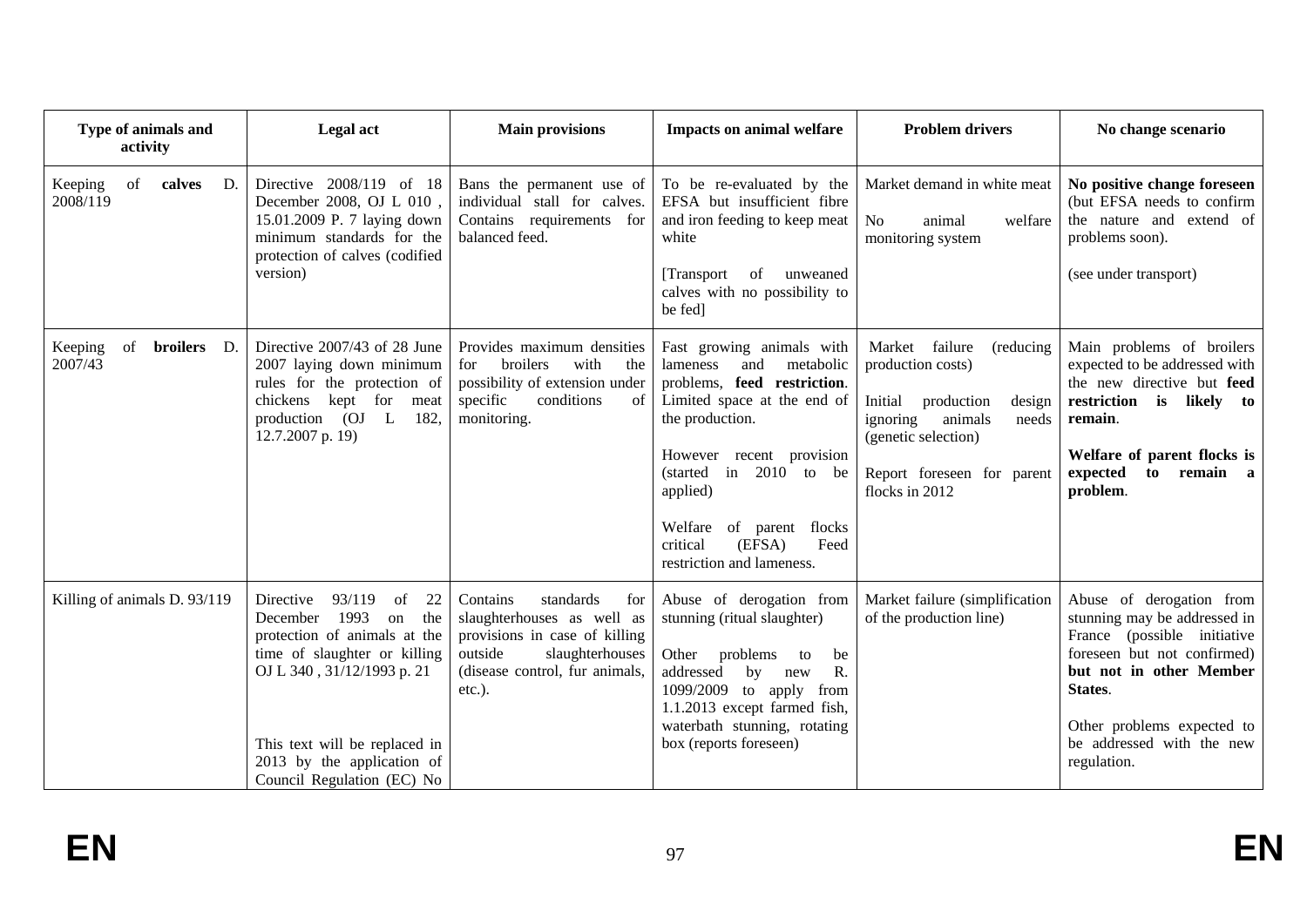| Type of animals and<br>activity                    | Legal act                                                                                                                                                                                                                                                                                                   | <b>Main provisions</b>                                                                                                                                                                                                                                                                                                                                                                                                                                                                                        | <b>Impacts on animal welfare</b>                                                                                                                                                                                                                                                                                                                                       | <b>Problem drivers</b>                                                                                                                                               | No change scenario                                                                                                                                                                                                                                                                              |
|----------------------------------------------------|-------------------------------------------------------------------------------------------------------------------------------------------------------------------------------------------------------------------------------------------------------------------------------------------------------------|---------------------------------------------------------------------------------------------------------------------------------------------------------------------------------------------------------------------------------------------------------------------------------------------------------------------------------------------------------------------------------------------------------------------------------------------------------------------------------------------------------------|------------------------------------------------------------------------------------------------------------------------------------------------------------------------------------------------------------------------------------------------------------------------------------------------------------------------------------------------------------------------|----------------------------------------------------------------------------------------------------------------------------------------------------------------------|-------------------------------------------------------------------------------------------------------------------------------------------------------------------------------------------------------------------------------------------------------------------------------------------------|
|                                                    | 1099/2009 of 24 September<br>2009 on the protection of<br>animals at the time of killing                                                                                                                                                                                                                    |                                                                                                                                                                                                                                                                                                                                                                                                                                                                                                               |                                                                                                                                                                                                                                                                                                                                                                        |                                                                                                                                                                      |                                                                                                                                                                                                                                                                                                 |
| <b>Transport of animals</b>                        | Regulation 1/2005 of 22<br>December<br>$2004$ , on the<br>protection of animals during<br>related<br>transport<br>and<br>and<br>operations<br>amending<br>Directives 64/432/EEC and<br>93/119/EC and Regulation<br>(EC) No 1255/97                                                                          | Contains detailed provisions<br>for the main farm species on<br>travelling<br>times,<br>space<br>fitness<br>for<br>allowances,<br>transport, vehicles standards<br>and drivers' competence. The<br>regulation also includes a<br>number of<br>administrative<br>for<br>allowing<br>procedures<br>proper checks<br>by<br>the<br>competent authorities.                                                                                                                                                         | Unfit<br>animals<br>being<br><sub>of</sub><br>transported<br>(transport)<br>unweaned calves, transport of<br>end-carrier animals: horses,<br>dairy cows, laying hens,<br>sows)<br>Lack of space, lack of water<br>and feed on long journeys,<br>heat stress due to insufficient<br>space and ventilation<br>Lack of rest in control posts,<br>excessive long journeys. | Lack of enforcement<br>Market failure<br>(reducing)<br>production costs)<br>EU standards not in line with<br>scientific findings (space<br>allowances, travel times) | Fitness to transport cattle<br>addressed<br>by a private<br>initiative but nothing on<br>critical<br>other<br>species<br>(calves, dairy cows, sows,<br>horses, laying hens)<br>Other<br>issues<br>possibly<br>addressed<br>by<br>specific<br>a<br>Commission proposal (but<br>not yet decided). |
| The use of animals<br>for<br>experimental purposes | 86/609<br>Directive<br>of<br>24<br>1986<br>on<br>the<br>November<br>approximation<br>of<br>laws,<br>regulations<br>and<br>administrative provisions of<br>the Member States regarding<br>the protection of animals<br>used for experimental and<br>other scientific purposes<br>OJ L 358, 18.12.1986, p. 1. | The new Directive requires<br>that projects using animals<br>are subject to authorisation<br>and a systematic, ethical<br>evaluation. The scope of the<br>directive is enlarged covering<br>new groups/life forms/uses of<br>animals and now<br>also<br>includes specific invertebrate<br>species<br>(cephalopods),<br>mammalian foetuses from the<br>trimester of<br>their<br>last<br>development, as well as<br>animals used for the purposes<br>of basic research, education<br>and training. It also sets | Addressed by new D.2010/63                                                                                                                                                                                                                                                                                                                                             | Not relevant                                                                                                                                                         | Problems<br>expected to be<br>addressed<br>the<br>by<br>new<br>directive.                                                                                                                                                                                                                       |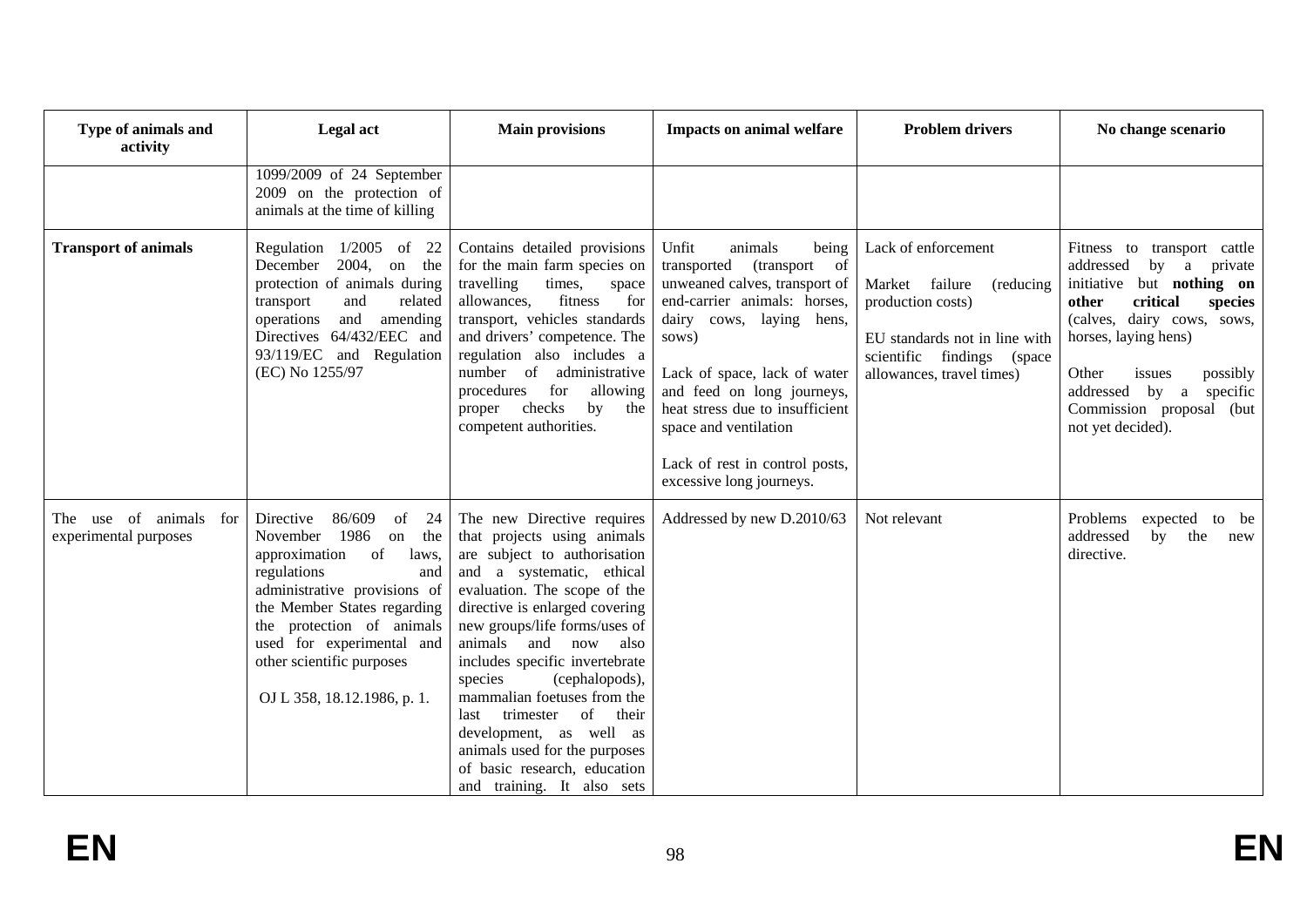| Type of animals and<br>activity          | <b>Legal act</b>                                                                                                                                                                                           | <b>Main provisions</b>                                                                                                                                                                                                                                                                                                                  | <b>Impacts on animal welfare</b>                                                                                    | <b>Problem drivers</b>                                                                                                   | No change scenario                     |
|------------------------------------------|------------------------------------------------------------------------------------------------------------------------------------------------------------------------------------------------------------|-----------------------------------------------------------------------------------------------------------------------------------------------------------------------------------------------------------------------------------------------------------------------------------------------------------------------------------------|---------------------------------------------------------------------------------------------------------------------|--------------------------------------------------------------------------------------------------------------------------|----------------------------------------|
|                                          | Directive<br>Replaced<br>by<br>2010/63 of 22 September<br>2010 on the protection of<br>animals used for scientific<br>OJ L 276,<br>purposes<br>20.10.2010 p. 33 which will<br>have full effect by 1.1.2013 | housing and care standards,<br>tighter rules for the use and<br>care of non-human primates<br>and introduces a ban on the<br>use of great apes in scientific<br>procedures. Finally,<br>the<br>concept of the 'Three Rs'<br>(Replacement, Reduction and<br>Refinement of animal use) is<br>entrenched<br>in<br>the<br>new<br>Directive. |                                                                                                                     |                                                                                                                          |                                        |
| The keeping of animals in<br><b>ZOOS</b> | Directive 1999/22<br>of 29<br>March 1999 relating to the<br>keeping of wild animals in<br>zoos, OJl L 094, 09/04/1999<br>P. 24                                                                             | Contains<br>general<br>requirements for adequate<br>accommodation<br>facilities,<br>species specific enrichments<br>aiming to satisfy biological<br>and behavioural needs,                                                                                                                                                              | kept in bare<br>Animals<br>conditions<br>without<br>and<br>proper care corresponding to<br>their need (NGO sources) | Lack of enforcement<br>of<br>Lack of knowledge<br>stakeholders and officials<br>Lack of research<br>No monitoring system | No.<br>positive<br>change<br>foreseen. |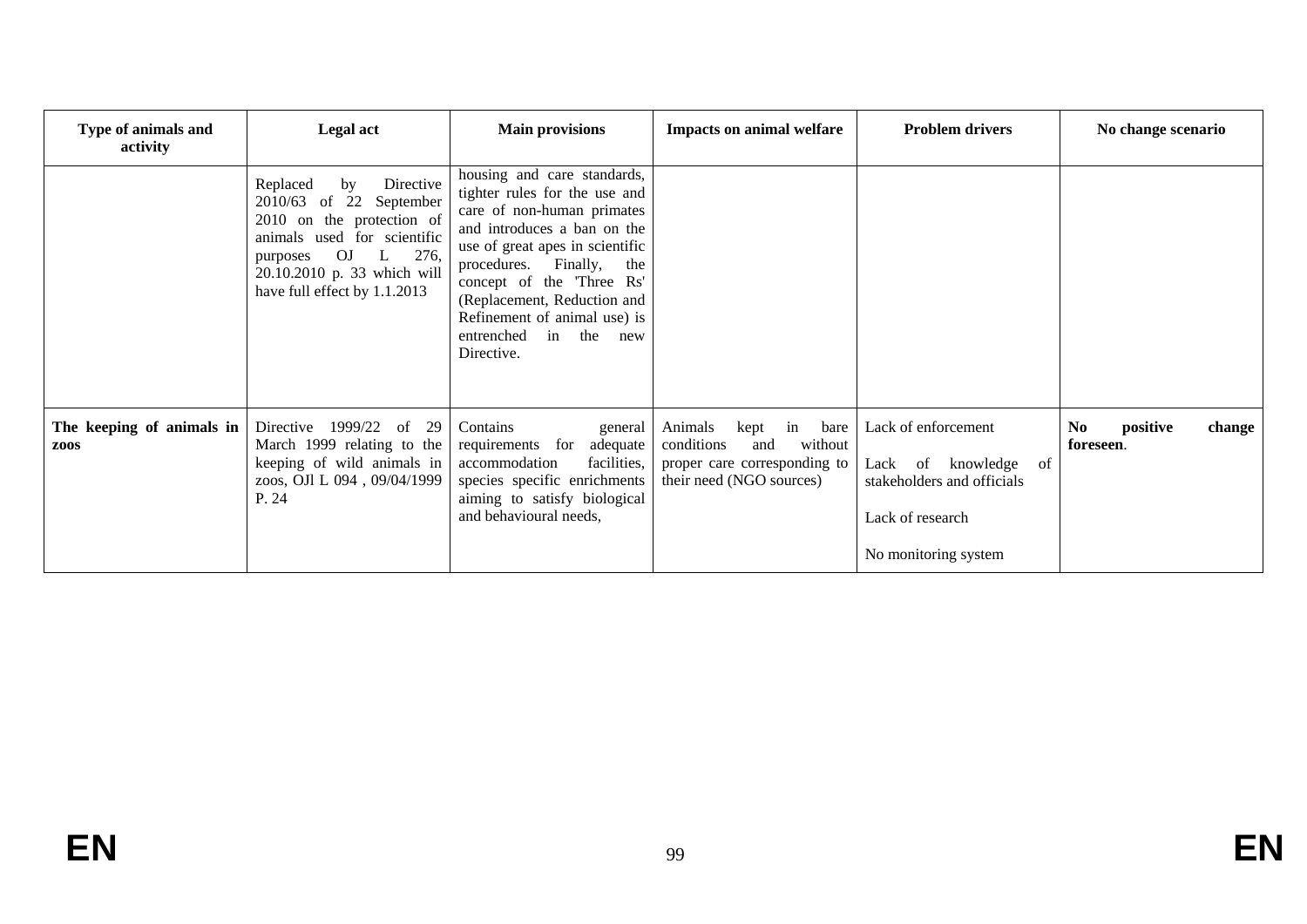## **Problems outside the current scope of the EU legislation**

| Type of animals and activity | <b>Impacts on animal welfare</b>                     | <b>Problem drivers</b>                                                                                                                         | No change scenario           |
|------------------------------|------------------------------------------------------|------------------------------------------------------------------------------------------------------------------------------------------------|------------------------------|
| Trade of dogs and cats       | weaning, behavioural and<br>Early<br>health problems | failure<br>Market<br>(reducing)<br>production costs)<br>Large difference in standards and<br>Member<br>between<br>enforcement<br><b>States</b> | No positive change foreseen. |

\*\*\* Large welfare problems identified

"Market failure" in the context of the table means that the market fails to reward business operators who apply processes of production which better consider the welfare needs of animals. In absence of information to consumers, most business operators tend to reduce production costs favouring systems of production that could be very detrimental for the welfare of animals. This explains why some animal welfare problems are widespread.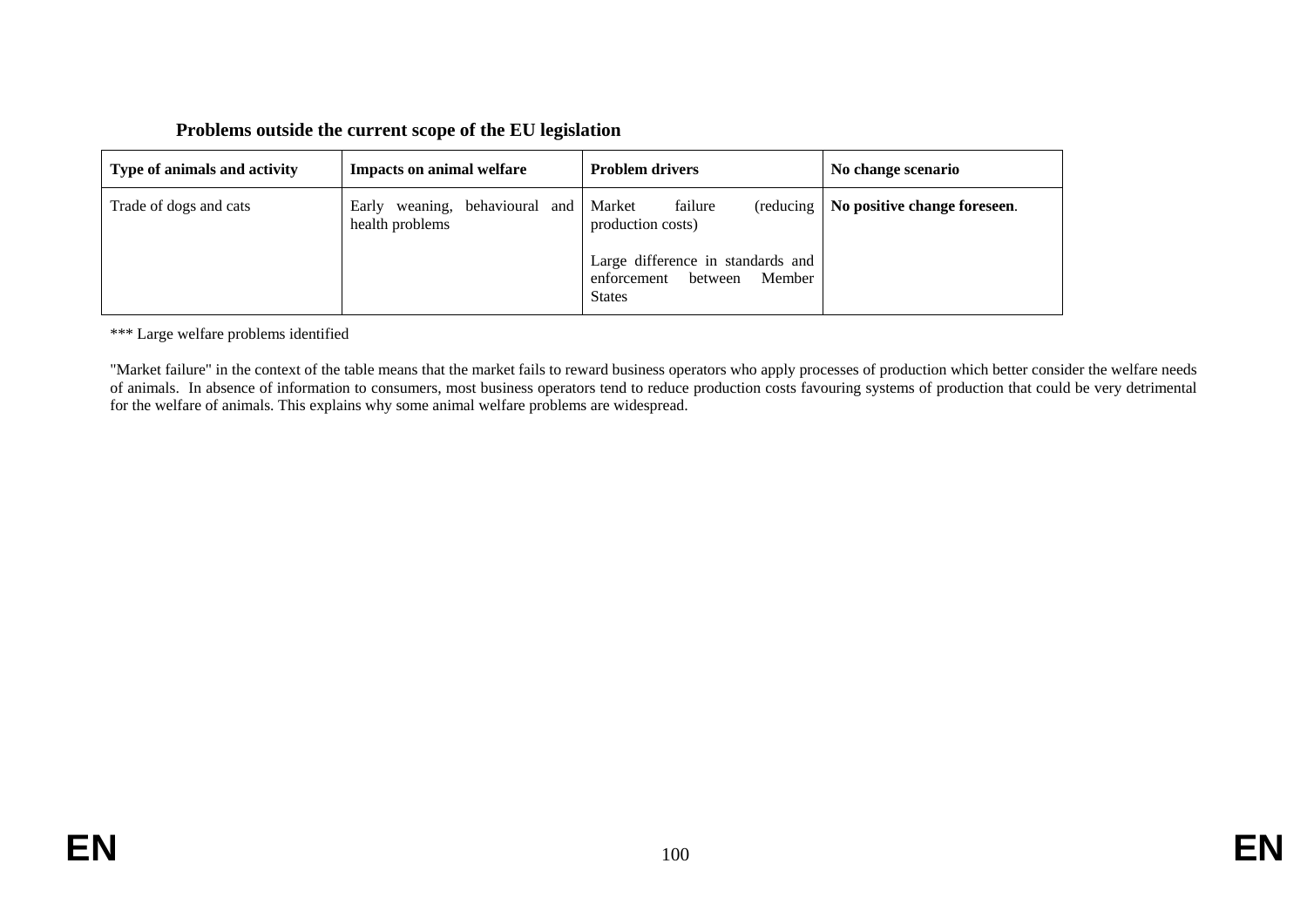# **4B – Level of EU resources dedicated to animal welfare at EU level (baseline)**

Figures have been mainly taken from the evaluation and further details can be found in the evaluation report $181$ .

## **Communication and education**

In relation to communication and education, the current annual EU resource is around **600.000 euros** and one full time equivalent (FTE) in DG SANCO for farm animals. There is no specific resource on communication and education for wild and experimental animals (DG ENV). In addition the initiative "Better Training for Safer Food" dedicates around **400.000 euros** per year for the training of 185 veterinary officials per year<sup>182</sup> on animal welfare issues related to farm animals. No EU action is performed for the training on animal welfare on experimental or wild animals.

Under the EU agriculture budget there is the possibility for co-financing the promotion and information activities for agricultural products and their production methods<sup>183</sup>. Over the period 2006-2010 the EU contributed for 249 million euros for a total cost 505 million euros<sup>184</sup> of 183 promotion programme. The average promotion cost per programme is therefore of 2.76 million euros most of them lasting 3 years. However the implementing regulation<sup>185</sup> on promotion measures does not today foresees messages on animal welfare.

## **Corporate Social Responsibility and procurement policy**

As regard Corporate Social Responsibility (CSR) or procurement policy, there is presently no EU initiative to introduce animal welfare among the item that would be part of CSR or procurement policy.

### **Research**

The EU budget for research on animal welfare amounts for an annual average of 15 million euros<sup>186</sup>, 80% being dedicated to experimental animals. Farm animals (including fish) receiving the remaining. The evaluation has clearly indicated the need to increase research on the welfare of wild animals when they are subject to EU legislation.

### **Voluntary platforms on animal welfare**

Concerning the development of public/private initiatives, there is currently only one platform committed to reduce the use of animals and to reduce animal suffering in the context of regulatory testing, and thus promoting animal welfare. As an indication, the European

<sup>&</sup>lt;sup>181</sup><br>See in particular Question 3 on the EU research funding and Question 7 on financial resources.<br>The programme is actually organised over a two-years period.<br>For more information on promotion campaigns financed by the

Council Regulation (EC) No 3/2008 on information provision and promotion measures for agricultural products on the internal market and in third countries COM(2010) 692 final<br>
<sup>184</sup> The rest is co-financed by the sectors or/and national authorities.<br>
Commission Regulation (EC) No 501/2008 of 5 June 2008 laying down detai

application of Council Regulation (EC) No 3/2008 on information provision and promotion measures for agricultural products on the internal market and in third countries.<br>Research funding is in fact provided for longer periods (framework programmes).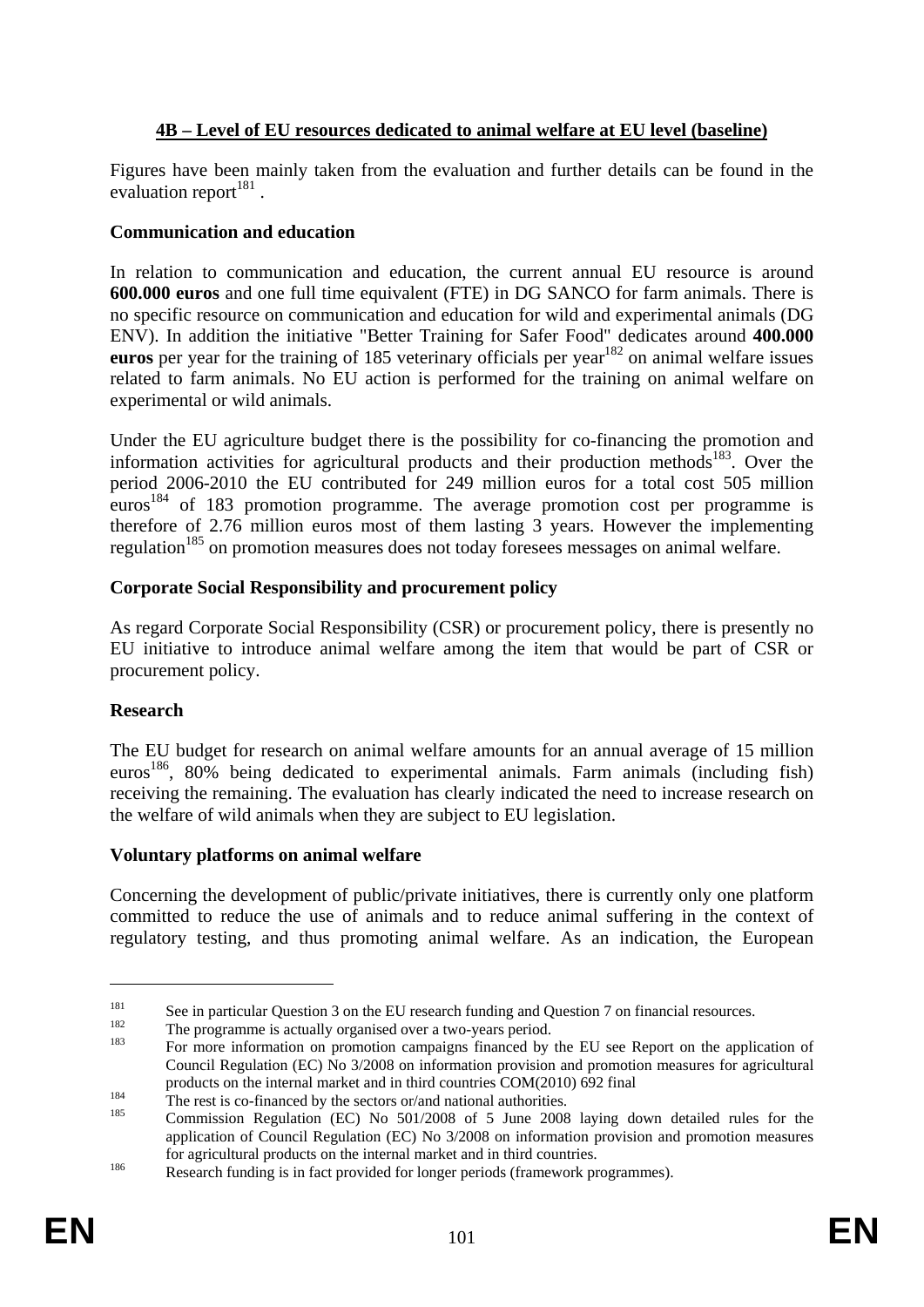Platform for Alternative Approaches to Animal Testing (EPAA) costs annually to the EU around 50.000 euros through the meeting budget, including EPAA/ECVAM (European Centre for the Validation of Alternative Methods)<sup>187</sup> joint workshops and other joint activities. However, a great deal of the EPAA activities (consultants, scientific writers, workshops, awards), decided by Commission and industry participants, is financed by the industry concerned. Developing such platform for farm animals would probably need a similar way of financing for each sector concerned, where initiatives to be developed will in part depend on the actual amounts being made available by the sectors.

### **Auditing and improved coordination**

As regards further auditing and advising the Member States, the present resources for farmed animals is mainly represented by the work performed by the Food and the Veterinary Office (FVO) of DG SANCO with 9 full time equivalents (FTE). If auditing is performed regularly, the present staff number would not suffice for increasing further advice and coordination meetings. Drafting implementation guidelines would also require additional staff or financial resources. There are presently at least 8 specific EU pieces of legislation that could be subject to reinforced coordination and guidelines (6 for DG SANCO and 2 for DG ENV).

### **International activities**

As concerned international initiatives, the evaluation has estimated the current specific budget to **100.000 euros**. One FTE is presently dedicated to international animal welfare coordination within DG SANCO.

<sup>187</sup> http://ecvam.jrc.it/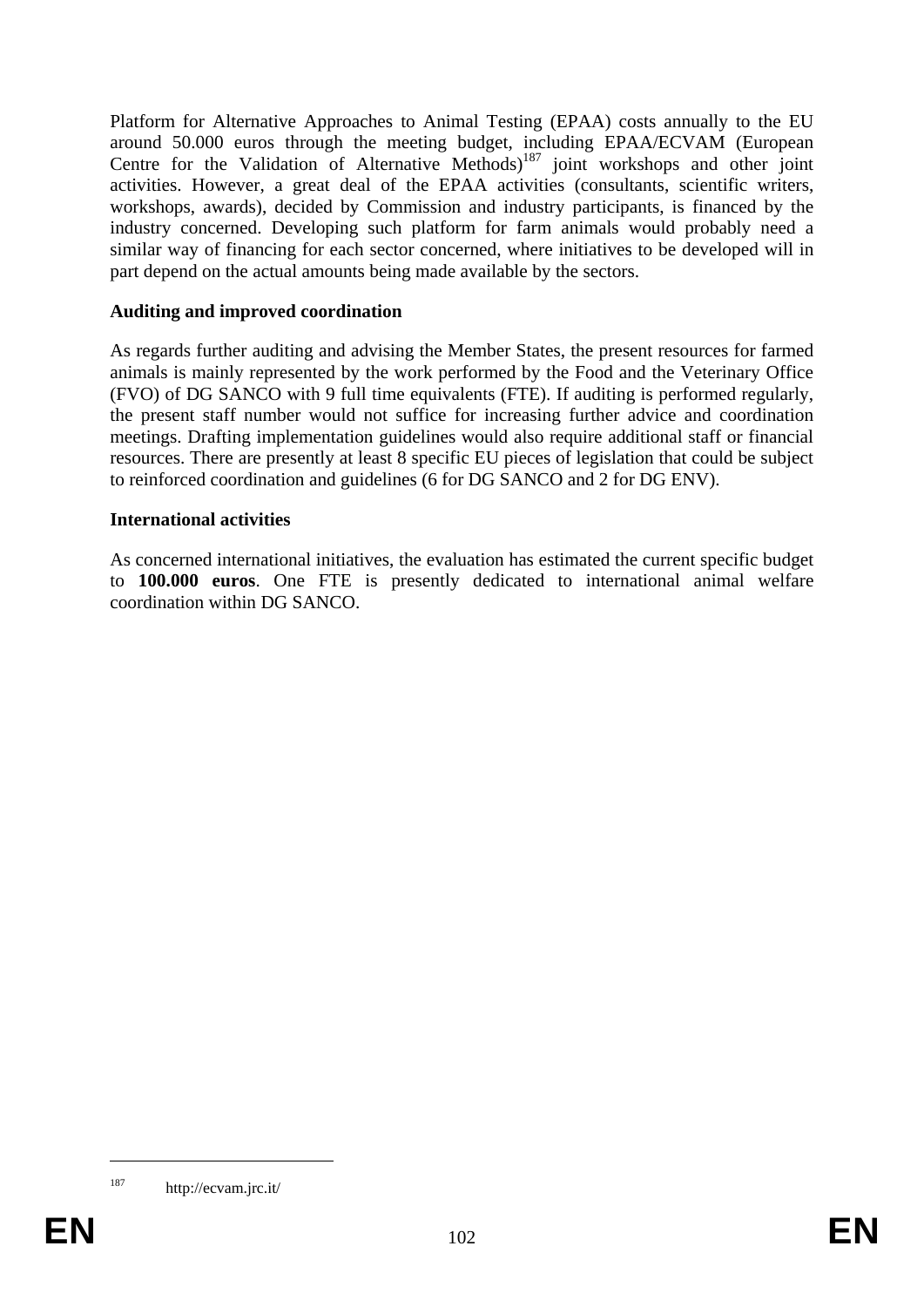## **Annex 5 – Impact assessment**

## **5A - Indicators for the specific objectives**<sup>188</sup>

#### **Indicators for specific objective 1: to improve enforcement of the EU legislation**

- Rate of infringements, rate of inspection; number of complaints addressed to the Commission on animal welfare; number of ongoing EU infringement proceedings. Annex 6A contains tables summarising data submitted by the Member States for 2008 on the numbers of production sites subject to inspection, inspected production sites, inspected production sites without non compliance and detected non compliance that required immediate action for administrative or criminal penalties<sup>189</sup>.
- Number of official national or regional guidelines on animal welfare aiming at enforcing EU legislation (this would need a specific collection work). For example, in the UK a number of local authorities have an animal welfare charter.
- Number of farms adhering to a specific animal welfare certification scheme or having an animal welfare component in their scheme.

### **Indicators for specific objective 2: to provide for open and fair competition for EU business operators that implement or go beyond EU requirements**

- Market share of EU producers having stricter animal welfare national rules and analysis of their investment and operating costs.
- Level of importation of products from third countries having lower legal standards the EU.
- Number of animals covered by equivalent legal provisions in third countries.
- Eurobarometer surveys on the level of awareness of EU citizens and evolution on time.

### **Indicators for specific objective 3: to improve knowledge and awareness of EU business operators regarding animal welfare**

- Number of education bodies providing animal welfare curriculum for specific professions related to animals.
- Number of professional schools having specific animal welfare programmes in their curriculum.
- Number of companies having animal welfare as part of their corporate social responsibility.
- Research funding (see current level of resources in the baseline).

<sup>188</sup> RSPCA has designed a number of animal welfare indicators for the UK, cf. "The welfare state: five years measuring animal welfare in the UK 2005-2009"[:http://www.rspca.org.uk/in](http://www.rspca.org.uk/in-action/whatwedo/animalwelfareindicators)[action/whatwedo/animalwelfareindicators](http://www.rspca.org.uk/in-action/whatwedo/animalwelfareindicators) 

<sup>&</sup>lt;sup>189</sup> Data submitted by Member States to the Commission pursuant to Commission Decision 2006/778/EC.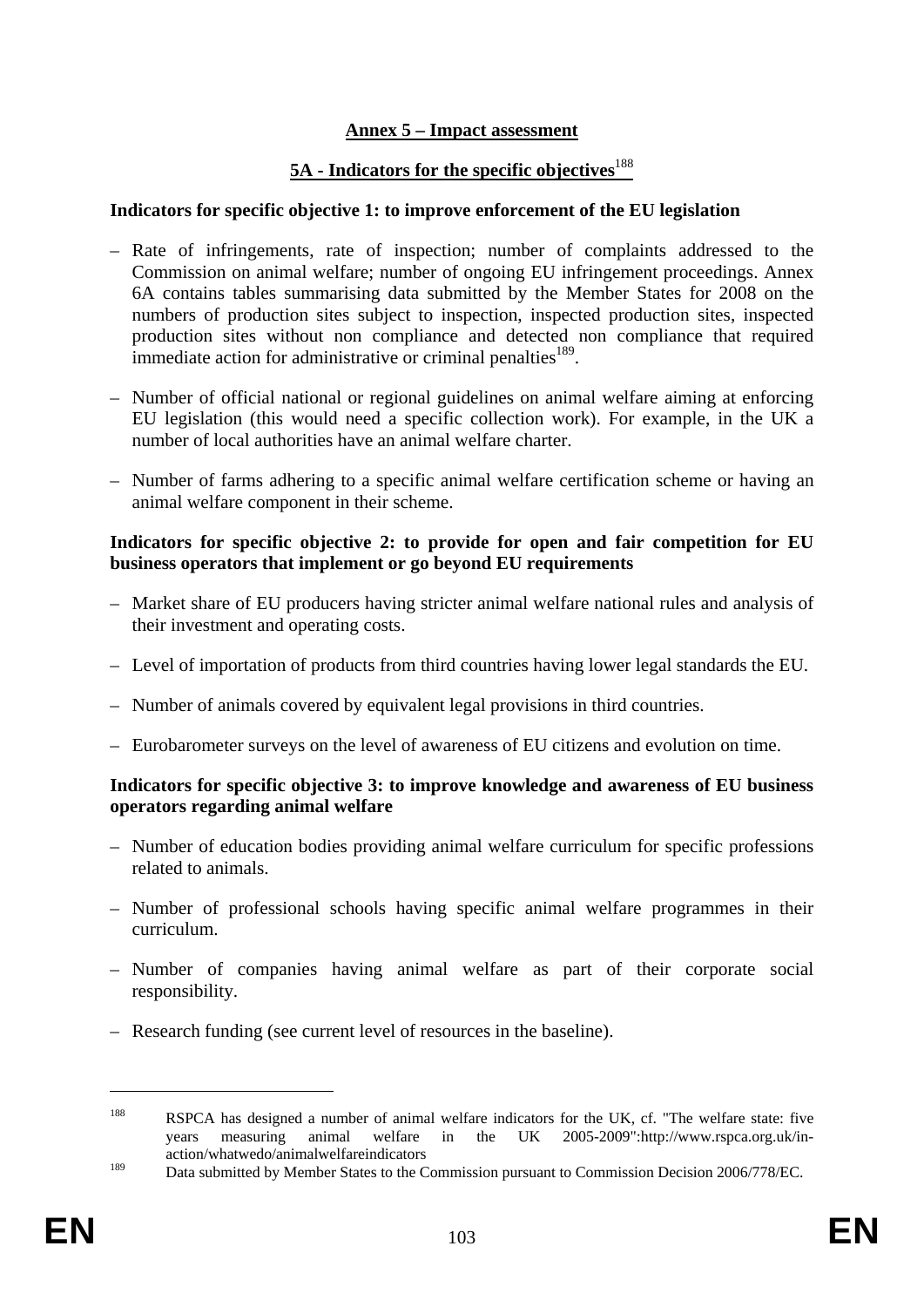- Number of publications on animal welfare; Number of brevets registered related to animals welfare.
- Number of animals exempted from experiments due to the validation of alternative methods.
- Number of non-human primates used in scientific procedures in the EU.

## **Indicators for specific objective 4: to improve coherence of animal welfare across animal species**

- Level of discrepancies between national animal welfare standards on dogs and cats based on the most critical animal welfare problems identified by the Council.
- Level of discrepancies between national animal welfare standards on dairy cows and beef cattle based on the indicators of the welfare quality project.
- Level of discrepancies between national animal welfare standards on farmed fish based on the most critical welfare problems identified by the EFSA.
- Level of discrepancies between national animal welfare standards on rabbits based on the the most critical welfare problems identified by the EFSA.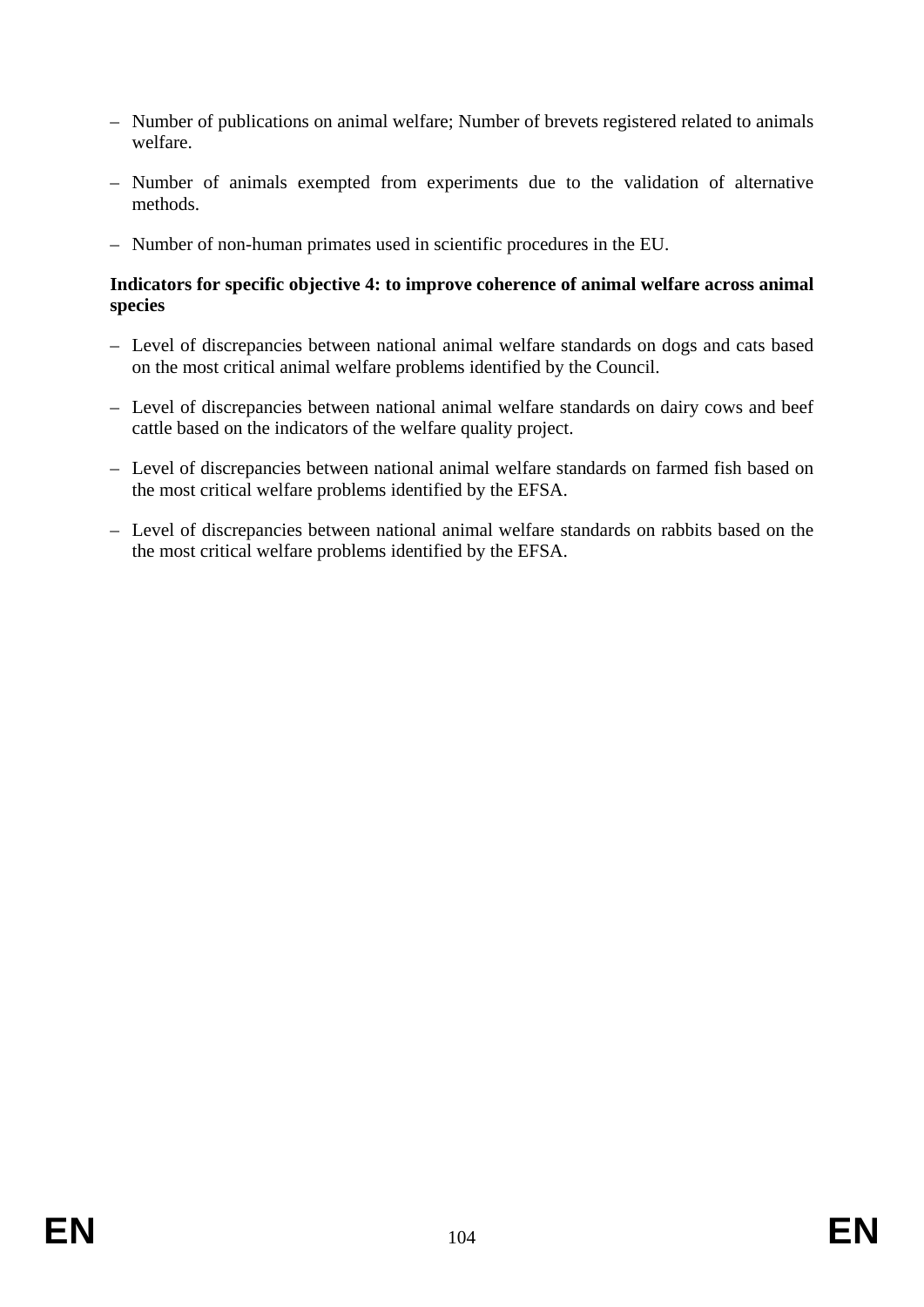# **5B – Option 1: Strengthening Member States' compliance**

Option 1 will include the following initiatives:

### **Increased the number of audit missions of the Commission' services in the Member States and third countries;**

The Food and Veterinary Office from the Directorate General Health and Consumers of the Commission (FVO) will perform more missions on animal welfare. Under the current EU policy on animal welfare, the work of the FVO corresponds to 9 full time equivalents (FTE). In the average they perform eleven inspections dedicated to animal welfare legislation per year.

The work of the FVO has contributed to a more uniform application of EU rules in the veterinary field including animal welfare. Experience has showed that repeated FVO inspections can address enforcement issues, keeping in mind that the FVO has no mandate to inspect and sanction business operators but only to supervise the inspection work of competent authorities in the Member States. The FVO carries out inspections for all specific EU legislation applicable to farm animals and their reports are made public on the internet.<sup>190</sup>

## **Strengthen inter-governmental cooperation to promote better enforcement;**

Strengthening intergovernmental cooperation through thematic working groups (for government officials) is useful in providing clarification of disputed aspects of the legal texts and allows exchange of good practices between the different competent authorities. More EU resources could be allocated for such activities, which would inlcude advising Member States' competent authorities and encouraging cooperation, exchange of best practices and agreement of common targets and guidelines through thematic working groups and events.

# **Organise workshops with stakeholders on specific animal welfare issues;**

The organisation of workshops for stakeholders on specific enforcement problems have been successful in the past, in particular for better informing stakeholders on the scientific background of certain EU rules and possible alternative methods available. According to participants, such initiatives are useful in bringing all partners together but can often only be effective if the Commission continues the work after the event by ensuring a certain follow up in providing guidelines or organising more specific actions.

A number of topics could be addressed by means of workshops in order to share positive experiences of good animal welfare practices. This could for example be developed for ensuring a proper implementation of the future regulation on the protection of animals at the time of killing, on animal transport or for the zoo directive.

## **Develop EU guidelines for species covered by the European Convention for the Protection of Animals kept for farming purposes;**

Council of Europe recommendations (of the European Convention for the protection of animals kept for farming purposes) are part of EU law but their implementation has been left

<sup>1</sup> 

<sup>190</sup> http://ec.europa.eu/food/fvo/index\_en.cfm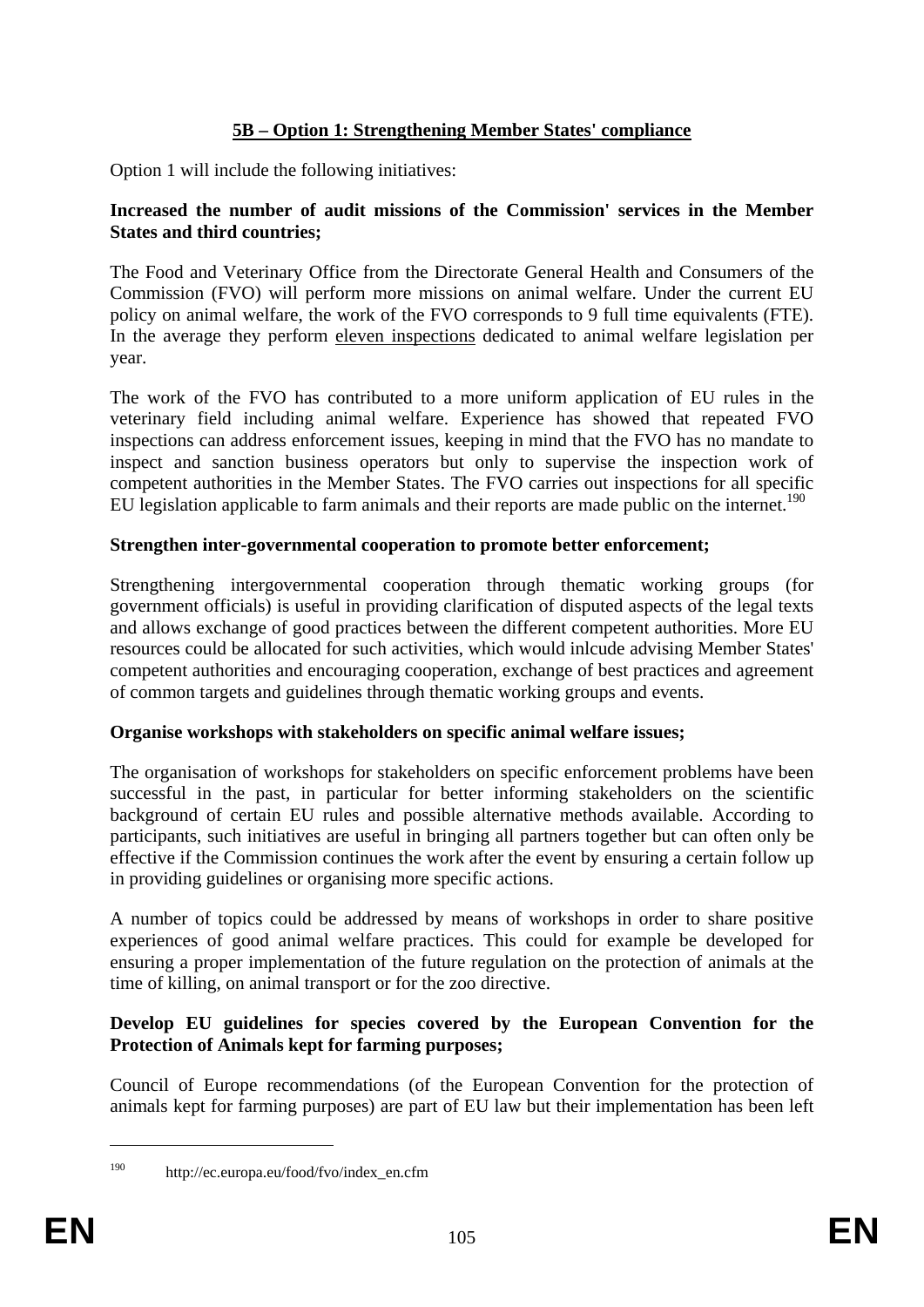to the Member States through national measures. Directive 98/58/EC provides the legislative base for adopting more specific legal text on the basis of the Convention but has not been used. An alternative way would be to develop specific, non-legally binding guidelines to further explain how the recommendations should be implemented $1^{19}$ .

## **Increase the participation to the training initiative Better Training for Safer Food.**

The Better Training for Safer Food programme  $(BTSF)^{192}$  has contributed to raise the level of competence of inspectors as well as raise awareness of the EU legislation for participants from third countries.

Option 1 would envisage the further development of BTSF initiatives to extend the scope of participants through e-learning modules on all the set of EU legislation on animal welfare and make them accessible in all EU languages and to a wider public.

### **Deliverables of Option 1**

- 1. Increased number of audit missions in the Member States and third countries on animal welfare;
- 2. Increased number of working groups with the Member States on better enforcement and interpretation on problem areas of the EU legislation;
- 3. Increased number of workshops with stakeholders in order to facilitate the understanding of the legislation and the possible alternatives to bad animal welfare practices
- 4. Publication of guidelines of interpretation for each specific pieces of EU legislation on animal welfare (transport of animals, killing of animals, keeping of calves, keeping of pigs, keeping of laying hens, keeping of broilers, experimental animals, zoo animals).
- 5. Publication of guidelines on the recommendations of the European Convention for the protection of animals kept for farming purposes.

<sup>&</sup>lt;sup>191</sup> Development of guidelines could be envisaged for species that are covered by the general animal welfare directive (98/58/EC) but not subject to specific provisions.

<sup>&</sup>lt;sup>192</sup> http://ec.europa.eu/food/training\_strategy/index\_en.htm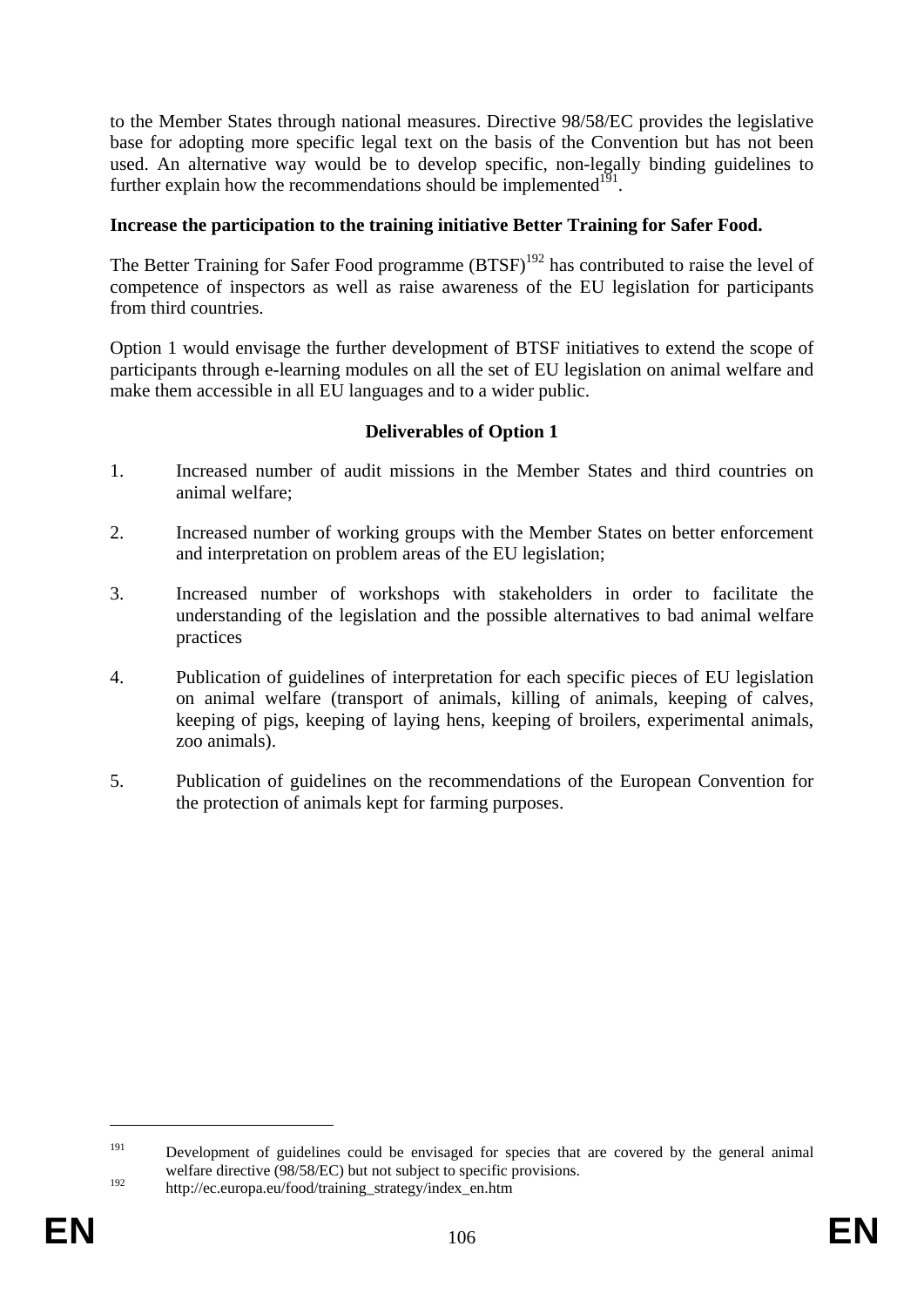# **5C - Option 2: Benchmarking voluntary schemes**

Option 2 will include the following initiatives:

## **A legal framework for benchmarking certification schemes with animal welfare claims**

There are many certification schemes of agricultural products<sup>193</sup>, with different claims, some of them focusing on animal welfare but other having animal welfare components.

Option 2 will consist in establishing a system to benchmark, register and publish certification schemes with animal welfare claims.

The system will be voluntary. Certification schemes applying for being EU registered will be published and will benefit from EU communication instruments (see next point). Other certification will not be evaluated but will be allowed to continue their activities.

Certification schemes that will apply for EU registration will be evaluated on the basis on an EU benchmark corresponding to their scope of activity. For example if the applicant is a certification scheme applicable to dairy farms, the scheme will be evaluated on the basis of the overall private and public standards available in the EU for dairy farms, from the more stringent to the lowest requiring standards.

For the establishment of the EU benchmark on a particular activity, preliminary work will have to be performed by an independent body working for the EU. This work will consist in collecting in the EU all the existing certification schemes, national and EU legislation applicable to the activity concerned and then establish a scale (a benchmark) ranging the different standards identified in the EU (for example a scale from 0 to 100, 0 representing the lowest EU standard and 100 the highest).

Then the evaluation of the applicant scheme will be performed to assess where the applicant scheme is located on the scale. When the score will be established, the content of the scheme and its final score on the EU benchmark will be published by the Commission services. The legislation will define the necessary procedures for establishing the benchmarking system as well as for registering and publishing EU registered certification schemes.

EU registered schemes could be used in the context of business to business (as for example farmers to retailers) but also in the context of animal welfare claims directly communicated to consumers (specific animal welfare logos or general brands who want to put forward animal welfare claims). It could also be used in the context of corporate social responsibility (see Annex 6B).

EU registered schemes will benefit from an EU wide publicity due to their registration.

<sup>&</sup>lt;sup>193</sup> DG AGRI has already listed more than 400 certification schemes on agricultural products but there is presently no system for consumers in order to help them to know what is the actual rating of each scheme regarding the animal welfare aspects (when applicable). See: [http://ec.europa.eu/agriculture/quality/certification/index\\_en.htm](http://ec.europa.eu/agriculture/quality/certification/index_en.htm)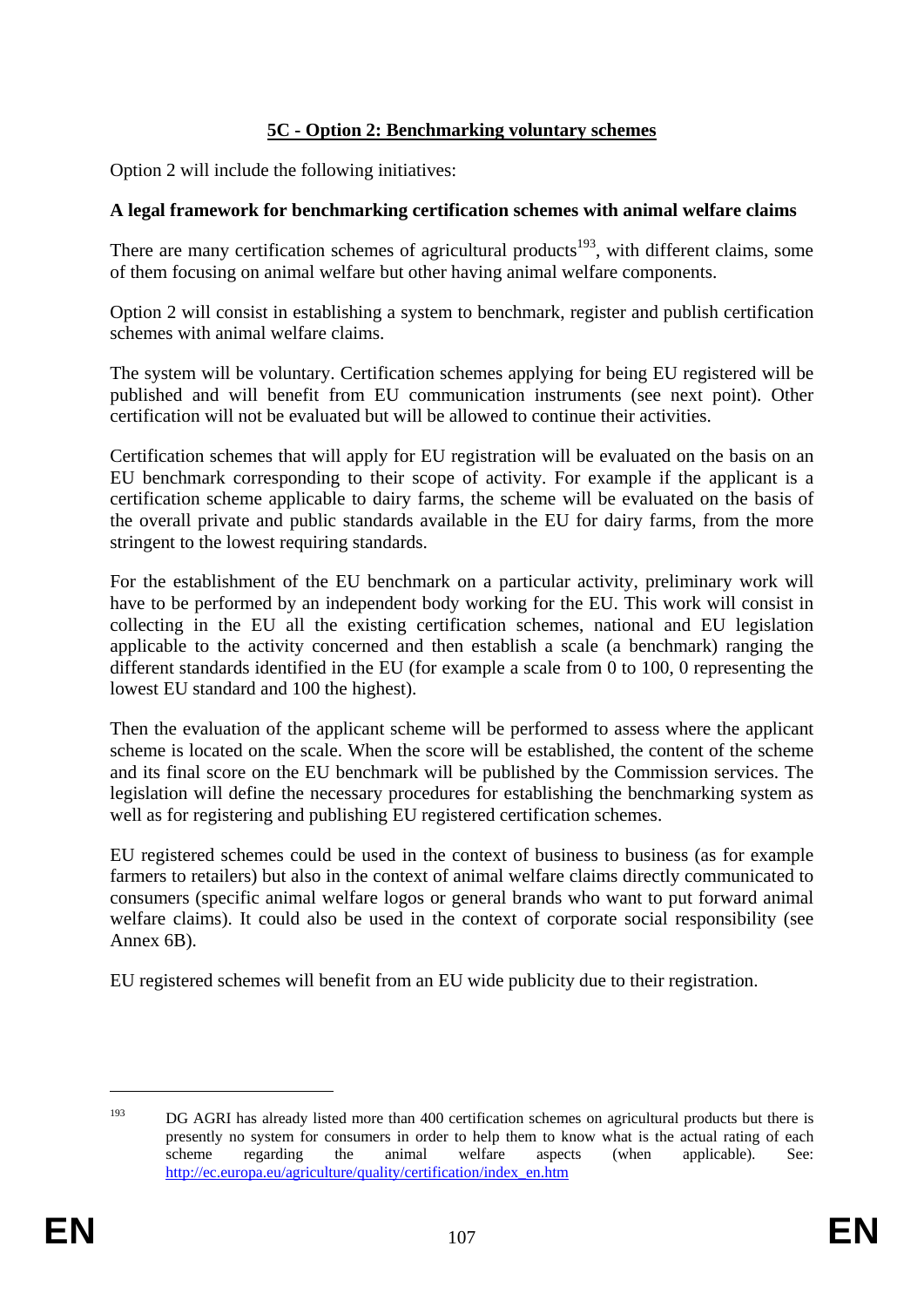The legislation will contain provisions to allow EU registered schemes to have decreased official controls if they provide sufficient guarantees that their schemes is beyond EU standards and present a higher level of compliance with the legislation.

The legislation could also establish links between the EU benchmark and the provisions of current animal welfare payments provided in the context of the Rural Development Fund to ensure that there is a transparent system to evaluate the level of improvement on animal welfare.

The EU benchmark could also be used as a reference in the context of public procurement.

The proposed system is inspired by the model developed by the Global Food Safety Initiative [\(http://www.mygfsi.com/\)](http://www.mygfsi.com/).

## **Communication campaigns for informing consumers**

Option 2 will also be associated with a wide communication and education strategy on EU requirements as well as the EU benchmarking system.

Such communication campaigns will be mainly addressed to consumers but also to stakeholders to promote the use of the benchmarking system and make it more attractive for producers.

More efforts could also be provided on animal welfare education tools like "Farmland".<sup>194</sup>

## **Prioritizing of EU actions on animal welfare at international level**

Further international initiatives could be developed through multilateral and bilateral cooperation with third countries, in synergy with a world wide communication strategy to explain EU intentions and standards as well as developing a basis for equivalency with EU standards. Here, the EU could widen its focus on countries situated at close geographical proximity, such as the countries covered by the European Neighbourhood Policy (ENP).

# **Deliverables of Option 2**

- A Commission proposal for a regulation establishing an EU system to benchmark, register and publish certification schemes with animal welfare claims;
- 6. A series of communication campaigns directed to the public, consumers and stakeholders to publicise the new benchmarking system as well as the EU legislation on animal welfare;
- 7. Increased international activities through bilateral and multilateral cooperation on animal welfare (increased number of international events, increased number of international standards adopted).

<sup>194</sup> Farmland is a website aimed at raising awareness on animal welfare for children. See: <http://www.farmland-thegame.eu/>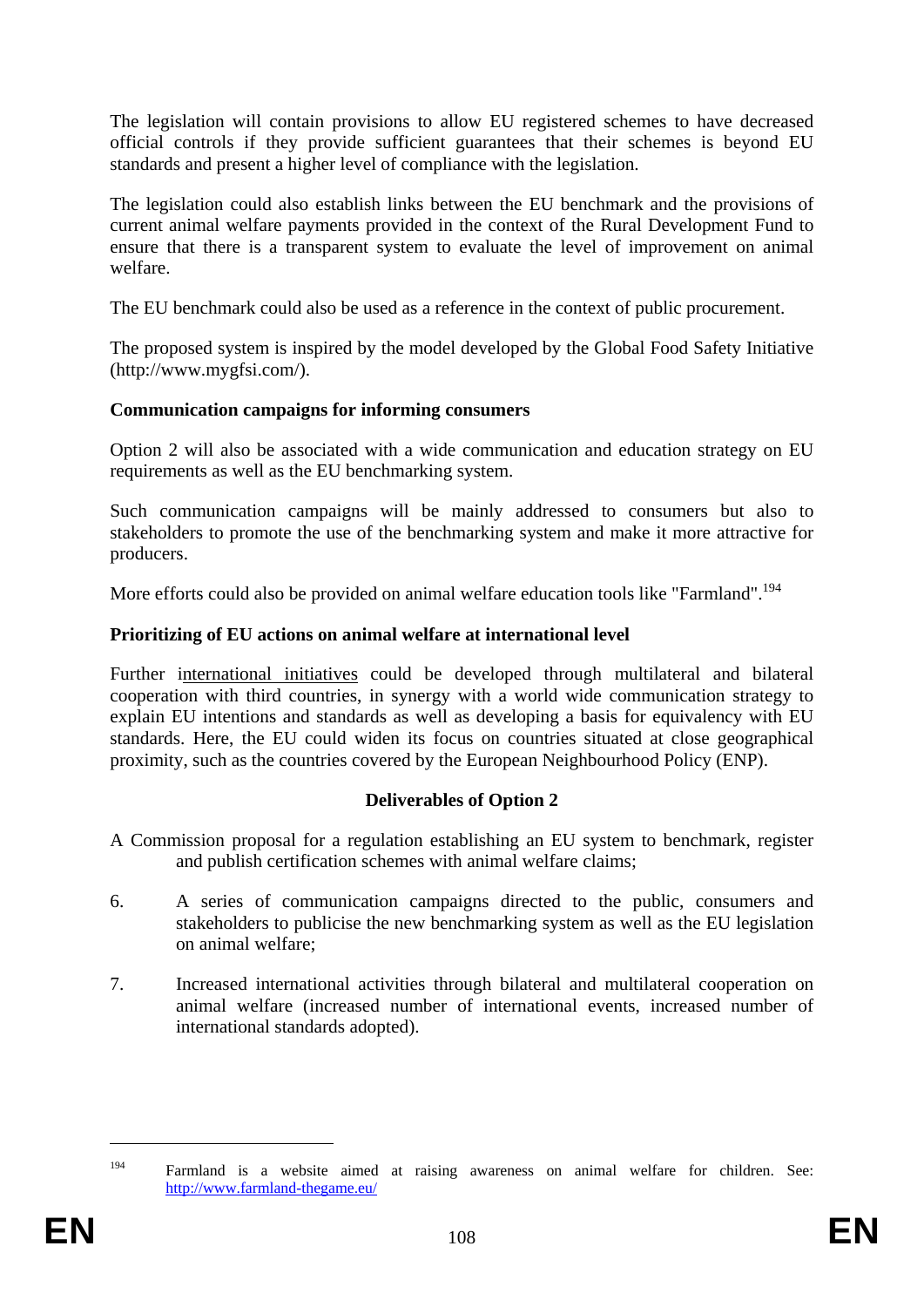# **5D - Option 2: Why not an EU compulsory system for animal welfare labelling?**

There is today a compulsory labelling system throughout the EU on table eggs<sup>195</sup>. The system consists of marking each table egg<sup>196</sup> according to a specific production method (0 for organic, 1 for free range, 2 for barn and 3 for cages).

Some stakeholders<sup>197</sup> advocate for extending this mandatory system of labelling on animal welfare to other animal products like pig or poultry meat. The issue and other options have been discussed at the Council during the Commission proposal on animal welfare labelling (see Annex 2H).

There are several reasons why establishing a mandatory system of labelling for animal welfare has not been considered in the context of this impact assessment:

- Consumers studies<sup>198</sup> indicate that most consumers are unlikely to change their buying behaviour with an additional EU logo/label on animal welfare despite that it remains an important concern for them. It seems that, for animal welfare, most consumers tend to trust either the brand, an existing logo (like organic food) or the authorities.
- 8. Production methods alone do not necessarily provide better welfare conditions to the animals, hence labelling on production methods may lead to ignore important aspects of their welfare related to the management of the animals rather than the design of the production method.
- 9. There is today no comparable system of classification of production system laid down in the EU legislation for pigs or poultry. Establishing a mandatory system for labelling pig meat or poultry meat would require amending several pieces of the EU legislation to establish categories of production methods.
- 10. Establishing a mandatory labelling system with new categorisation of production methods is likely to bear additional costs for producers, food processors and food retailers alike.
- 11. A new mandatory labelling system was opposed by many stakeholders, in particular the ones who have developed their own animal welfare standards (like organic farming) and invested in promoting their logos or brand names. They fear that an EU wide labelling system will affect their market.
- 12. During the Council debate on animal welfare labelling (see Annex 2H), there was no large support from the Member States for such option.

<sup>&</sup>lt;sup>195</sup> Commission Directive 2002/4/EC on the registration of establishments keeping laying hens, covered by Council Directive 1999/74/EC.

<sup>&</sup>lt;sup>196</sup> it does not apply to processed eggs or to eggs for further processing

Labelling food from farm animals, method of production labels for the European Union from the Farm Animal Welfare Forum (CIWF, FAI, RSCPCA, The Cooperative Food, Soil Association, University of Bristol and WSPA).

<sup>198</sup> See for example 'Are labels the answer? Barriers to buying higher animal welfare products. A report for Defra' (September 2010)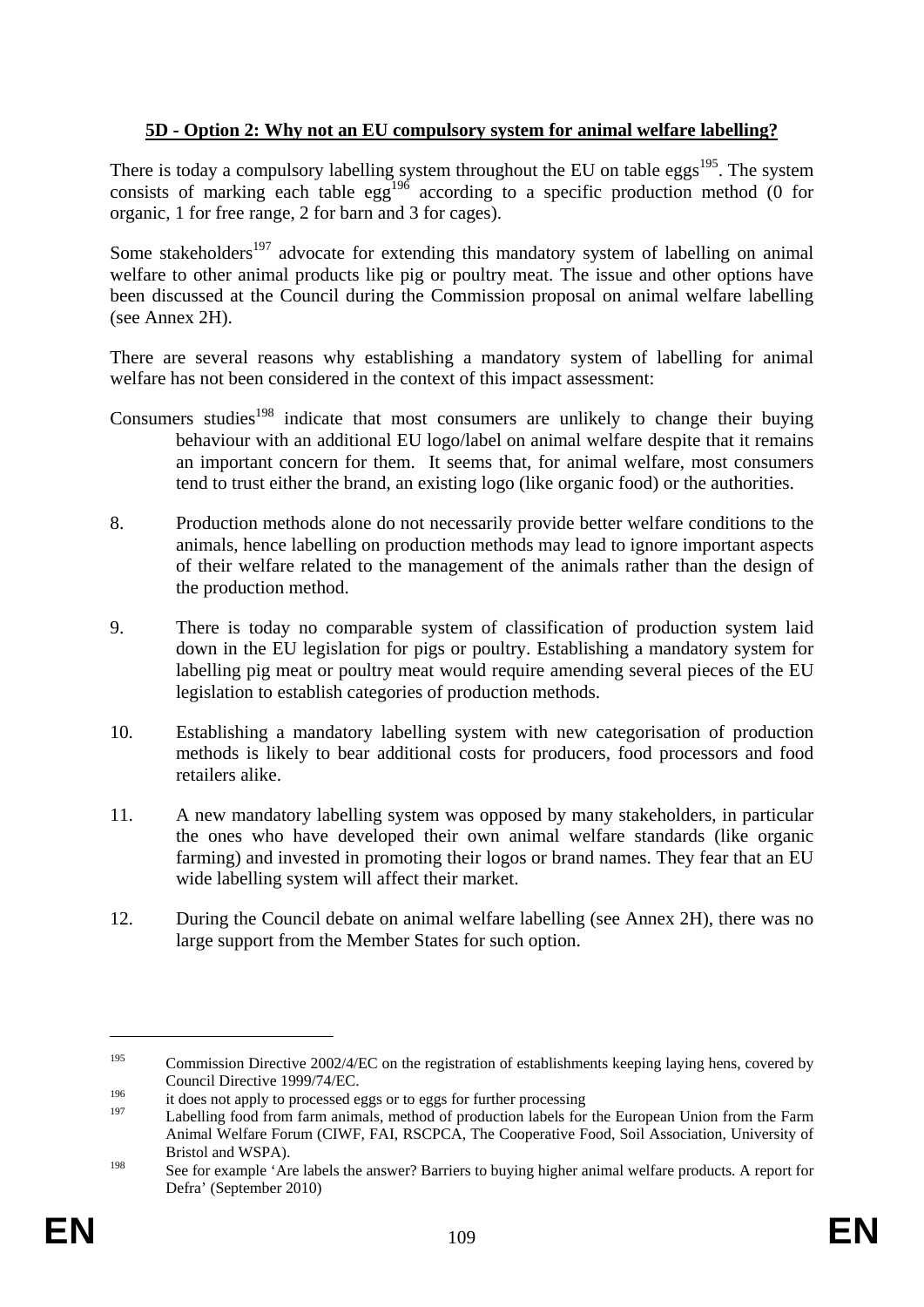# **5E - Option 3: Establishing a European network of reference centres**

This proposal includes the following initiatives:

### **Setting up a network of reference centres for animal welfare**

This idea has already been developed by the Commission in a previous communication<sup>199</sup> and supported by the European Parliament. The concept already exists in Article 32 of Regulation (EC) No 882/2004200 referring to "*Community reference laboratories*" and could possibly be extended to animal welfare.

The concept of EU reference laboratories is to appoint and co-finance national reference laboratories for coordinating official testing methods for the EU. Each reference laboratory has a particular topic of activity (like for example the UK Institute for Animal Health is at the same time national reference laboratory and the EU reference laboratory for the foot-andmouth disease).

Each EU reference centre, in a particular animal welfare topic, will have to:

- Coordinate at EU level on EU relevant themes in collobaroation when appropriate with existing EU funded research structures like the SCAR (Standing Committee on Agricultural Research) collaborative working group on animal health and welfare research<sup>201</sup> and the the Animal Health and Welfare ERA-Net  $(ANIHWA)^{202}$ :
- Provide scientific and technical expertise to competent authorities on the EU legislation;
- Disseminate research findings and technical innovations to EU stakeholders;
- Disseminate research findings among the EU and the international scientific community;
- Coordinate at EU level the listing and the evaluation of professional training activities related to animal welfare.

The structure of the network will be made of existing national scientific resources. The network will not duplicate the role of the EFSA in risk assessment, and the activity of the Joint Research Centre of the EU and existing structure coordinating EU policies. The estimated annual costs for the estblishment of the network are presented at the end of this section. The research which will be carried out will not overlap with the EU funded research.

# **Deliverables of Option 3**

<sup>&</sup>lt;sup>199</sup> COM(2009)584final see:<br>http://ec.europa.eu/food/animal/welfare/farm/docs/options\_animal\_welfare\_labelling\_report\_en.pdf

http://ec.europa.europa.europa.europa.europa.europa.europa.europa.europa.europa.europa.europa.europa.europa.eu<br>[Regulation \(EC\) No 882/2004 of the European Parliament and of the Council of 29 April 2004](http://ec.europa.eu/food/animal/welfare/farm/docs/options_animal_welfare_labelling_report_en.pdf) on official controls performed to ensure the verification of compliance with feed and food law, animal health and animal welfare rules (*OJ L 165, 30.4.2004, p. 1*).<br>
<sup>201</sup> http://www.scar-cwg-ahw.org/<br>
<sup>202</sup> http://www.scar-cwg-ahw.org/?page\_id=146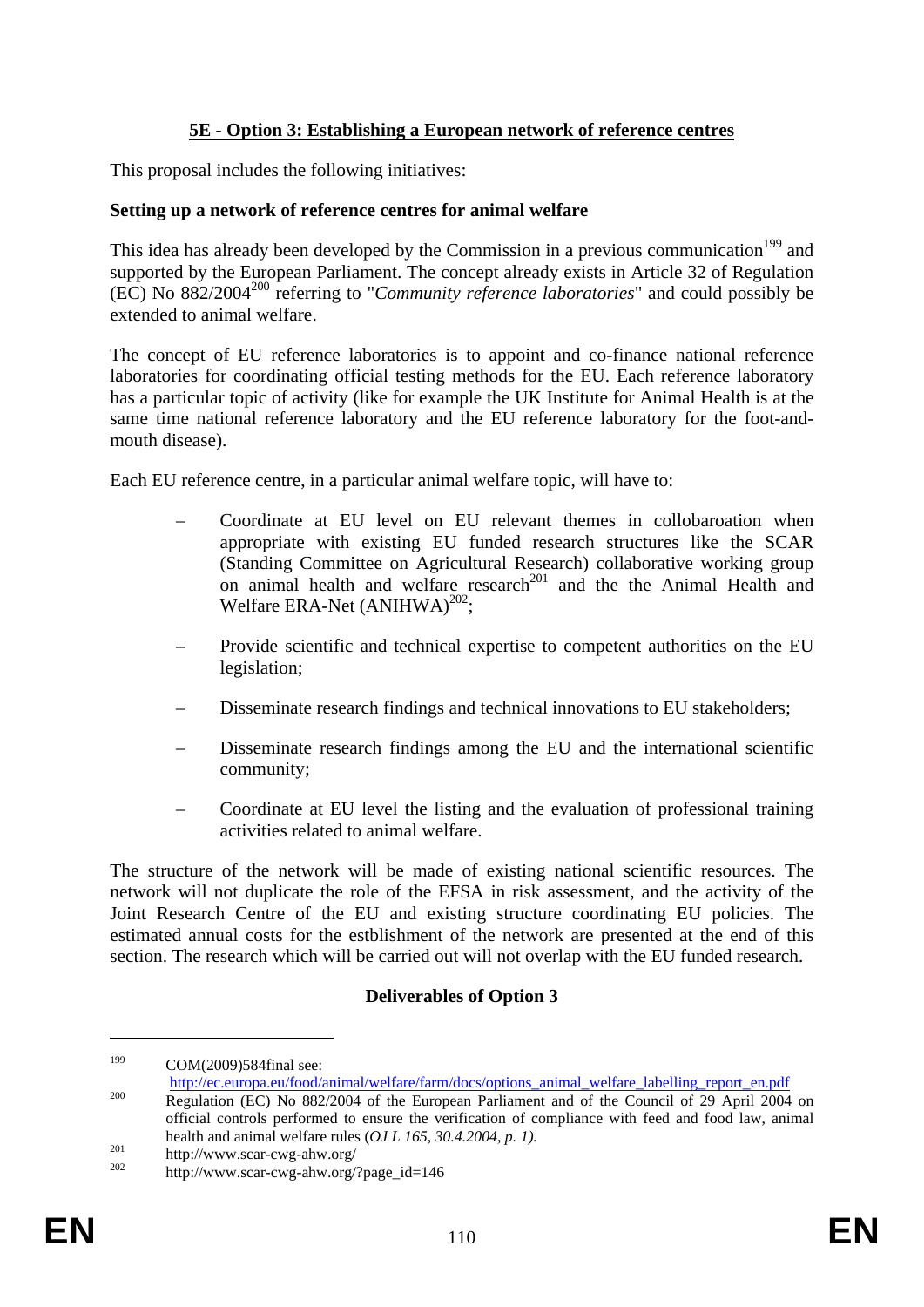A Commission proposal for a regulation establishing a European network of reference centres;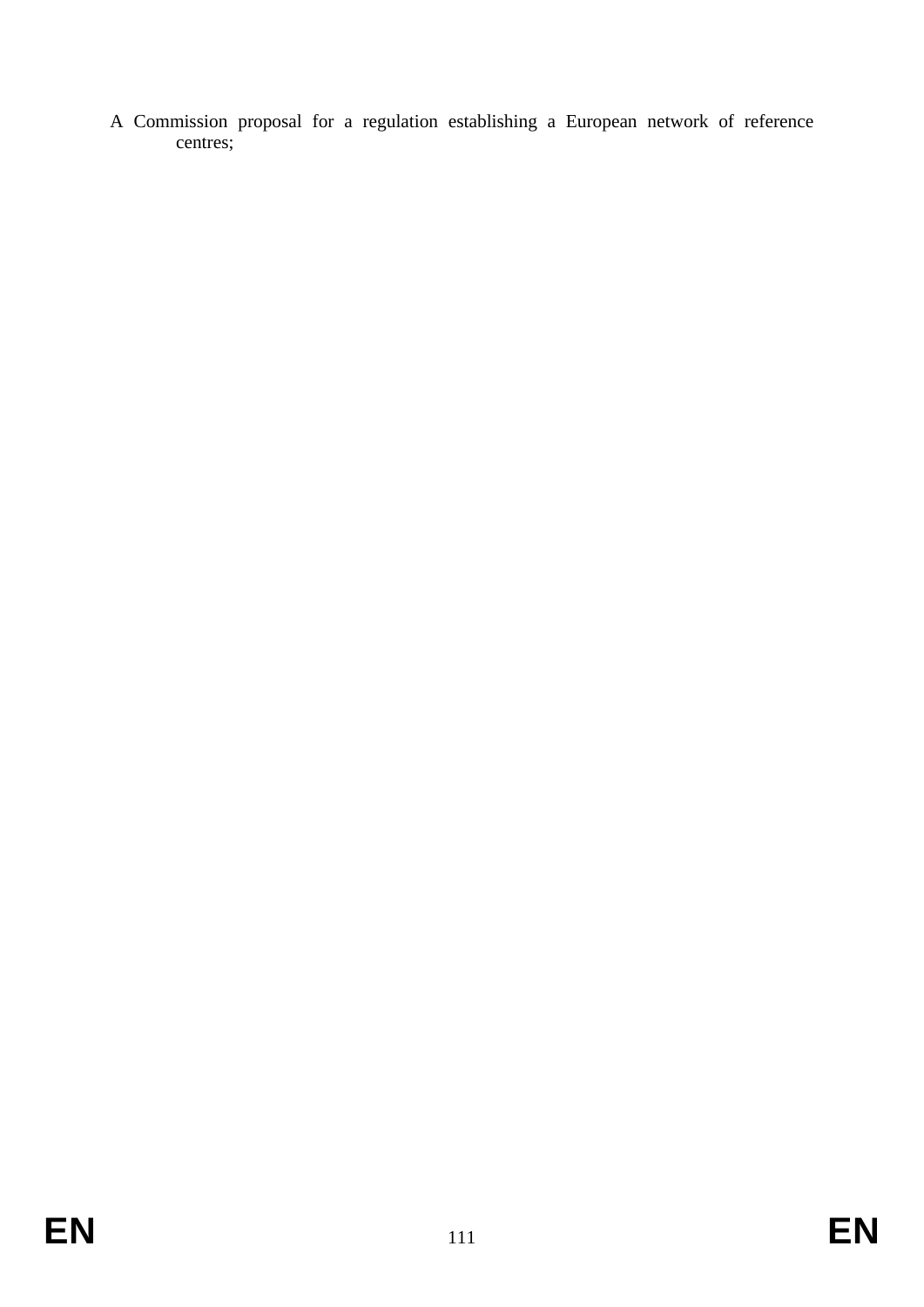| <b>Estimated annual staff costs of a possible ENRC</b> | <b>Minimum scope</b> |                                     |               |    | <b>Medium scope</b>           |                               |                | <b>Maximum scope</b>     |                        |  |
|--------------------------------------------------------|----------------------|-------------------------------------|---------------|----|-------------------------------|-------------------------------|----------------|--------------------------|------------------------|--|
|                                                        |                      | Staff Costs per unit (in Total<br>€ | $(in \Theta)$ |    | Staff Costs per unit (in<br>€ | <b>Total</b><br>$(in \Theta)$ | €              | Staff Costs per unit (in | Total<br>$(in \Theta)$ |  |
| Director                                               |                      | 146,681                             | 146,681       |    | 146,681                       | 146,681                       |                | 146,681                  | 146,681                |  |
| Assistant                                              | 0.5                  | 31,585                              | 15,792        |    | 31,585                        | 31,585                        | $\overline{2}$ | 31,585                   | 63,170                 |  |
| <b>Total staff number</b>                              | 5                    |                                     |               | 11 |                               |                               | 23             |                          |                        |  |
| <b>Grant total staff costs</b>                         |                      |                                     | 510,874       |    |                               | 1,074,154.66                  |                |                          | 2,166,735              |  |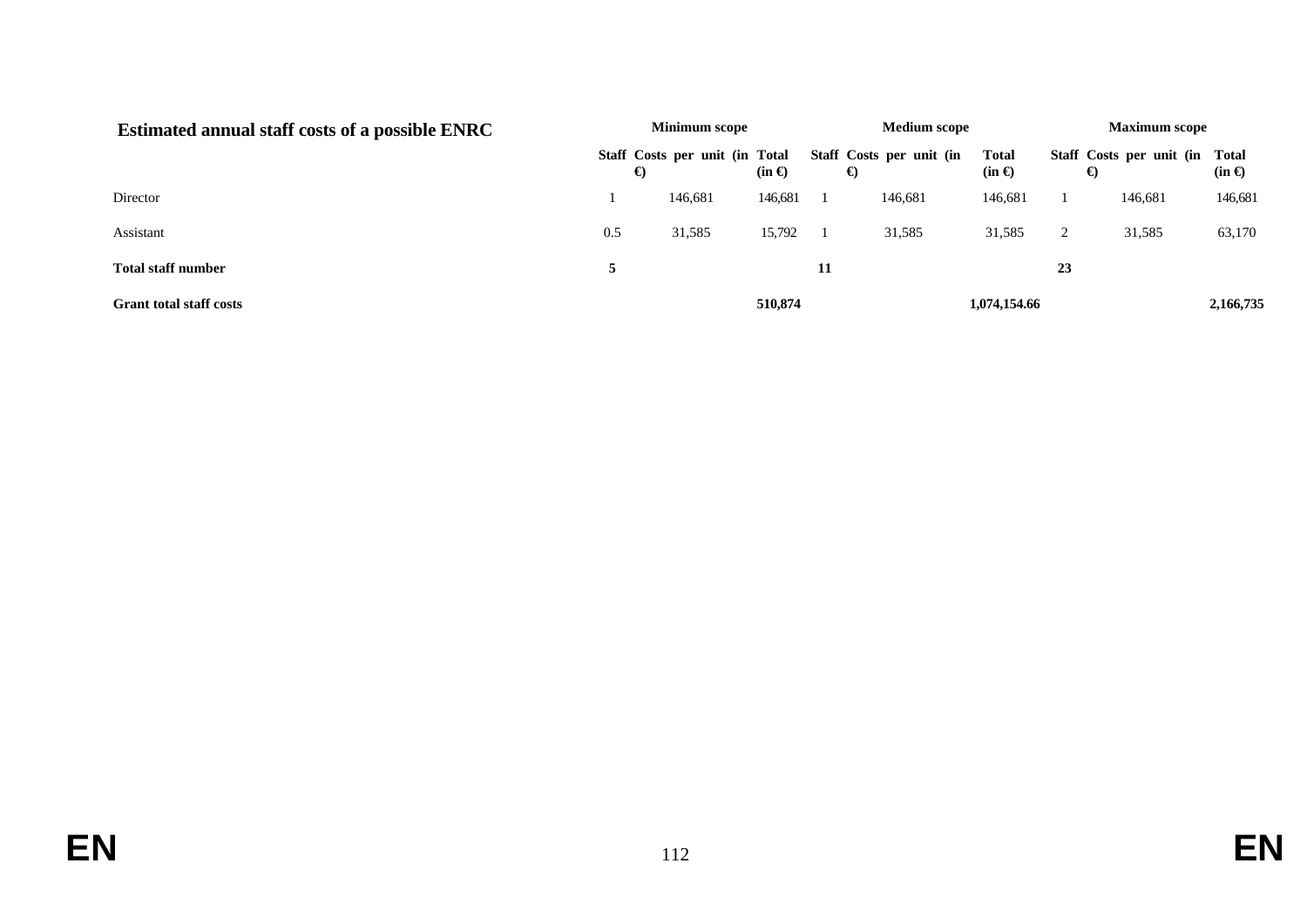# **Total estimated annual operating costs of a possible ENRC**

| <b>Task</b>                                                                                                                |    | <b>Minimum scope</b>                       |                                 | <b>Medium scope</b> |                          |                              | <b>Maximum</b> scope |                          |                               |
|----------------------------------------------------------------------------------------------------------------------------|----|--------------------------------------------|---------------------------------|---------------------|--------------------------|------------------------------|----------------------|--------------------------|-------------------------------|
|                                                                                                                            |    | Units Costs<br>per<br>unit (in $\bigoplus$ | <b>Total</b><br>$(in \bigoplus$ | <b>Units</b>        | Costs per<br>unit<br>(in | <b>Total</b><br>$(in \oplus$ | Units                | Costs per<br>(in<br>unit | <b>Total</b><br>$(in \Theta)$ |
| <b>Costs of core activities</b>                                                                                            |    |                                            |                                 |                     |                          |                              |                      |                          |                               |
| Sum of staff costs                                                                                                         |    |                                            | 510,875                         |                     |                          | 1,074,155                    |                      |                          | 2,166,735                     |
| Overheads (and other office running costs)                                                                                 | 5  | 10,000                                     | 50,000                          | 11                  | 10,000                   | 110,000                      | 23                   | 10,000                   | 230,000                       |
| Meetings and travel (missions for staff, per diems)                                                                        |    | 75,000                                     | 75,000                          |                     | 150,000                  | 150,000                      |                      | 200,000                  | 200,000                       |
| <i>Total core activities</i>                                                                                               |    |                                            | 635,875                         |                     |                          | 1,334,155                    |                      |                          | 2,596,735                     |
| <b>Costs of network functions</b>                                                                                          |    |                                            |                                 |                     |                          |                              |                      |                          |                               |
| Subcontracting of socio-economic studies and impact<br>assessments                                                         |    | 500,000                                    | 500,000                         |                     | 400,000                  | 400,000                      |                      | 200,000                  | 200,000                       |
| Subcontracting of Community relevant research on animal<br>welfare and protection practices and/or other network functions | 1  | 500,000                                    | 500,000                         |                     | 1,200,000                | 1,200,000                    |                      | 1,800,000                | 1,800,000                     |
| Subcontracting of education/ training, information and<br>dissemination activities (including website)                     |    | 100,000                                    | 100,000                         |                     | 500,000                  | 500,000                      |                      | 900,000                  | 900,000                       |
| Workshops with external experts (2 days)                                                                                   | 10 | 18,016                                     | 180,160                         | 15                  | 18,016                   | 270,240                      | 20                   | 18,016                   | 360,320                       |
| Total network functions                                                                                                    |    |                                            | 1,280,160                       |                     |                          | 2,370,240                    |                      |                          | 3,260,320                     |
| <b>Total costs</b>                                                                                                         |    |                                            | 1,916,035                       |                     |                          | 3,704,395                    |                      |                          | 5,857,055                     |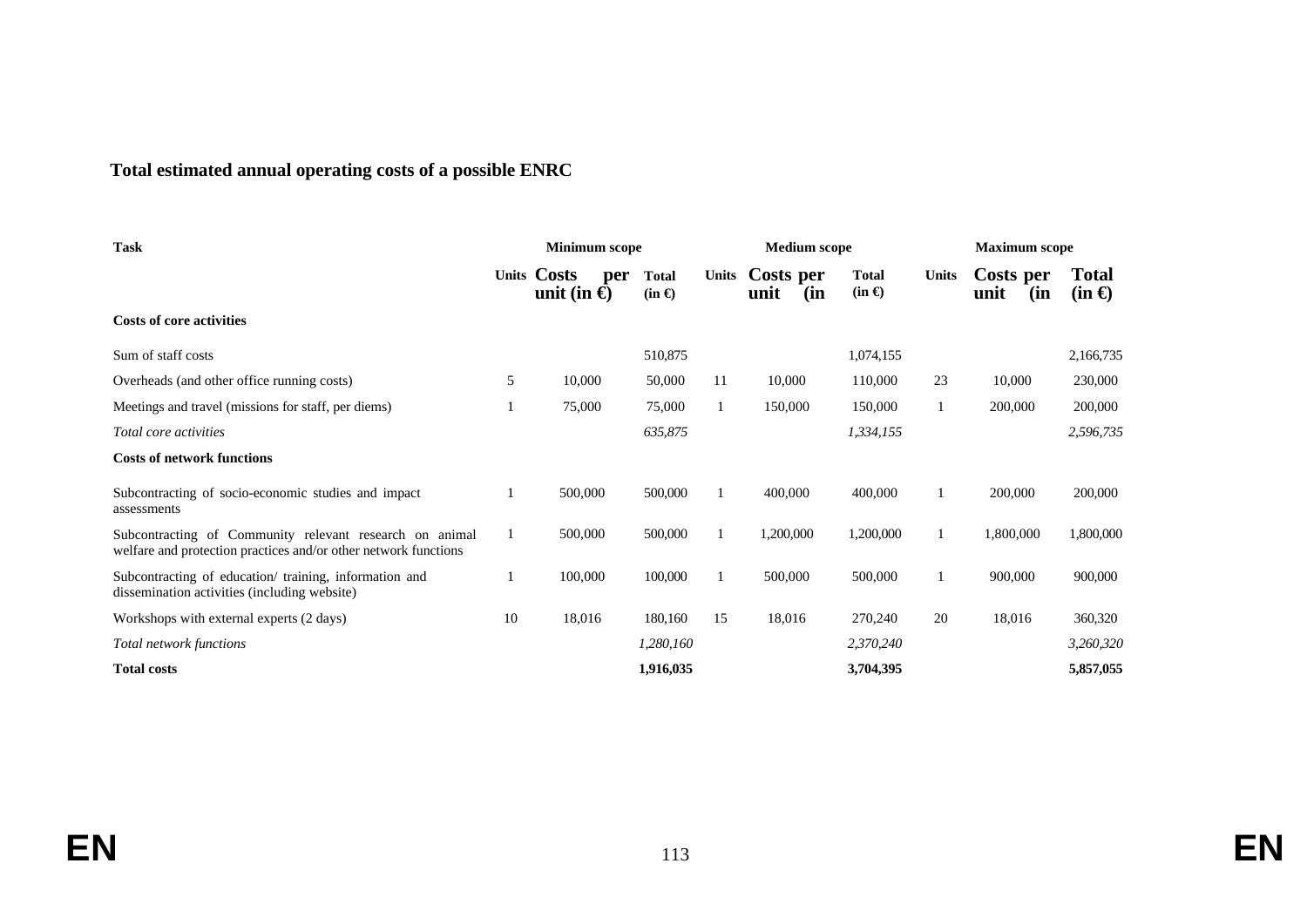# **5F - Option 4: Streamlining requirements for competence and using animal welfare indicators**

### **Streamlining requirements for competence**

There is today requirements for competence in some specific EU legislation (pigs, broilers, transport, killing, experimental animals). Option 4 will consolidate those requirements in a single text and extend the requirements on competence to laying hens and calves farmers.

| <b>Current legislation</b>                         | <b>Requirement for competence?</b>                                  | What Option 4 will change?                                                |  |  |  |
|----------------------------------------------------|---------------------------------------------------------------------|---------------------------------------------------------------------------|--|--|--|
| animals (Directive<br>All<br>farmed<br>98/58)      | Yes, but vague (paragraph 1 in<br>Annex).                           | Repeal the directive and replace<br>with a new general law                |  |  |  |
| Keeping<br>(Directive)<br>of<br>pigs<br>2008/120)  | Yes, but limited in knowing the<br>legislation (Article 5a).        | To be integrated into a requirement<br>for competence under a general law |  |  |  |
| Keeping of laying hens (Directive<br>1999/74)      | None.                                                               | Create a new requirement for<br>competence under a general law            |  |  |  |
| Keeping<br>(Directive<br>calves<br>of<br>2008/119) | None.                                                               | Create a new requirement for<br>competence under a general law            |  |  |  |
| Keeping<br>broilers (Directive<br>of<br>2007/43)   | Yes and specific (Annex IV).                                        | Merge into a requirement for<br>competence under a general law            |  |  |  |
| Killing<br>(Directive)<br>of<br>animals<br>93/119) | Replaced by specific requirements<br>under new Regulation 1099/2009 | Merge into a requirement for<br>competence under a general law            |  |  |  |
| Transport of animals (Regulation<br>1/2005         | Yes and specific (Article $6(4)$ ).                                 | Merge into a requirement for<br>competence under a general law            |  |  |  |

The requirement for the competence of staff would be specific enough to include in particular the following objectives in the context of the interaction and the species concerned:

- Understand the ethical principles concerning the human-animal relationship,
- Show general knowledge and understanding of animal behaviour,
- Identify and understand the signs of pain, suffering and distress including fear of animals,
- Show practical abilities in the foreseen interaction while preventing or limiting animals' pain, suffering and distress,
- Show knowledge of the legal obligations related to the protection and welfare of animals,
- Prove the acquired and maintained competence through an independent and objective examination.

# **Using animal welfare indicators**

The general umbrella directive for farmed animals will be replaced by a general law introducing similar previous principles but with the additional possibility for operators to comply through the use of validated animal-based animal welfare indicators.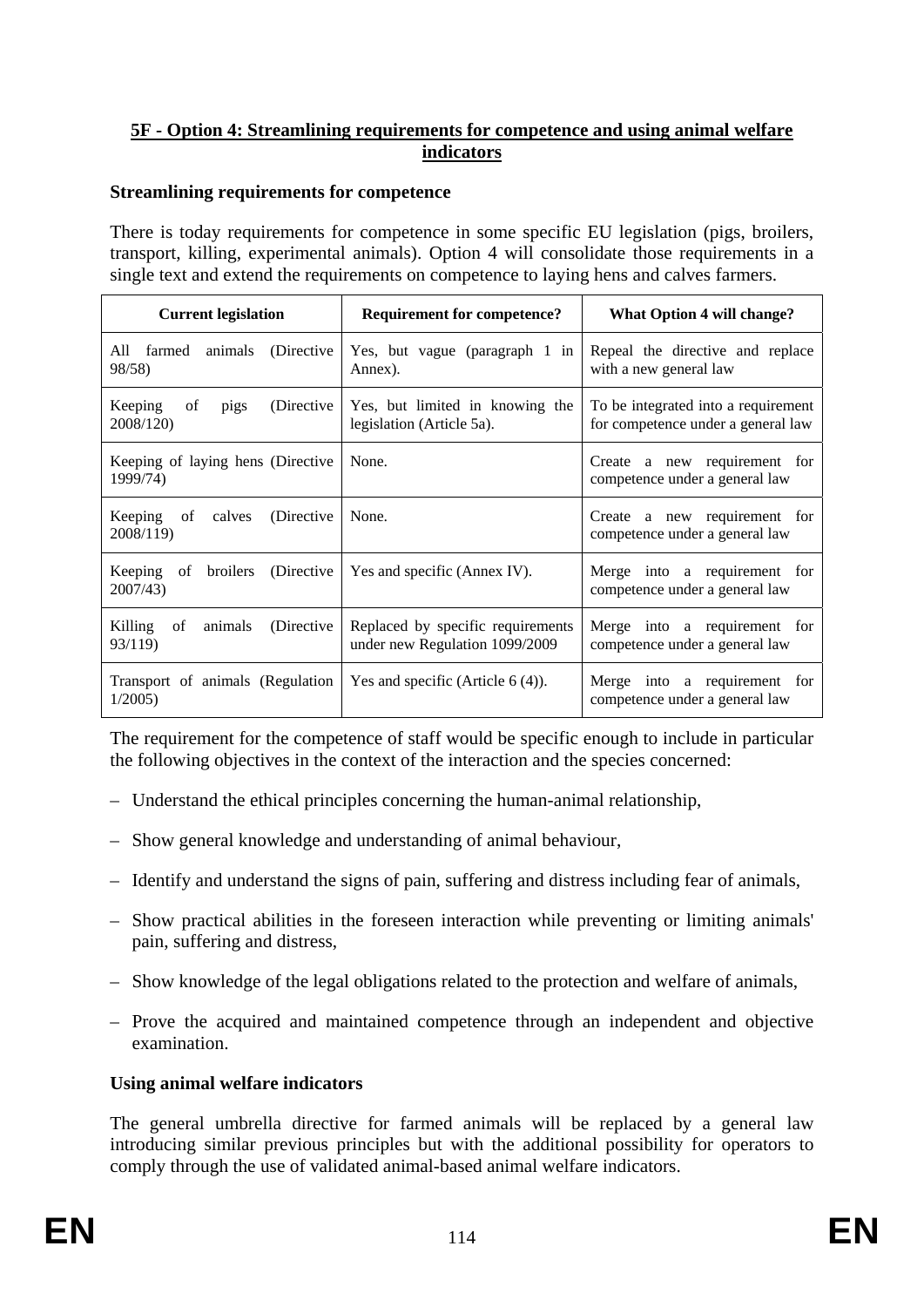This system has been introduced in two recent pieces of EU animal welfare legislation (Directive 2007/43 on broilers and Regulation 1099/2009 on killing).

The integration of animal welfare indicators could open the way for a more flexible system of standard in particular as regards requirements related to the management of the animals in farms.

For example, today the EU legislation defines the maximum width of openings for concrete slatted floors for pigs as well as the minimum slat. The purpose of this requirement is to avoid animals to be trapped into the slat and suffer from injuries. The general law could introduce the possibility of compliance through the regular monitoring of scientifically validated animal based requirements (like the number of foot lesions).

The methodology will be based on the twelve criteria developed by the Welfare Quality project<sup>203</sup> associated with a system of risk assessment as for the food safety area (see the Food law<sup>204</sup>). The ongoing EFSA Scientific Opinions on the development of welfare indicators and the Final Report of the DG RTD Project on welfare indicators will also be taken into account.

### **Criteria that underpin the Welfare Quality® assessment systems**

1. Animals should not suffer from prolonged hunger, i.e. they should have a sufficient and appropriate diet.

2. Animals should not suffer from prolonged thirst, i.e. they should have a sufficient and accessible water supply.

3. Animals should have comfort around resting.

4. Animals should have thermal comfort, i.e. they should neither be too hot nor too cold.

5. Animals should have enough space to be able to move around freely.

6. Animals should be free of physical injuries.

7. Animals should be free of disease, i.e. farmers should maintain high standards of hygiene and care.

8. Animals should not suffer pain induced by inappropriate management, handling, slaughter, or surgical

procedures (e.g. castration, dehorning).

9. Animals should be able to express normal, non-harmful, social behaviours, e.g. grooming.

10. Animals should be able to express other normal behaviours, i.e. it should be possible to express species-specific natural behaviours such as foraging.

11. Animals should be handled well in all situations, i.e. handlers should promote good human-animal relationships.

12. Negative emotions such as fear, distress, frustration or apathy should be avoided whereas positive emotions such as security or contentment should be promoted.

<sup>&</sup>lt;sup>203</sup> http://www.welfarequality.net/everyone/26536/5/0/22<br><sup>204</sup> Regulation (EC) No 178/2002 laying down the general principles and requirements of food law, establishing the European Food Safety Authority and laying down procedures in matters of food safety.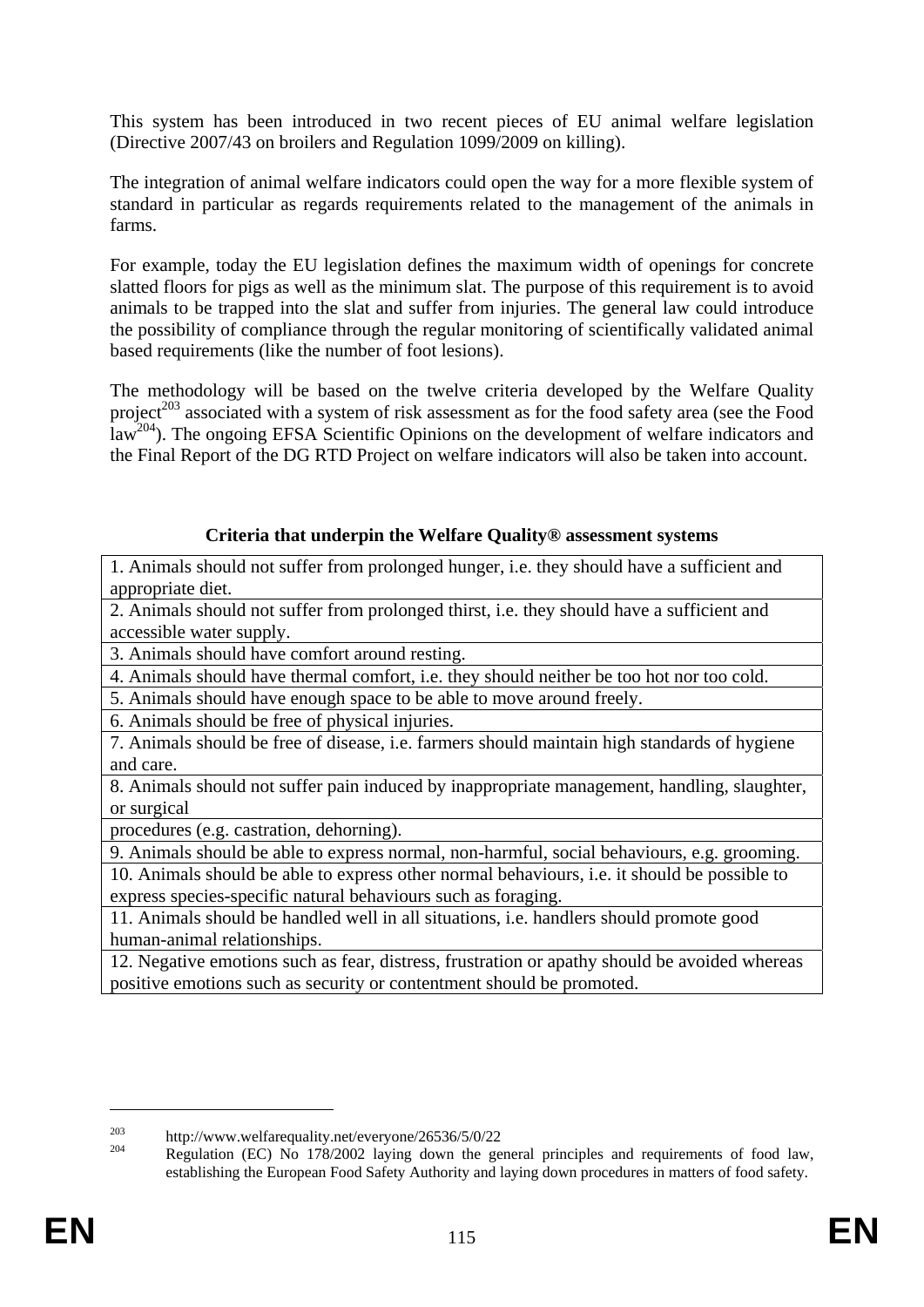# **Deliverables of Option 4 and 4+**

- 13. A Commission proposal for a general animal welfare law streamlining requirements for competence and introducing the possibility to use animal welfare indicators;
- 14. (Option 4+) Studies on the relevance of extending the scope of certain requirements of the general animal welfare law to other species (like dairy cows, rabbits, turkeys, dogs and cats).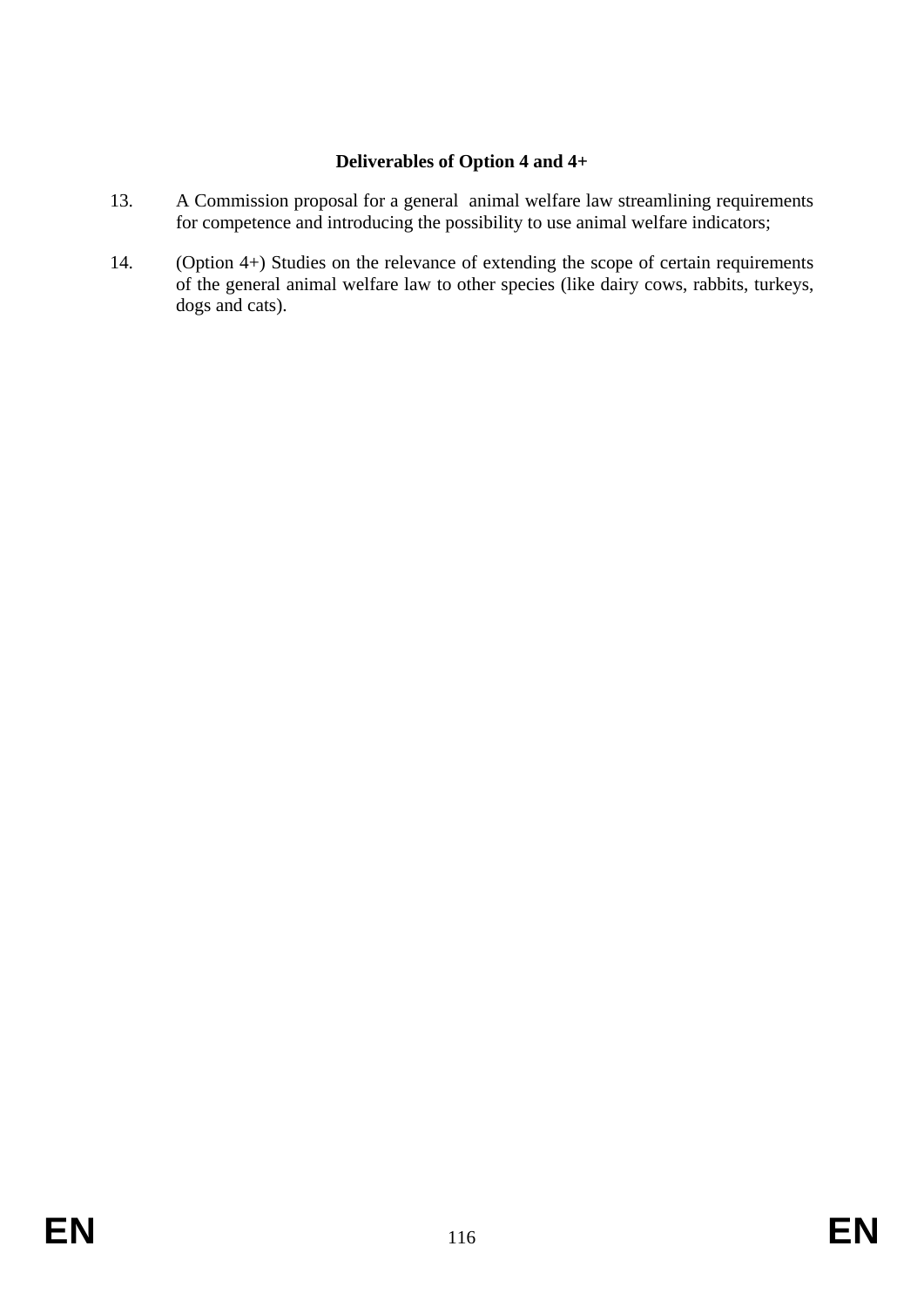# **5G – List of impacts considered**

#### **Economic impacts**

#### *Internal market and competition*

There is very little limitation in the movement of live animals due to animal welfare national rules and intra-EU trade is highly harmonised mainly due to animal health concerns.

The effects on the level playing field of operators are more critical since discrepancies in standards are common as regards animal welfare, and this could apply in different areas of activities. They introduce differences in production and marketing costs, which might create competitive disadvantages certain operators.

#### *Competitiveness, trade and international relations*

Competitiveness of EU producers in a global context is an important issue when we refer to animal welfare. Some of our trade partners apply comparable standards including for farm animals but it cannot be assumed that this is always the case. Animal welfare is a concern which has not been raised as a trade concern at WTO level yet, thus making EU rules a possible competitive burden for EU producers, especially if it relates to commodity products.

On the other hand, the competitiveness of EU producers should not be limited to production costs. Animal welfare is an attribute that could be part of competitive advantage if properly marketed. Focusing the production to high margin products and development of know-how on animal welfare could contribute to safeguard productions in regions where competition on price is in any case not sustainable.

Indeed the evaluation indicates that the product were there is the highest level of importation in percentage of EU production (imported sheep meat accounts for nearly 26% of the EU production) mainly comes from a third country (New Zealand<sup>205</sup>) having comparable animal welfare standards<sup>206</sup> beyond the areas required by the EU for equivalency<sup>207</sup>. This means that despite risk of unfair competition, high welfare standards are compatible with high competitiveness on the world market.

Impacts on trade are also critical for animal welfare, given that any measure taken should be compatible with our international commitments (WTO). Up to now very few animal welfare rules have been applicable to third countries exporting to the EU and the principle of equivalency has prevailed when it was the case.

Third countries may interpret animal welfare requirements for equivalency as barriers to trade. The actual effects on our trading partners have to be evaluated with respect to our commitments at WTO, in particular with regards to the risk of creating technical barriers to trade. But these effects could also be positive if the EU is working in building mutual

<u>.</u>

<sup>&</sup>lt;sup>205</sup> See the evaluation report in 2008 New Zealand constituted 85% of sheep and goat meat importations

with 226.000 tonnes (out of 265.000 tonnes).<br>
For more on New Zealand animal welfare standards: http://www.biosecurity.govt.nz/animal-welfare/<br>
Today equivalent requirements are only needed for importing to the EU in relat

animals at the time of slaughter.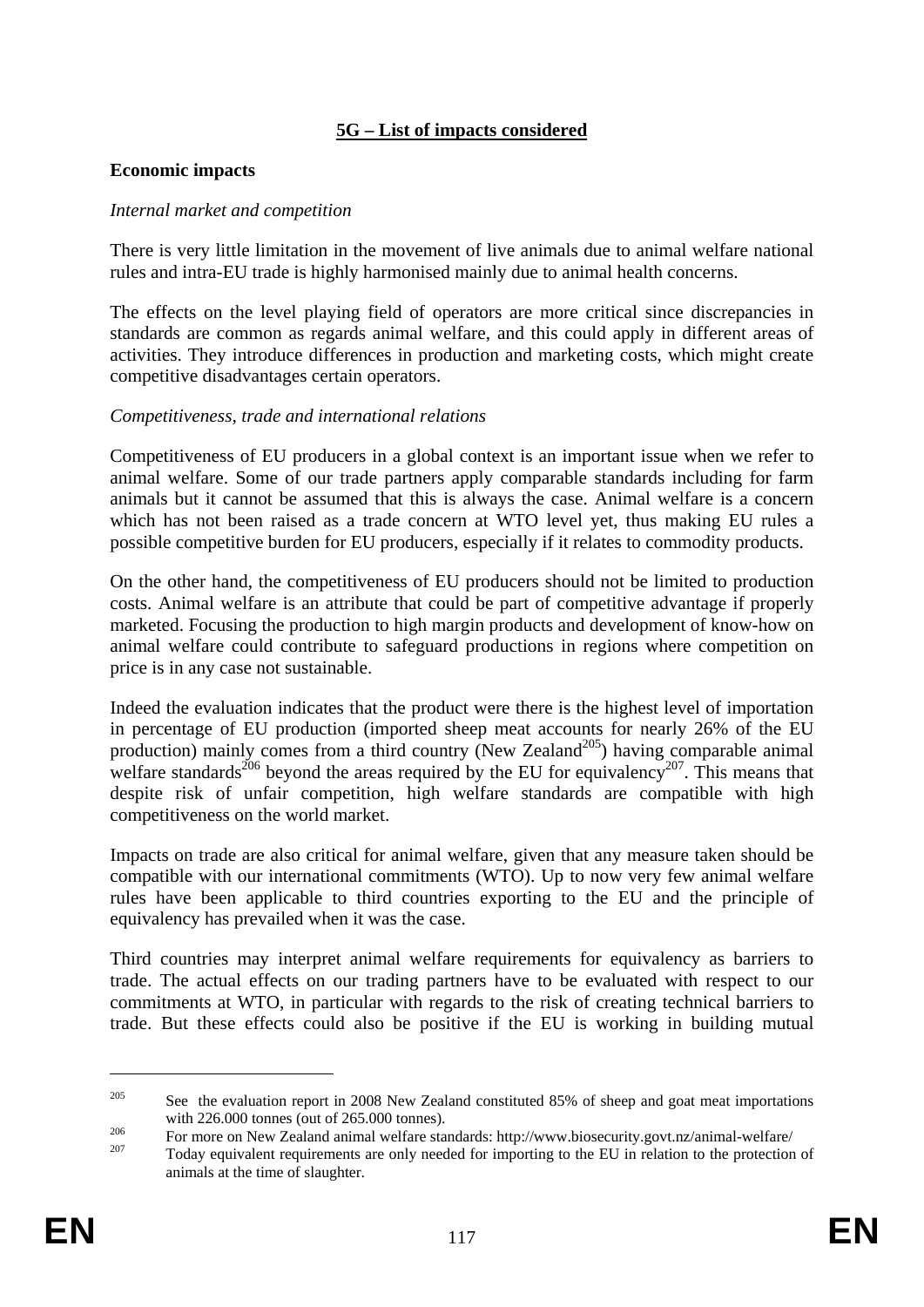understanding of our standards through bilateral or multilateral programmes of cooperation on animal welfare.

# *Compliance costs*

Introducing animal welfare requirements create compliance costs. This has been demonstrated in the past for several initiatives that have been important steps for improving the welfare of animals. Prescriptive measures undoubtedly tend to raise costs for businesses. Transition periods have been established in the most important cases so that negative effects on costs are mitigated by long periods of adaptation. But the relevant question is also how animal welfare measures could be more economically sustainable in the long term, with regards to the benefits perceived by operators. Obligations more focused on overall results for animals may be an alternative for more business-oriented solutions.

Animal-friendly production systems will also have to adapt to the changing climate (i.e. more heating due to colder winters, more cooling due to warmer summers), consequently investments in new infrastructure will have to be made. If support for such investments is going to happen, it will be necessary to ensure that the support is coupled to specific environmental end EU- wide objectives. Linking them to climate related objectives such as adaptation and mitigation would significantly enhance their overall justification.

### *Administrative burden on businesses*

Information obligation exists in the farming sector mainly as a result of food safety and animal health concerns. Animal welfare legislation provides additional documentation requirements in particular as a result of the rules related to animal transport. Extending the scope of animal welfare requirements to other areas like for pet animals or farmed fish could also create new administrative burden for businesses that have to be carefully considered. Options will also have to be considered in their potential in administrative burden reduction in order to find equivalent standards with less administrative constraints.

# *Public authorities*

Animal welfare legislation is already part of the duties of public authorities. Member States are primarily responsible for the day to day implementation of EU legislation on animal welfare. Extending the scope of animal welfare requirements to other areas like pet animals could expand the tasks of the competent authorities if there is no national legislation in place. Public authorities may also be affected if new obligations are created to co-finance certain initiatives (like applied research).

# *Innovation and research*

The future strategy will support the development of innovation and research through different options. Effects of such a policy may improve production methods in particular for the farming or the pharmaceutical industry. On the opposite, the restriction of certain practices on animal welfare grounds (like animal testing, cloning) may limit the development of research.

# *Consumers prices, consumer information*

Animal welfare standards may affect production costs but have usually very limited effect on the final price to the consumer. Production costs represent a limited part of the final price. A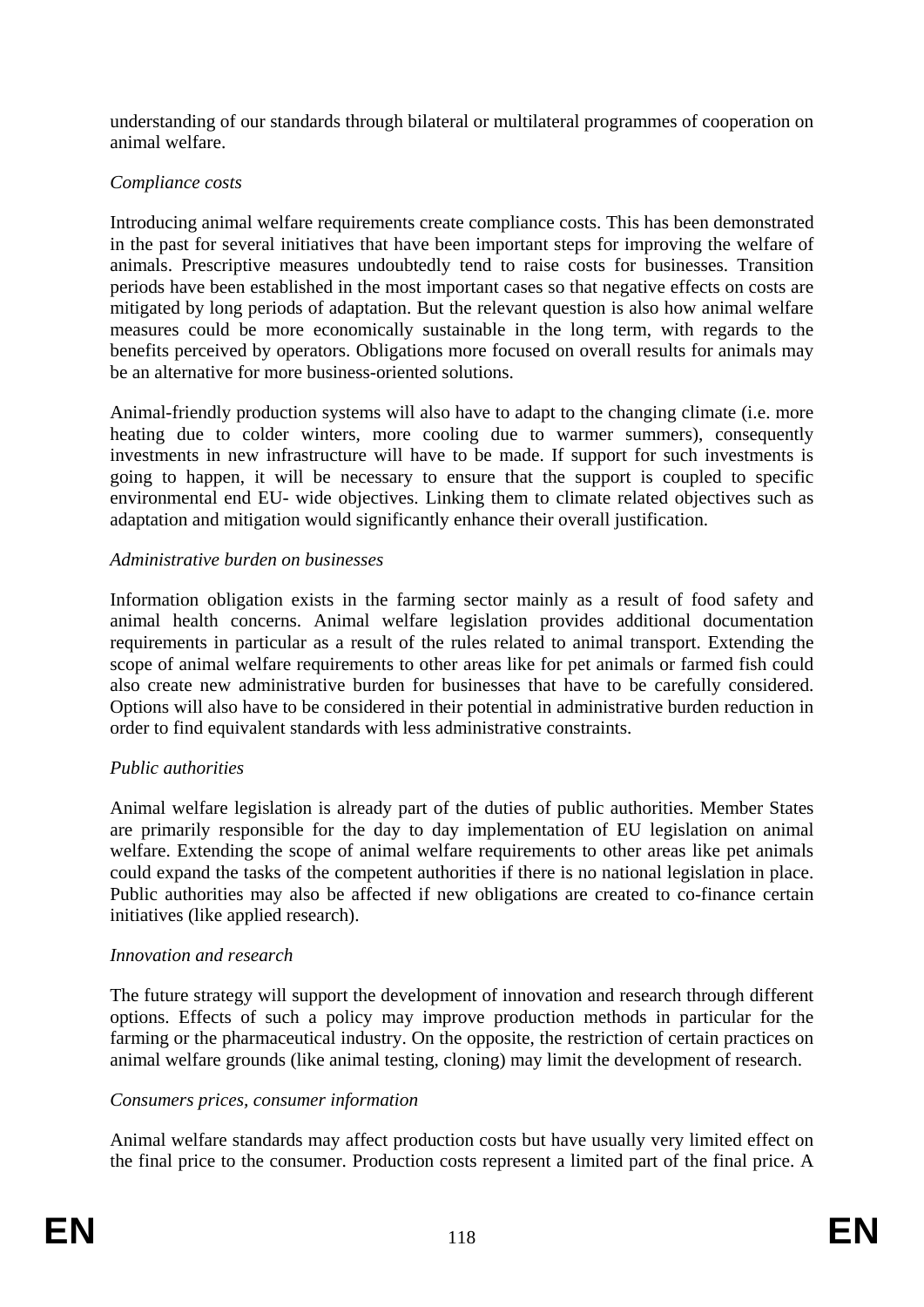recent Commission communication on better functioning of the food supply chain<sup>208</sup> indicates that raw agricultural products represent a declining share of consumer price of food products. How the situation will evolve in future is not predictable. It is more than likely that farm input prices will fluctuate more and thereby influence production costs.

There is little evidence that previous policies on animal welfare have had an effect on consumer prices. Based on specific cases, major animal welfare measures taken by the EU have had limited impacts on the production costs, since they mainly affect housing costs which represent around 5 to 10% of the production  $\cos^{-209}$  (for example, purchase and food for chicken constitute nearly 80% of the total costs in the broiler and egg industry, similar figures apply to pig meat production costs<sup>210</sup>). In addition, increases in production costs are not necessarily integrally transmitted to consumers, as producers or distributors may choose to reduce their margins instead of increasing final prices. In any case, overall production costs contribute to a limited part of retail prices<sup>211</sup>. Food retail price variations seem to be mainly influenced by the evolution of commodity prices and the level of food processing.

Therefore we would assume here that consumer prices are in fact not relevant for the purpose of this impact assessment.

#### **Animal welfare**

Effects on animal welfare are of course essential for this impact assessment. The effects can be assessed in relation to the number of animals concerned and the severity of the suffering involved.

### **Environmental impacts**

#### *Environmental consequences for businesses and consumers*

High animal welfare standards tend to promote less intensive systems of production. Animalfriendly systems of production do not concentrate a number of environmental disadvantages related to highly industrialised systems. However after examination this impact has not been considered as significant since the consumption of animal products is a limited part of the overall consumption.

#### *Biodiversity and fauna*

The proper keeping of wild animals in captivity contributes to support knowledge and awareness on biodiversity. In addition, promoting less intensive systems of production could also contribute to the conservation of breeds that are more robust but less productive.

#### **Social impacts**

<u>.</u>

*Employment and job quality* 

 $\frac{208}{209}$  COM(2009)591.

<sup>209</sup> For production costs in eggs and broilers see the 2010 study "The poultry and egg sectors: evaluation of the current market situation and future prospects" published by the European Parliament.

<sup>210</sup> SANCO/02,<br><sup>211</sup> See "Food prices in Europe" COM(2008) 821 final.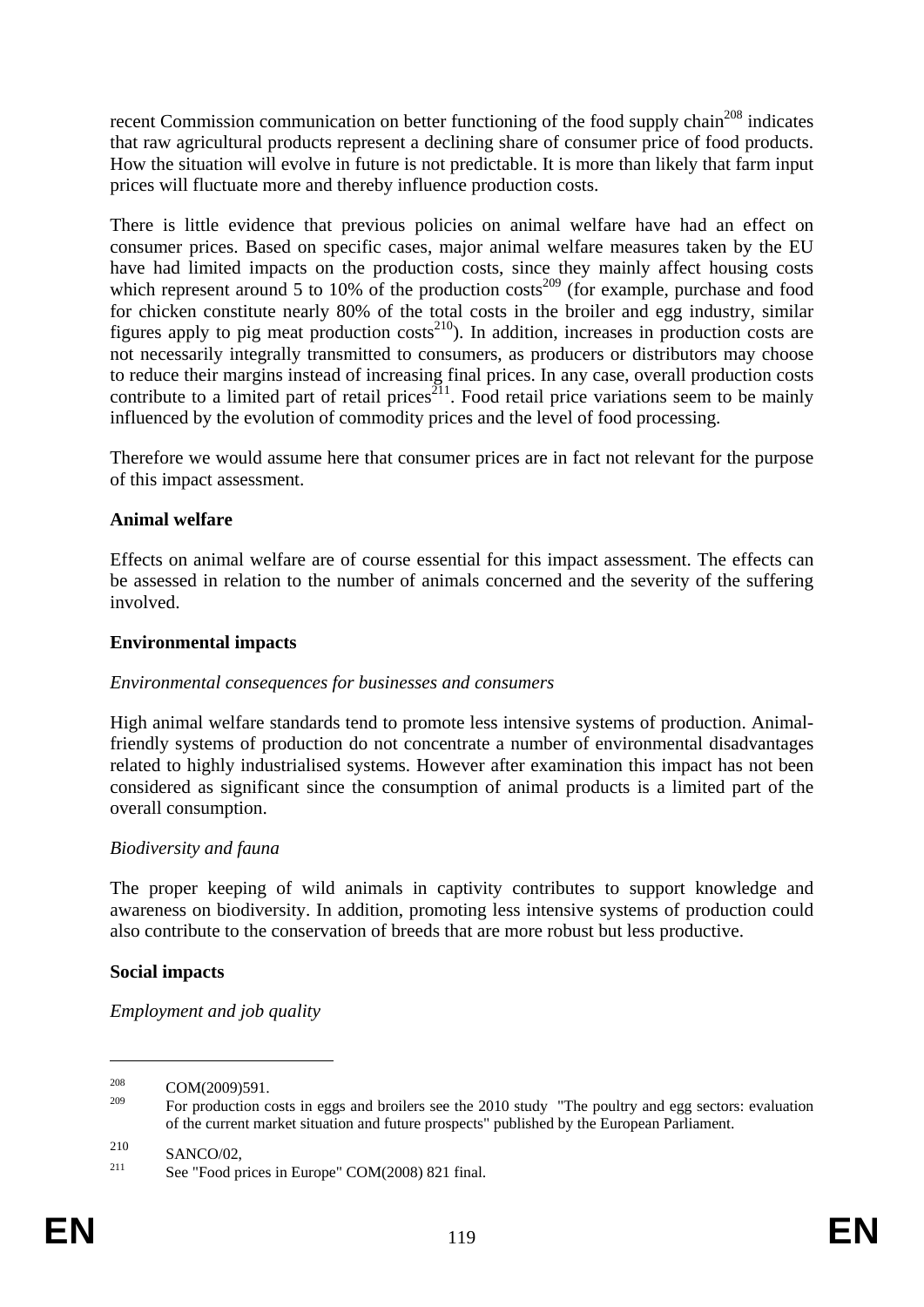The economic activities directly or indirectly related to animals represent various sectors. Farming and the related food industry (meat, dairy products, eggs, fur, animal feed, and veterinary medicines) is probably the major one in terms of employees. But the pharmaceutical and the cosmetic industry and public research industry using animals represent another part that needs to be considered. Finally, other activities involve animals on a regular basis (zoos, aquaria, circuses, dog breeders, pet shops, etc.) and their activities are also a source of employment. Due to constant increase in productivity the farming sector has progressively lost jobs.

The evaluation report has indicated that the EU policy on animal welfare have not substantially affected the economic sustainability of the sectors concerned. However there is no specific data on employement as such.

### *Governance, participation, good administration*

The Lisbon Treaty has developed a new governance approach where the civil society is more involved in the process of setting common rules. This is particularly relevant for animal welfare where civil society has constantly and increasingly expressed its interest in the field.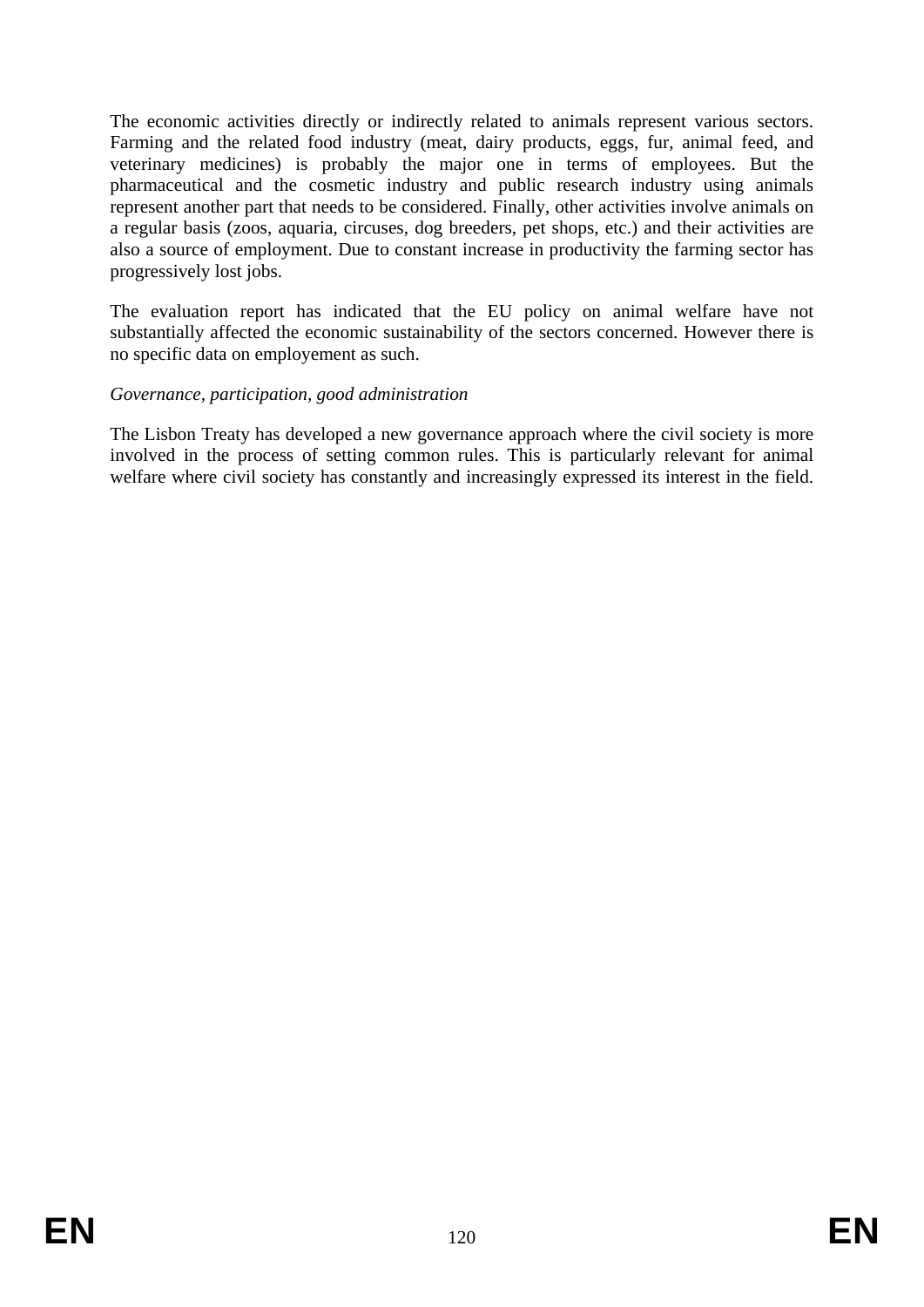### **Annex 6 – Evidence**

#### **6A -Data submitted by Member States on inspection activities in 2008 pursuant to Commission Decision 2006/778/EC**

| <b>Member States</b>   | I Production subject to<br>inspection | 2 Production sites inspected | 3 Production sites without non<br>compliance | 21 non compliance C | Rate of inspection | Rate of full compliance | Rate of non compliance C |
|------------------------|---------------------------------------|------------------------------|----------------------------------------------|---------------------|--------------------|-------------------------|--------------------------|
| AT                     | 99.618                                | 4.063                        | 3.727                                        | 62                  | 4,08%              | 91,73%                  | 1,53%                    |
| BE                     | 7.908                                 | 867                          | 649                                          | 33                  | 10,96%             | 74,86%                  | 3,81%                    |
| BG                     | 7.467                                 | 2.196                        | 622                                          | 41                  | 29,41%             | 28,32%                  | 1,87%                    |
| $\overline{\rm CY}$    | 493                                   | 413                          | 262                                          | $\overline{0}$      | 83,77%             | 63,44%                  | 0,00%                    |
| CZ                     | 15.732                                | 3.720                        | 192                                          | 31                  | 23,65%             | 5,16%                   | 0,83%                    |
| DE                     | 285.284                               | 16.965                       | 14.310                                       | 306                 | 5,95%              | 84,35%                  | 1,80%                    |
| DK                     | 34.177                                | 1.164                        | 787                                          | 81                  | 3,41%              | 67,61%                  | 6,96%                    |
| $\rm EE$               | 444                                   | 173                          | 136                                          | 1                   | 38,96%             | 78,61%                  | 0,58%                    |
| EL                     | 1.958                                 | 313                          | 178                                          | 39                  | 15,99%             | 56,87%                  | 12,46%                   |
| ES                     | 265.444                               | 4.078                        | 2.886                                        | 131                 | 1,54%              | 70,77%                  | 3,21%                    |
| ${\rm FI}$             | 19.598                                | 552                          | 399                                          | $\boldsymbol{0}$    | 2,82%              | 72,28%                  | 0,00%                    |
| $\overline{\text{FR}}$ | 241.288                               | 1.639                        | 918                                          | 115                 | 0,68%              | 56,01%                  | 7,02%                    |
| HU                     | 39.528                                | 4.842                        | 3.540                                        | 76                  | 12,25%             | 73,11%                  | 1,57%                    |
| $\rm IE$               | 23.431                                | 922                          | 766                                          | 24                  | 3,93%              | 83,08%                  | 2,60%                    |
| IT                     | 85.820                                | 10.235                       | 1.068                                        | 53                  | 11,93%             | 10,43%                  | 0,52%                    |
| LT                     | 2.479                                 | 4.791                        | 4.015                                        | 39                  | 193,26%            | 83,80%                  | 0,81%                    |
| LU                     | 2.006                                 | 107                          | 87                                           | $\overline{c}$      | 5,33%              | 81,31%                  | 1,87%                    |
| LV                     | 52.090                                | 4.331                        | 3.655                                        | 27                  | 8,31%              | 84,39%                  | 0,62%                    |
| MT                     | <b>NA</b>                             | <b>NA</b>                    | <b>NA</b>                                    | $\boldsymbol{0}$    | #DIV/0!            | #DIV/0!                 | #DIV/0!                  |
| <b>NL</b>              | 12.291                                | 2.604                        | 2.222                                        | $\boldsymbol{0}$    | 21,19%             | 85,33%                  | 0,00%                    |
| PL                     | 925.685                               | 32.116                       | 25.328                                       | 394                 | 3,47%              | 78,86%                  | 1,23%                    |
| PT                     | 963                                   | 132                          | 37                                           | $\boldsymbol{0}$    | 13,71%             | 28,03%                  | 0,00%                    |
| $\overline{RO}$        | 583                                   | 553                          | 128                                          | 19                  | 94,85%             | 23,15%                  | 3,44%                    |
| <b>SE</b>              | $\boldsymbol{0}$                      | 897                          | $\mathbf{0}$                                 | $\boldsymbol{0}$    | #DIV/0!            | 0,00%                   | 0,00%                    |
| $\overline{SI}$        | 64.185                                | 459                          | 281                                          | 22                  | 0,72%              | 61,22%                  | 4,79%                    |
| $\overline{\text{SK}}$ | 4.442                                 | 678                          | 459                                          | 6                   | 15,26%             | 67,70%                  | 0,88%                    |
| UK                     | 43.982                                | 1.917                        | 1.587                                        | 535                 | 4,36%              | 82,79%                  | 27,91%                   |
| EU                     | 2.236.896                             | 100.727                      | 68.239                                       | 2.037               | 24,39%             | 61,28%                  | 3,32%                    |

# **Table 1: Laying hens, calves and pigs together (2008)**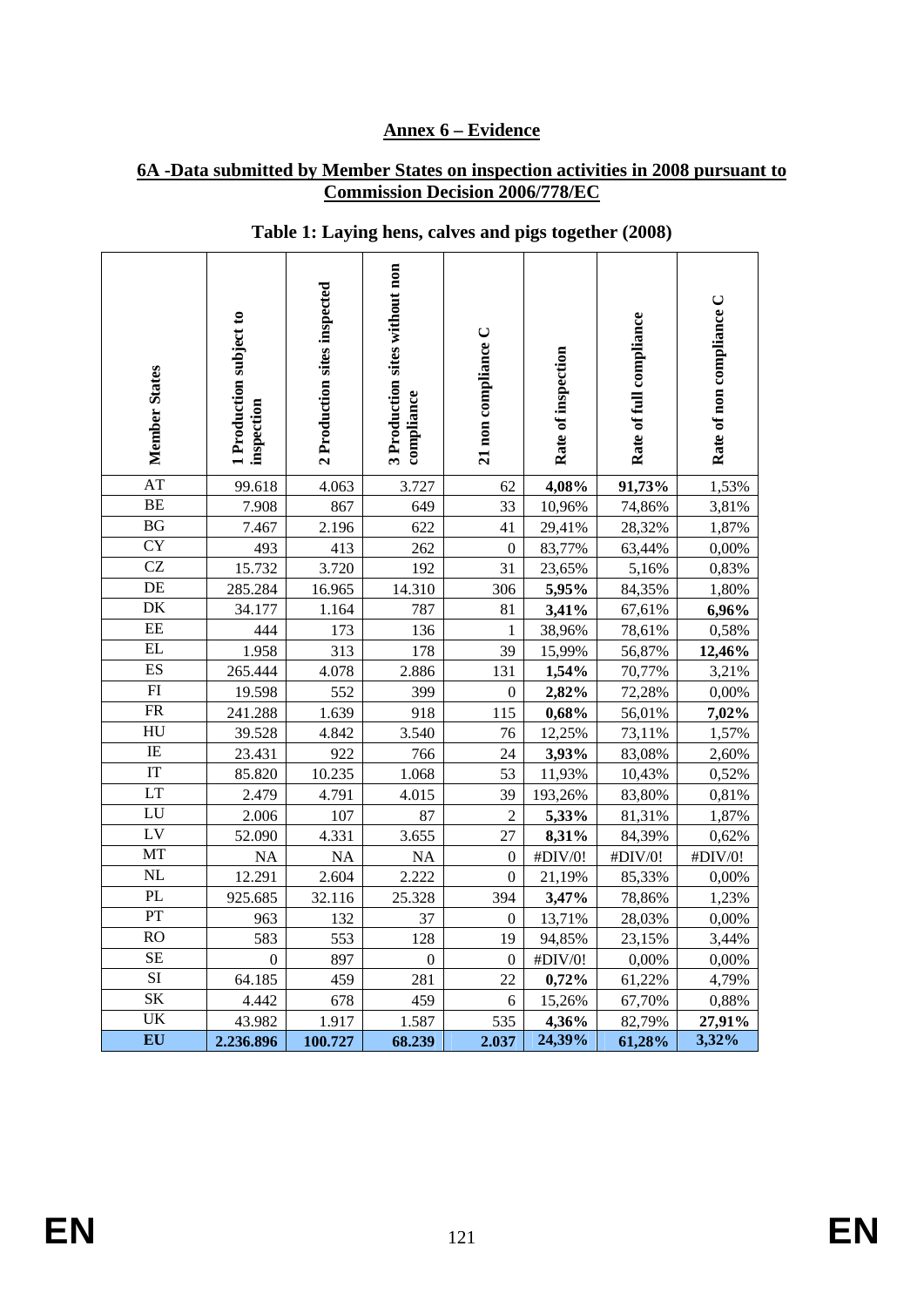**Table 2: Laying hens 2008** 

| <b>Member States</b>   | <b>Production subject to</b><br>inspection | 2 Production sites inspected | 3 Production sites without non<br>compliance | 21 non compliance C | Rate of inspection | Rate of full compliance | Rate of non compliance C |
|------------------------|--------------------------------------------|------------------------------|----------------------------------------------|---------------------|--------------------|-------------------------|--------------------------|
| $\overline{AT}$        | 28.540                                     | 1.145                        | 1.076                                        | <b>NA</b>           | 4,01%              | 93,97%                  | #VALUE!                  |
| <b>BE</b>              | 349                                        | 198                          | 143                                          | $\mathfrak{Z}$      | 56,73%             | 72,22%                  | 1,52%                    |
| BG                     | 127                                        | 136                          | 59                                           | 34                  | 107,09%            | 43,38%                  | 25,00%                   |
| <b>CY</b>              | 35                                         | 34                           | <b>NA</b>                                    | <b>NA</b>           | 97,14%             | #VALUE!                 | #VALUE!                  |
| CZ                     | 126                                        | 147                          | 3                                            | $\boldsymbol{0}$    | 116,67%            | 2,04%                   | 0,00%                    |
| DE                     | 42.490                                     | 2.968                        | 2.446                                        | 7                   | 6,99%              | 82,41%                  | 0,24%                    |
| $\overline{\rm DK}$    | 311                                        | 101                          | 66                                           | 16                  | 32,48%             | 65,35%                  | 15,84%                   |
| EE                     | 18                                         | 11                           | 9                                            | <b>NA</b>           | 61,11%             | 81,82%                  | #VALUE!                  |
| EL                     | 125                                        | 90                           | 37                                           | 39                  | 72,00%             | 41,11%                  | 43,33%                   |
| ES                     | 1.391                                      | 219                          | 99                                           | 26                  | 15,74%             | 45,21%                  | 11,87%                   |
| $\overline{FI}$        | 567                                        | 60                           | 54                                           | $\overline{0}$      | 10,58%             | 90,00%                  | 0,00%                    |
| $\overline{\text{FR}}$ | 2.227                                      | 223                          | 116                                          | 21                  | 10,01%             | 52,02%                  | 9,42%                    |
| HU                     | 559                                        | 522                          | 342                                          | 31                  | 93,38%             | 65,52%                  | 5,94%                    |
| IE                     | 228                                        | 56                           | 34                                           | $\overline{2}$      | 24,56%             | 60,71%                  | 3,57%                    |
| $\overline{\text{IT}}$ | 1.626                                      | 843                          | 207                                          | 9                   | 51,85%             | 24,56%                  | 1,07%                    |
| LT                     | 25                                         | 25                           | 10                                           | $8\,$               | 100,00%            | 40,00%                  | 32,00%                   |
| LU                     | 8                                          | $\,8\,$                      | <b>NA</b>                                    | <b>NA</b>           | 100,00%            | #VALUE!                 | #VALUE!                  |
| $\overline{LV}$        | 25                                         | 22                           | 16                                           | 6                   | 88,00%             | 72,73%                  | 27,27%                   |
| MT                     | <b>NA</b>                                  | NA                           | <b>NA</b>                                    | NA                  | #VALUE!            | #VALUE!                 | #VALUE!                  |
| $\overline{\text{NL}}$ | 1.198                                      | 463                          | 398                                          | <b>NA</b>           | 38,65%             | 85,96%                  | #VALUE!                  |
| PL                     | 10.129                                     | 1.199                        | 685                                          | 159                 | 11,84%             | 57,13%                  | 13,26%                   |
| PT                     | 98                                         | 29                           | 14                                           | <b>NA</b>           | 29,59%             | 48,28%                  | #VALUE!                  |
| <b>RO</b>              | 131                                        | 159                          | 30                                           | $\sqrt{2}$          | 121,37%            | 18,87%                  | 1,26%                    |
| <b>SE</b>              | <b>NA</b>                                  | <b>NA</b>                    | <b>NA</b>                                    | <b>NA</b>           | #VALUE!            | #VALUE!                 | #VALUE!                  |
| $\overline{SI}$        | 143                                        | 68                           | 58                                           | 1                   | 47,55%             | 85,29%                  | 1,47%                    |
| SK                     | 55                                         | 54                           | 42                                           | $\mathbf{0}$        | 98,18%             | 77,78%                  | 0,00%                    |
| UK                     | 5.103                                      | 341                          | 283                                          | 58                  | 6,68%              | 82,99%                  | 17,01%                   |
| EU                     | 95.634                                     | 9.121                        | 6.227                                        | 422                 | 56,09%             | 60,41%                  | 11,06%                   |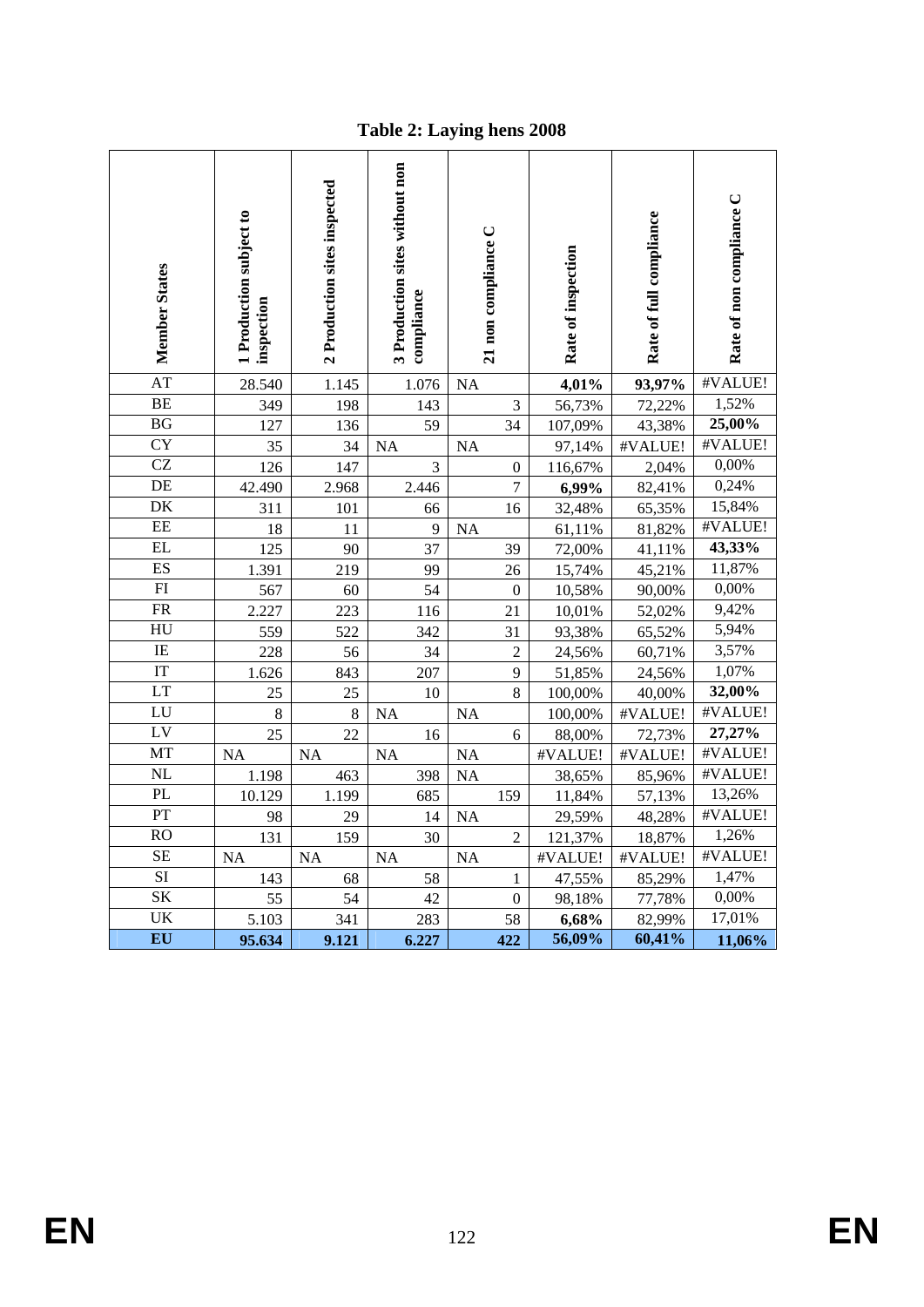**Table 3: Calves 2008** 

| <b>Member States</b>     | Production subject to<br>inspection | 2 Production sites inspected | 3 Production sites without non<br>compliance | 21 non compliance C | Rate of inspection | Rate of full compliance | Rate of non compliance C |
|--------------------------|-------------------------------------|------------------------------|----------------------------------------------|---------------------|--------------------|-------------------------|--------------------------|
| <b>AT</b>                | 36.783                              | 1.594                        | 1.461                                        | 27                  | 4,33%              | 91,66%                  | 1,69%                    |
| <b>BE</b>                | 317                                 | 70                           | 67                                           | $\overline{0}$      | 22,08%             | 95,71%                  | 0,00%                    |
| BG                       | 1.481                               | 417                          | 191                                          | $\overline{7}$      | 28,16%             | 45,80%                  | 1,68%                    |
| $\overline{\text{CY}}$   | 342                                 | 263                          | 185                                          | <b>NA</b>           | 76,90%             | 70,34%                  | #VALUE!                  |
| <b>CZ</b>                | 11.573                              | 2.314                        | 64                                           | 14                  | 19,99%             | 2,77%                   | 0,61%                    |
| DE                       | 131.273                             | 7.793                        | 6.897                                        | 142                 | 5,94%              | 88,50%                  | 1,82%                    |
| DK                       | 22.424                              | 679                          | 496                                          | 28                  | 3,03%              | 73,05%                  | 4,12%                    |
| $\rm{EE}$                | 330                                 | 107                          | 79                                           | $\mathbf{1}$        | 32,42%             | 73,83%                  | 0,93%                    |
| EL                       | 176                                 | 55                           | 14                                           | <b>NA</b>           | 31,25%             | 25,45%                  | #VALUE!                  |
| ES                       | 103.379                             | 1.307                        | 1.043                                        | 23                  | 1,26%              | 79,80%                  | 1,76%                    |
| FI                       | 16.656                              | 387                          | 258                                          | $\boldsymbol{0}$    | 2,32%              | 66,67%                  | 0,00%                    |
| $\overline{\text{FR}}$   | 214.769                             | 831                          | 534                                          | 16                  | 0,39%              | 64,26%                  | 1,93%                    |
| $\overline{\mathrm{HU}}$ | 7.509                               | 1.963                        | 1.513                                        | $\overline{4}$      | 26,14%             | 77,08%                  | 0,20%                    |
| IE                       | 21.162                              | 585                          | 510                                          | $\overline{0}$      | 2,76%              | 87,18%                  | 0,00%                    |
| $\overline{\text{IT}}$   | 50.697                              | 5.942                        | 318                                          | 10                  | 11,72%             | 5,35%                   | 0,17%                    |
| LT                       | 1.150                               | 2.824                        | 2.542                                        | 19                  | 245,57%            | 90,01%                  | 0,67%                    |
| LU                       | 1.620                               | 81                           | 71                                           | $\overline{2}$      | 5,00%              | 87,65%                  | 2,47%                    |
| LV                       | 48.986                              | 3.421                        | 2.848                                        | 14                  | 6,98%              | 83,25%                  | 0,41%                    |
| MT                       | <b>NA</b>                           | <b>NA</b>                    | <b>NA</b>                                    | <b>NA</b>           | #VALUE!            | #VALUE!                 | #VALUE!                  |
| NL                       | 2.844                               | 973                          | 907                                          | <b>NA</b>           | 34,21%             | 93,22%                  | #VALUE!                  |
| PL                       | 539.542                             | 20.286                       | 16.239                                       | 117                 | 3,76%              | 80,05%                  | 0,58%                    |
| $\overline{PT}$          | <b>NA</b>                           | 59                           | 42                                           | <b>NA</b>           | #VALUE!            | 71,19%                  | #VALUE!                  |
| <b>RO</b>                | 171                                 | 123                          | 29                                           | $\overline{4}$      | 71,93%             | 23,58%                  | 3,25%                    |
| <b>SE</b>                | <b>NA</b>                           | 708                          | <b>NA</b>                                    | <b>NA</b>           | #VALUE!            | #VALUE!                 | #VALUE!                  |
| $\overline{SI}$          | 38.762                              | 247                          | 146                                          | 1                   | 0,64%              | 59,11%                  | 0,40%                    |
| $\rm SK$                 | 2.108                               | 302                          | 227                                          | $\overline{4}$      | 14,33%             | 75,17%                  | 1,32%                    |
| UK                       | 1.777                               | 1.043                        | 889                                          | 267                 | 58,69%             | 85,23%                  | 25,60%                   |
| EU                       | 1.255.831                           | 54.374                       | 37.570                                       | 700                 | 30%                | 67,84%                  | 2,36%                    |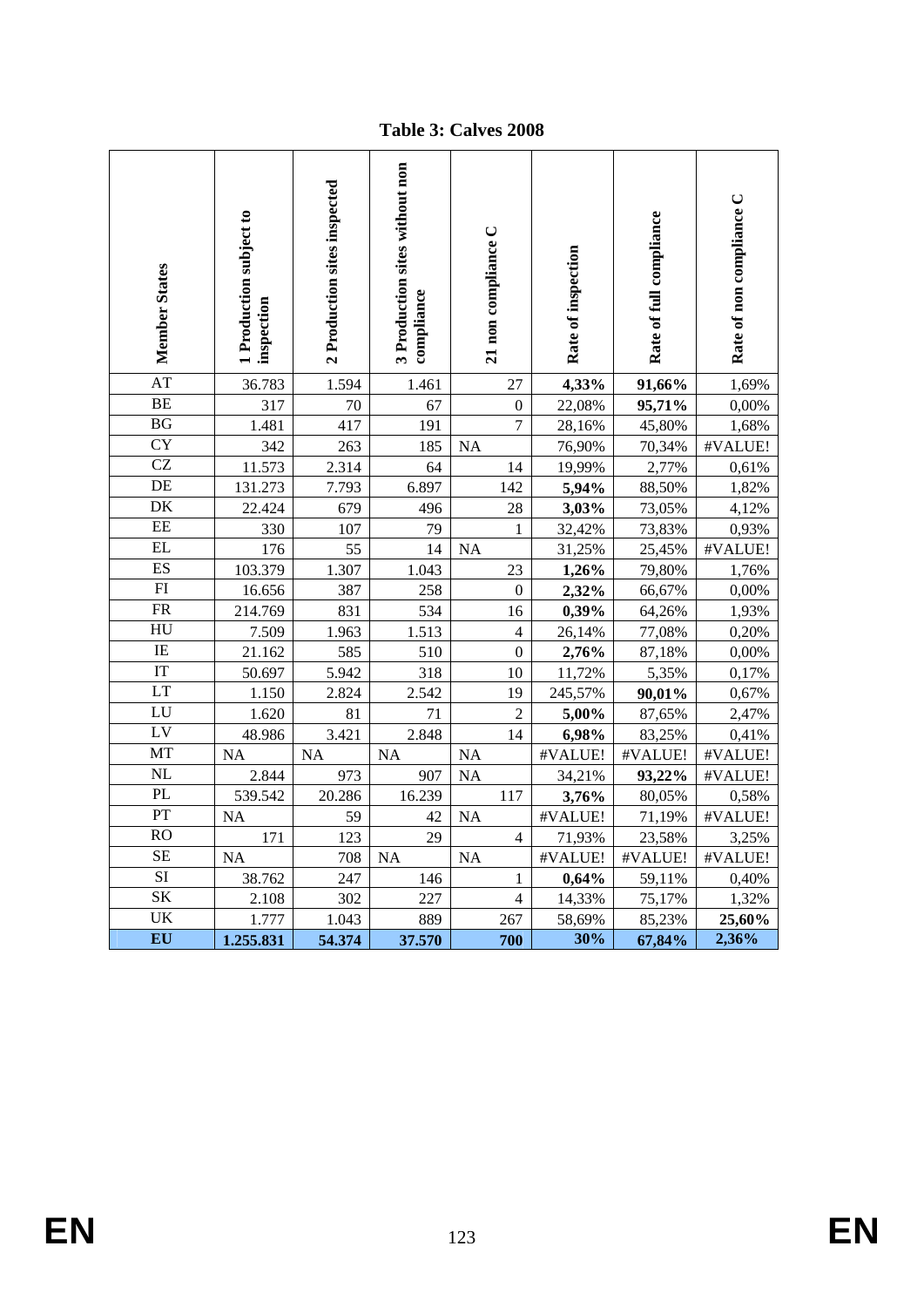**Table 4: Pigs 2008** 

| Member States          | 1 Production subject to<br>inspection | 2 Production sites inspected | 3 Production sites without non<br>compliance | 21 non compliance C | Rate of inspection | Rate of full compliance | Rate of non compliance C |
|------------------------|---------------------------------------|------------------------------|----------------------------------------------|---------------------|--------------------|-------------------------|--------------------------|
| AT                     | 34.295                                | 1.324                        | 1.190                                        | 35                  | 3,86%              | 89,88%                  | 2,64%                    |
| <b>BE</b>              | 7.242                                 | 599                          | 439                                          | 30                  | 8,27%              | 73,29%                  | 5,01%                    |
| BG                     | 5.859                                 | 1.643                        | 372                                          | $\boldsymbol{0}$    | 28,04%             | 22,64%                  | 0,00%                    |
| <b>CY</b>              | 116                                   | 116                          | 77                                           | <b>NA</b>           | 100,00%            | 66,38%                  | #VALUE!                  |
| $\overline{\text{CZ}}$ | 4.033                                 | 1.259                        | 125                                          | 17                  | 31,22%             | 9,93%                   | 1,35%                    |
| DE                     | 111.521                               | 6.204                        | 4.967                                        | 157                 | 5,56%              | 80,06%                  | 2,53%                    |
| DK                     | 11.442                                | 384                          | 225                                          | 37                  | 3,36%              | 58,59%                  | 9,64%                    |
| EE                     | 96                                    | 55                           | 48                                           | <b>NA</b>           | 57,29%             | 87,27%                  | #VALUE!                  |
| EL                     | 1.657                                 | 168                          | 127                                          | <b>NA</b>           | 10,14%             | 75,60%                  | #VALUE!                  |
| ES                     | 160.674                               | 2.552                        | 1.744                                        | 82                  | 1,59%              | 68,34%                  | 3,21%                    |
| FI                     | 2.375                                 | 105                          | 87                                           | $\boldsymbol{0}$    | 4,42%              | 82,86%                  | 0,00%                    |
| $\overline{\text{FR}}$ | 24.292                                | 585                          | 268                                          | 78                  | 2,41%              | 45,81%                  | 13,33%                   |
| HU                     | 31.460                                | 2.357                        | 1.685                                        | 41                  | 7,49%              | 71,49%                  | 1,74%                    |
| $\rm IE$               | 2.041                                 | 281                          | 222                                          | 22                  | 13,77%             | 79,00%                  | 7,83%                    |
| $\overline{\text{IT}}$ | 33.497                                | 3.450                        | 543                                          | 34                  | 10,30%             | 15,74%                  | 0,99%                    |
| <b>LT</b>              | 1.304                                 | 1.942                        | 1.463                                        | 12                  | 148,93%            | 75,33%                  | 0,62%                    |
| LU                     | 378                                   | 18                           | 16                                           | <b>NA</b>           | 4,76%              | 88,89%                  | #VALUE!                  |
| LV                     | 3.079                                 | 888                          | 791                                          | $\overline{7}$      | 28,84%             | 89,08%                  | 0,79%                    |
| MT                     | <b>NA</b>                             | <b>NA</b>                    | <b>NA</b>                                    | <b>NA</b>           | #VALUE!            | #VALUE!                 | #VALUE!                  |
| NL                     | 8.249                                 | 1.168                        | 917                                          | <b>NA</b>           | 14,16%             | 78,51%                  | #VALUE!                  |
| PL                     | 376.014                               | 10.631                       | 8.404                                        | 118                 | 2,83%              | 79,05%                  | 1,11%                    |
| PT                     | 963                                   | 132                          | 37                                           | <b>NA</b>           | 13,71%             | 28,03%                  | #VALUE!                  |
| RO                     | 281                                   | 271                          | 69                                           | 13                  | 96,44%             | 25,46%                  | 4,80%                    |
| <b>SE</b>              | <b>NA</b>                             | 189                          | <b>NA</b>                                    | <b>NA</b>           | #VALUE!            | #VALUE!                 | #VALUE!                  |
| $\overline{SI}$        | 25.280                                | 144                          | 77                                           | 20                  | 0,57%              | 53,47%                  | 13,89%                   |
| $\overline{\text{SK}}$ | 2.279                                 | 322                          | 190                                          | $\overline{2}$      | 14,13%             | 59,01%                  | 0,62%                    |
| UK                     | 37.102                                | 533                          | 415                                          | 210                 | 1,44%              | 77,86%                  | 39,40%                   |
| EU                     | 885.529                               | 37.320                       | 24.498                                       | 915                 | 25%                | 63,26%                  | 5,76%                    |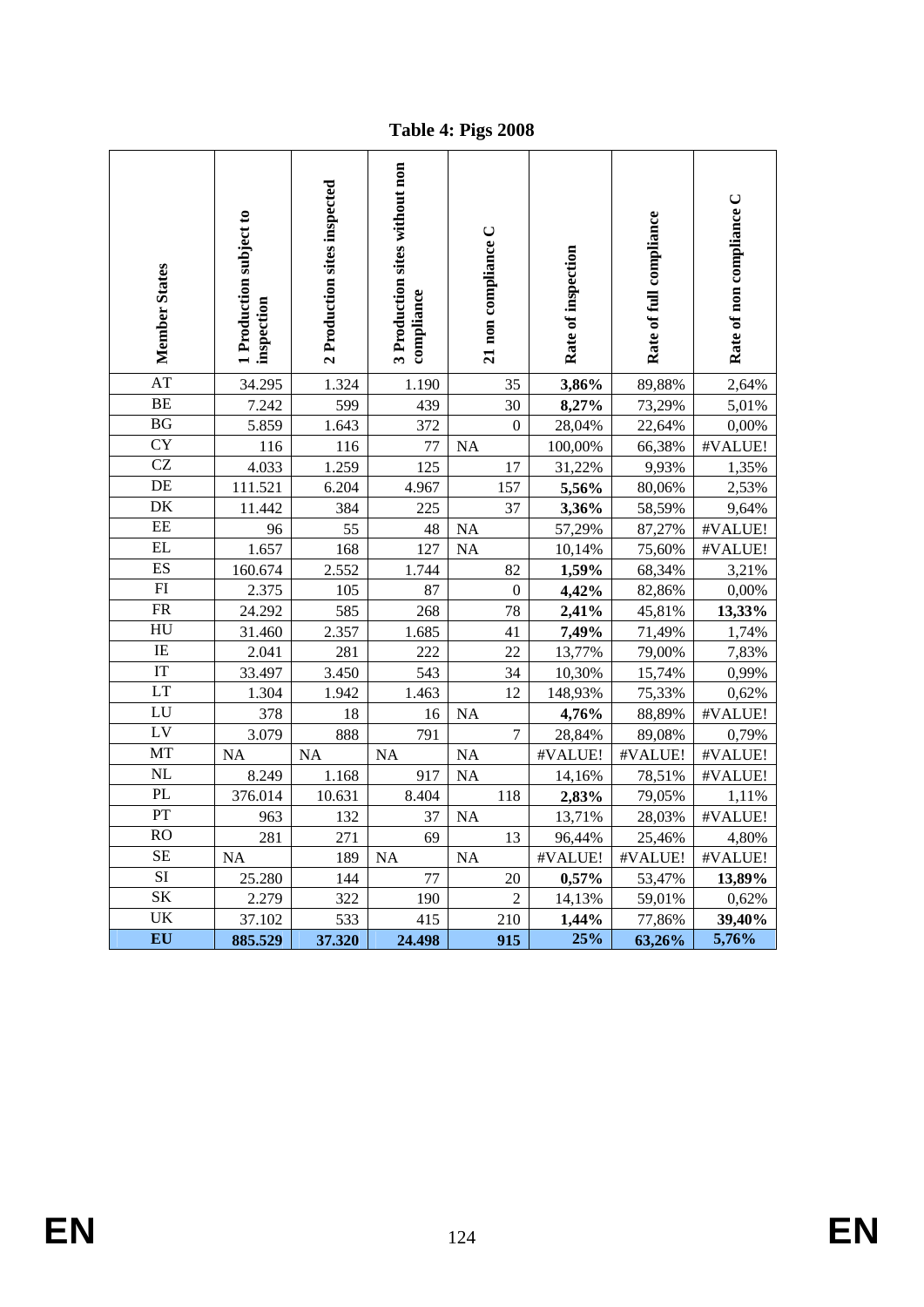### **6B – Examples of Corporate Social Responsibility including animal welfare**

**Overall summary**: some important national players of the food chain at different steps (mainly food retailers and food services) have included animal welfare in their CSR. The phenomenon is particularly noticeable in the UK but not exclusively. Important other players of the food chain do not mention animal welfare in the CSR and the number of examples quoted below is not comprehensive but should not be interpreted as representing the majority of the food sold in the EU.

### **1. Retailers**

# **TESCO**

Market share  $(2010)^{212}$ : 30.7 %

Operating profit  $(2010)^{213}$ : 3.5 billion £

Number of employees (worldwide)<sup> $214$ </sup>: 472.000

Number of stores (worldwide) $\frac{215}{21}$ : 4811

Corporate Philosophy<sup>216</sup>: Slogan "Every little helps" (environment, communities, responsible selling, healthy choices)

Scope of the animal welfare measures: horizontal

Particular actions regarding animal welfare:

Food Animal Initiative:**<sup>217</sup>** Development of food production systems aimed at delivering better animal welfare, improved farmland environments and higher quality food while securing a certain margin for farmers

Codes of Practice<sup>218</sup> for all primary agricultural products sold under the Tesco brand. Codes of Practice used as means to meet customers' concerns about ethical treatment of animals. Tesco carries out audits, both announced and unannounced, on its suppliers to ensure compliance of standards. Tesco also employs external audit company.

Summary of the most important actions: Actions related to supporting ethical treatment of animals in food supply chain and codes of practice related to breeding, transporting and killing of animals used for Tesco brand.

# **COOP ITALIA**

<sup>212</sup> http://www.telegraph.co.uk/finance/newsbysector/retailandconsumer/8187435/Tesco-increases-market-share.html#

<sup>213</sup> http://ar2010.tescoplc.com/~/media/Files/T/Tesco-Annual-Report-2009/Attachments/pdf/tesco-annualreport.pdf

 $214$  Ibid.  $^{215}$  Ibid.

<sup>216</sup> http://cr2010.tescoplc.com/

<sup>217</sup> http://www.tescofarming.com/farm\_animal\_initiative.asp

<sup>&</sup>lt;sup>218</sup> http://www.tescofarming.com/standards.asp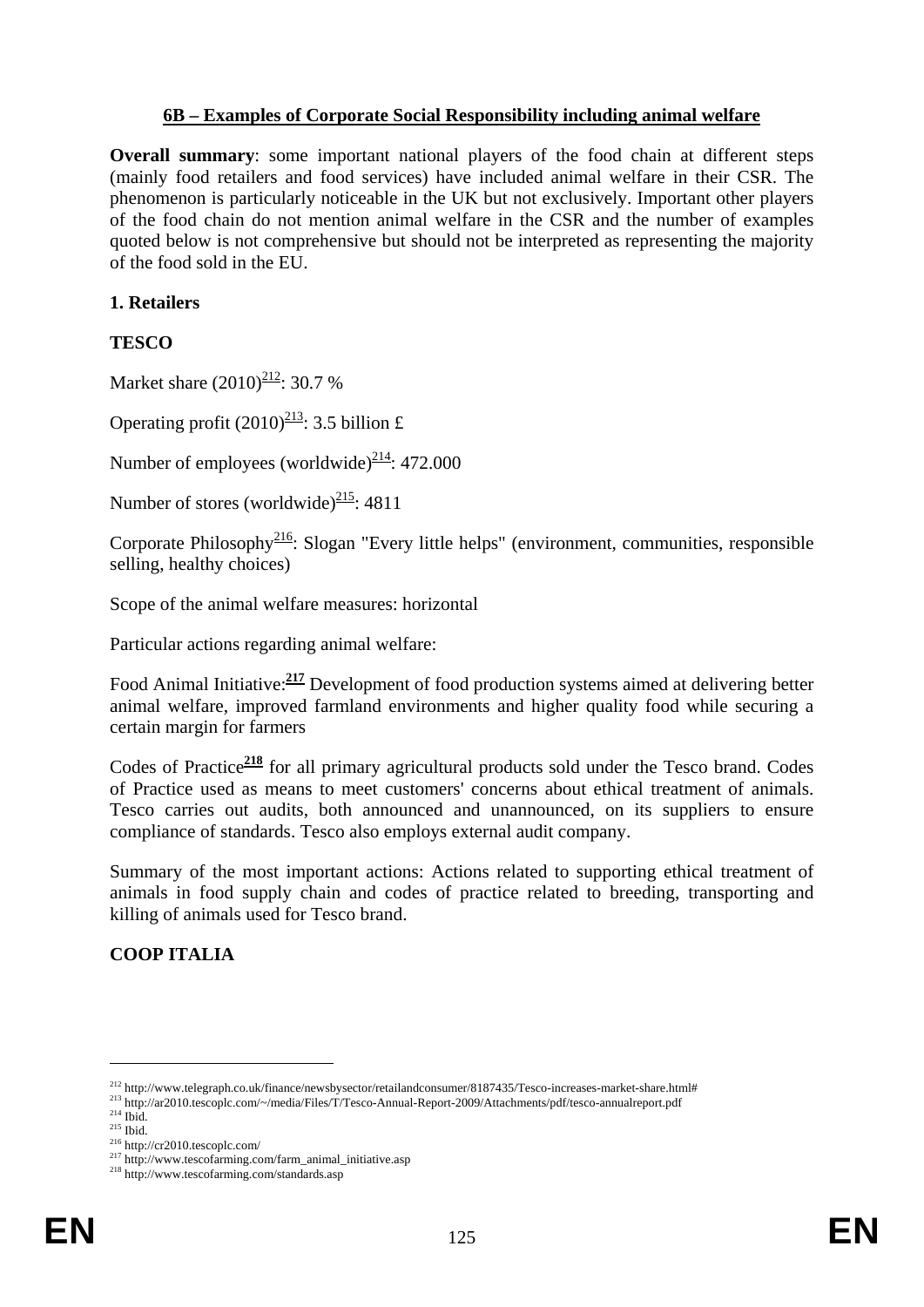Market share (Italy,  $2007$ )<sup>219</sup>: nearly 15 %

Operating profit/revenue  $(2009)^{220}$ : 12.8 billion

Number of members  $(2009)^{221}$ : over 7 million

Number of stores  $(2009)^{222}$ : 119 consumer co-operatives, 1446 stores

Corporate Philosophy: Slogan "Coop sei tu"

Scope of the animal welfare measures: by species (laying hens)

Particular actions regarding animal welfare:

In 2008 Coop Italy started its formal request to all suppliers to start adapting to new requirements regarding the ban of eggs originating from laying hens held in battery cages.<sup>223</sup>

Coop Quality department's controls all along the food chain

Initiative to be extended to own brand processed foods which contain egg as an ingredient

Summary of the most important actions: ban of eggs from hens in battery cages since 2008

# **THE COOPERATIVE GROUP UK**

Market share  $(2010)^{224}$ : 8 %

Operating profit  $(2009)^{225}$ : 307 million £

Number of employees/members (2009): over 1.2 million members<sup>226</sup>, over 120.000 employees $^{227}$ 

Number of stores  $(2010)^{228}$ : over 3000 stores

Corporate Philosophy: to contribute to a better society: to be economically successful, to serve customers, to be an ethical leader and an exemplary leader

Scope of the animal welfare measures: horizontal and by species

Particular actions regarding animal welfare:

Eggs:

<u>.</u> 219

http://www.bordbia.ie/eventsnews/ConferencePresentations/FoodDrinksIndustryDayCountryOverviews/Italy%20Market%20Ove rview.pdf

<sup>220</sup> http://www.e-coop.it/CoopRepository/COOP/CoopItalia/file/fil00000084084.pdf

 $221$  Ibid.

 $222$  Ibid.

<sup>223</sup> http://www.e-coop.it/portalWeb/stat/docPortaleCanali/doc00000086356/true/true/coop-e-le-uova.dhtml

<sup>224</sup> http://www.co-operative.coop/corporate/aboutus/ourhistory/2001present/

<sup>225</sup> http://www.co-operative.coop/Corporate/PDFs/Interim-Report-2010.pdf

<sup>226</sup> http://www.co-operative.coop/Corporate/PDFs/Interim-Report-2009.pdf

<sup>&</sup>lt;sup>227</sup> http://www.co-operative.coop/corporate/aboutus/ourhistory/2001present/

<sup>&</sup>lt;sup>228</sup> http://www.co-operative.coop/corporate/aboutus/ourhistory/2001present/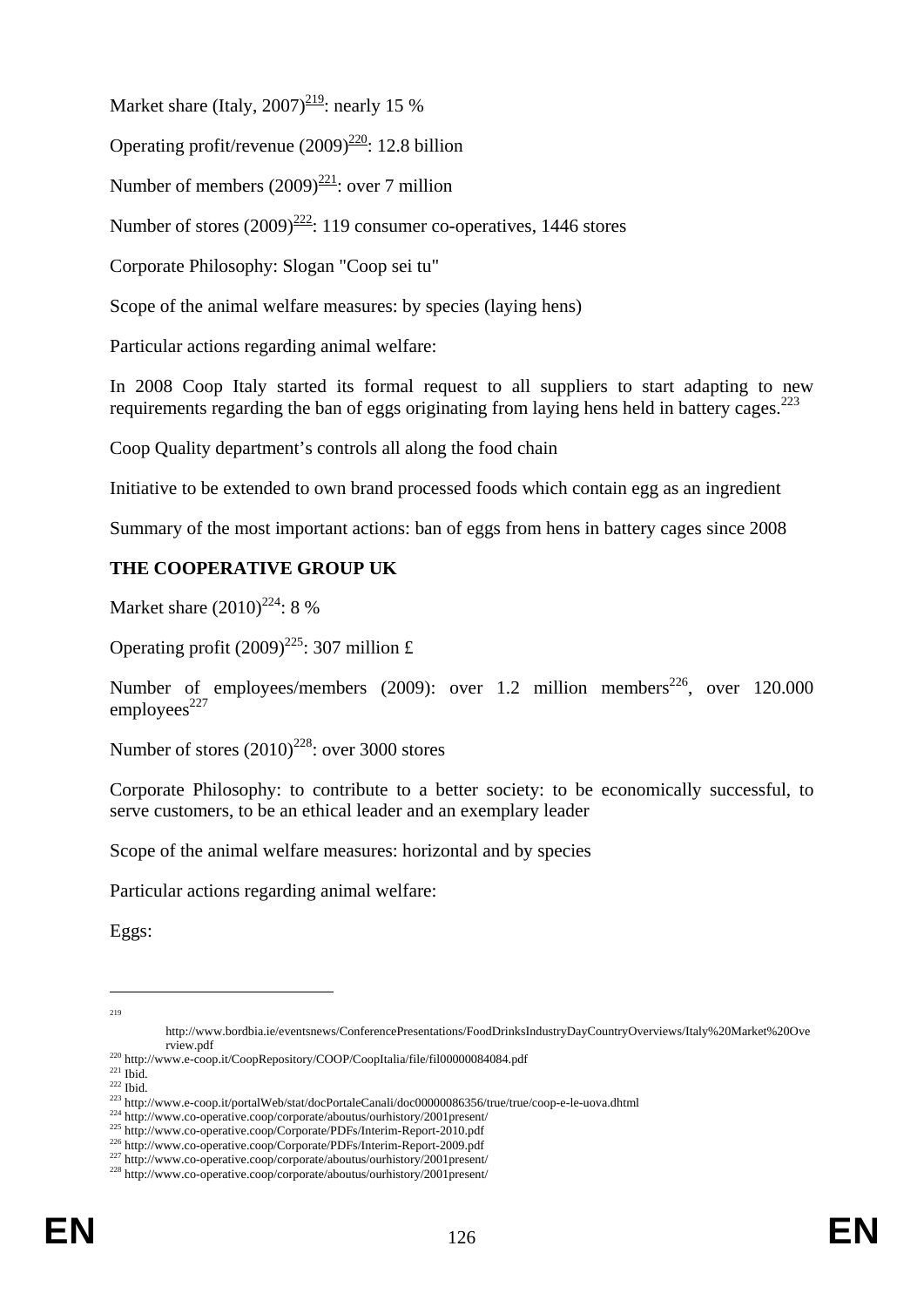1995: first retailer to label battery eggs as 'intensively produced'

2006: ban selling of shell eggs from caged hens under the Co-operative brand

2008: all eggs sold are free range

2010: only free range eggs as an ingredient of own brand products

General:

Offers the largest range of RSPCA Freedom Food-labelled products in the UK, assure basic animal welfare through farm assurance standards, first retailer to adopt the RSPCA Freedom Food scheme

Chicken:

Fresh chicken is produced to their higher-welfare Elmwood standards (naturally ventilated and sunlit barns and given 30% more space than standard chickens, grow slower through the use of a naturally balanced, high cereal vegetarian diet etc.)<sup>229</sup>

Household product standards: collaboration with BUAV on the development of the Humane Household Products Standard ensuring that household products have not been tested on animal $s^{230}$ 

Summary of the most important actions: cage-free eggs, labelling, broiler minimum welfare standards, testing

# **SAINSBURY'S**

Market share  $(2010)^{231}$ : 16.6 %

Operating profit  $(2010)^{232}$ : 671 million £

Number of employees  $(2009)^{233}$ : 148.500

Number of stores  $(2010)^{234}$ : 890

Corporate Philosophy: Best food for health, sourcing with integrity, respect for the environment, making a positive difference in the community and improving workplace

Scope of the animal welfare measures: by species

Particular actions regarding animal welfare: Eggs:

<sup>229</sup> http://www.co-operative.coop/corporate/ethicsinaction/animal-welfare/

<sup>230</sup> http://www.co-operative.coop/corporate/ethicsinaction/animal-welfare/cruelty-free/

<sup>231</sup> http://www.dailymail.co.uk/news/article-1346802/Tesco-blames-bad-weather-sales-Sainsburys-reports-best-Christmas.html

<sup>232</sup> http://www.j-sainsbury.co.uk/ar10/businessreview/financialreview3.shtml

<sup>233</sup> http://www.j-sainsbury.com/ar09/downloads/pdf/sainsbury\_ar2009\_notes\_to\_the\_financial\_statements.pdf

<sup>&</sup>lt;sup>234</sup> http://www.j-sainsbury.co.uk/index.asp?pageid=189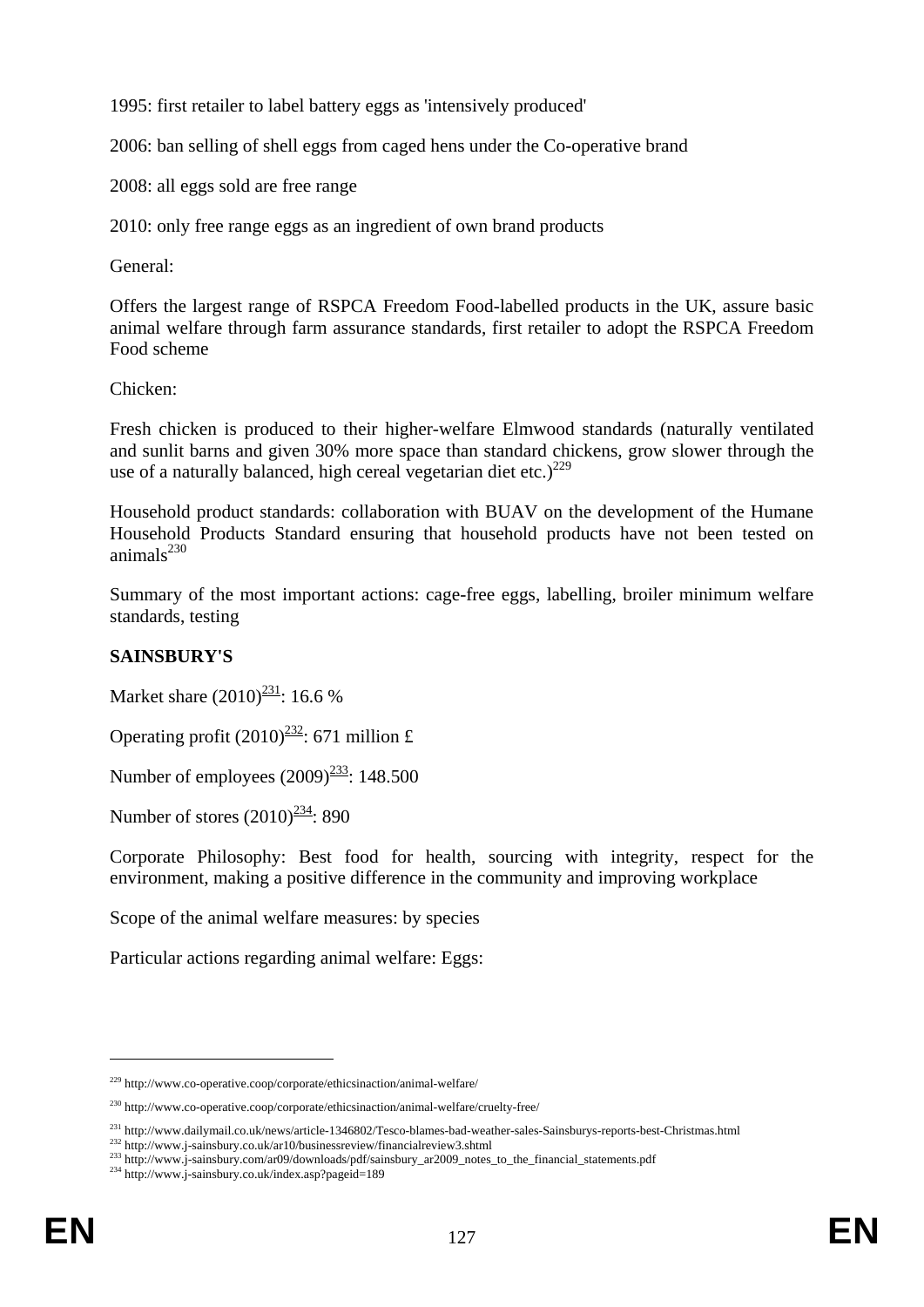In 2009 they became the first major retailer to stop selling eggs from caged hens, they are committed to using only cage free eggs as an ingredient by the end of 2011, offer high welfare Woodland eggs and chickens<sup>235</sup>

Summary of the most important actions: cage eggs ban

### **REWE Group** (DE and Eastern Europe)

Market share:  $2<sup>nd</sup>$  biggest food retailer in Germany, market shares depend on product area

Annual revenues (general): 51 billion

Number of employees  $(2009, DE)^{236}$ : over 325,000

Number of stores  $(2010)^{237}$ : 11000

Corporate Philosophy: slogan "together for a better life", act responsibly while being economically profitable and innovative

Scope of the animal welfare measures: horizontal

Particular actions regarding animal welfare:

Creation of animal welfare product range called "Rewe Bio" that require humane animal welfare standards $^{238}$ 

Summary of the most important actions: actions related to a small selection of products visibly labelled as organic and pro animal welfare

#### **2. Food services/caterers**

#### **MCDONALD'S**

Market share  $(2007)^{239}$ : 19 % (biggest share worldwide in fast food industry)

Annual revenues (worldwide,  $2009$ <sup> $240$ </sup>: 22.7 billion \$ mostly generated in Europe

Number of employees (worldwide)<sup>241</sup>: 1.7 million

Number of restaurants (worldwide)<sup> $242$ </sup>: over 31.000 restaurants

Corporate Philosophy<sup>243</sup>: customer relations, commitment to employees, ethical business, community building, business profit and continuous improvement

<sup>235</sup> http://www.j-sainsbury.co.uk/cr/index.asp?pageid=46

<sup>236</sup> http://www.rewe-group.com/unternehmen/zahlen-fakten/

<sup>&</sup>lt;sup>237</sup> http://www.rewe-group.com/unternehmen/ueberuns/

 $238$  http://www.rewe.de/index.php?id=1608

<sup>&</sup>lt;sup>239</sup> http://www.wikinvest.com/stock/Wendy's\_International\_(WEN)

<sup>&</sup>lt;sup>240</sup> http://www.wikinvest.com/stock/McDonald%27s\_(MCD)#\_note-16

<sup>241</sup> http://www.aboutmcdonalds.com/mcd/our\_company.html <sup>242</sup> http://www.wikinvest.com/stock/McDonald%27s\_(MCD)#\_note-16

<sup>&</sup>lt;sup>243</sup> http://www.mcdonalds.ca/en/aboutus/values.aspx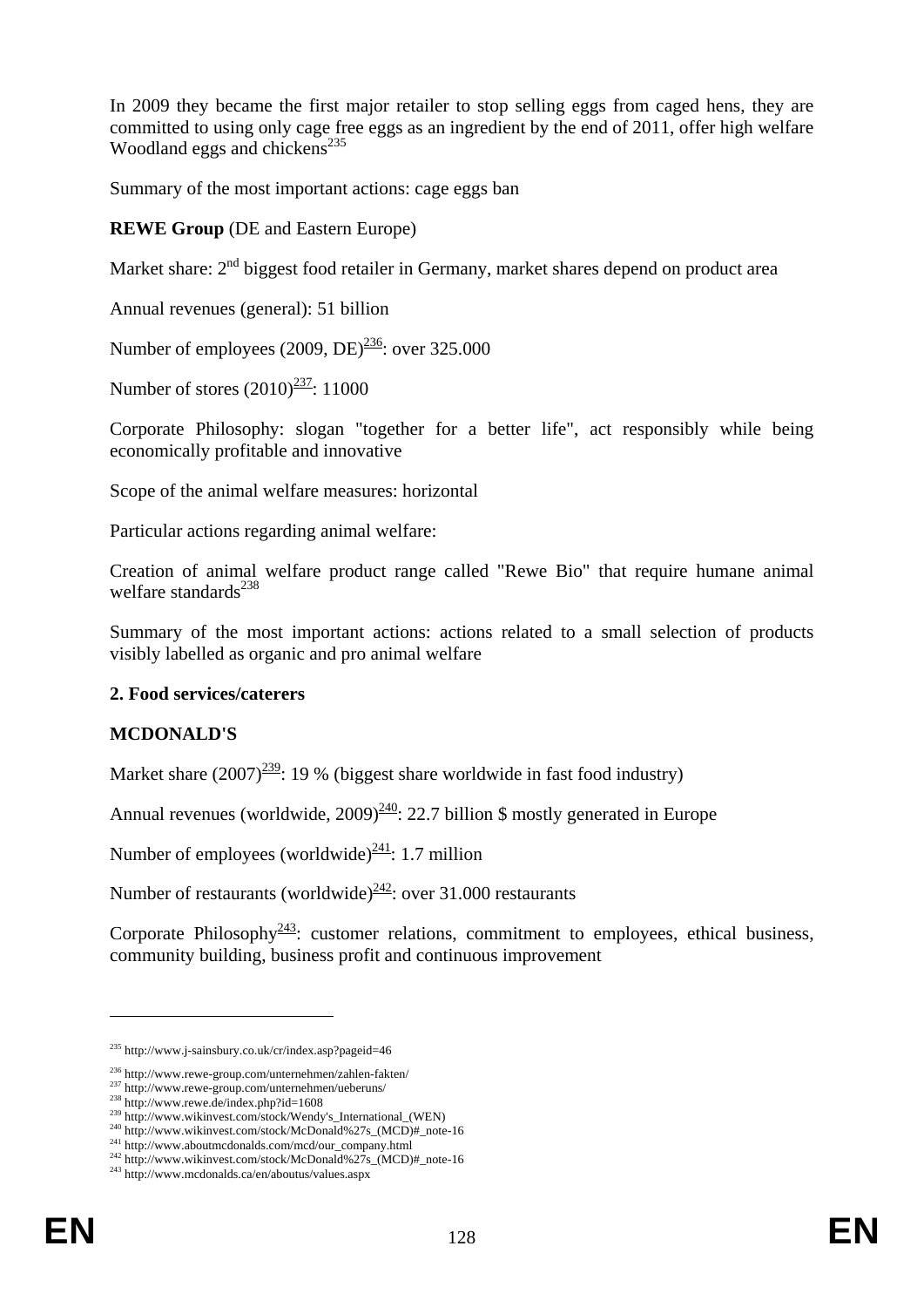Scope of the animal welfare measures: horizontal programs, by species

Particular actions regarding animal welfare:

Agricultural Assistance Programme (Europe): The program is a framework of standards promoting food safety, quality and sustainable agricultural production methods.

Food Animal Initiative (Europe)

McDonald's "Flagship Farms'" is a 3-year project in conjunction with the Food Animal Initiative (FAI) in Europe that seeks to increase the company's commitment and investment in sustainable agricultural practices. These 'Flagship Farms' are used as case studies by the supply chain to demonstrate practices which are scientifically underpinned and backed by credible third-party stakeholders.

Good practice examples for animal welfare within "Flagship Farms" initiative: Animal Welfare in dairy farming  $(NL)^{244}$ , Waste management, animal welfare and species conservation in beef farming  $\overline{(IE)}^{245}$ 

Founding partner of the Food Animal Initiative<sup>246</sup> at Oxford University, a project combining the evidence-based science with practical applications in order to encourage sustainable commercial farming systems, and a particular focus on animal welfare.

Founding member of the European Animal Welfare Platform, which is funded under the European Union's Seventh Framework Programme for Research.

Animal Welfare Guiding Principles<sup>247</sup>: McDonald's audits all abattoirs to guarantee compliance with their principles

Summary of the most important actions:

Several initiatives on the European market show the company's commitment to improving ethical treatment on farms supplying ingredients for McDonald's products. The "Flagship Farms" provide best case examples, the FAI combines science with business and the guiding principles along audits in abattoirs ensure higher animal welfare standards

# **BURGER KING**

Market share  $(2007)^{248}$ : 2 %

Annual revenues  $(2009)^{249}$ : 2.5 billion \$

Number of employees (worldwide,  $2010^{250}$ : over 38.000

Number of restaurants (worldwide,  $2008$ )<sup>251</sup>: over 11.000 worldwide

<u>.</u>

<sup>244</sup> http://www.flagshipfarms.eu/animalwelfare.php

<sup>&</sup>lt;sup>245</sup> http://www.flagshipfarms.eu/case2.php

<sup>246</sup> http://www.aboutmcdonalds.com/mcd/csr/report/sustainable\_supply\_chain/our\_approach/mcdonald\_s\_europe\_maap\_flagship\_farms.html

<sup>&</sup>lt;sup>247</sup> http://www.aboutmcdonalds.com/etc/medialib/csr/docs.Par.85655.File.dat/McD\_AnimalWelfareGuidingPrinciples.pdf

<sup>&</sup>lt;sup>248</sup> http://www.wikinvest.com/stock/Wendy's\_International\_(WEN)

<sup>249</sup> http://www.wikinvest.com/wiki/Burger\_King

<sup>250</sup> http://services.corporate-ir.net/SEC.Enhanced/SecCapsule.aspx?c=87140&fid=7105569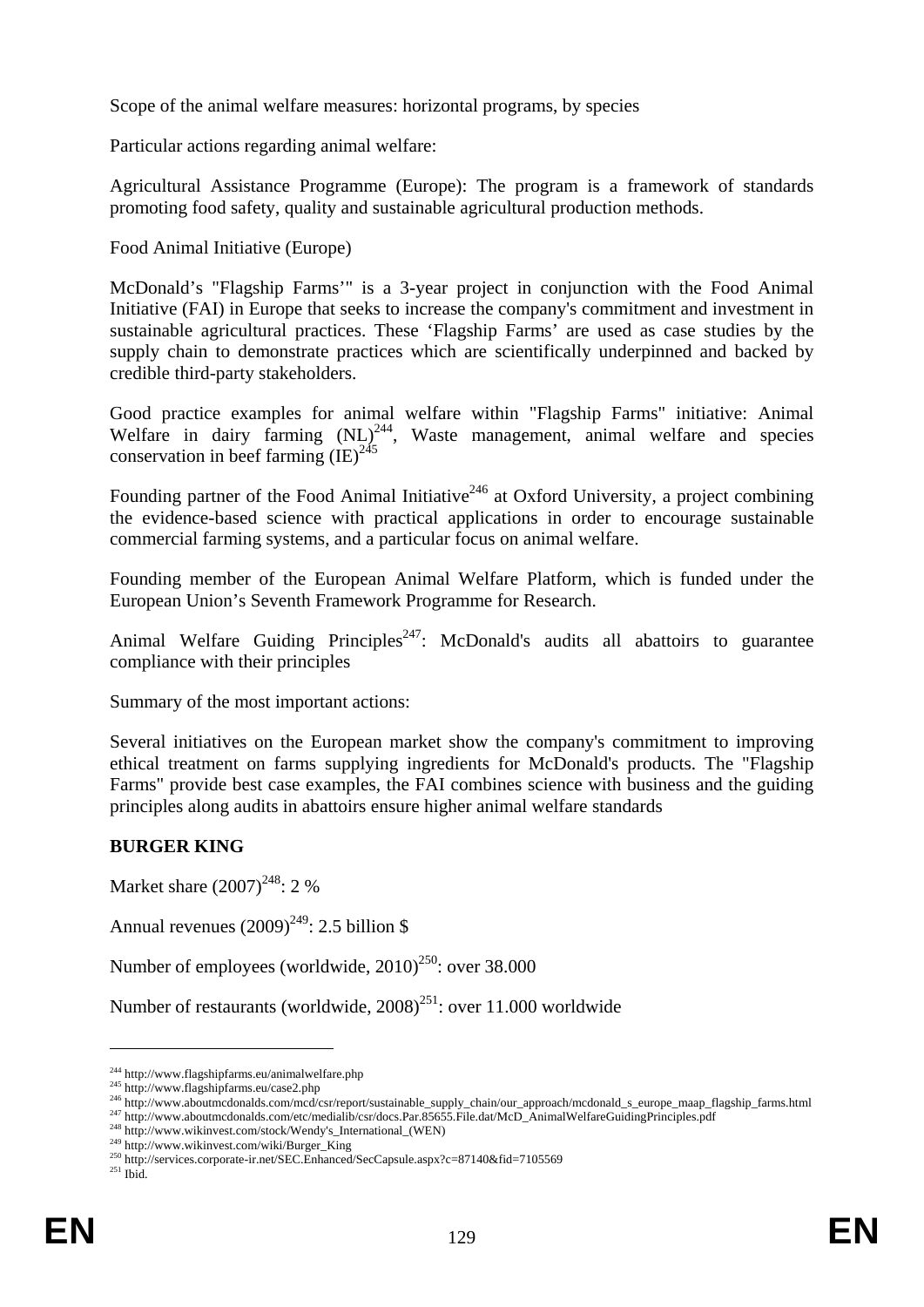Corporate Philosophy: commitment to food, people, environment, corporate governance, "Have it your way" slogan

Scope of the animal welfare measures: general

Particular actions regarding animal welfare: Actions related to products, animal welfare is part of the company's general CSR priorities<sup>252</sup>

Summary of the most important actions: new products introduced in product range

# **3. Multinational corporations/global players**

# **UNILEVER**

Market share: depends on product segment (savoury, dressings, spreads/ ice cream and beverages/ personal care/ home care), global market leader in food categories<sup>253</sup>, number two in laundry and daily hair care products $^{254}$ 

Operating income  $(2009)^{255}$ : 5020 million

Number of employees  $(2009)^{256}$ : 163,000

Number of brands  $(2011)^{257}$ : over 400

Corporate Philosophy: new ways of business while reducing environmental impact

Scope of the animal welfare measures: horizontal

Particular actions regarding animal welfare:

Animal welfare has been one of Unilever's sustainable agriculture indicators since 2005, several collaborations with brands to use only cage free eggs, have decided to focus on cagefree eggs and dairy supply chain within their current sustainable sourcing programme.

Summary of the most important actions: limited actions related to eggs and specific and few brands

# **IKEA**

<u>.</u>

Market share  $(2010)^{258}$ : depending on the commodity in question, market share is between 5 and 10 %, IKEA is the world's largest furniture retailer

Net income  $(2010)^{259}$ : 2.7 billion \$

Number of employees (2010, worldwide)<sup>260</sup>: 127,000

<sup>&</sup>lt;sup>252</sup> http://www.bk.com/cms/en/us/cms\_out/digital\_assets/files/pages/BK\_CR\_Report\_Environment.pdf

<sup>253</sup> http://www.unilever.com/aboutus/introductiontounilever/unileverataglance/?WT.LHNAV=Unilever\_facts

<sup>254</sup> http://www.unilever.com/images/ir\_Unilever\_factsheet\_2010\_tcm13-70889.pdf

<sup>&</sup>lt;sup>255</sup> http://www.unilever.com/images/ir\_7\_Financial\_statements\_AR09\_tcm13-208078.pdf

<sup>256</sup> http://www.unilever.com/aboutus/?WT.GNAV=About\_us

<sup>257</sup> http://www.unilever.com/aboutus/introductiontounilever/

<sup>258</sup> http://www.swedishwire.com/business/6208-ikea-ranked-28th-most-valuable-brand

<sup>259</sup> http://www.ikea.com/ms/en\_US/pdf/yearly\_summary/Welcome\_inside\_2010\_update.pdf